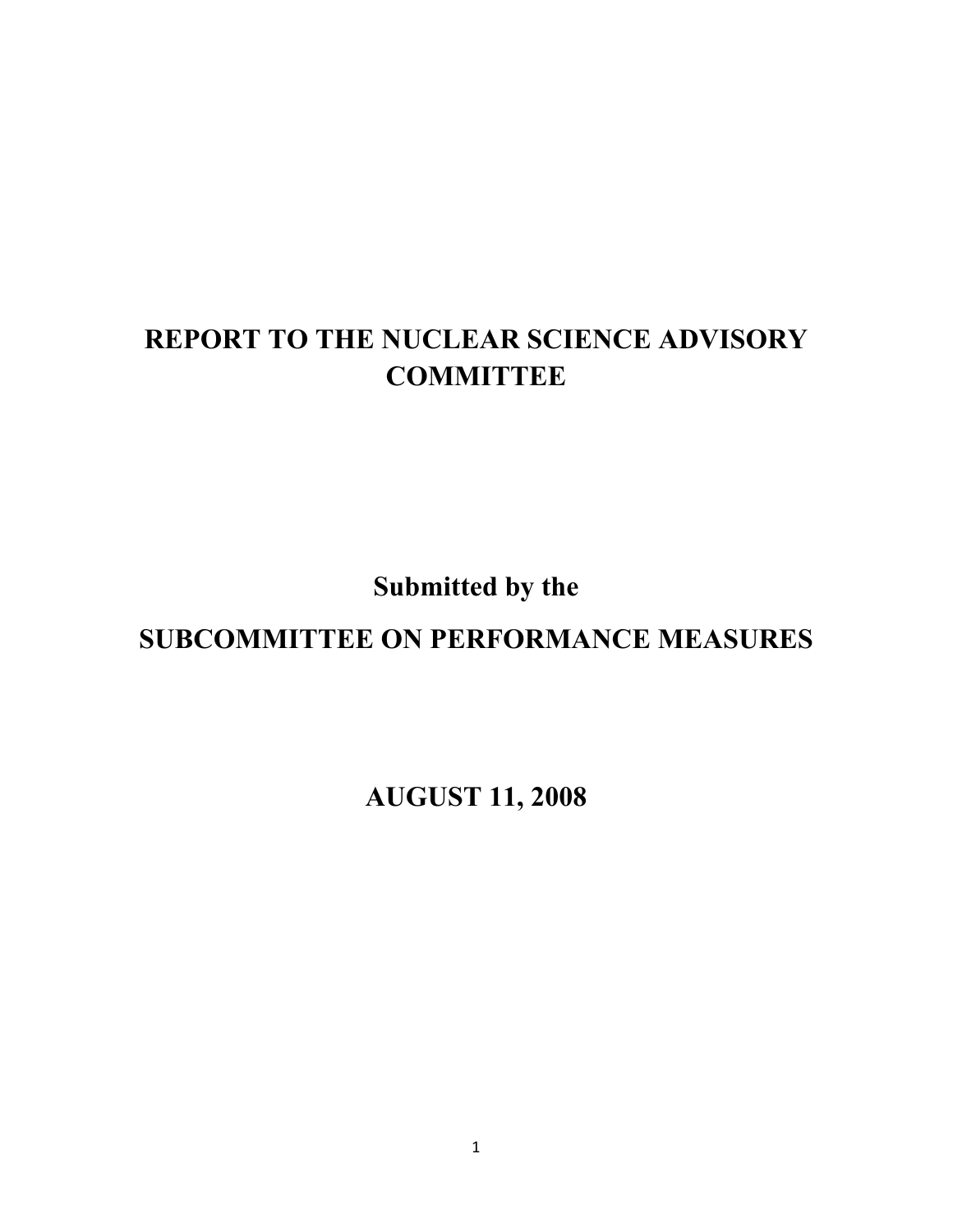# **Table of Contents**

| 4.B Performance Measures for High Temperature, High Density Hadronic Matter 12                |  |
|-----------------------------------------------------------------------------------------------|--|
| 4.C Performance Measures for Nuclear Structure and Nuclear Astrophysics  13                   |  |
| 4.D Performance Measures for Neutrinos, Neutrino Astrophysics, and Fundamental Interactions   |  |
|                                                                                               |  |
|                                                                                               |  |
|                                                                                               |  |
|                                                                                               |  |
|                                                                                               |  |
|                                                                                               |  |
|                                                                                               |  |
|                                                                                               |  |
|                                                                                               |  |
|                                                                                               |  |
|                                                                                               |  |
|                                                                                               |  |
|                                                                                               |  |
|                                                                                               |  |
|                                                                                               |  |
|                                                                                               |  |
| Appendix 9: Milestones for Neutrinos, Neutrino Astrophysics and Fundamental Interactions  124 |  |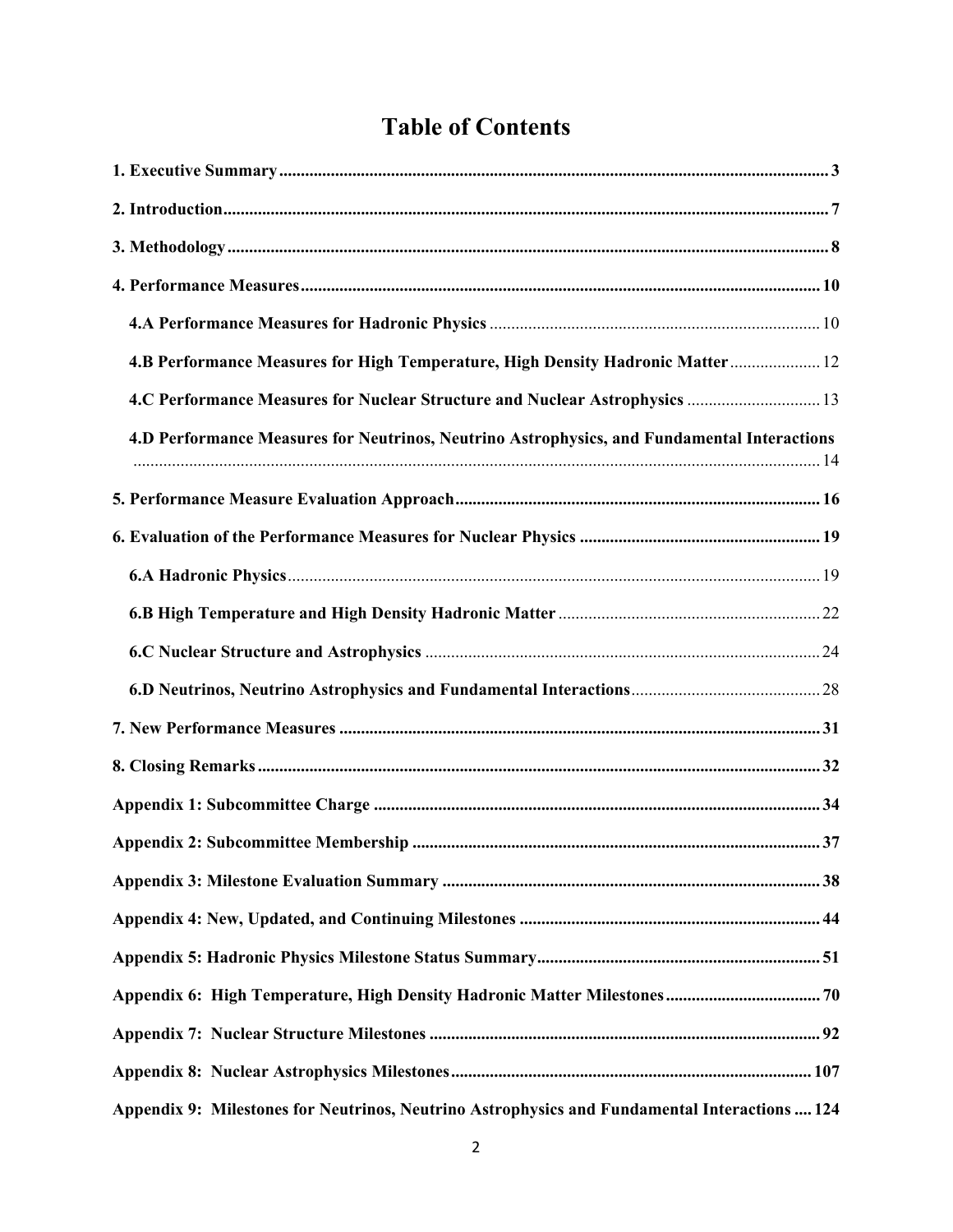## **1. Executive Summary**

The United States Federal Government has a legal mandate for stewardship of basic research in nuclear physics, mainly through the Office of Science in the Department of Energy and through the National Science Foundation. It also has a clear interest in ensuring the Nation that all of its programs are effective and efficient. The Government Performance and Results Act of 1993 (GRPA) and *The President's Management Agenda,* dated Fiscal Year 2002 and issued by the Executive Office of the President, Office of Management and Budget (OMB), require the setting of goals for each program and the measurement of program performance against these goals to assess and monitor its effectiveness. This report is an assessment of the effectiveness of the nation's nuclear physics program by reviewing progress towards the goals and Milestones established in 2003.

These goals, described in a report which can be found on the Office of Science website at http://www.sc.doe.gov/np/nsac/docs/nsac\_report\_performance\_measures.pdf, include detailed Performance Measures in the four major subject areas of Nuclear Physics and some 41 Milestones that address specific areas of the overall program. These goals and Milestones were recommended by NSAC in 2003, following their development by the 2003 Subcommittee on Performance Measures. Assessments of progress towards meeting the goals established by this report were to be made every five years. NSAC was subsequently charged July 17, 2006, as part of a broader charge to produce a new Long Range Plan, to review progress towards the above Performance Measures. This Subcommittee was established for that purpose.

The Performance Measures were developed to gauge performance by the field in addressing opportunities and open questions in the major areas of nuclear physics. They were developed in the context of the then-existing state of knowledge, the state of the art in theoretical and experimental practice, and existing facilities. The measures took into account those facilities under preparation or planned for implementation within the 12-year time window considered. The Performance Measures represent attainment of new knowledge, advances in understanding or interpretation of existing data and theory, and realization of new capabilities for the field. Risk is implied in their very definition. Definite efforts must be made; appropriate experiments must be conceived, designed, executed and analyzed. Results must be interpreted in the context of existing theory and the theoretical framework must itself be extended via new concepts, models, and mathematical and/or numerical tools. Additional risk is inherent from the uncertainties of funding support for this research. The original Milestones and Performance Measures were developed in the context of the funding levels anticipated at the time of the 2002 NSAC Long Range Plan. However, funding for the program must be managed by the agencies in the context of actual Congressional appropriations, which have been less than levels anticipated in 2002. Therefore not all goals will be possible to achieve due to the constraints arising from the enacted levels of funding.

We started with a detailed evaluation of work done in the specific areas of the Milestones, since each of these can be tied to specific experiments, theoretical efforts, and publications. We then used the results of this evaluation to analyze progress towards the more broadly defined Performance Measures and to establish an overall grade for progress on each Measure. Each of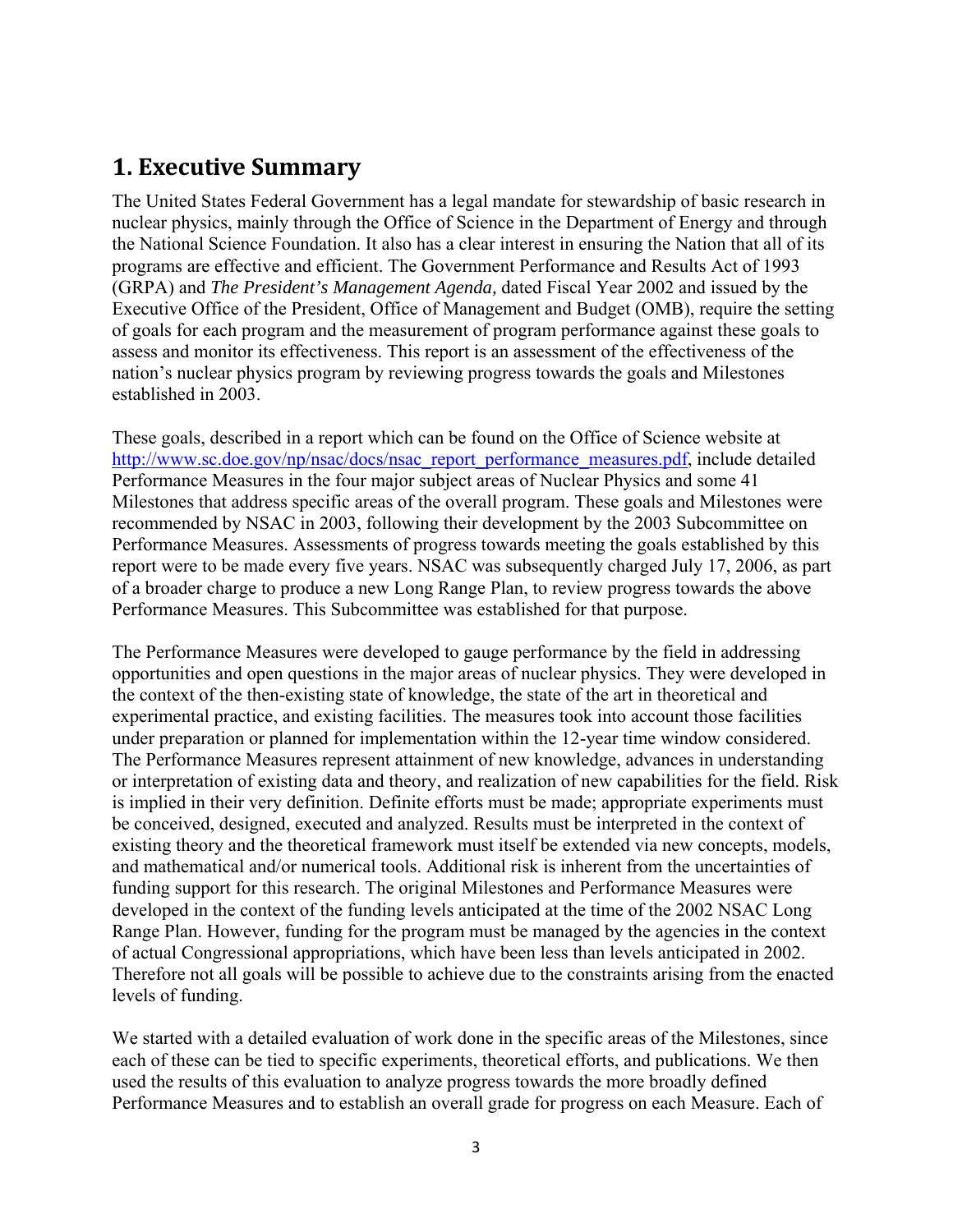the 41 Milestones set forth by the 2003 subcommittee were reviewed to identify documented achievements, key work still in progress, and any issues that have developed since 2003, with particular attention to referencing work published in the peer-reviewed scientific literature. We established a grading scale for evaluation of progress towards the broad Performance Measures and another for the more specific Milestones.

This report is the first examination of the original set of Milestones, whose due dates range from 2005 to 2014. It was expected, and indeed found, that most are still works in progress, but a number of them are complete. Where appropriate, we propose revised Milestones and the reasons for them, in some cases changing the scientific focus and in others changing only the date. A number of new Milestones are recommended to reflect progress made and knowledge gained as well as new opportunities that have arisen. Many of these are taken from the 2007 Long Range Plan. Due dates for these new and revised Milestones are proposed. We extend these in some cases to 2020 to reflect the expected timeline for realizing new opportunities and bringing online new facilities described in the 2007 Long Range Plan. The very fact that new Milestones make sense reflects positively on the health and dynamic nature of the field. Details of the Milestone evaluations are given in Appendices 3-9.

We then analyzed progress towards the Performance Measures themselves using the Milestone analysis as key input. A second grading scale was established for this evaluation; it is described in Section 5. Given the dynamic nature of scientific research, new opportunities have arisen that expand the reach of the program supported by DOE SC Nuclear Physics. These are to a significant extent captured in the new and revised Milestones as noted above, but in a few cases warranted revisions to the broader Performance Measures themselves.

Each of the Performance Measures for Nuclear Physics that were set down by the 2003 NSAC Subcommittee on Performance Measures has a completion date of 2015. Not surprisingly, only a fraction of the research that must be carried out to achieve these Performance Measures fully has been completed. Therefore, we took our main task to be the evaluation of progress toward the achievement of the Performance Measures, using the expectations and Milestones established by the 2003 Subcommittee report as the yardstick.

The Performance Measures were laid out in such a way that sustained high effort would be required to achieve them by 2015. Both the goals and pace for achieving them were meant to be demanding. This effort has many aspects, including: focused research addressing specific experimental and theoretical questions, thoughtful deployment of resources, sustained research funding support, a planned program of investments in new capabilities, and pursuit of new scientific opportunities revealed by ongoing research. The assumption of a constant level of effort that formed the basis for the 2002 NSAC Long Range Plan was used by the 2003 Subcommittee to establish the goals, the Milestones, and the timeline for achieving them. In view of the actual budgets in the intervening period, it would be truly remarkable if we were to have achieved excellent progress. Indeed, delays in progress toward a number of the Milestones are directly attributable to the reduced levels of funding actually received.

We determine that progress towards accomplishing the goals in the Performance Measure for Hadronic Physics is Good, meaning that if support of activities underway can be maintained at FY07 levels or better, these activities could reach their planned conclusions to the Good level by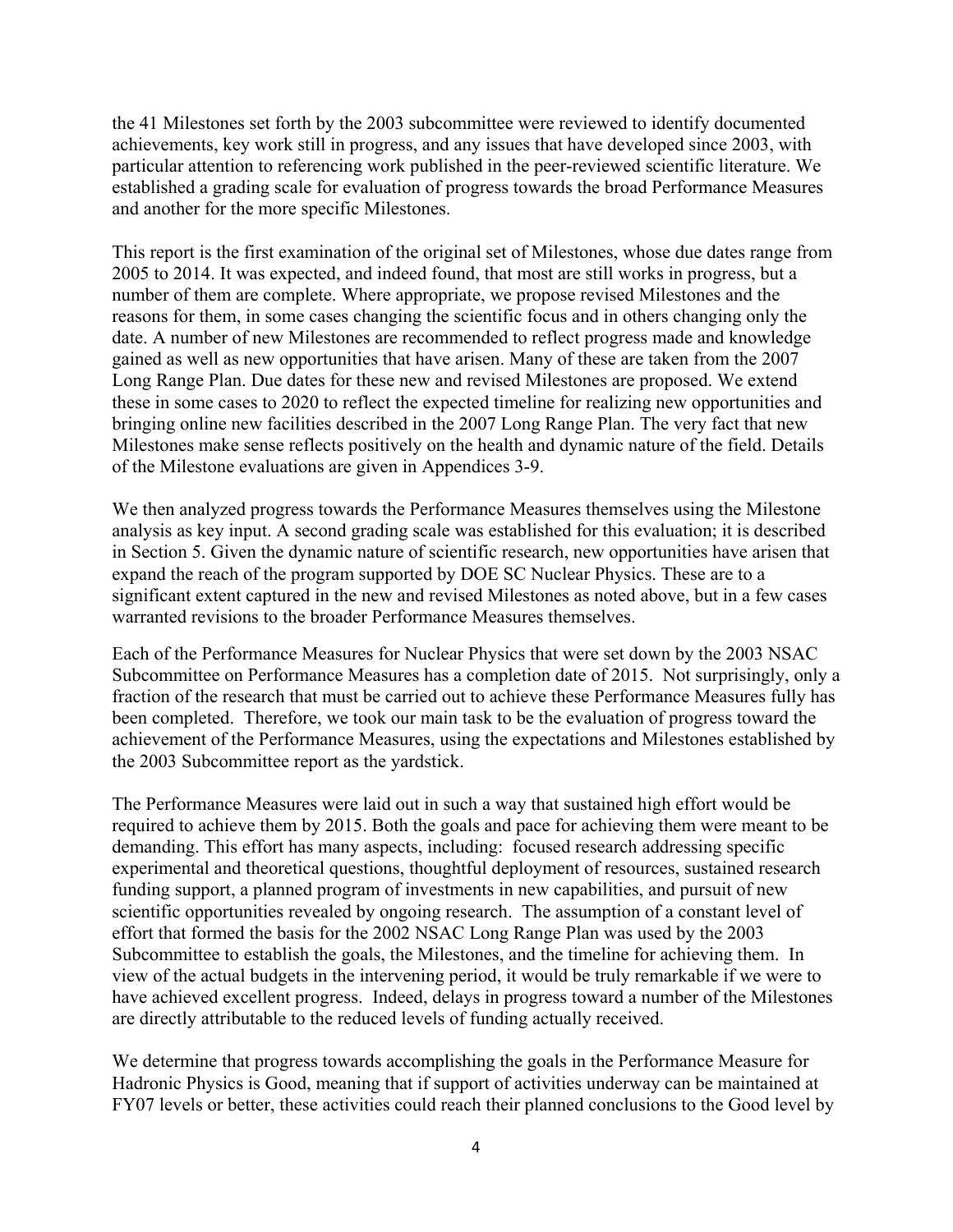2015. However, the timescale will be a challenge, and the sub-field is not likely to accomplish the goals under the Performance Measure to the Excellent level. The Good rating must be understood in the context of the actual funding levels over the period being evaluated (2003- 2007). If expectations for progress are recalibrated to what would have been reasonable with the actual level of funding received (rather than the constant effort budget that was the basis for the expectations), then the timescale for the Performance Measures and Milestones would have been stretched, and the progress achieved likely would have been evaluated as Excellent, rather than Good. Sustained funding and effort at recent (FY07) levels should allow the rating of Good progress to be preserved through 2015.

We determine that progress towards accomplishing the goals in the Performance Measure for Physics of High Temperature and High Density Hadronic Matter is Excellent, with significant additional, related research on the topic completed. This research has led to the conclusion that a true surprise has been found: a new type of strongly-coupled matter with a ratio of viscosity to entropy density lower than any heretofore known. Attempts to understand this property have led to completely unanticipated connections to theories of quantum gravity and to a postulated fundamental quantum limit on the ratio of viscosity to entropy density. Progress in this field has benefited from operation of RHIC, the first ever heavy-ion collider, which has the advantage of exploring a completely new area with the attendant possibility of unexpected new behavior, which was indeed found. Despite these accomplishments, recent funding has meant markedly reduced RHIC running time in the past three years. The result is that data needed to achieve upcoming Milestones are only partly in hand and that only preliminary studies have been carried out preparatory to taking data needed for later Milestones. The result is that several near-term deadlines are in jeopardy, and future progress towards the Performance Measures may only be possible at the Good level.

We determine that progress towards accomplishing the goals in the Performance Measure for Nuclear Structure and Astrophysics is Good or somewhat better. We note that sustained Good or better progress in this area does require access to new beams and improved beam intensities, because much of the pressing new subject matter involves studies of nuclei located well away from the valley of stability and, ultimately, reaching nuclei at the limits of particle stability. Sustained funding and effort at present levels should allow the rating of Good progress to be preserved when a final evaluation in the target year of 2015 is performed, with an Excellent rating remaining a strong possibility.

We determine that progress towards accomplishing the goals in the Performance Measure for Neutrinos, Neutrino Astrophysics and Fundamental Interactions is Good. In contrast to the situation for the three other major subfields, progress here towards the Performance Measures has been uneven, with significantly more progress in some areas than others. This area of Nuclear Physics depends on purpose-built experiments more so than other areas, with a potential large payoff on focused questions. Much of the physics depends on weak interactions with their associated quite small probabilities and attendant need for large-volume detectors and/or very long experiment durations. This means that the pace of capital investment more directly affects whether a given area can make progress. In this area targeted new support, as described in the 2007 Long Range Plan, will enable Good (or better) progress in the future on the Performance Measures for this subfield that have lagged.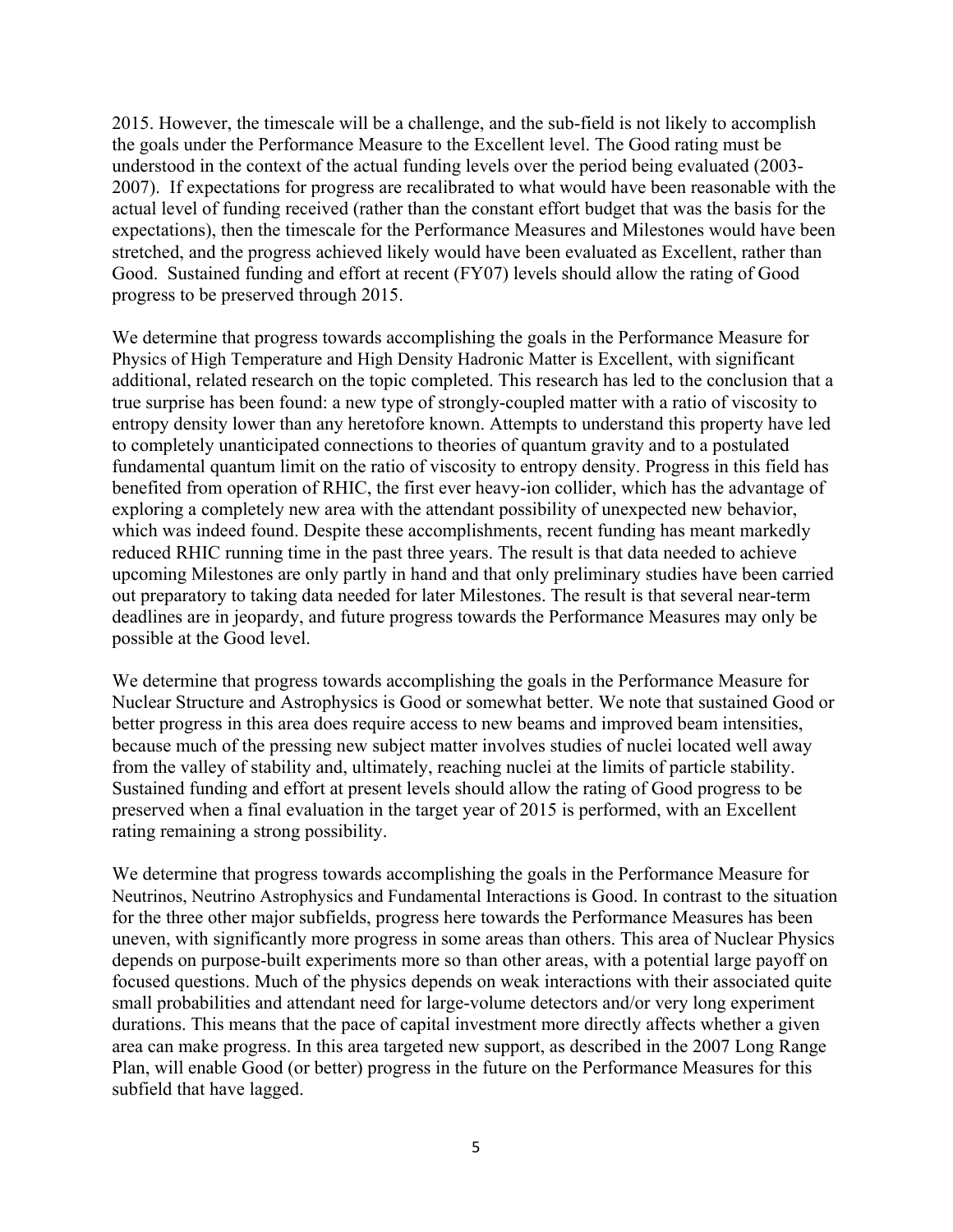We stress that sustained funding is key to being able to pursue the range of activities yet to be accomplished in the specific Milestone areas. If funding can be increased to the growth path of the ACI and America COMPETES act (the scenario that provided the planning basis for the 2007 NSAC Long Range Plan), and sustained as envisioned therein, then one could reasonably expect that an Excellent rating by 2015 is possible for most Performance Measures. We remain concerned that continued stringencies in funding will lead in particular to reduced operation of experimental and computational facilities, making the achievement of Good performance by 2015 difficult; it simply would not be possible to do the work in time if the funding patterns of the past 5 years are continued. The potential for loss to the field from missed scientific opportunities is significant.

In the areas of Performance Measures for Hadronic Physics and for Nuclear Structure and Astrophysics, we find that the current Performance Measures still serve to capture the present and near future focus of these efforts. For High Temperature and High Density Hadronic Matter a new research direction stems from the discovery that a strongly-coupled fluid with a remarkably low ratio of viscosity to entropy density is formed in relativistic heavy-ion collisions at RHIC. Understanding this has led to conjectured links to theories of gravity, a remarkable deduction if proven. The new scope of the needed experimental and theoretical work can be captured by one added Performance Measure, which addresses the low shear viscosity of this fluid. For Neutrinos, Neutrino Astrophysics and Fundamental Interactions major new opportunities have developed since the last report on Performance Measures to NSAC. We propose to return the setting of improved limits on the neutron EDM to the Performance Measure set now that a definite plan for that effort is established (thus addressing a specific concern of the previous report). We further propose two new Performance Measures in this area to capture the effort on precision electroweak measurements by the field.

The revised Performance Measures and the updated table of Milestones should again be reviewed at an appropriate interval, for example five years hence. This future evaluation will be in a different situation: inasmuch as this was the first evaluation against a new set of Performance Measures and Milestones, the next review will need to evaluate progress against a set of Performance Measures whose due dates will be arriving soon. It would be appropriate then to establish a new set of Performance Measures, building on the current set, to encapsulate what will undoubtedly be a new set of program goals that reflect progress to date and new opportunities yet to be defined. We would expect this next review to propose modified Performance Measures and associated Milestones. Their execution will then depend on facilities that will be by the time of this next review being readied for operation, but are at the present time in early project stages. The FRIB recommended in the 2007 Long Range Plan with completion late in the next decade, and the 12 GeV Upgrade of CEBAF at Jefferson Lab (now approaching CD-3), are examples. These several steps will ensure that the Performance Measures remain fresh and continue to set demanding goals.

In a step toward this evolution we have proposed several new Milestones, with due dates out to 2020. They capture current concrete plans and anticipate in part the expected change in focus of those future Performance Measures. We would expect the next evaluation also to reflect progress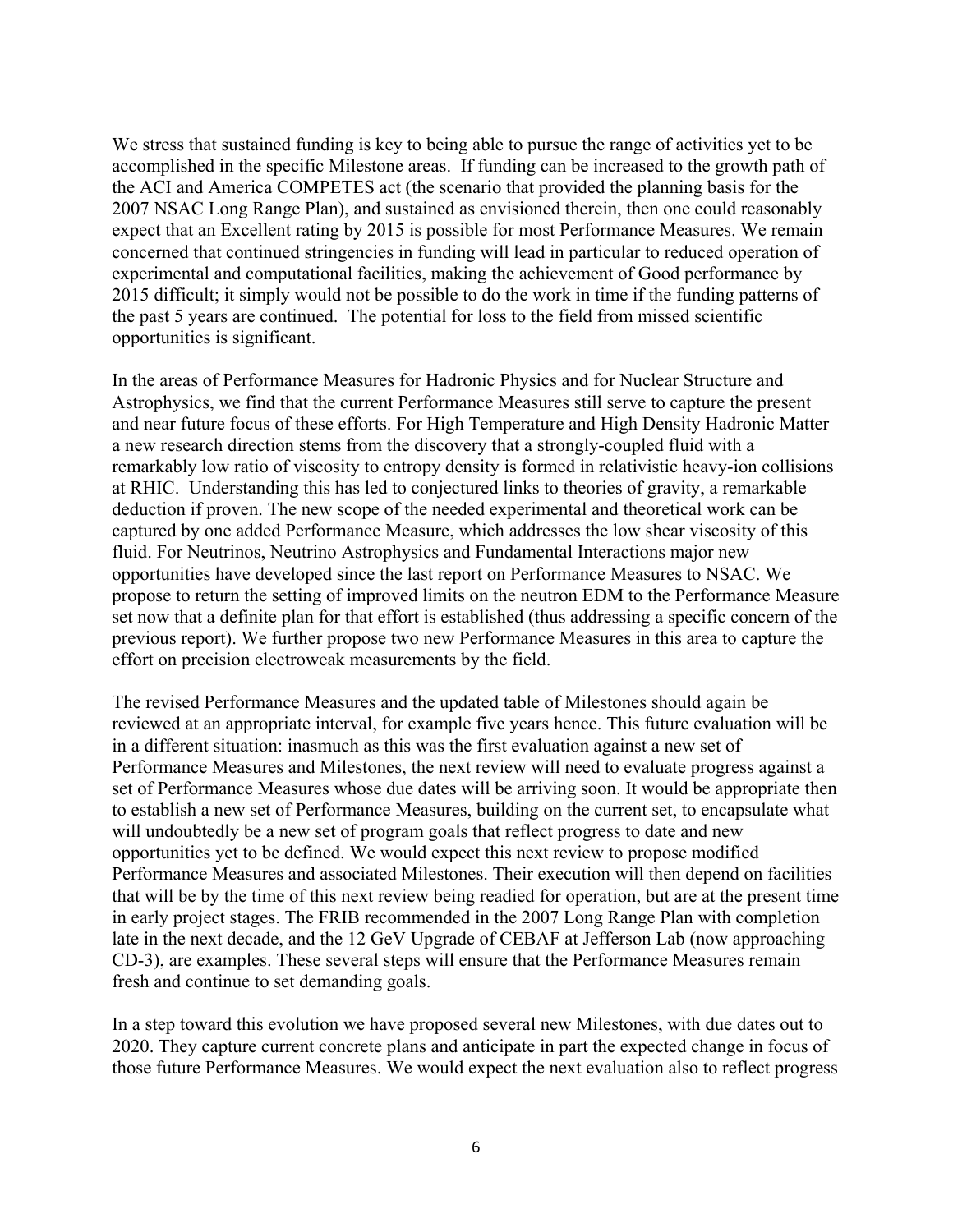towards the plan set forth in the 2007 Long Range Plan, which is the most recent in a series which have served Nuclear Physics well these past 30 years.

### **2. Introduction**

The United States Federal Government has a legal mandate for stewardship of basic research in nuclear physics, mainly through the Office of Science in the Department of Energy and through the National Science Foundation. It also has a clear interest in ensuring the Nation that all of its programs are effective and efficient. The Government Performance and Results Act of 1993 (GRPA) and *The President's Management Agenda,* dated Fiscal Year 2002 and issued by the Executive Office of the President, Office of Management and Budget (OMB), require the setting of goals for each program and the measurement of program performance against these goals to assess and monitor its effectiveness. This report is an assessment of the effectiveness of the nation's nuclear physics program by reviewing progress toward the goals and Milestones established in 2003.

On September 13, 2003, the Nuclear Science Advisory Committee (NSAC) was charged by the Department of Energy (DOE) and the National Science Foundation (NSF) to recommend Performance Measures for the Nuclear Physics program to the DOE Office of Science. OMB guidance and proposed Nuclear Physics Performance Measures were provided to NSAC. OMB also requested appropriate Milestones that could be used to judge the quality of the progress that had been made towards the Performance Measures. NSAC was requested to submit a report on the appropriateness of the proposed measures, herein referred to as "Performance Measures", to comment on whether the Performance Measures were suitably ambitious and encompassed the DOE Nuclear Physics program, and to make recommendations for appropriate Milestones for each of the Performance Measures.

A subcommittee was formed to report on this activity and it returned its report on November 18, 2003 to NSAC, which accepted it and transmitted it to the DOE and NSF. This report, which can be found on the Office of Science website at

http://www.sc.doe.gov/np/nsac/docs/nsac\_report\_performance\_measures.pdf, established more detailed Performance Measures in four major subject areas of Nuclear Physics, and some 41 Milestones were set down as a means of judging quality of progress by examining quite specific areas of the overall program. The 2003 Report forms the starting point for this report. The process for periodic assessment of progress in the Nuclear Physics program towards these goals was identified as part of the charge to NSAC in 2003; assessments of progress towards meeting the goals established by that report were to be made every five years. NSAC was subsequently charged July 17, 2006, as part of a broader charge to produce a new Long Range Plan, to review progress towards the above Performance Measures. The specific paragraph from that charge letter reads:

*"Activities across the federal government are being evaluated against established performance goals. In FY2003, utilizing input from NSAC, the long-term goals for the DOE SC Nuclear Physics program and the metrics for evaluations of the program activities were established. It is timely during this long range planning exercise to gauge the progress towards these goals, and to recommend revised*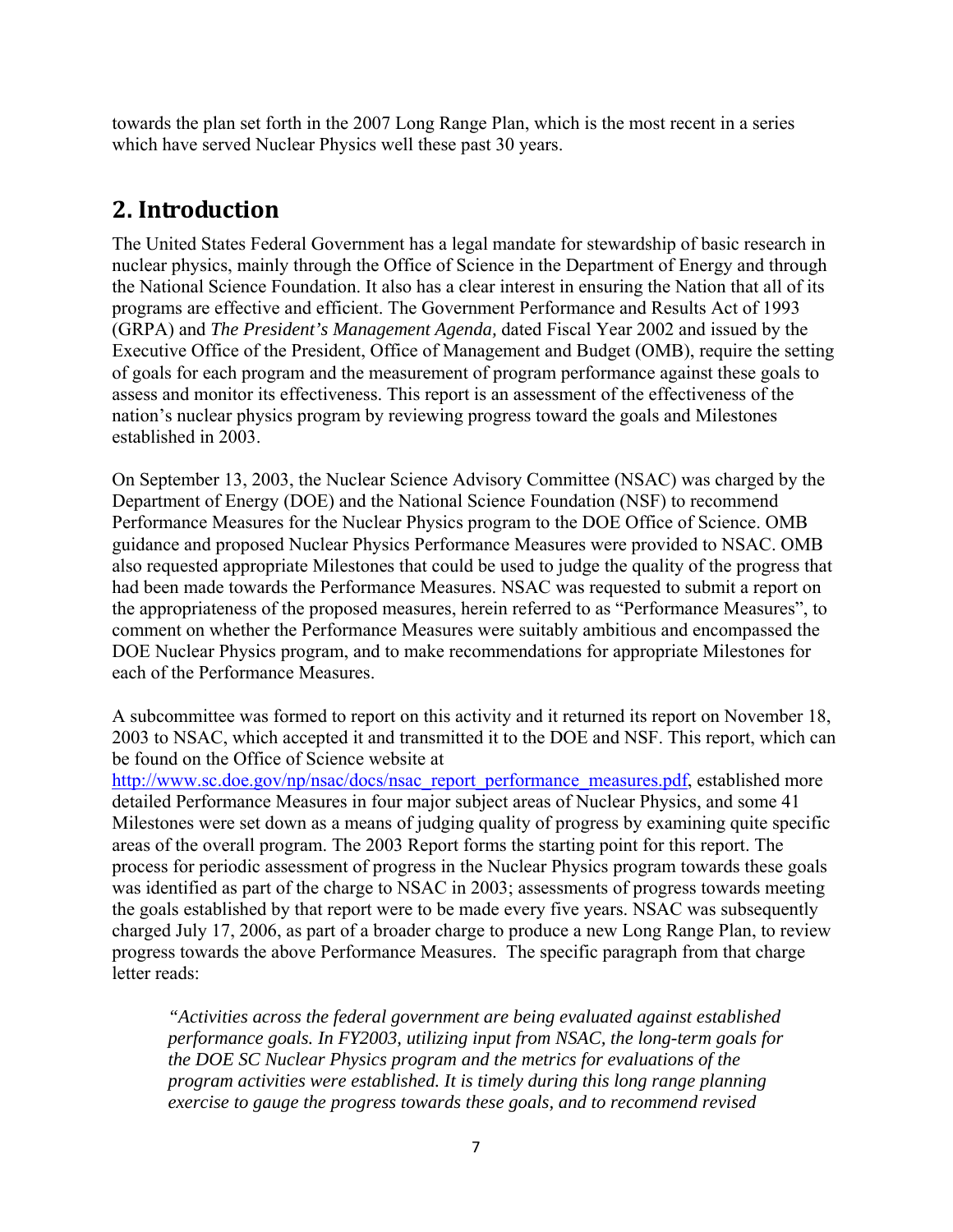*long-term goals and metrics for the DOE SC Nuclear Physics program, in the context of the new LRP, if appropriate, The findings and recommendations of this evaluation should be a separate report."* 

The current subcommittee was given this charge; the charge letter and subcommittee membership are given in Appendices 1 and 2. At the time we began our work, a revised version of the Performance Measures had been submitted by DOE SC Nuclear Physics that left the basic Performance Measures intact but changed the scoring from the original two-level scheme established by OMB in 2003 to a more nuanced four-level scoring scheme.

The methodology used to carry out the evaluation is detailed in Section 3 below. The four Performance Measures, together with the recently modified assessment scoring scheme and the reasoning underlying their choice by the 2003 Subcommittee, are given in the Section 4. Much of our task was to assess progress towards these Measures using an analysis of work done in the specific areas covered by the Milestones associated with each of the Performance Measures. The methodology used to carry out that assessment is presented in Section 5. The Milestone results are summarized in our evaluation of the Performance Measures in Section 6. This Milestone summary is also given in Appendix 3, before a description of new and continuing Milestones in Appendix 4 and the detailed Milestone evaluations in Appendices 5-9. Our analysis determines that these Performance Measures do still capture essential elements of the program, but that new opportunities noted in the recently-completed 2007 Long Range Plan coupled with scientific progress since 2003 require that these Milestones be supplemented with over a dozen new ones to capture the full breadth of the program, and that four additions be made to the broader Performance Measures themselves to reflect evolving program focus. The new Performance Measures are presented in Section 7 and a revised set of Milestones, including both new and continuing ones, that is appropriate for the next assessment is given in Appendix 4. We make some concluding remarks in Section 8.

### **3. Methodology**

We started with a detailed evaluation of work done in the specific areas of the Milestones, since each of these can be tied to specific experiments, theoretical efforts, and publications. We then used the results of this evaluation to analyze progress towards the more broadly defined Performance Measures per se and establish an overall grade for progress on each Measure. Each of the 41 Milestones set forth by the 2003 subcommittee were reviewed to identify documented achievements, key work still in progress, and any issues that have developed since 2003, with particular attention to referencing work published in the peer-reviewed scientific literature. We established a grading scale for evaluation, which is given below in Section 5 on Milestones, and used it to evaluate progress for each Milestone. The detailed results of the Milestone evaluations are given in Appendix 3 in summary tables and Appendices 5-9 in detail. The summary together with the evaluations of progress towards the Performance Measures are given in Section 6. Milestone status was noted as complete or not.

This report is the first examination of the original set of Milestones, whose due dates range from 2005 to 2014. It was expected, and indeed found, that most are still works in progress, but a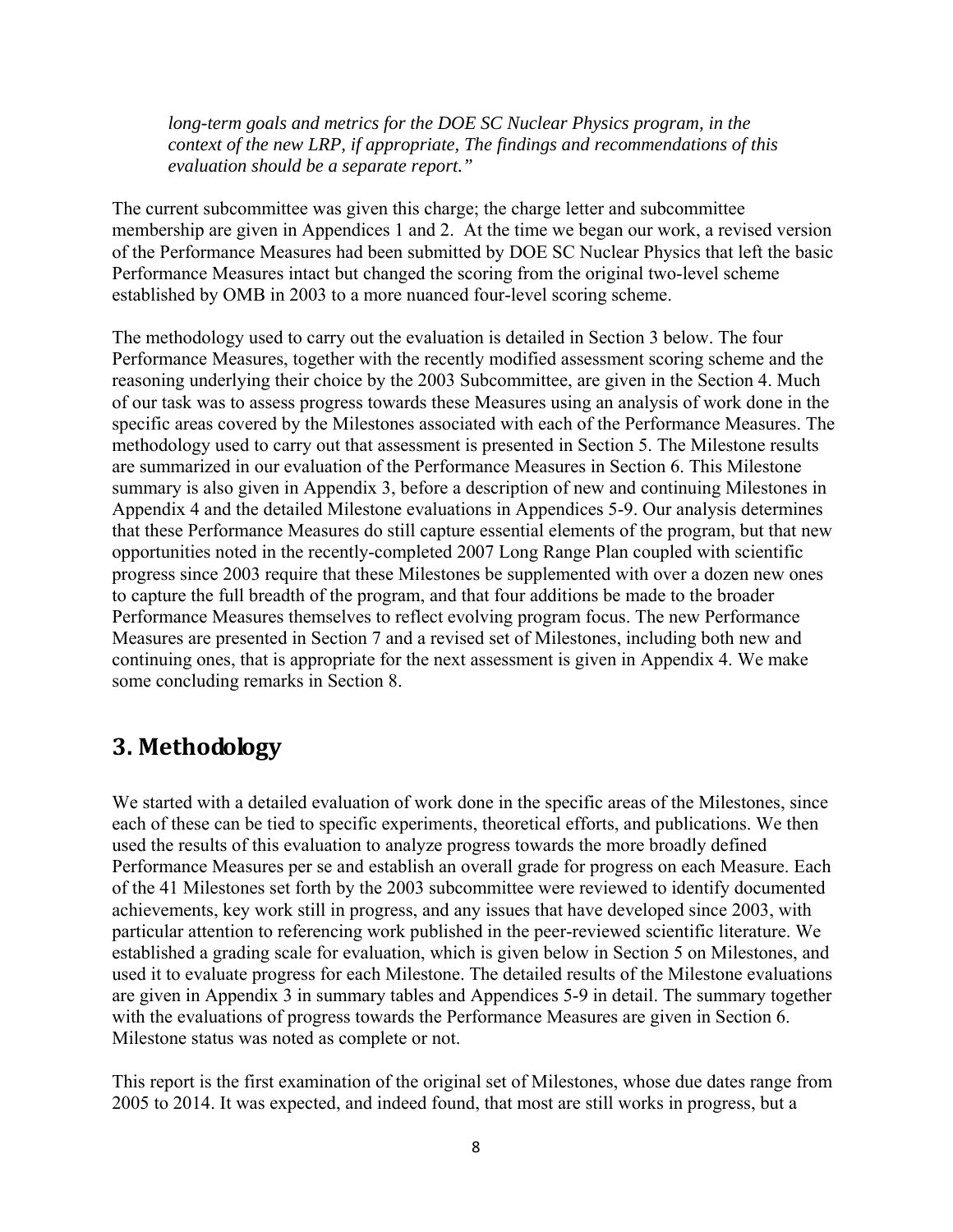number of them are complete. Where appropriate, we propose revised Milestones and the reasons for them, in some cases changing the scientific focus and in others changing only the date. A number of new Milestones are recommended to reflect progress made and knowledge gained as well as new opportunities that have arisen. Many of these are taken from the 2007 Long Range Plan. Due dates for these new and revised Milestones are proposed. We extend these in some cases to 2020 to reflect the expected timeline for realizing new opportunities and bringing online new facilities described in the 2007 Long Range Plan. The very fact that new Milestones make sense reflects positively on the health and dynamic nature of the field. The Milestone status and evaluation plus the revised list of Milestones including new and revised ones, are given in summary tabular form in Appendices 3 and 4. The detailed evaluations of individual Milestones and supporting references from the scientific literature are given in Appendices 5 through 9.

We then analyzed progress towards the Performance Measures themselves using the Milestone analysis as key input. Another grading scale was established for this evaluation, which is given in Section 5. Given the dynamic nature of scientific research, new opportunities have arisen which expand the reach of the program supported by DOE SC Nuclear Physics. These are to a significant extent captured in the new and revised Milestones as noted above, but in a few cases warranted revisions to the broader Performance Measures themselves. These proposed additions are given after the discussion and summary of progress towards the Measures in Section 7.

These evaluations and proposed new Milestones and Performance measures were discussed with representative members of the field. This resulted in valuable feedback on how well the state of the field was captured, on the feasibility of new Milestones and/or due dates, on the importance of capturing work in certain areas that have benefitted in recent years from investments made by DOE, both in DOE SC Nuclear Physics facilities as well as in, e.g., large-scale computing facilities. We have benefitted from this feedback in preparing this report.

Before proceeding to the evaluations, we comment on the funding of the field, in particular on the assumptions made in the 2002 and 2007 Long Range Plans and in the 2003 Performance Measures report. Unfortunately recent funding history differs significantly from those planning assumptions. We believe this approach is useful to provide context for some of the evaluations in the following. The 2002 LRP, which formed the basis for budget assumptions in the 2003 report on Performance Measures, included a constant level of effort budget based on the FY03 appropriation, i.e., a budget that would follow inflation, as one of a limited number of budget assumptions. This constant level of effort budget was taken as the assumption for the 2003 Performance Measures report. The 2002 LRP advocated that small projects, and even medium sized projects such as the 12 GeV Upgrade Project at TJNAF, be pursued from the base program if possible, but recognized in the section on Resources and Funding that a funding increase targeted to support facility operations across the field was likely needed to accommodate this. The recommendation for a new facility for rare isotope beams was deemed to require an addition of funds outside this level of effort. The recent DOE budget history of the field is FY02: \$359.0M, FY03: \$379.6M, FY04: \$389.6M, FY05: \$404.8M, FY06 \$367.0M, FY07 \$422.8M, and FY08: \$432.7M. All amounts are in at-year dollars. There have been Omnibus Appropriations and budget rescissions in several years and a particular sharp reduction in funding, by 9.3% in FY06. This has necessarily reduced operating time at all four accelerator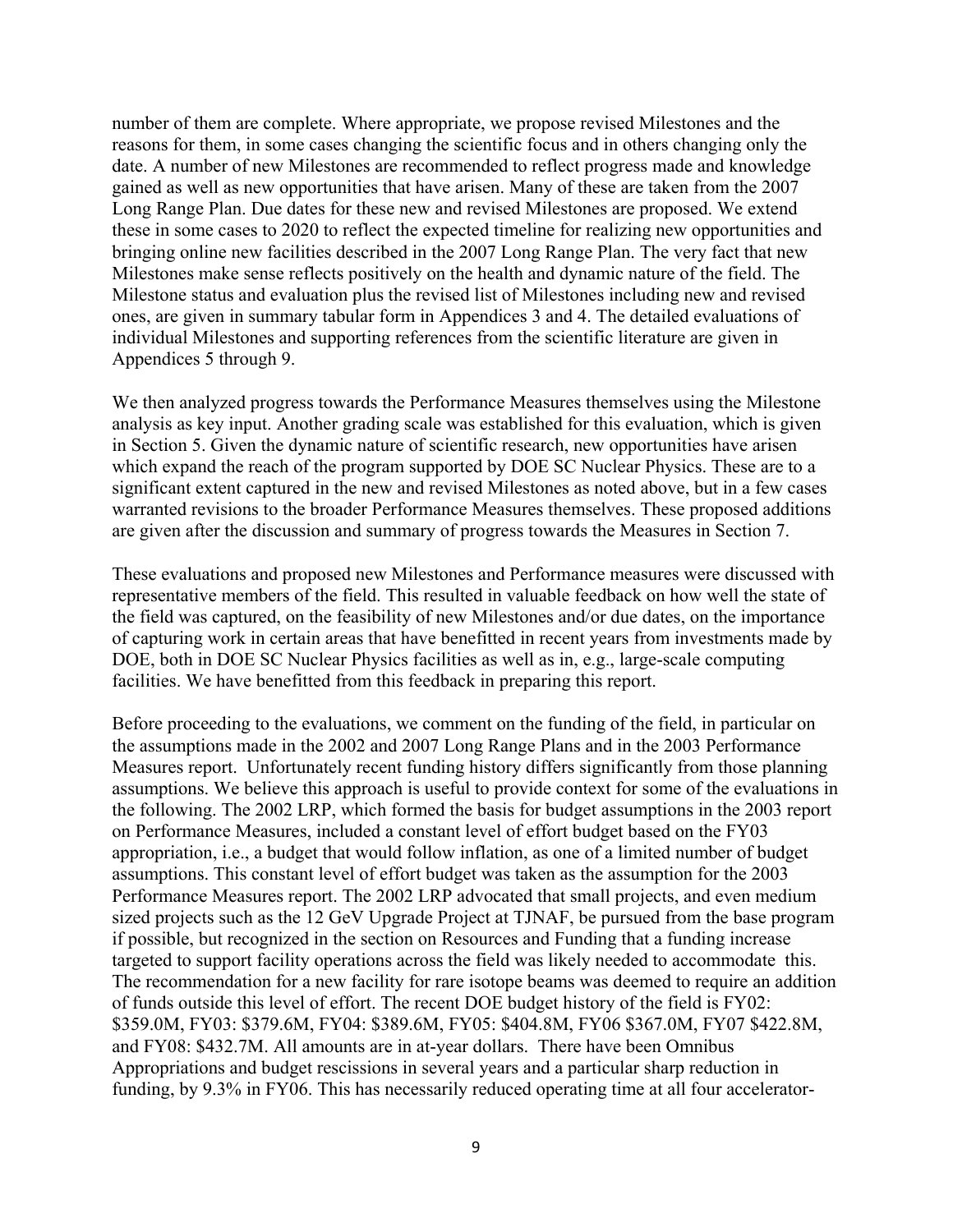based user facilities operated by DOE SC Nuclear Physics, and at the National Superconducting Cyclotron Laboratory, operated by the NSF. It has also necessitated adjusting timelines if not the scope of new projects, and has meant that not all efforts foreseen in 2002-2003 could be undertaken on the timelines envisioned at that time.

The current FY08 funding supports operations at all accelerator-based user facilities, at levels well short of full utilization. It also supports a broad program of investments in new capabilities at current facilities: construction of both the 12-GeV upgrade at TJNAF and the ion source upgrade at RHIC, and certain new efforts particularly in the area of neutrino science and fundamental interactions. The 2007 LRP was written with the assumption of the growth budgets foreseen in the American Competitiveness Initiative and the America COMPETES Act. This level of funding would provide for near full utilization of existing accelerator-based user facilities and further new initiatives, similar to the 12-GeV upgrade at TJNAF, a new capability in low-energy Nuclear Physics called the Facility for Rare Ion Beams (FRIB), a new suite of targeted experiments searching for anticipated physics beyond the Standard Model, and the RHIC luminosity upgrade. There are cases noted below where progress towards goals could have been improved with the benefit of more stable or predictable funding levels, and others where it is noted that the funding levels envisioned under COMPETES would be needed to reach an excellent level of performance.

### **4. Performance Measures**

The Performance Measures listed later in this section were developed to gauge performance by the field in addressing opportunities and open questions in the major areas of nuclear physics. They were developed in the context of the then-existing state of knowledge, the state of the art in theoretical and experimental practice, and existing facilities. The measures took into account those facilities under preparation or planned for implementation within the 12-year time window considered. The Performance Measures represent attainment of new knowledge, advances in understanding or interpretation of existing data and theory, and realization of new capabilities for the field. Risk is implied in their very definition. Definite efforts must be made; appropriate experiments must be conceived, designed, executed and analyzed. Results must be interpreted in the context of existing theory and the theoretical framework must itself be extended via new concepts, models, and mathematical and/or numerical tools. Some risk is inherent to the probability of funding support; the agencies have managed to program in the context of Congressional appropriations, but not all goals may be possible due to the constraints arising from the enacted levels of funding.

The Performance Measures for DOE SC Nuclear Physics and proposed rating scale, as established by DOE, are given here. The Measures are organized into four groups corresponding to major program areas.

#### **4.A Performance Measures for Hadronic Physics**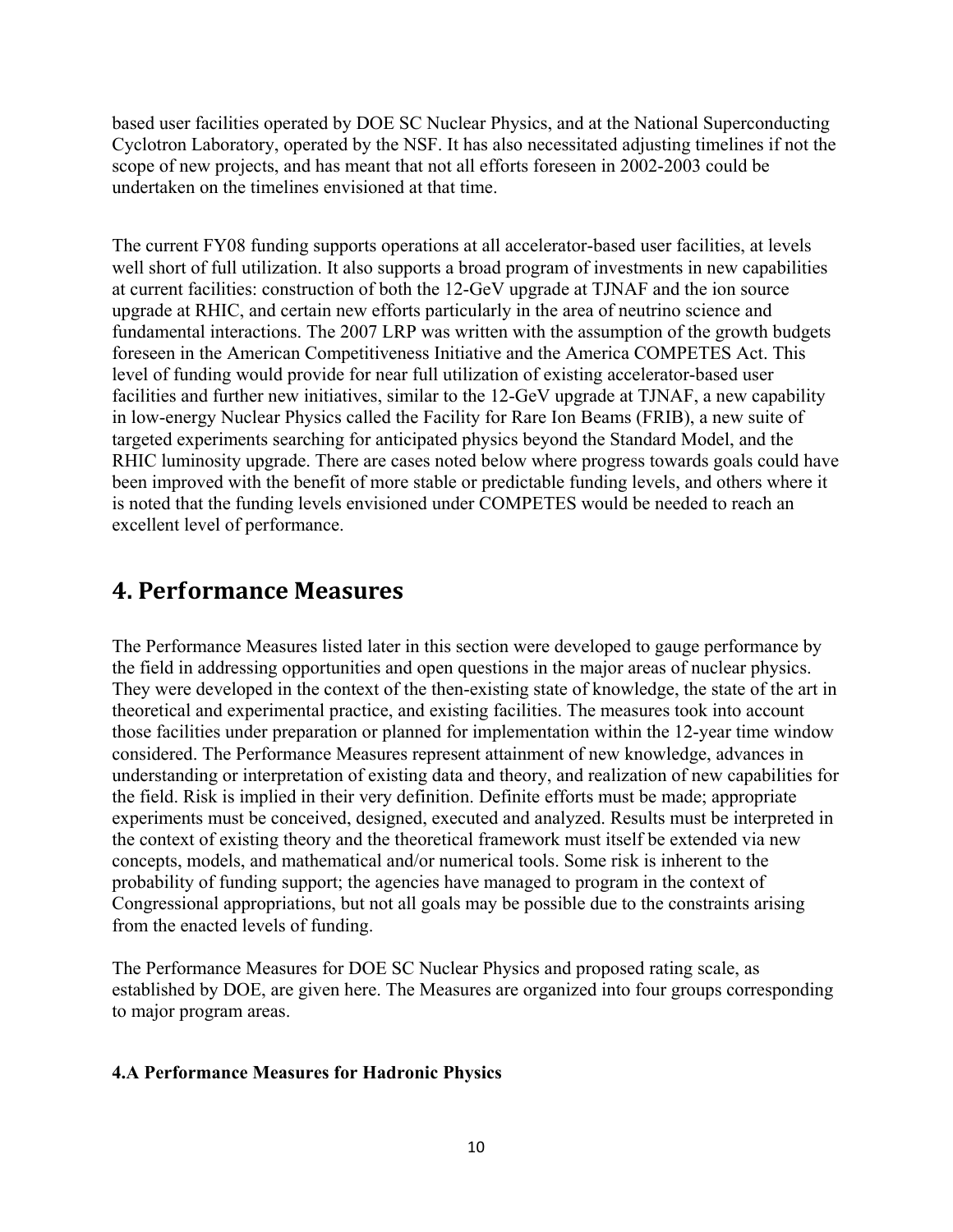- By 2015, make precision measurements of fundamental properties of the proton, neutron and simple nuclei for comparison with theoretical calculations to provide a quantitative understanding of their quark substructure.
	- o What does this measure mean? The broad goals of research in hadronic physics include linking the physics of nuclei to the fundamental theory of strong interactions, namely, Quantum Chromodynamics (QCD), understanding the structure of protons and neutrons that make up nuclei in terms of quarks and gluons because the latter are the fundamental ingredients of QCD, and understanding the structure of light nuclei both in terms of nucleons at low energy and in terms of quarks and gluons at high energy.
	- o Why is this measure important? These goals require probing nuclei and their constituents with electron and photon beams that are capable of high spatial resolution and high energy so as to be able to produce the excited mesonic and baryonic states of QCD. Form factors determine how the particles are distributed inside nucleons and light nuclei. Structure functions and generalized parton distributions, the latter being a new tool in the field, determine how the quarks and gluons are distributed in nucleons and how the spin of the proton is built up from the quarks and gluons. High-energy proton-proton collisions provide a complementary window into how the quarks and gluons build up the nucleons. Lattice QCD calculations are expected to provide the best theoretical means to compare experiments directly with QCD, however, a variety of theoretical tools are used to model and understand the observed phenomena. Ab initio many-body calculations based on two-nucleon interactions with the addition of modest threenucleon interactions provide the best theoretical means to understand the lowenergy aspects of the structure and interactions of nuclei. The Milestones for Hadronic Physics include representative examples of progress in each of these aspects without being inclusive of all relevant work.
	- o Definition of "Excellent" 1) Research leads to quark flavor dependence of nucleon form factors and structure functions being measured; 2) hadron states described with QCD over wide ranges of distance and energy; 3) ab-initio calculations of light nuclei performed using two- and three- nucleon interactions determined from an effective field theory linked to QCD; 4) precision measurements of composition of nucleon spin performed.
	- o Definition of "Good" 1) Research leads to quark and gluon contributions to the nucleon's spatial structure and spin being measured; 2) theoretical tools for hadron structure being developed and tested; 3) data show how simple nuclei can be described at a nucleon or quark-substructure level for different spatial resolution of the data.
	- o Definition of "Fair" Supported research leads to modest outputs in only two of the three goals described in the "Good" rating.
	- o Definition of "Poor" Supported research leads to modest outputs in only one of the three goals described in the "Good" rating.
	- o How will progress be measured? *Expert Review every five years will rate progress as "Excellent", "Good", "Fair" or "Poor".*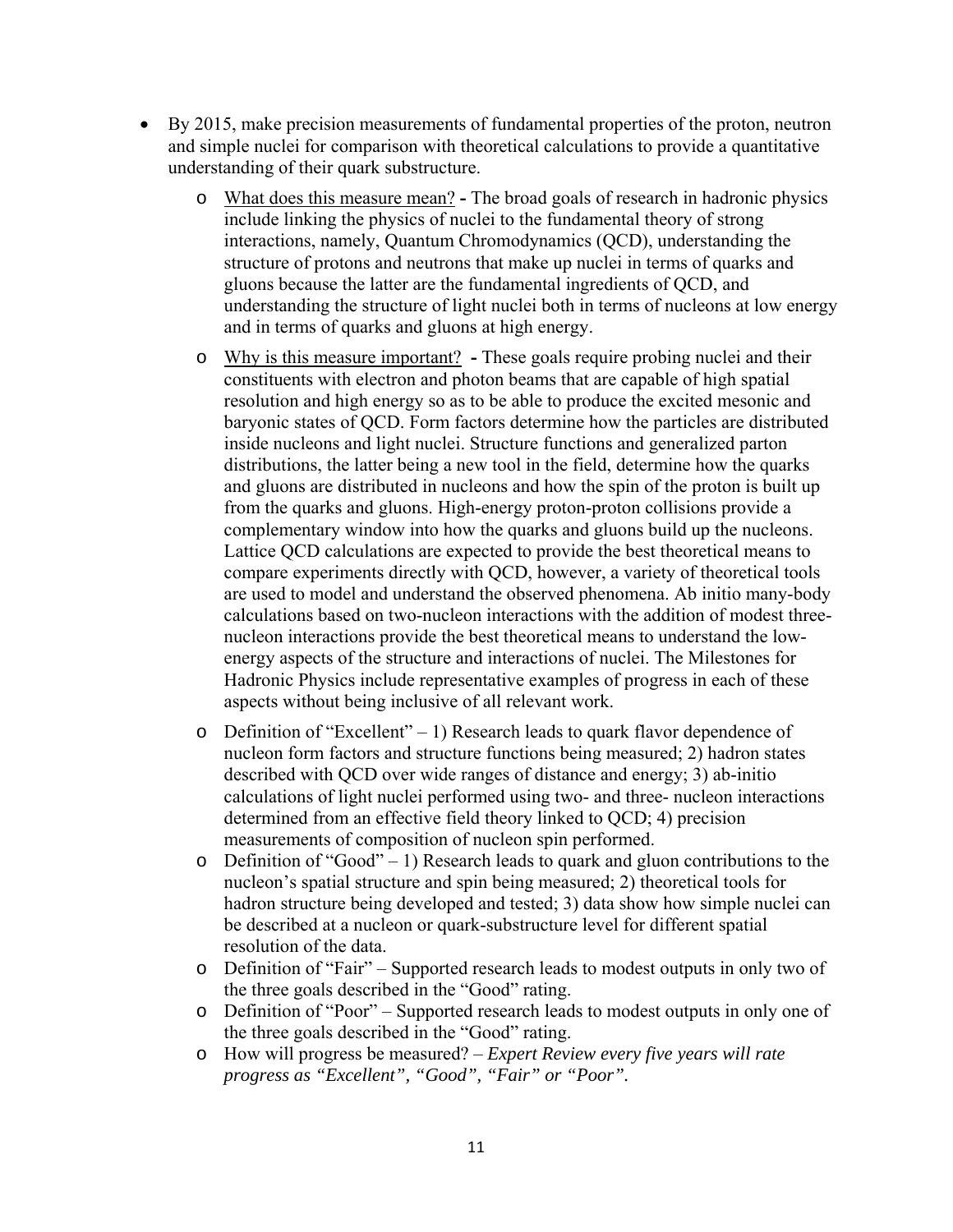#### **4.B Performance Measures for High Temperature, High Density Hadronic Matter**

- By 2015, create brief, tiny samples of hot, dense nuclear matter to search for the quarkgluon plasma and characterize its properties.
	- o What does this measure mean? The goal is to create for the first time in the laboratory hot (2 x 10<sup>12</sup> K), dense ( $\geq$  30 times normal nuclear density) matter that is predicted to have existed a few microseconds after the beginning of the Universe by colliding heavy nuclei at center of mass energies up to 200 GeV per nucleon pair. This matter would have features not encountered before in the laboratory, including color deconfinement and chiral symmetry restoration. Its discovery would signal the ability to study in the laboratory one of the major phase changes in the behavior of matter itself at very high temperature, indeed the only such phase change that may be currently accessible. These studies will seek to establish properties of this new state (such as initial temperature, pressure, and entropy) and the time evolution of the collision process.
	- o Why is this measure important? These studies will measure collective phenomena (such as the flow of specific particles) and establish theoretically the dynamics of the process creating these phenomena. The study of penetrating probes such as fast quarks and gluons will provide information on the processes of color and energy transport. Perturbative QCD (pQCD) gives a description of such processes and together with experimental results will shed light on the nature of this strongly interacting matter. We seek to establish whether the temperatures are sufficiently high that the matter consists of weakly interacting quarks and gluons (deconfinement) rather than strongly interacting hadrons, to the extent that the strong color force is sufficiently screened so as to suppress production of bound states of charm and anti-charm quarks (known as the J/ψ family). This research will either verify or nullify the prediction by the Standard Model using QCD on the lattice that a deconfined state of matter, the quark-gluon plasma, exists at high temperatures and densities.
	- o Definition of "Excellent" 1) The existence of a deconfined, thermalized medium is determined; 2) its properties such as temperature history, equation of state, energy and color transport (via jets), and screening (via heavy quarkonium production) are characterized.
	- $\circ$  Definition of "Good" 1) The existence of hot, high-density matter is established; 2) some of its properties (e.g., its initial temperature via the photon spectrum) measured; 3) confinement properties, and energy transport (via jets) are explored.
	- o Definition of "Fair" Supported research leads to modest outputs in only two of the three goals described in the "Good" rating.
	- o Definition of "Poor" Supported research leads to modest outputs in only one of the three goals described in the "Good" rating.
	- o How will progress be measured? *Expert Review every five years will rate progress as "Excellent", "Good", "Fair" or "Poor".*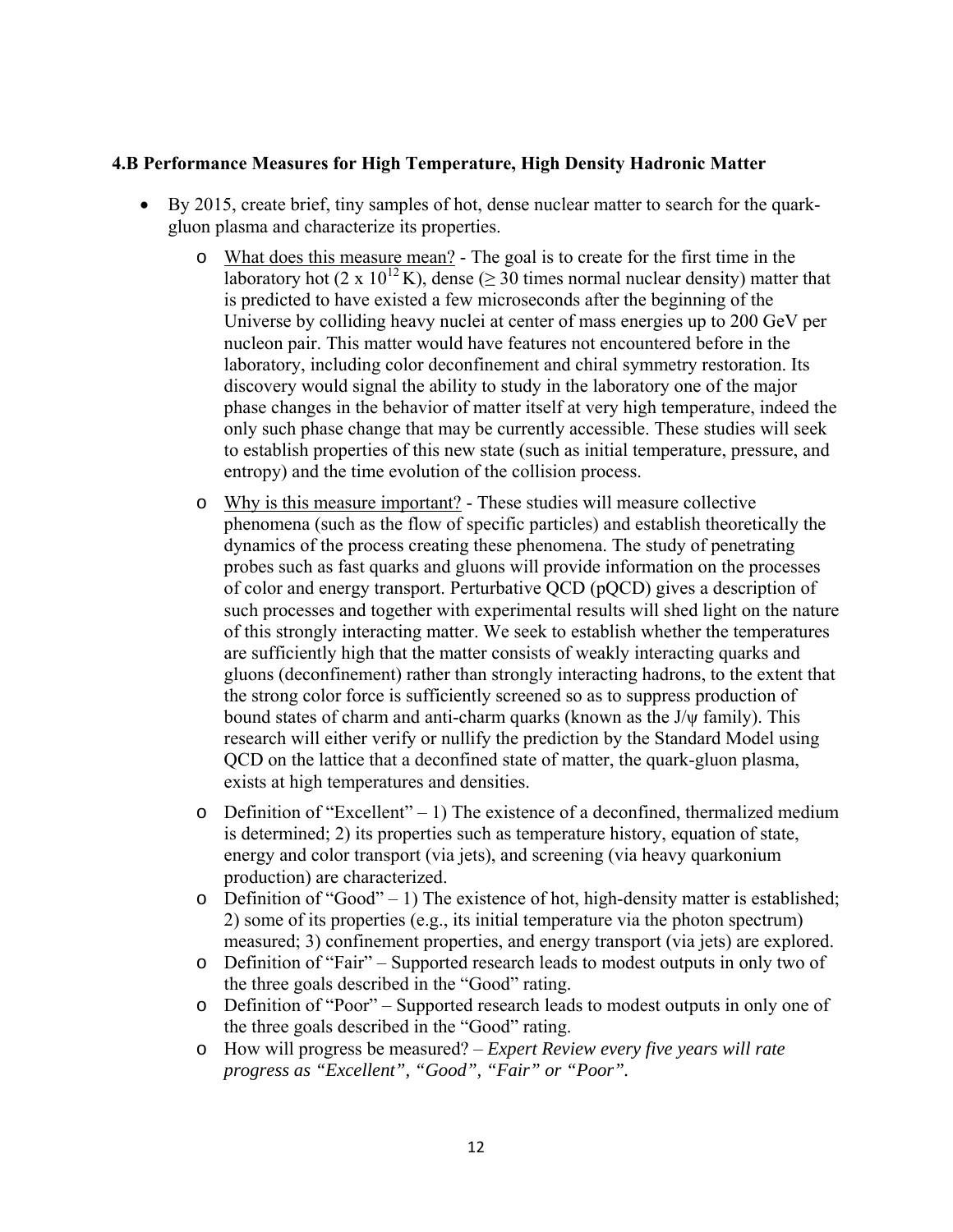#### **4.C Performance Measures for Nuclear Structure and Nuclear Astrophysics**

- By 2015, investigate new regions of nuclear structure, study interactions in nuclear matter like those occurring in neutron stars, and determine the reactions that created the nuclei of atomic elements inside stars and supernovae.
	- o What does this measure mean? Our understanding of nuclear structure is poised at a new threshold. Detailed studies of rare isotopes will dramatically expand our understanding of the nucleus and nuclear matter and will provide new insights into the nuclear forces by allowing study of particular nuclei and reactions that isolate and amplify specific nucleonic interactions.

Nuclear processes play a central role in understanding the evolution of the stars, their violent explosions and the synthesis of the elements in these explosions. This chain of events produces the elements of life itself. A rich and multi-faceted research program in nuclear astrophysics is required to decipher the universe in which we live.

o Why is this measure important? - In the area of nuclear structure, we will study the limits of nuclear existence and the evolution of structure between these limits. An ultimate goal is a unified microscopic understanding of the nuclear manybody system in all its manifestations, as well as of the remarkable simplicities and collective behaviors that these nucleonic systems display. Complementary studies near stability and the quest to make the heaviest elements form a coherent longterm research program. To achieve these goals across the broad expanse of the nuclear landscape, the program carries out research at a number of smaller facilities, typically in short-term experiments (one to few weeks in nature), whose outcome influences follow-up studies. The character of this research makes it especially difficult for a few, short Milestones to broadly capture what is needed to achieve the performance measures. The Milestones represent important examples of the significant progress that will be made. The foci of this work are to identify the evolution of nuclear structure with mass and charge and improve theoretical models to gain a more complete understanding of the nucleus, and to explore nuclei at the limits of existence to establish their properties and test the models of nuclear structure and reactions in currently unmeasured regimes of nucleonic matter.

In the area of nuclear astrophysics, we will study the physics of core collapse supernovae, hypernovae, and their connection with gamma-ray bursts. These are the most energetic explosions in our universe and factories for formation of a significant fraction of the elements. We will also study the properties of neutron star remnants left behind by these explosions, which serve as cosmic laboratories for high-density nuclear physics inaccessible in terrestrial experiments. We will investigate type Ia supernovae, the standard candles through which extraordinary facts about our universe and its fate have been illuminated. We will also investigate the evolution of stars and other cataclysmic stellar explosions including novae and X-ray bursts. A unifying theme for these focus areas is to precisely understand how a variety of microscopic nuclear physics phenomena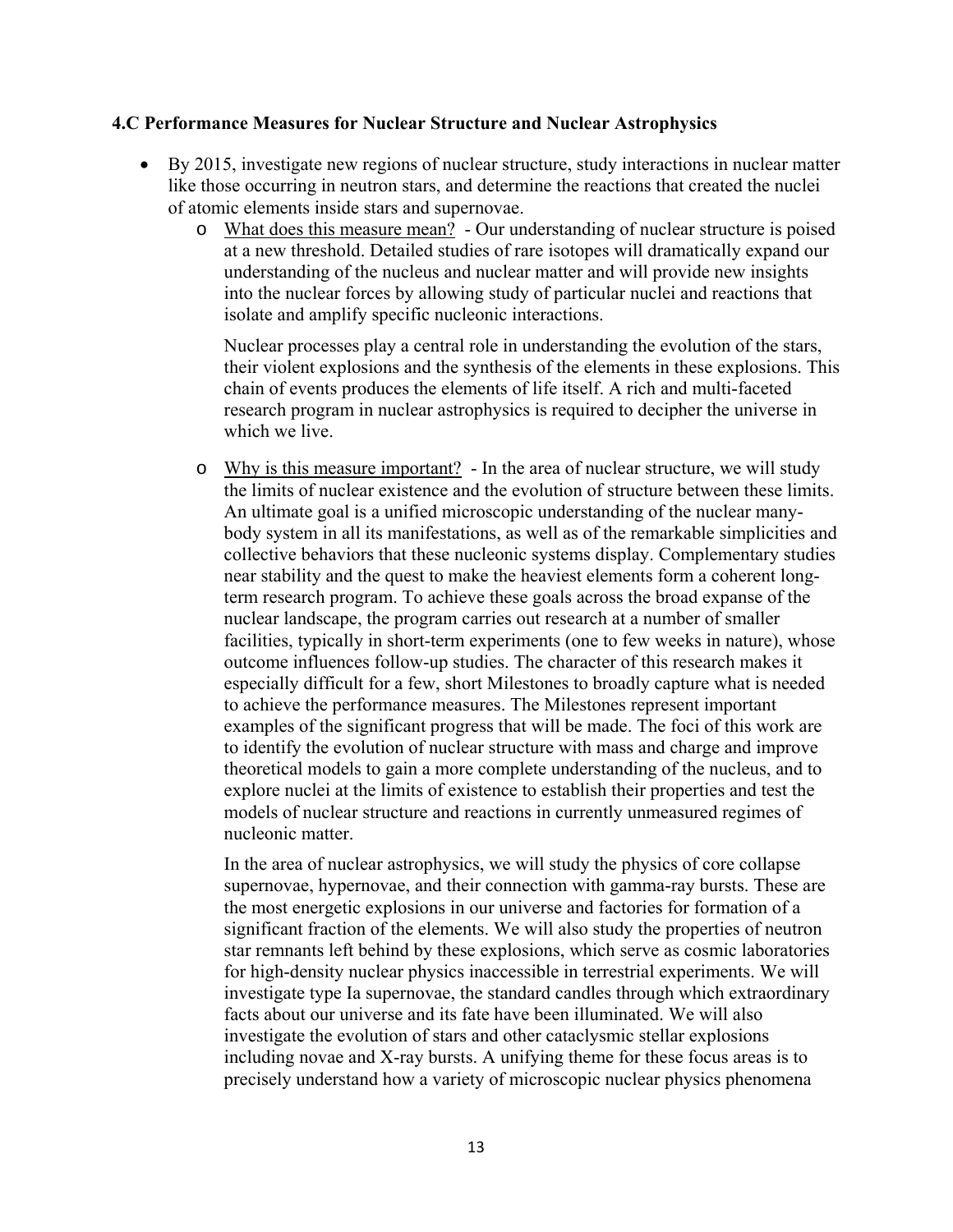come together to guide spectacular macroscopic phenomena such as the evolution and explosion of stars and their production of the elements.

- o Definition of "Excellent" 1) Extensive measurements on stable and exotic nuclei and the drip lines are performed; 2) their structure is established and the isospin dependence of effective interactions studied; 3) new nuclei with neutron skins are observed and studied; 4) reactions for several astrophysical processes, including some r-process nuclei, are measured and their implications for nucleosynthesis determined.
- o Definition of "Good" 1) Properties of nuclei and reactions near and far from stability are measured allowing study of effective interactions, collective behavior, and structural evolution; 2) new weakly bound nuclei are observed and the limits of binding explored; 3) some reactions of stellar interest are measured.
- o Definition of "Fair" Supported research leads to modest outputs in only two of the three goals described in the "Good" rating.
- o Definition of "Poor" Supported research leads to modest outputs in only one of the three goals described in the "Good" rating.
- o How will progress be measured? *Expert Review every five years will rate progress as "Excellent", "Good", "Fair" or "Poor".*

### **4.D Performance Measures for Neutrinos, Neutrino Astrophysics, and Fundamental Interactions**

- By 2015, measure fundamental properties of neutrinos and fundamental symmetries by using neutrinos from the sun and nuclear reactors and by using radioactive decay measurements.
	- o What does this measure mean? The goals of neutrino physics include a complete characterization of the properties of neutrinos and an improved understanding of solar neutrinos. Direct observation of charged- and neutral-current channels is essential to determine the solar neutrino flux of all active flavors. Precise determination of various components of this flux provides stringent limits on neutrino properties (masses and mixings) as well as the theory of the mainsequence stellar evolution. Direct neutrino mass measurements are sensitive to the absolute neutrino mass scale with few, if any, assumptions about neutrino properties.

The goal of investigating fundamental interactions at low energies is to provide an independent window on new physics beyond our current understanding of the interactions of elementary particles. Precision measurements of the beta decays can give strong signatures of new physics beyond the Standard Model (e.g. supersymmetry).

o Why is this measure important? Research in neutrino physics will address key issues in understanding the scale of the new physics beyond the Standard Model, provide potential insight into the origin of fermion masses, impact cosmology (hot dark matter, large scale structure formation and anisotropies of cosmic microwave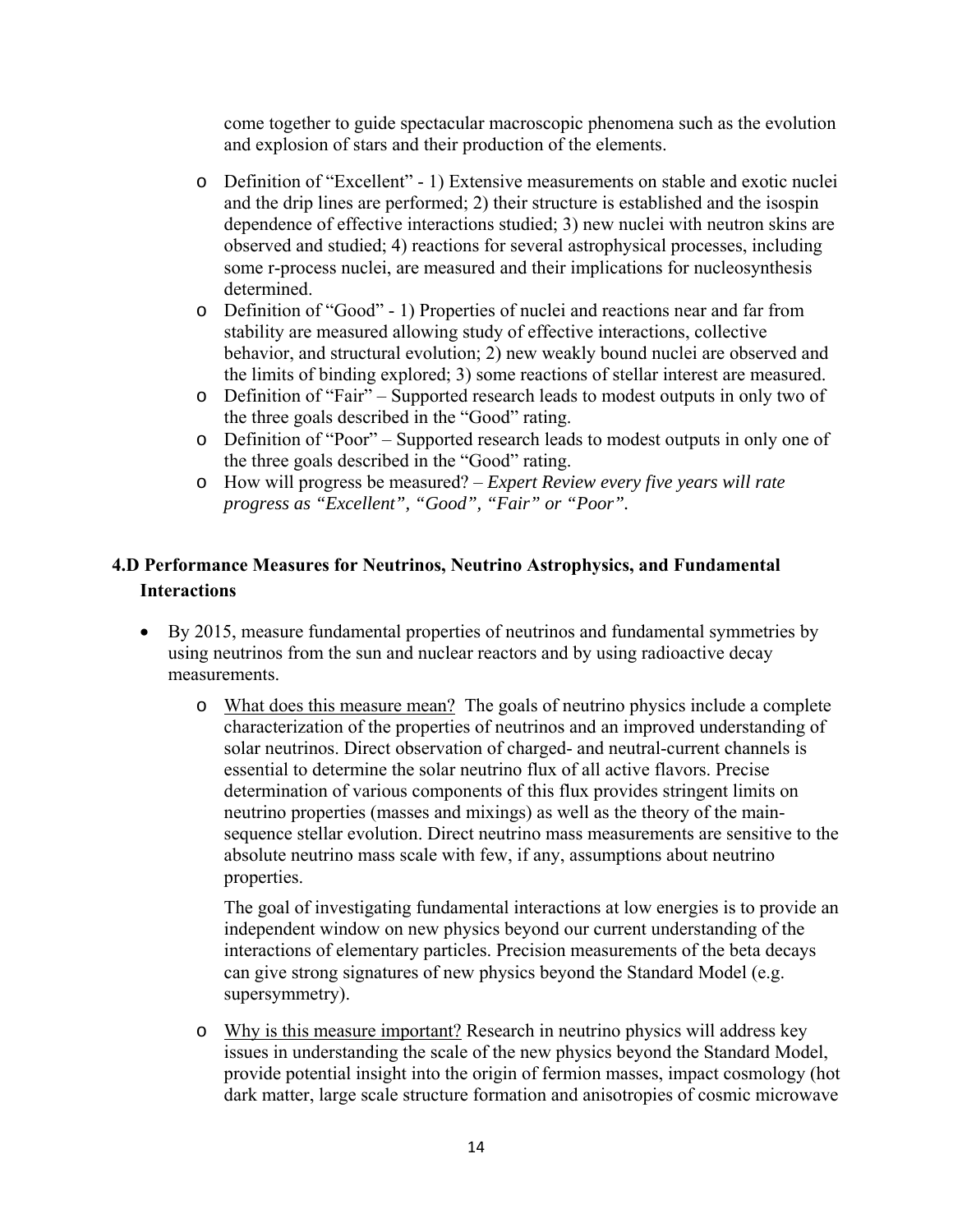background radiation) and astrophysics (core-collapse supernovae, r-process nucleosynthesis, and the origin of elements). Direct neutrino mass measurements, combined with observables from oscillation and neutrinoless double beta decay experiments, can potentially measure the CP-violating phases in the lepton sector and yield understanding of hierarchy and ordering of neutrino masses.

The neutrino mass scale that is inferred from the solar and atmospheric neutrino experiments implies the possibility of seeing neutrinoless double beta decay with experiments sensitive to masses of about 50 meV. Observation of the zero neutrino mode would establish the Majorana nature of neutrinos (i.e. that neutrinos are their own antiparticles) and may provide clues to the existence of the CP-violating phases.

When the next Galactic supernova occurs a significant number of neutrino events can be detected at neutrino observatories such as the SuperKamiokande, SNOLAB, or KamLAND experiments. Such a measurement will provide important clues to the astrophysics of supernovae as well as to neutrino properties.

In the area of fundamental interactions, the precise predictions of the standard model at the level of quarks and leptons take on additional, still poorly understood, aspects when the weak interactions between nucleons are considered. There is reason to expect that these aspects may be explained in the framework of a more complete theoretical treatment based on the symmetries of QCD.

The violation of CP (Charge-Conjugation times Parity) symmetry for elementary particles during the Big Bang is believed to be responsible for the apparent excess of matter compared to anti-matter that we observe in the universe. While new sources of CP violation are possible in the neutrino sector there could also be larger violations for nucleons due to new physics beyond the standard model. New precise searches for both the neutron and atomic electric dipole moment measurements (EDM) coupled with improvements in the theory could signal a new source of CP violation and better quantify the role of nucleon CP violation in understanding the matter-antimatter asymmetry.

Precise investigation of fundamental symmetries for the neutron can be performed with new sources of Cold and Ultra-Cold neutrons (Cold neutrons have wavelengths of  $0.5 - 10$  nm and Ultra-Cold neutrons have wavelengths  $> 50$  nm). A cold neutron beamline for fundamental physics studies is under development at the Spallation Neutron Source (SNS), operated by Basic Energy Sciences in DOE. Additional funding (beyond constant effort) would likely be needed to develop and complete measurements of the neutron electric dipole moment with Ultra-Cold neutrons to improve the sensitivity by at least an order of magnitude.

o Definition of "Excellent" - 1) Double beta-decay lifetime limits are extended 10 fold or more; 2) R&D completed demonstrating if precision pp solar experiment is possible; 3) played key roles in low-energy neutrino experiments and betadecay probing cosmologically interesting neutrino masses.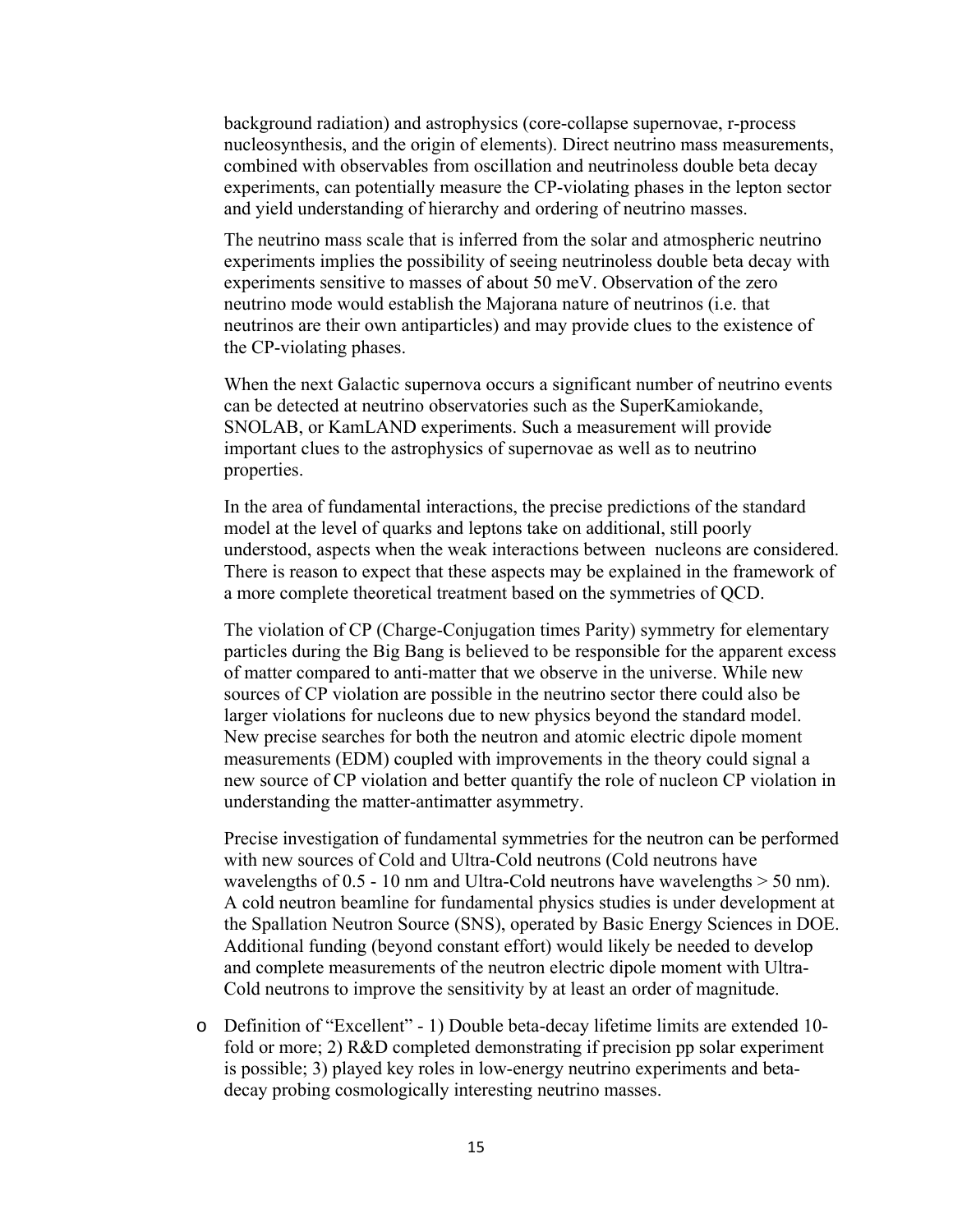- o Definition of "Good" 1) Double beta-decay lifetime limits extended; 2) participated in low-energy neutrino experiments and beta-decay probing cosmologically relevant neutrino masses; 3) parameters for quark mixing for nuclear beta-decay quantified.
- o Definition of "Fair" Supported research leads to modest outputs in only two of the three goals described in the "Good" rating.
- o Definition of "Poor" Supported research leads to modest outputs in only one of the three goals described in the "Good" rating.
- o How will progress be measured? *Expert Review every three years will rate progress as "Excellent", "Good", "Fair" or "Poor".*

## **5. Performance Measure Evaluation Approach**

Each of the Performance Measures for Nuclear Physics that were set down by the 2003 NSAC Subcommittee on Performance Measures has a completion date of 2015. Not surprisingly, only a fraction of the research that must be carried out to achieve these Performance Measures fully has been completed. Therefore, we took our main task to be the evaluation of progress toward the achievement of the Performance Measures, using the expectations and Milestones established by the 2003 Subcommittee report as the yardstick.

The Performance Measures were laid out in such a way that sustained high effort would be required to achieve them by 2015. Both the goals and pace for them were meant to be demanding. This effort has many aspects, including: focused research addressing specific experimental and theoretical questions, thoughtful deployment of resources, sustained research funding support, a planned program of investments in new capabilities, and pursuit of new scientific opportunities revealed by ongoing research. The assumption of a constant level of effort that formed the basis for the 2002 NSAC Long Range Plan was used by the 2003 Subcommittee to establish the goals, the Milestones, and the timeline for achieving them. In view of the actual budgets in the intervening period, it would be truly remarkable if we were to have achieved excellent progress. Indeed, delays in progress toward a number of the Milestones are directly attributable to the reduced levels of funding actually received.

Our overall evaluation of progress as defined by the Performance Measures was done using the grading scale defined here. The top grade is reserved to performance in that major area that goes beyond mere achievement of certain pre-defined goals and instead represents a qualitative advance in understanding of that area, the type of advancement that can point to new avenues of study:

#### **Table 1: Performance Measure Grading Scale**

**Excellent**: On track to achieve the Performance Measure fully, either earlier than anticipated or with additional, related research on the topic completed, or with progress (and/or incremental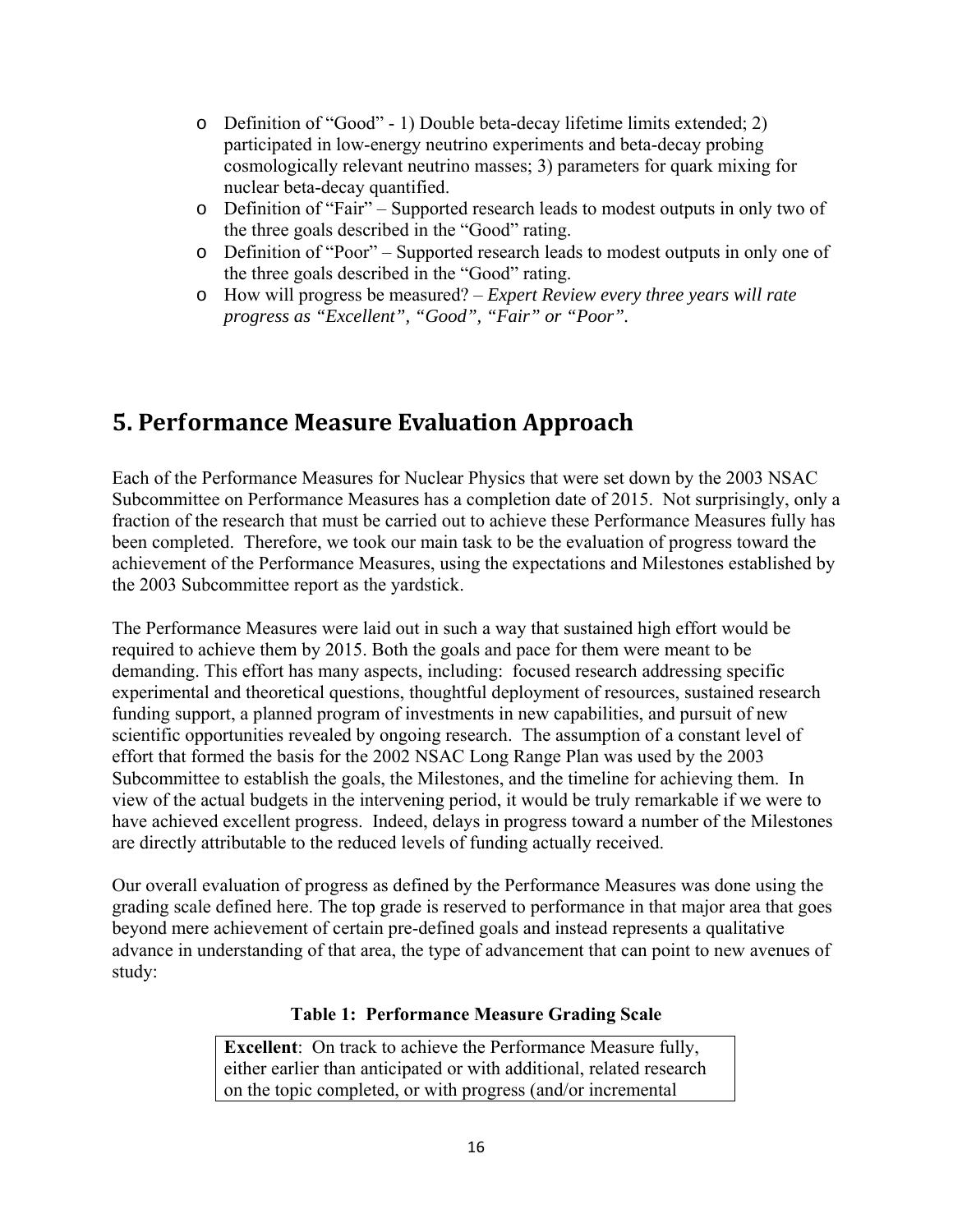studies planned that can be completed in time) such that we are confident that the issues will be regarded as definitively settled.

**Good**: On track to achieve Performance Measure as anticipated.

Fair: Achieving the Performance Measure to the "good" level on the timescale planned is at risk without an increased effort (Note: if the scientific results themselves rule out achieving a Milestone – e.g. new examples of X were not found because Nature does not have any, then we consider the Performance Measure 'achieved', assuming the experiments/calculations were done.)

**Poor**: Achieving the Performance Measure to the "good" level on the timescale planned is not likely without substantially increased effort.

The Performance Measures, as established, were foreseen to cover a dozen years, i.e., to 2015 and to address what could be accomplished in that time frame. In a sense therefore our report is a mid-term report card, noting what is accomplished, what is underway, what remains, and proposing a few mid-course corrections or added ports of call as science reveals nature and new opportunities are noted.

In order to provide a framework for evaluating progress toward the Performance Measures, the 2003 Subcommittee identified a series of Milestones (forty one in all) that are representative of broader efforts in the whole of Nuclear Physics. These Milestones each connect to one or more of the focus areas identified in the Performance Measures. It was anticipated in 2003 that seven of the forty one Milestones would have been completed by the start of 2008, and that substantial progress would have been made on the other thirty four. These Milestones permit connection to specific research projects, which can be expected to lead to published research results in the peer-reviewed literature and/or to completed specific projects.

Our evaluation of progress began with a detailed evaluation of the status of these Milestones (see Appendices 5-9). In cases where the Milestone date has passed, we asked if the results had been obtained on the timescale (and with the information content) anticipated. For Milestones due in the future, we evaluated actual progress against the anticipated progress that should have been made toward the Milestones. We also asked, in particular, if adequate progress has been made developing the tools, techniques, data, and/or calculations needed for the next steps. New Milestones and revised Milestones are proposed, in particular to capture new directions indicated by recent results and new opportunities for the field noted in the 2007 Long Range Plan.

In evaluating the individual Milestones, we used a grading system directly analogous to the one used for the Performance Measures. For Milestones whose due date had already passed, the grading scale was as follows:

#### **Table 2: Milestone Grading Scale**

**Exceeded**: the Milestone was fully achieved, either earlier than anticipated or with additional, related research on the topic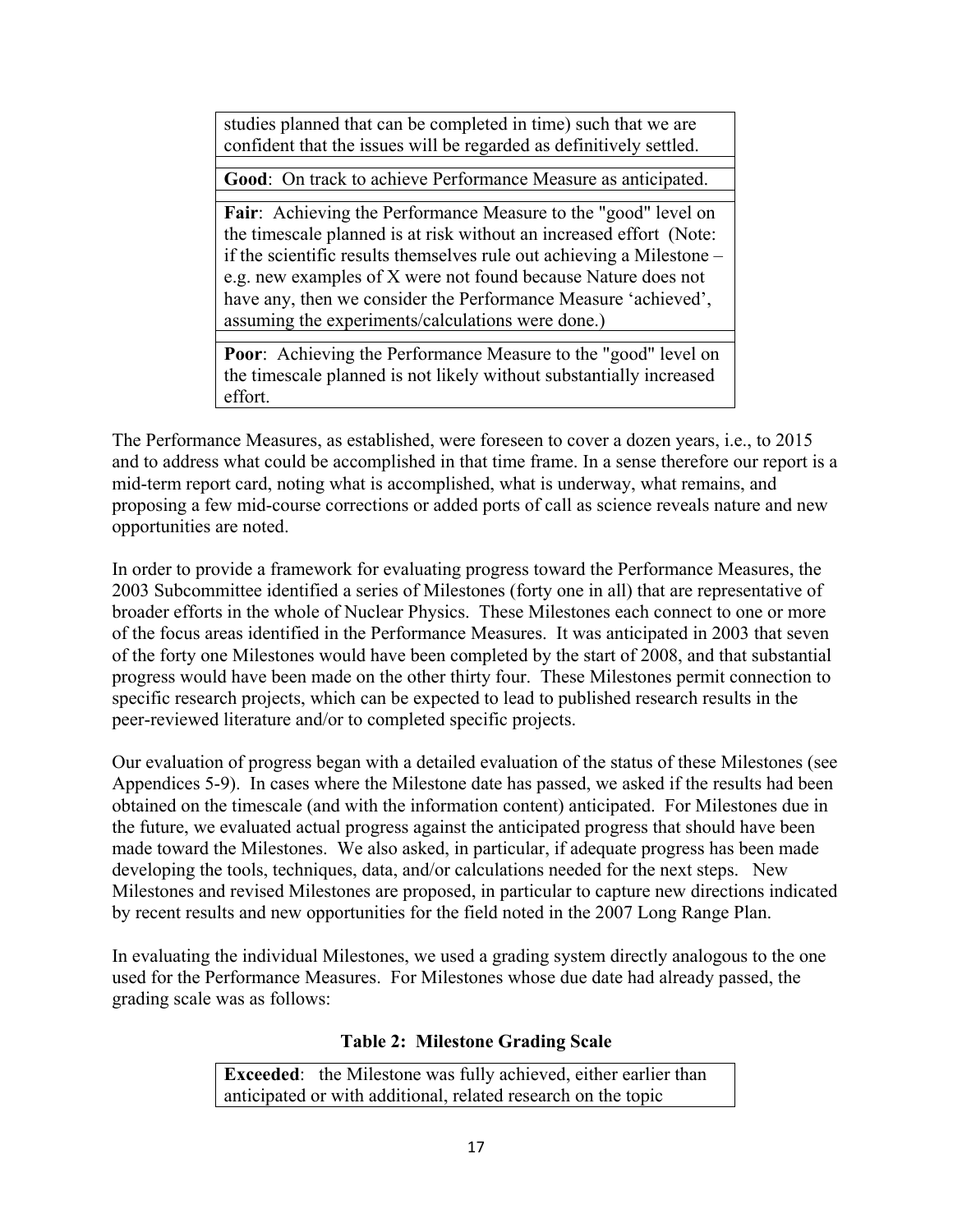completed, and the issues are regarded as definitively settled.

**Achieved**: the Milestone was completed as anticipated.

**Not Fully Achieved**: the Milestone was not completed on the timescale planned, but significant progress was made. (Note: if the scientific results themselves rule out achieving a Milestone – e.g. new examples of X were not found because Nature does not have any, then we consider the Milestone as 'achieved', assuming the experiments/calculations were done.)

**Unlikely**: the Milestone was not completed on the timescale planned and is not likely to be achieved soon without substantially increased effort.

For Milestones that are not yet formally due, our evaluation focused on progress toward the Milestones. The grading scale used was:

#### **Table 3: Milestone Grading Scale for Milestones not yet Due**

**Expect to Exceed**: On track to achieve Milestone fully, either earlier than anticipated or with additional, related research on the topic completed, or with progress (and/or incremental studies planned that can be completed in time) such that we are confident that the issues will be regarded as definitively settled.

**Expect to Achieve**: On track to achieve Milestone as anticipated.

**Expect to Not Achieve Fully**: Achieving the Milestone on the timescale planned is at risk without an increased effort (Note: if the scientific results themselves rule out achieving a Milestone – e.g. new examples of X were not found because Nature does not have any, then we consider the Milestone as 'achieved', assuming the experiments/calculations were done.)

**Unlikely**: Achieving the Milestone on the timescale planned is not likely without substantially increased effort.

We note here that while no Milestone was rated Unlikely, some were rated Not Fully Achieved/Expect to Not Achieve Fully due to the actual rate of funding, arising in turn from limitations imposed from outside Nuclear Physics and indeed outside the Department of Energy and NSF.

Our evaluation of each of these Milestones was then mapped, or sorted onto the specific topics in the Performance Measures, both to evaluate the status of each Performance Measure as of today and to evaluate its expected status in 2015. Some of the Milestones map on to more than one Performance Measure. Our evaluations were shared with knowledgeable members of the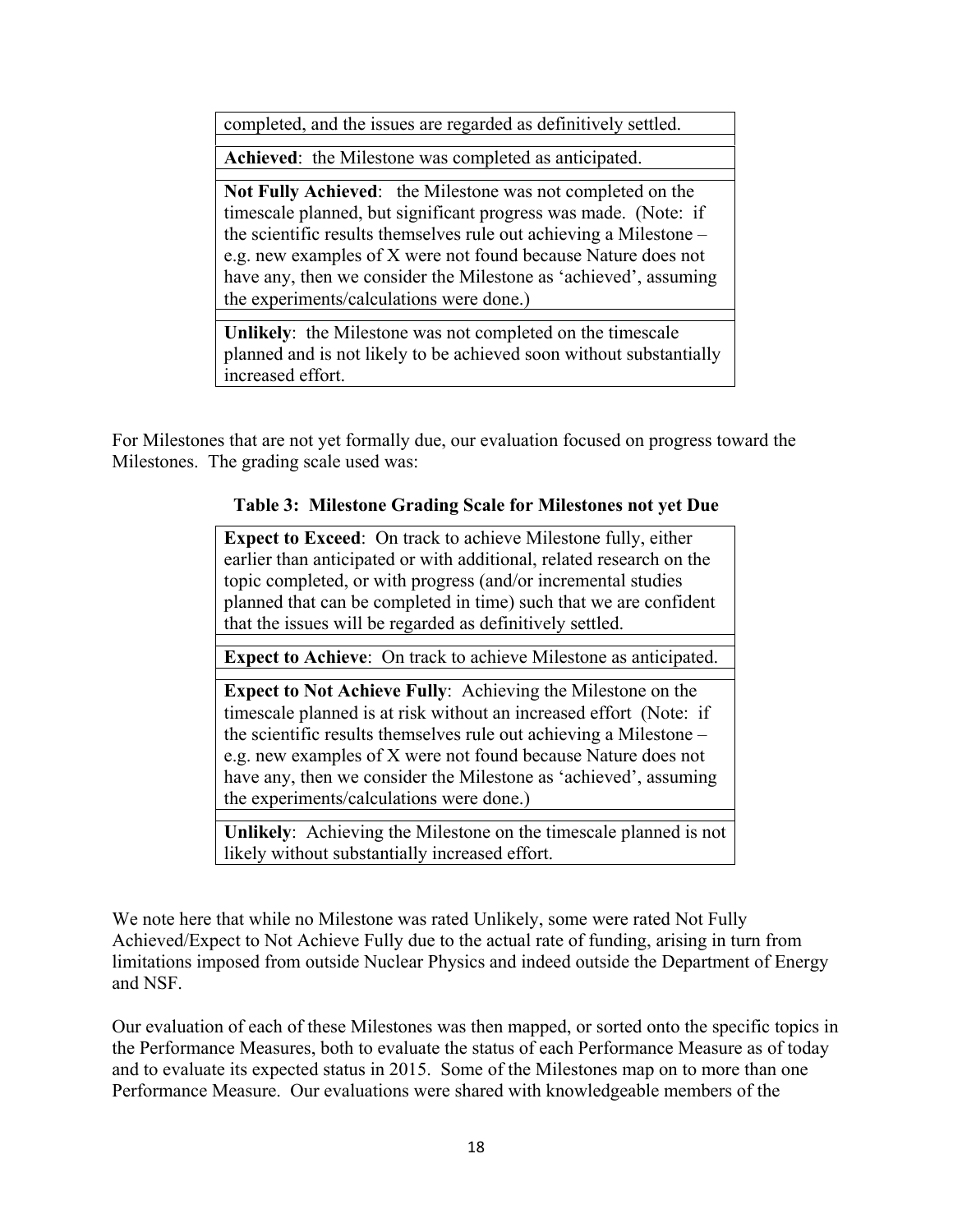community active in the relevant sub-field, both to provide a peer review of our process and to solicit the thoughts of the larger community on both the overall health of the sub-field and on possible revisions and additions to the Milestones relevant for future activities.

A rough measure of the health and activity in each of the subfields represented by the Performance Measures can be obtained by averaging over the relevant Milestones and equating the grading scales for the Milestones and the Performance Measures in the order listed. A more thoughtful evaluation of each subfield, which included a review of progress in areas not explicitly identified in the (representative) Milestones, was also carried out; it yielded overall evaluations consistent with the averages over the Milestones.

In the next section, we present our evaluation of the Performance Measures for the four main areas of activity in Nuclear physics, as set down in the 2003 report. We identify the mapping of the Milestones to Performance Measures, and provide an evaluation of progress to date and prospects for further progress.

The status of the Milestones and our proposed revisions and additions, which take note of progress in the subfields, important developments, and new directions identified by the 2007 NSAC Long Range Plan, are then discussed. It is important to note that these new Milestones reflect the assumptions made in the 2007 Long Range Plan about targeted increases in funding. They also serve to reflect the health and dynamic aspects of the field; several new specific opportunities have presented themselves in the last five years. The new Milestones vary in due dates between 2015 and 2020.

In Section 7 we present an updated version of two of the four Performance Measures, those for High Temperature, High Density Hadronic Matter and those for Neutrinos, Neutrino Astrophysics and Fundamental Interactions. We found that in two of the sub-fields the present Performance Measures are still appropriate as summaries of their goals, and that new directions for the research effort are adequately captured within updated sets of Milestones. However, the level of change in the other two sub-fields is such that an updated overall Performance Measure is appropriate as well. The revised set of Performance Measures would be expected to be achieved after the current ones, with a reasonable due date being 2020.

### **6. Evaluation of the Performance Measures for Nuclear Physics**

In this section we identify the mapping of the Milestones to Performance measures, provide an evaluation of progress to date and prospects for the future, and offer summary comments. (For compactness in quoting ratings assigned, we refer e.g. to both "Achieved" for past Milestones and "Expect to Achieve" for future ones as "Achieved".)

#### **6.A Hadronic Physics**

The Performance Measure for Hadronic Physics is stated in Section 4.A. The summary ratings for the associated Milestones are given here.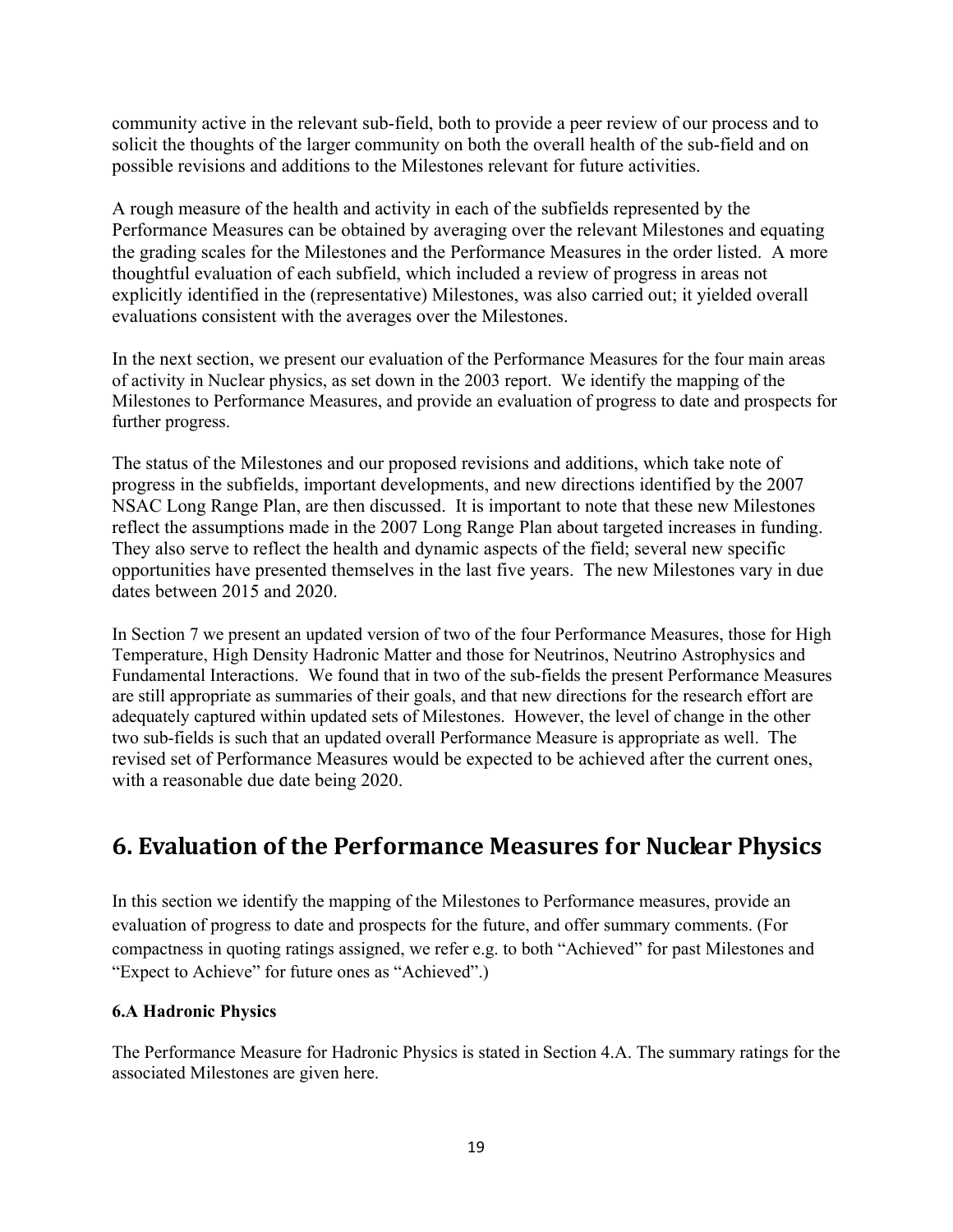| Year                    | <b>Milestone</b>                                                                                                                                                                                                                                                                                                                                           | <b>Complete?</b> | <b>Status</b><br><b>Assessment</b>    |
|-------------------------|------------------------------------------------------------------------------------------------------------------------------------------------------------------------------------------------------------------------------------------------------------------------------------------------------------------------------------------------------------|------------------|---------------------------------------|
| 2008<br>HP1             | Make measurements of spin carried by the glue in the<br>proton with polarized proton-proton collisions at center<br>of mass energy, $\sqrt{s} = 200$ GeV.                                                                                                                                                                                                  | Yes              | Achieved                              |
| 2008<br>HP <sub>2</sub> | Extract accurate information on generalized parton<br>distributions for parton momentum fractions, x, of 0.1 -<br>0.4, and squared momentum change, -t, less than 0.5<br>$\text{GeV}^2$ in measurements of deeply virtual Compton<br>scattering.                                                                                                           | N <sub>o</sub>   | Not Fully<br>Achieved                 |
| 2009<br>HP3             | Complete the combined analysis of available data on<br>single $\pi$ , $\eta$ , and K photo-production of nucleon<br>resonances and incorporate the analysis of two-pion<br>final states into the coupled-channel analysis of<br>resonances.                                                                                                                | N <sub>o</sub>   | Expect to Not<br><b>Achieve Fully</b> |
| 2010<br>HP4             | Determine the four electromagnetic form factors of the<br>nucleons to a momentum-transfer squared, $Q^2$ , of<br>3.5 $\text{GeV}^2$ and separate the electroweak form factors into<br>contributions from the u, d and s-quarks for $Q^2 < 1$<br>$\text{GeV}^2$ .                                                                                           | N <sub>o</sub>   | Expect to<br>Exceed                   |
| 2010<br>HP5             | Characterize high-momentum components induced by<br>correlations in the few-body nuclear wave functions via<br>(e,e'N) and (e,e'NN) knock-out processes in nuclei and<br>compare free proton and bound proton properties via<br>measurement of polarization transfer in the ${}^{4}He(\vec{e}, e\vec{p})$<br>reaction.                                     | N <sub>o</sub>   | Expect to<br>Achieve                  |
| 2011<br>HP <sub>6</sub> | Measure the lowest moments of the unpolarized nucleon<br>structure functions (both longitudinal and transverse) to<br>$4 \text{ GeV}^2$ for the proton, and the neutron, and the deep<br>inelastic scattering polarized structure functions<br>$g_1(x,Q^2)$ and $g_2(x,Q^2)$ for $x=0.2-0.6$ , and $1 < Q^2 <$<br>5 $GeV^2$ for both protons and neutrons. | N <sub>o</sub>   | Expect to<br>Exceed                   |
| 2012<br>HP7             | Measure the electromagnetic excitations of low-lying<br>baryon states $(<2 GeV)$ and their transition form factors<br>over the range $Q^2 = 0.1 - 7 \text{ GeV}^2$ and measure the<br>electro- and photo-production of final states with one<br>and two pseudoscalar mesons.                                                                               | N <sub>0</sub>   | Expect to<br>Achieve                  |
| 2013<br>HP8             | Measure flavor-identified q and q contributions to the<br>spin of the proton via the longitudinal-spin asymmetry<br>of W production.                                                                                                                                                                                                                       | N <sub>o</sub>   | Expect to<br>Achieve                  |

**Table 4: Milestone Progress in Hadronic Physics**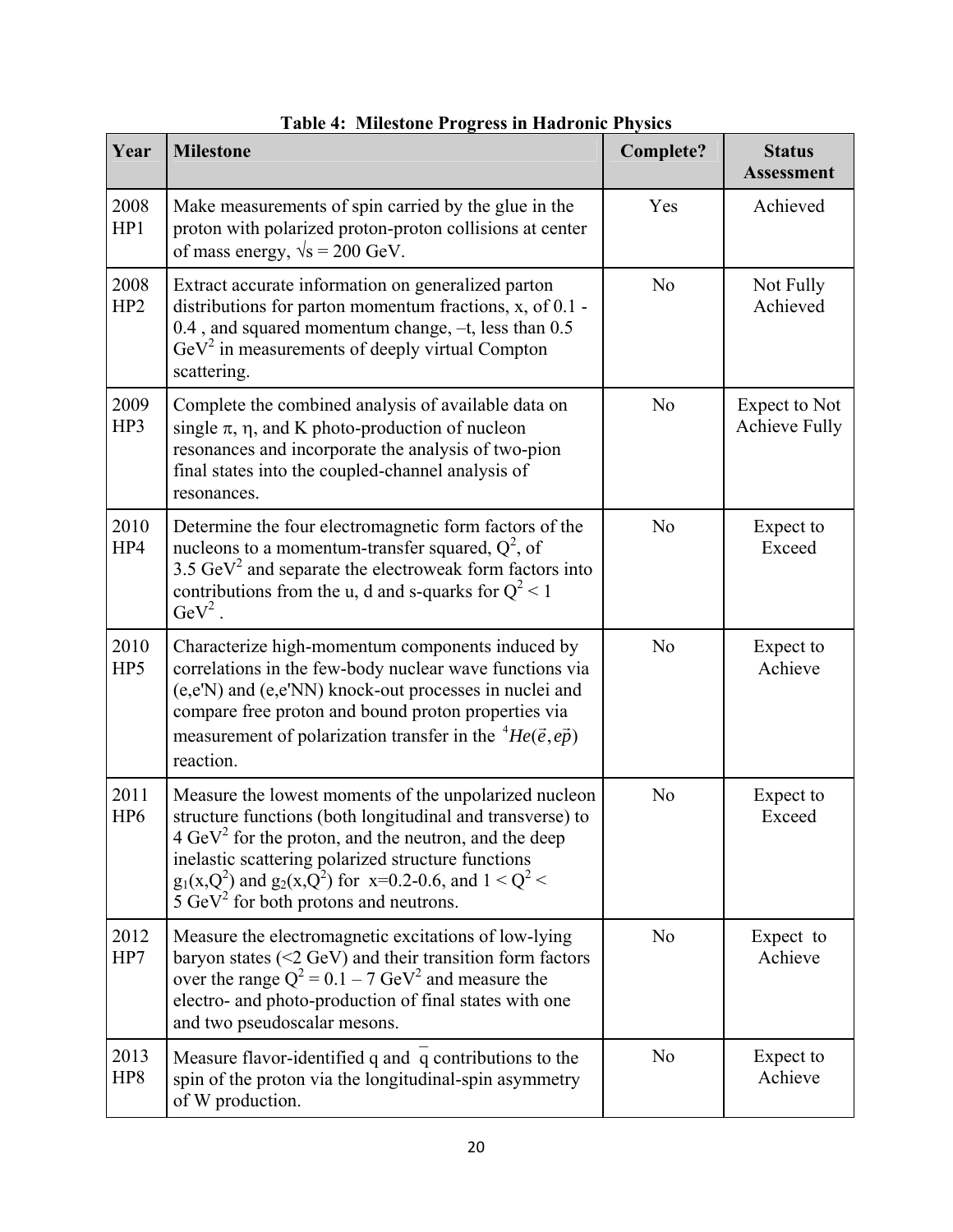| 2014<br>HP <sub>9</sub> | Perform lattice calculations in full QCD of nucleon<br>form factors, low moments of nucleon structure<br>functions and low moments of generalized parton<br>distributions including flavor and spin dependence.                                                         | N <sub>0</sub> | Expect to<br>Exceed  |
|-------------------------|-------------------------------------------------------------------------------------------------------------------------------------------------------------------------------------------------------------------------------------------------------------------------|----------------|----------------------|
| 2014<br>HP10            | Carry out ab initio microscopic studies of the structure<br>and dynamics of light nuclei based on two-nucleon and<br>many-nucleon forces and lattice QCD calculations of<br>hadron interaction mechanisms relevant to the origin of<br>the nucleon-nucleon interaction. | No             | Expect to<br>Achieve |

To evaluate progress toward this Performance Measure we began by mapping the four goals given in the Performance Measures' definition of Excellent performance in this area to the individual Milestones in Hadronic Physics as follows:

- 1. Quark flavor dependence of the nucleon form factors and structure functions measured; see Milestones HP2, HP4, HP8, HP9. No Milestone is yet past, nor is any yet complete. HP4 and HP9 were both rated as 'exceeding' the Milestone goals, with HP8 rated as 'achieved'.
- 2. Hadron states described with QCD over wide ranges of distance and energy; see Milestones HP5, HP6, HP7, HP10. No Milestone is yet past nor is any yet complete. HP6 was rated as 'exceeding' with the other three rated 'achieved'.
- 3. The nucleon-nucleon interaction mechanisms determined from QCD; see Milestones HP3, HP7, HP9, HP10. No Milestone is yet past nor is any yet complete. HP9 was rated 'exceeding' and HP7 and HP10 were rated as 'achieved'.
- 4. Precise measurements of quark and gluon contributions to nucleon spin performed; see Milestones HP1, HP8. No Milestone is yet past; HP1 is complete. Both Milestones were rated as 'achieved'.

We note that there have been no roadblocks uncovered to completing the work in any area, no focus areas that have been neglected, and no efforts that failed to produce scientific results. There have been some setbacks arising from budgets below what was anticipated in 2003 (notably in FY2006), and there have been some schedule delays due to external factors, such as Hurricane Isabel, which required rescheduling some planned experiments relevant to HP2, 5, and 6. In the two cases where ratings of 'not fully achieved' were given, only a delay in schedule for completion is foreseen; the anticipated scientific results should still be obtained, and indeed substantial progress has been made, with the required experiments either taking data or anticipating doing so in the immediate future, and the relevant theoretical efforts fully underway and publishing key results.

We determine that the progress towards accomplishing the goals in the Performance Measure for Hadronic Physics is Good, meaning that if support of activities underway can be maintained at FY07 levels or better, these activities could reach their planned conclusions to the Good level by 2015. However, the timescale will be a challenge, and the sub-field is not likely to accomplish the goals under the Performance Measure to the Excellent level. This rating is supported by a calculation of the average for the evaluations of the Milestones, which is somewhat better than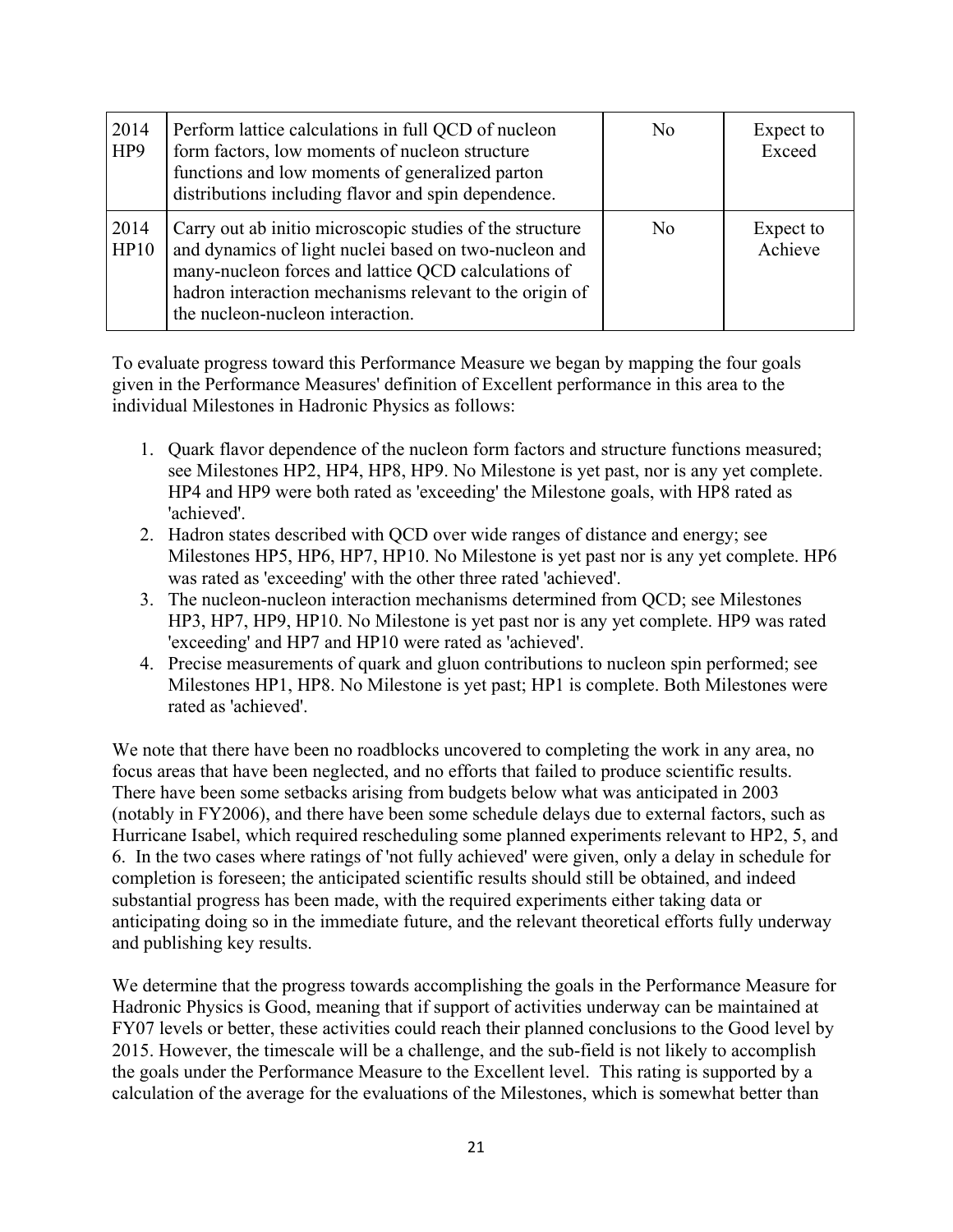Achieved, reflecting Good progress on a broad range of activities in Hadronic Physics. This summary was also found to be consistent with our overall evaluation of the progress in hadronic physics when other major efforts that are not specifically attached to Milestones are included. The details of the Milestone evaluation are presented in the section below.

The Good rating must be understood in the context of the actual funding levels over the period being evaluated (2003-2007). If expectations for progress are recalibrated to what would have been reasonable with the actual level of funding received (rather than the constant effort budget that was the basis for the expectations), then the timescale for the Performance Measures and Milestones would have been stretched, and the progress achieved would have been evaluated as Excellent, rather than Good. Sustained funding and effort at recent (FY07) levels should allow the rating of Good progress to be preserved through 2015. Future surprises may lead to a reevaluation, but none are yet apparent. We stress that sustained funding is key to being able to pursue the range of activities yet to be accomplished in the specific Milestone areas. If funding can be increased to the growth path of the ACI and America COMPETES act (the scenario that provided the planning basis for the 2007 NSAC Long Range Plan), then one could expect to achieve a rating of Excellent for this Performance Measure, including new Milestones proposed specifically for early experiments from the JLab 12 GeV Upgrade, by 2020. We remain concerned that continued stringencies in funding will in particular lead to reduced operation of experimental and computational facilities, making the achievement of Good performance by 2015 difficult and the achievement of Excellent performance by 2020 improbable: it simply would not be possible to do the work in time if the funding patterns of the past 5 years are continued. The potential for loss to the field from missed scientific opportunities is significant.

#### **6.B High Temperature and High Density Hadronic Matter**

The Performance Measure for Physics of High Temperature and High Density Hadronic Matter is stated in Section 4.B. The summary ratings for the associated Milestones are given here.

| Year                    | <b>Milestone</b>                                                                                                         | Complete? | <b>Status</b><br><b>Assessment</b> |
|-------------------------|--------------------------------------------------------------------------------------------------------------------------|-----------|------------------------------------|
| 2005<br>DM1             | Measure J/ $\Psi$ production in Au + Au at $\sqrt{s_{NN}}$ = 200 GeV.                                                    | Yes       | Achieved                           |
| 2005<br>DM <sub>2</sub> | Measure flow and spectra of multiply-strange baryons<br>in Au + Au at $\sqrt{s_{NN}}$ = 200 GeV.                         | Yes       | Exceeded                           |
| 2007<br>DM3             | Measure high transverse momentum jet systematics vs.<br>$\sqrt{s_{NN}}$ up to 200 GeV and vs. system size up to Au + Au. | Yes       | Exceeded                           |

**Table 5: Milestone Progress in High Temperature/High Density Hadronic Matter**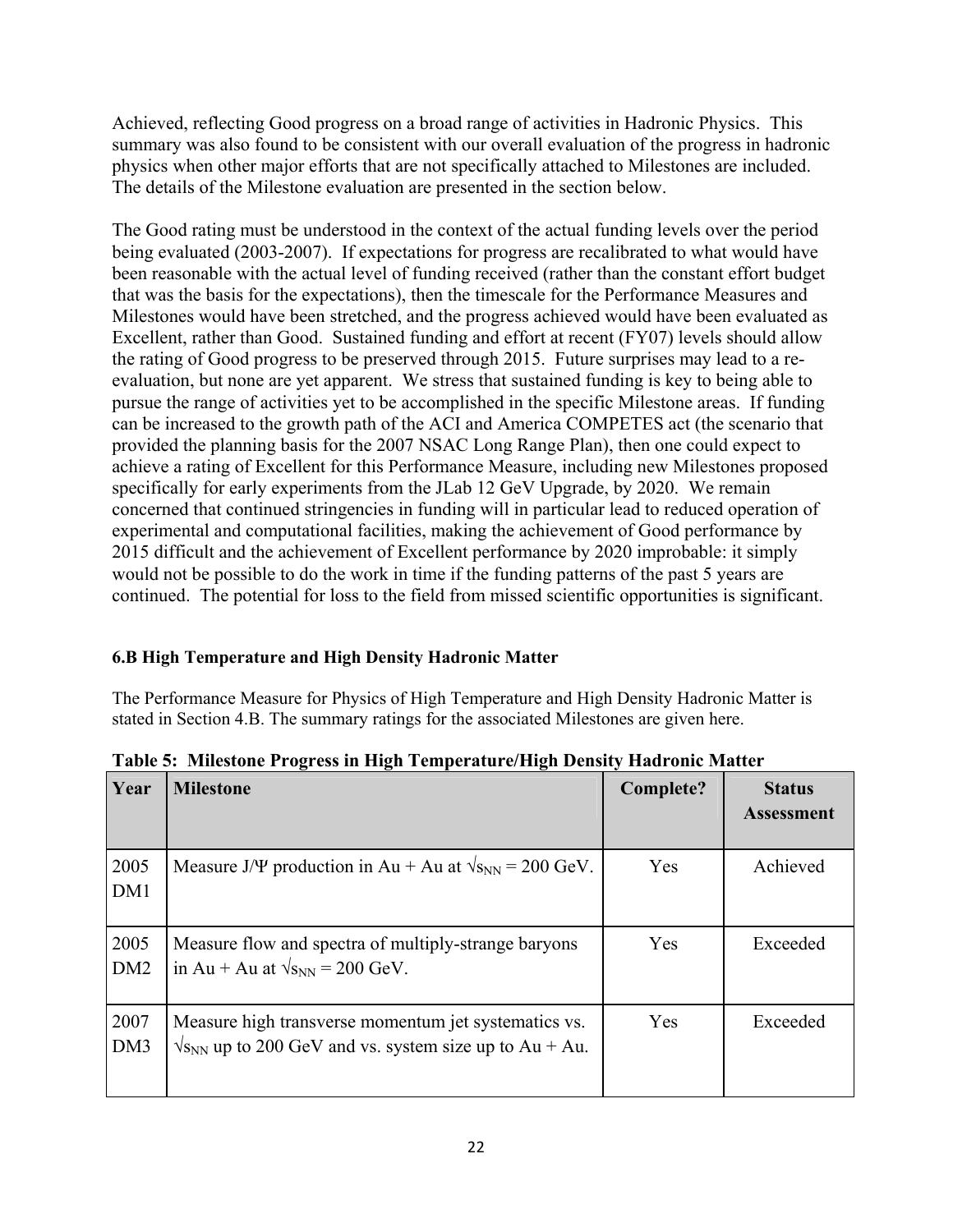| 2009<br>DM4             | Perform realistic three-dimensional numerical<br>simulations to describe the medium and the conditions<br>required by the collective flow measured at RHIC. | N <sub>0</sub> | Expect to<br>Achieve |
|-------------------------|-------------------------------------------------------------------------------------------------------------------------------------------------------------|----------------|----------------------|
| 2010<br>DM <sub>5</sub> | Measure the energy and system size dependence of $J/\Psi$<br>production over the range of ions and energies available<br>at RHIC.                           | No             | Expect to<br>Achieve |
| 2010                    | Measure $e^+e^-$ production in the mass range $500 \le m_{e+e^-} \le$                                                                                       | N <sub>0</sub> | Expect to            |
| DM <sub>6</sub>         | 1000 MeV/ $c^2$ in $\sqrt{s_{NN}}$ = 200 GeV collisions.                                                                                                    |                | Achieve              |
| 2010                    | Complete realistic calculations of jet production in a                                                                                                      | N <sub>0</sub> | Expect to            |
| DM7                     | high density medium for comparison with experiment.                                                                                                         |                | Achieve              |
| 2012                    | Determine gluon densities at low x in cold nuclei via p                                                                                                     | No             | Expect to            |
| DM <sub>8</sub>         | $+$ Au or $d +$ Au collisions.                                                                                                                              |                | Achieve              |

To evaluate progress toward this Performance Measure we began by mapping the goals given in the Performance Measures' definition of Excellent performance in this area to the individual Milestones in Physics of High Temperature and High Density Hadronic Matter as follows:

- 1. The existence of a deconfined, thermalized medium is determined; see Milestones DM1, DM2, DM4, DM5. Two Milestones are past; both are complete. DM2 was rated as 'exceeding' the Milestone goals, with DM1, DM4 and DM5 rated as 'achieved'.
- 2. Its properties such as temperature history, equation of state, energy and color transport (via jets), and screening (via heavy quark production) are characterized; see Milestones DM3, DM6, DM7, DM8. We note the four proposed new Milestones, DM10, DM11, DM12 and DM13, also bear on this aspect of the evaluation. Results from these areas would have to be considered in a future evaluation of progress. One Milestone is past and is complete. DM3 was rated as 'exceeding' with the other three rated 'achieved'.

We note that there have been no roadblocks uncovered to completing the work in any area, no focus areas that have been neglected, and there were no efforts that failed to produce scientific results. Indeed, there have been significant scientific discoveries, notably that the system produced is strongly and not weakly coupled as had been assumed for many years. This does not invalidate scientifically any existing Performance Measure, but does present new opportunities captured in the proposed new Milestones for this area. It may well pose a challenge to demonstrating the Performance Measure on deconfinement, but this is the sort of challenge that inspires scientists to new understanding.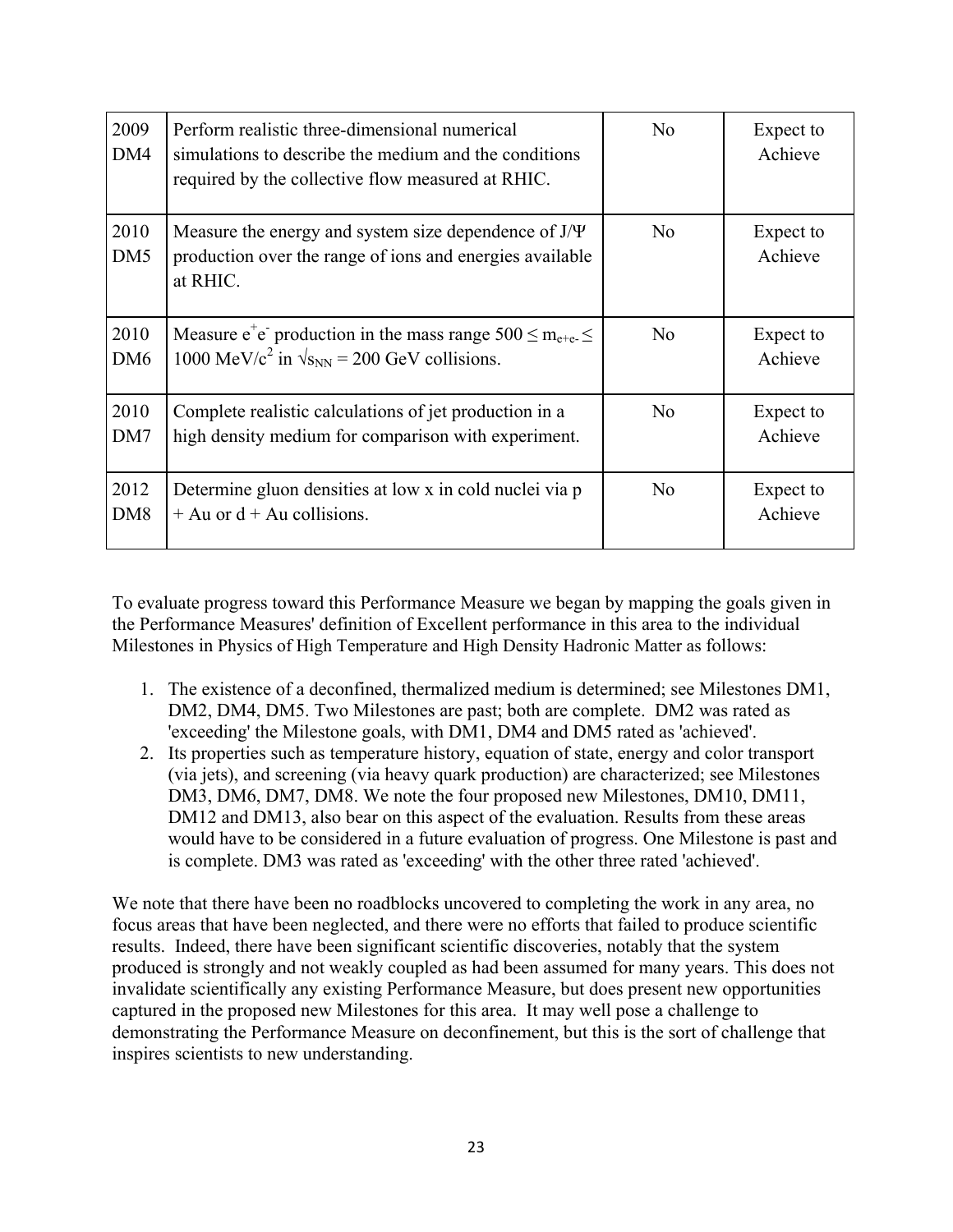We determine that the current progress towards accomplishing the goals in the Performance Measure for Physics of High Temperature and High Density Hadronic Matter is Excellent, with significant additional, related research on the topic completed. Indeed, as noted in the Milestone evaluations in Appendix 3, results extending the effort laid out in Milestones DM2 and DM3 have already been reported, and the theoretical effort for DM4 has led to the conclusion that a true surprise has been found, a new type of strongly-coupled matter with a ratio of viscosity to entropy density lower than any heretofore known. Attempts to understand this property have led to completely unanticipated connections to theories of quantum gravity and to a postulated fundamental quantum limit on the ratio of viscosity to entropy density. This unforeseen development implies that "viscosity" should be added as a particularly important property to be quantified. In the following we propose both a specific new Milestone as well as an extension of the "Excellent" Performance Measure for this subfield.

We remark that progress in this field has benefitted from operation of RHIC, the first ever heavyion collider, which has the advantage of exploring a completely new area with the attendant possibility of unexpected new behavior. Unanticipated behavior has indeed been found, despite the less than optimal facility utilization allowed by funding levels below those anticipated in the 2002 Long Range Plan.

The rating of Excellent is supported by a calculation of the average for the evaluations of the Milestones, which is midway between Achieved and Exceeded, reflecting progress between Good and Excellent on a broad range of activity in Physics of High Temperature and High Density Hadronic Matter. This summary was found to be consistent with our overall evaluation of the progress in high temperature and high density hadronic matter physics when other major efforts that are not specifically attached to Milestones are also included. The details of the Milestone evaluation are presented in the Appendix below.

The field is now in its eighth year meaning base questions are mature and more detailed ones are needed; this is reflected in the proposed new Milestones. However, despite these accomplishments, recent funding has meant markedly reduced RHIC running time in the past three years. The result is that data needed to achieve upcoming Milestones are only partly in hand and that only preliminary studies have been carried out preparatory to taking data needed for DM5. The experiments for DM6 will only be done next year, leaving little time for analysis. New investments for detection capability for DM8 are only now being made. The result is that several near-term deadlines are in jeopardy, and near-term progress towards the Performance Measures may only be possible at the Good level. Future surprises may lead to a re-evaluation, but none are yet apparent. We stress that sustained funding is key to being able to pursue the range of activities yet to be accomplished in the specific Milestone areas.

#### **6.C Nuclear Structure and Astrophysics**

The Performance Measure for Nuclear Structure and Astrophysics is stated in Section 4.C. The summary ratings for the two sets of associated Milestones are given here.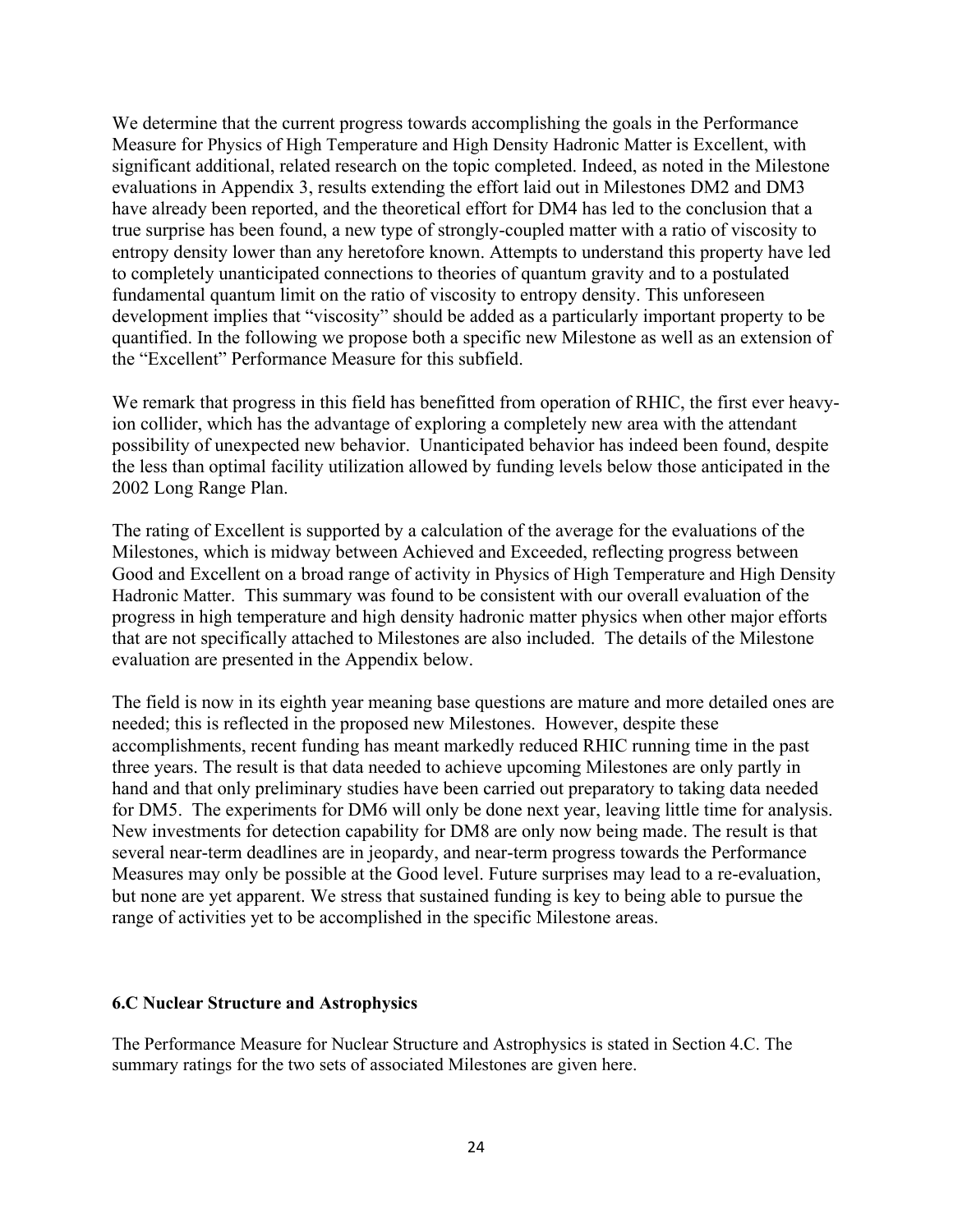| Year                    | Milestone                                                                                                                                                                                                                                                                                         | Complete?      | <b>Status</b>                                |
|-------------------------|---------------------------------------------------------------------------------------------------------------------------------------------------------------------------------------------------------------------------------------------------------------------------------------------------|----------------|----------------------------------------------|
|                         |                                                                                                                                                                                                                                                                                                   |                | Assessment                                   |
| 2006<br>NS1             | Measure changes in shell structure and collective modes<br>as a function of neutron and proton number from the<br>proton drip line to moderately neutron-rich nuclei.                                                                                                                             | Yes            | Exceeded                                     |
| 2007<br>NS <sub>2</sub> | Measure properties of the heaviest elements above<br>$Z=100$ to constrain and improve theoretical predictions<br>for superheavy elements                                                                                                                                                          | Yes            | Achieved                                     |
| 2009<br>NS3             | Extend spectroscopic information to regions of crucial<br>doubly magic nuclei such as Ni-78                                                                                                                                                                                                       | N <sub>0</sub> | Expect to<br>Exceed                          |
| 2009<br>NS4             | Extend the determination of the neutron drip line up to<br>$Z$ of 11.                                                                                                                                                                                                                             | N <sub>o</sub> | Expect to<br>Achieve                         |
| 2010<br>NS <sub>5</sub> | Complete initial measurements with the high resolving<br>power tracking array, GRETINA, for sensitive studies<br>of structural evolution and collective modes in nuclei<br>(Modified due date proposed)                                                                                           | N <sub>0</sub> | <b>Expect to Not</b><br><b>Achieve Fully</b> |
| 2013<br>NS <sub>6</sub> | Carry out microscopic calculations of medium mass<br>nuclei with realistic interactions, develop a realistic<br>nuclear energy density functional for heavy nuclei, and<br>explore the description of many-body symmetries and<br>collective modes, and their relationship to effective<br>forces | N <sub>o</sub> | Expect to<br>Exceed                          |

### **Table 6: Milestone Progress in Nuclear Structure**

|  |  |  |  | Table 7: Milestone Progress in Nuclear Astrophysics |
|--|--|--|--|-----------------------------------------------------|
|--|--|--|--|-----------------------------------------------------|

| Year | Milestone | Complete? | <b>Status</b> |
|------|-----------|-----------|---------------|
|      |           |           | Assessment    |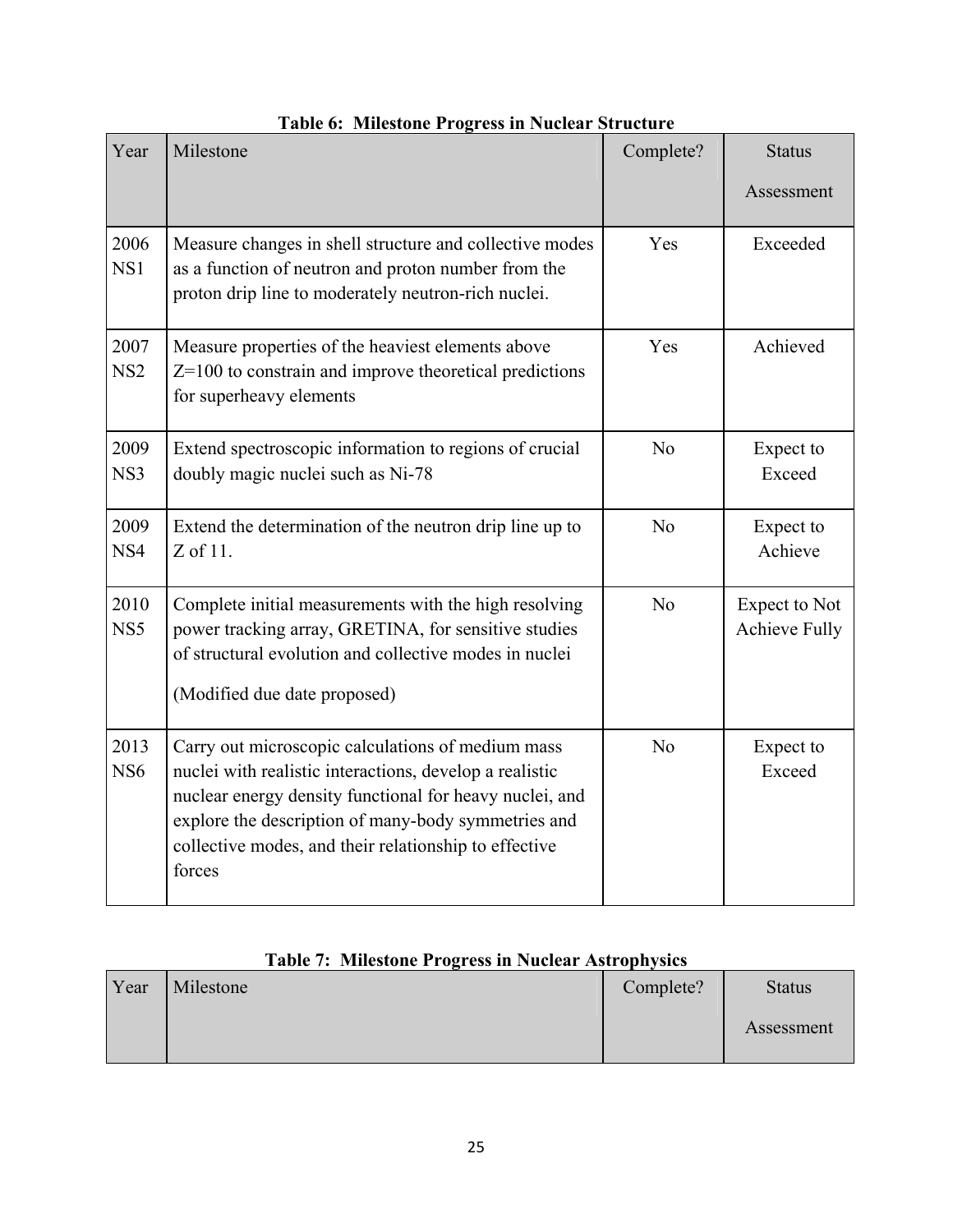| 2007<br>NA1             | Measure transfer reactions on r-process nuclei near the<br>N=50 and N=82 closed shells                                                                                                                                               | Yes            | Achieved             |
|-------------------------|--------------------------------------------------------------------------------------------------------------------------------------------------------------------------------------------------------------------------------------|----------------|----------------------|
| 2009<br>NA2             | Measure properties of and reactions on selected proton-<br>rich nuclei in the rp-process to determine radionuclide<br>production in novae and the light output and neutron<br>star crust composition synthesized in X-ray bursts     | Yes            | Exceeded             |
| 2009<br>NA3             | Perform three-dimensional studies of flame propagation<br>in white dwarfs during Type Ia supernova                                                                                                                                   | N <sub>0</sub> | Expect to<br>Exceed  |
| 2010<br>NA4             | Reduce uncertainties of the most crucial stellar<br>evolution nuclear reactions (e.g. ${}^{12}C(\alpha,\gamma){}^{16}O$ ) by a factor<br>of two, and others (e.g. the MgAl cycle) to limits<br>imposed by accelerators and detectors | N <sub>0</sub> | Expect to<br>Achieve |
| 2011<br>NA5             | Measure neutron capture reactions, including<br>radioactive s-process branch-point nuclei, to constrain s-<br>process isotopic abundances                                                                                            | N <sub>0</sub> | Expect to<br>Achieve |
| 2012<br>NA <sub>6</sub> | Measure masses, lifetimes, spectroscopic strengths, and<br>decay properties of selected neutron-rich nuclei in the<br>supernova r-process, and reactions to predict<br>radionuclide production in supernovae                         | N <sub>0</sub> | Expect to<br>Exceed  |
| 2013<br>NA7             | Perform realistic multidimensional simulations of core<br>collapse supernovae                                                                                                                                                        | N <sub>o</sub> | Expect to<br>Achieve |
| 2013<br>NA <sub>8</sub> | Perform simulations of neutron star structure and<br>evolution using benchmark microphysical calculations<br>of the composition, equation of state, and bulk<br>properties of dense matter                                           | N <sub>0</sub> | Expect to<br>Achieve |

To evaluate progress toward this Performance Measure we began by mapping the four goals given in the Performance Measures' definition of Excellent performance in this area to the individual Milestones in Nuclear Structure and Astrophysics as follows: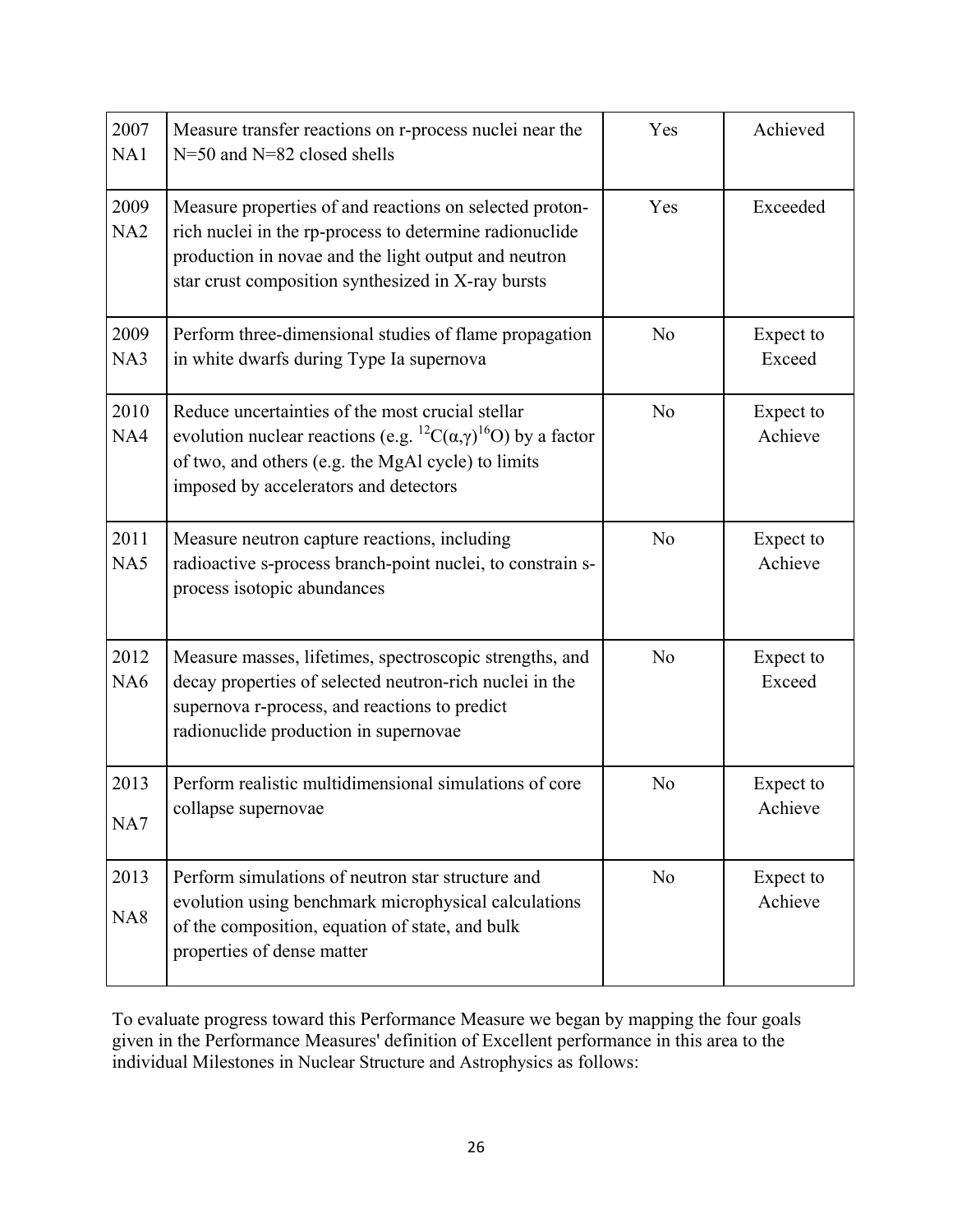- 1. Extensive measurements on stable and exotic nuclei and the drip lines are performed; see Milestones NS1, NS2, NS3, NS4, NS5, NA1, NA2, NA5 and NA6. Four Milestones are past and all of these are complete. NS1, NS3, NA2 and NA6 were rated as 'exceeding' the Milestone goals, with NS2, NS4, NA1, and NA5 rated as 'achieved'. NS5 was rated as 'not fully achieved'.
- 2. Their structure is established and the isospin dependence of effective interactions studied; see Milestones NS1, NS3, NS5, NS6, NA1 and NA6. Two Milestones are past and both are complete. NS1, NS3, NS6, and NA6 were rated as 'exceeding' with NA1 rated as 'achieved'.
- 3. New nuclei with neutron skins are observed and studied Milestone NS4. This Milestone is not yet past and is not complete. Substantial progress towards realizing the Milestone has been made and NS4 was rated as 'achieved'.
- 4. Reactions for several astrophysical processes, including some r-process nuclei, are measured; see Milestones NS3, NA1, NA2, NA4, NA5 and NA6. Two Milestones are past and both are complete. NS3, NA2, and NA6 were rated as 'exceeded', and the others were rated as 'achieved'.

There are three other Milestones listed in the original set, all under Nuclear Astrophysics, NA3, NA7 and NA8, which do not map simply to the four Performance Measures under Nuclear Structure and Astrophysics. These all deal with application of our knowledge of nuclear physics to describe the physics of exploding stars, specifically Type 1a supernovae (NA3, rated Expect to Exceed) and Type II core collapse supernovae (NA7, rated Expect to Achieve) , and the structure of neutron stars (NA8, rated Expect to Achieve). Work on these Milestones makes extensive use also of large-scale computing facilities provided elsewhere in the Department of Energy. Although not directly tied to specific Performance Measures here, we find them useful indicators of the overall health and progress of the field as well as indicators of the links between nuclear physics and astrophysics on the one hand and large-scale computing on the other.

We note that there have been no roadblocks uncovered to prevent completion of the work in any area, although experiments to meet the Milestone on determining the neutron drip line up to Z=11 (NS4) have shown that the drip line is farther from stability than previously anticipated, and the computational complexity of modeling supernovae in three dimensions may require additional time (NA7). There have been additional, unexpected setbacks arising from funding levels below what was anticipated in 2003, with the principal impact on the Milestones being for NS5. Indeed, the timeline associated with the funding profile for the relevant new hardware device, GRETINA, extends beyond what was anticipated in 2003 and the original completion date of 2010 is out of reach. In total, no focus areas have been neglected, and there were no efforts that failed to produce scientific results. Further progress on the Milestones and achievement of the performance measures will benefit from new and upgraded accelerator facilities, both inside and outside of the US that will provide access to key new rare isotopes. These new rare isotope capabilities in the US are the HRIBF high power target upgrade, the CARIBU project at ATLAS, and the reacceleration project at the NSCL. With these new capabilities and the progress achieved so far, we do not at this time advocate any change in this Performance Measure.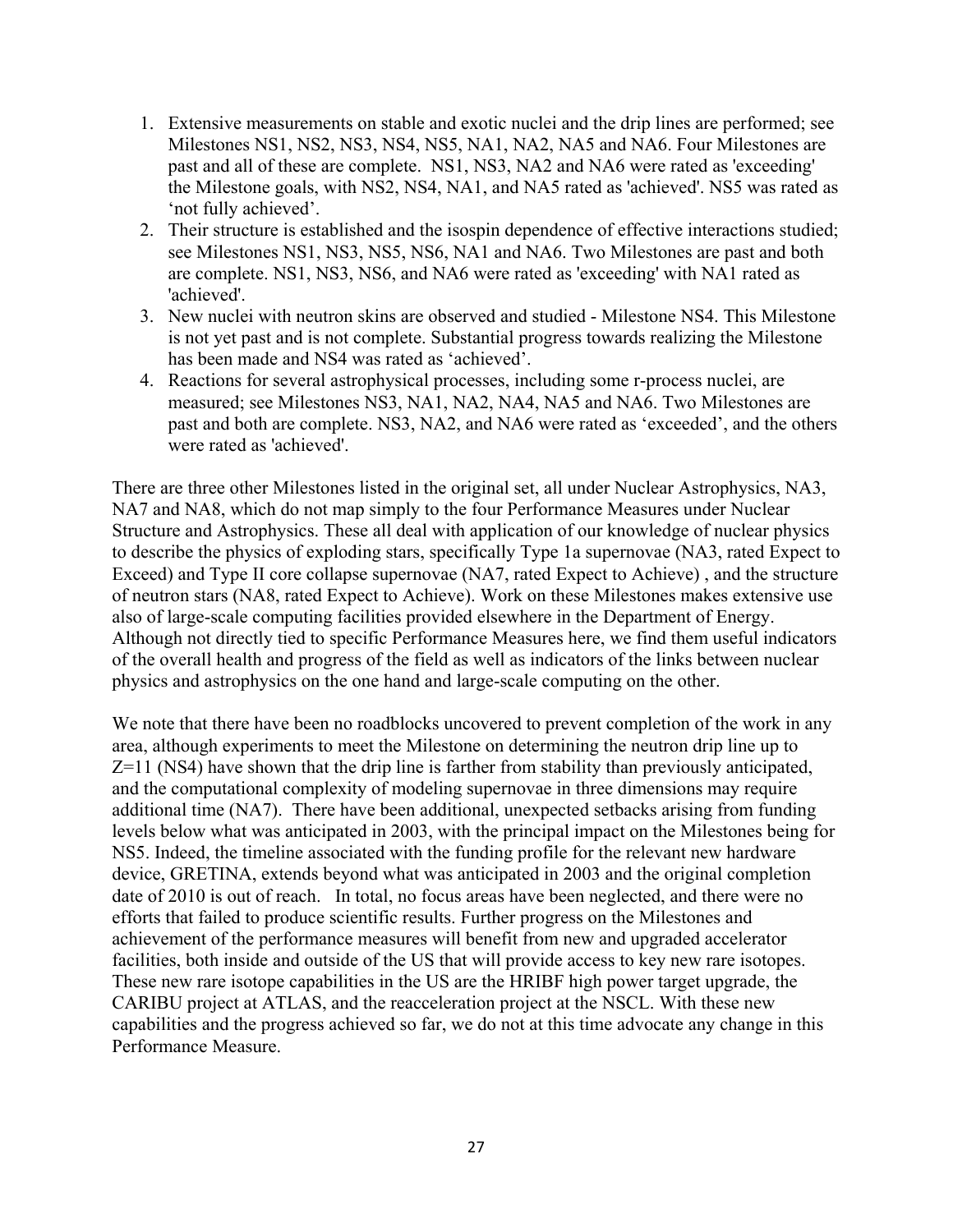We determine that the current progress towards accomplishing the goals in the Performance Measure for Nuclear Structure and Astrophysics is Good or somewhat better. The rating of Good is supported by a calculation of the average for the evaluations of the Milestones, which is somewhat better than Achieved, reflecting Good progress on a broad range of activities in Nuclear Structure and Astrophysics. As was the case for the other subfields above, progress was hampered by funding lower that envisioned at the time the original Milestones and Performance Measures were written. This rating of Good was found to be consistent with our overall evaluation of the progress in Nuclear Structure and Astrophysics when other major efforts that are not specifically attached to Milestones are also included. The details of the Milestone evaluation are presented in the section below.

We note that sustained Good or better progress in this area does require access to new beams and improved beam intensities, because much of the pressing new subject matter involves studies of nuclei located well away from the valley of stability and requires progressing to the limits of particle stability. This is particularly the case for Milestone NA7 on the stellar r-process. The 'exhaustive studies' noted in the first Performance Measure in particular require examining a large range of different nuclei in order that patterns may be established to contrast with and challenge prevailing theoretical predictions. This in turn requires extensive experimentation at several different accelerator facilities and the sustained support for operations and new beam development this implies. Sustained funding and effort at present levels should allow the rating of Good progress to be preserved when a final evaluation in the target year of 2015 is performed, with an Excellent rating remaining a strong possibility. Future surprises may lead to a reevaluation, but none are yet apparent. We stress that sustained adequate funding is key to being able to pursue the full range of activities yet to be accomplished in the specific Milestone areas.

#### **6.D Neutrinos, Neutrino Astrophysics and Fundamental Interactions**

The Performance Measure for Neutrinos, Neutrino Astrophysics and Fundamental Interactions is stated in Section 4.D. The summary ratings for the associated Milestones are given here.

| Year        | Milestone                                                                                             | Complete? | <b>Status</b> |
|-------------|-------------------------------------------------------------------------------------------------------|-----------|---------------|
|             |                                                                                                       |           | Assessment    |
| 2007<br>FI1 | Measure solar boron-8 neutrinos with neutral current<br>detectors                                     | Yes       | Exceeded      |
| 2008<br>FI2 | Collect first data in an experiment which has the<br>potential to observe beryllium-7 solar neutrinos | Yes       | Exceeded      |

**Table 8: Milestone Progress in Neutrinos, Neutrino Astrophysics and Fundamental Interactions**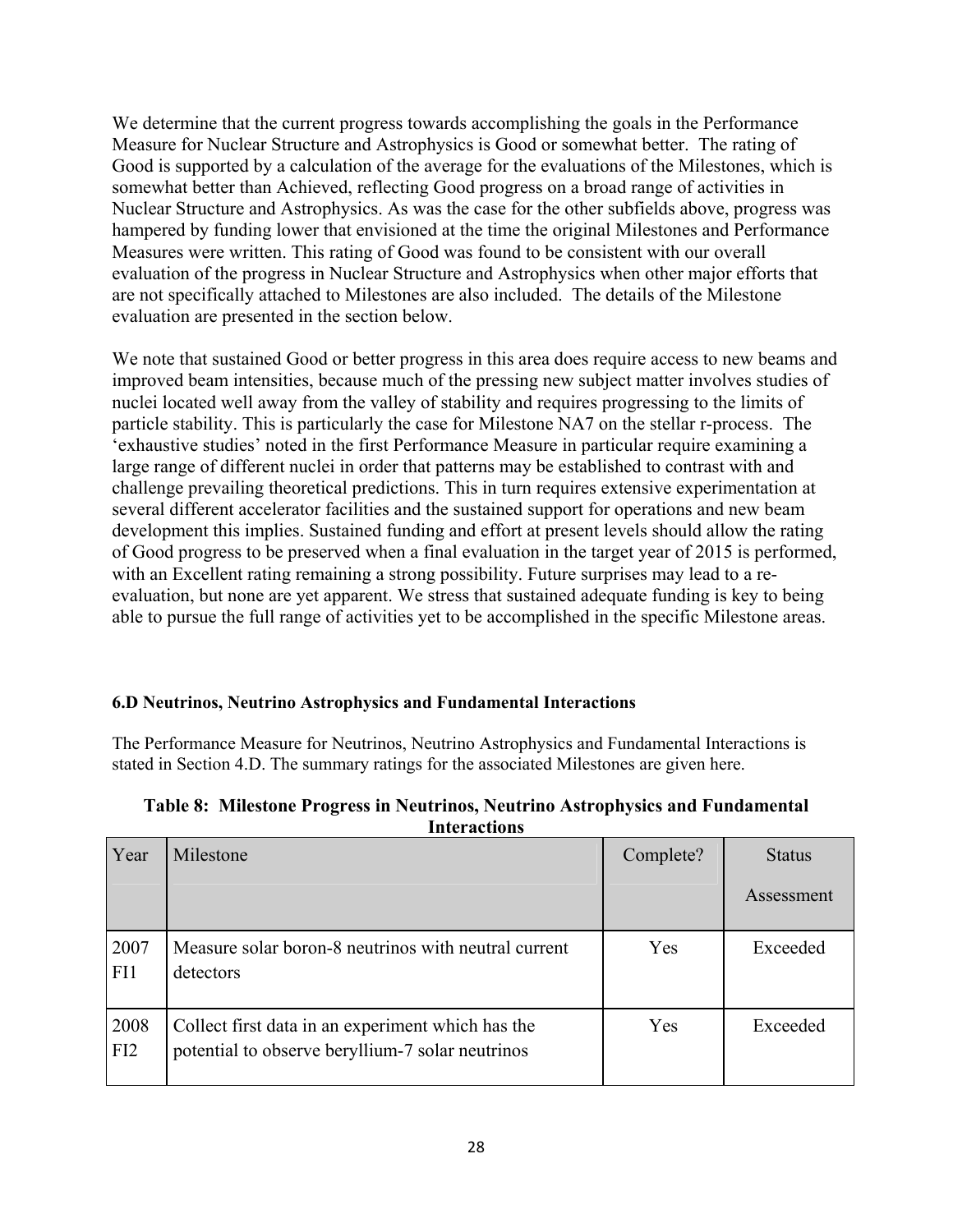| 2008<br>FI3             | Initiate an experimental program at the SNS<br>fundamental physics beam line                                                          | N <sub>o</sub> | Expect to<br>Achieve                  |
|-------------------------|---------------------------------------------------------------------------------------------------------------------------------------|----------------|---------------------------------------|
| 2010<br>FI4             | Make factor of 5 improvements in measurements of<br>neutron and nuclear beta-decay to constrain physics<br>beyond the standard model  | N <sub>0</sub> | Expect to Not<br><b>Achieve Fully</b> |
| 2010<br>FI5             | Make factor of 5 improvement in theoretical<br>uncertainties for testing the Standard Model via low<br>energy electroweak observables | N <sub>o</sub> | Expect to<br>Exceed                   |
| 2011<br>FI <sub>6</sub> | Improve the sensitivity of the direct neutrino mass<br>measurements to 0.35 eV                                                        | N <sub>o</sub> | Expect to<br>Achieve                  |
| 2012<br>FI7             | Extend the sensitivity of searches for neutrinoless<br>double-beta decay in selected nuclei by a factor of ten in<br>lifetime         | N <sub>0</sub> | Expect to Not<br><b>Achieve Fully</b> |
| 2012<br>FI8             | Perform independent measurements of parity violation<br>in few-body systems to constrain the non-leptonic weak<br>interaction         | No             | Expect to<br>Achieve                  |
| 2012<br>FI9             | Obtain results from new high-sensitivity searches for<br>atomic electric dipole moments                                               | No             | Expect to<br>Achieve                  |

To evaluate progress toward this Performance Measure we began by mapping the three goals given in the Performance Measures' definition of Excellent performance in this area to the individual Milestones in Neutrinos, Neutrino Astrophysics and Fundamental Interactions. The fourth goal is the third from the Performance Measures' definition of Good and is qualitatively different from those listed under Excellent, thus is included specifically in what follows:

- 1. Double beta-decay lifetime limits are extended 10-fold or more; see Milestone FI7. This Milestone is not yet past, nor is it complete. FI7 was rated 'Not Fully Achieved'. An experiment is in preparation and R&D has started, but the improved precision by the stated deadline is not likely.
- 2. R&D completed demonstrating if precision pp solar experiment is possible; Milestones FI1 and FI2 bear on the Measure, but not directly. R&D efforts are started for a variety of approaches as noted below, but the effort as yet lacks continuing support and an explicit plan.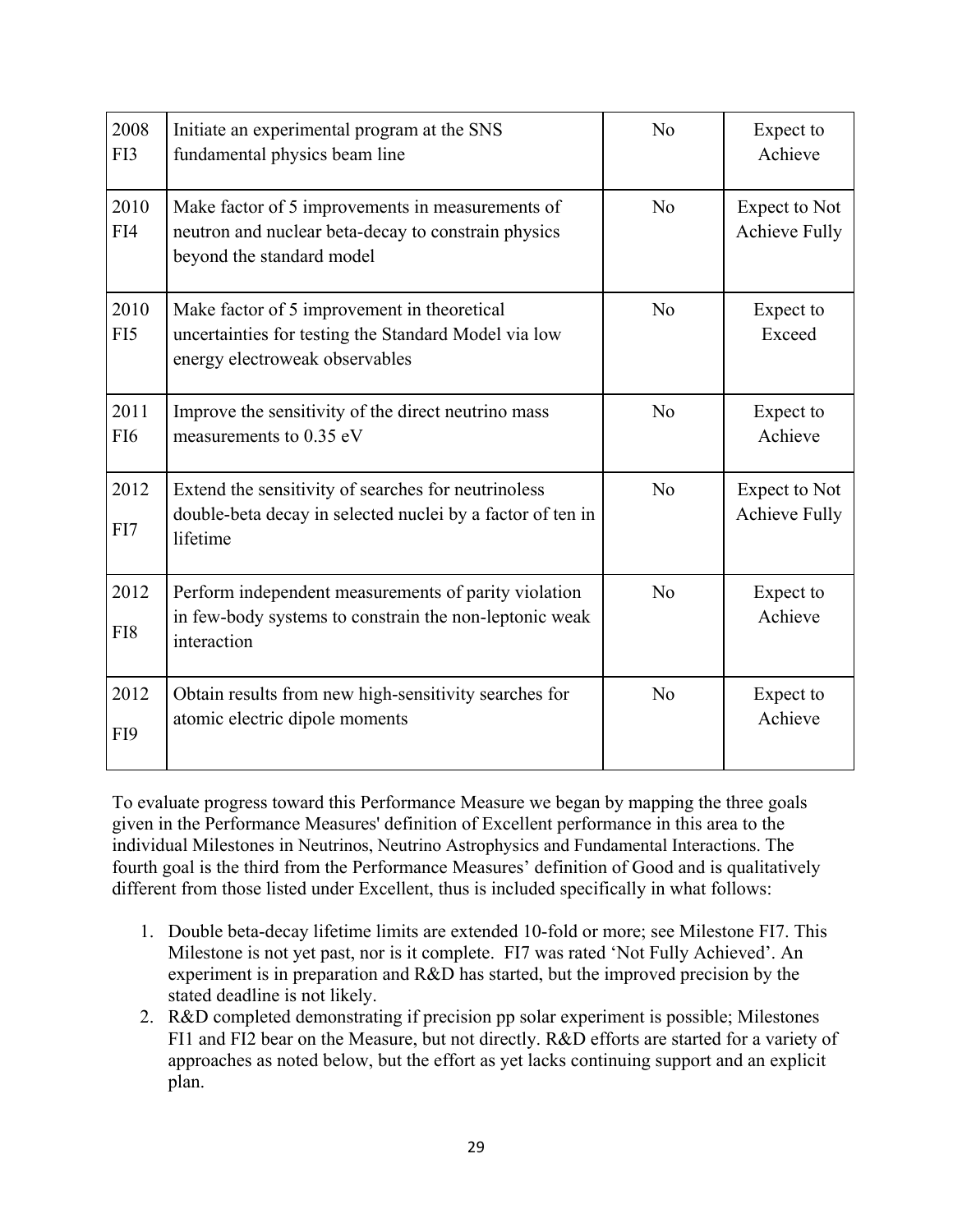- 3. Played key roles in low-energy neutrino experiments and beta-decay probing cosmologically interesting neutrino masses; see Milestone FI1, FI2 and FI6, with aspects of FI5. Two of these Milestones are past and both are complete. FI1,FI2 and FI5 were rated 'exceeding' and FI6 was rated as ' achieved'.
- 4. Parameters for quark mixing for nuclear beta-decay quantified; see Milestones FI3, FI4, FI5, and FI8. No Milestone is yet past, nor is any yet complete. FI5 was rated as 'exceeded', and FI3 and FI8 were rated as 'achieved'.

There have been some slower starts arising from budgets below what was anticipated in 2003, with the principal effect on Milestones being for FI7, since the requirements for a successful program in double-beta-decay are more demanding than what was anticipated in 2003. This required careful consideration by a joint HEPAP-NSAC sub-committee, the Neutrino Science Assessment Group (NuSAG), to determine the appropriate technical direction and investment goal for a program that could actually address the Performance Measure. In the case of the Performance Measure on R&D for a precision solar pp experiment, to date only institutional R&D efforts have been pursued on a variety of techniques, both for experiments based on neutral-current and charged-current neutrino interaction approaches. A formal program in this area was recommended by the APS Multi-Divisional Study on Neutrino Physics. Actual funding levels for this area of Nuclear Physics have meant that to date, however, only R&D efforts using institutional funds could be pursued. The results of these initial R&D programs are promising, with the elapsed time required to reach the current state of the art suggesting that a focused program could indeed be carried out by the overall deadline of 2015 for the Performance Measure. Thus, we do not at this time advocate any change in this Performance Measure.

We determine that the current progress towards accomplishing the goals in the Performance Measure for Neutrinos, Neutrino Astrophysics and Fundamental Interactions is Good. This rating is supported by a calculation of the average for the evaluations of the Milestones, which is somewhat better than Achieved, reflecting Good progress on a broad range of activities in Neutrinos, Neutrino Astrophysics and Fundamental Interactions. This summary was found to be consistent with our overall evaluation of the progress in the fields of Neutrinos, Neutrino Astrophysics and Fundamental Interactions when other major efforts that are not specifically attached to Milestones are also included. The details of the Milestone evaluation are presented in the section below.

In contrast to the situation for the three other major subfields, progress here towards the Performance Measures has been uneven, with significantly more progress on the third and fourth Performance Measures compared to that on the first two. A new apparatus to enable efforts in the fourth area will come online soon, and initial construction in support of the first has begun. This area of Nuclear Physics depends on purpose-built experiments more so than other areas, with a potential large payoff on focused questions. Much of the physics depends on weak interactions with their associated quite small probabilities and attendant need for large-volume detectors and/or very long experiment durations. This means that the pace of capital investment more directly affects whether a given area can make progress. In this area targeted new support, as described in the 2007 Long Range Plan, will enable Good (or better) progress in the future on the first two Performance Measures. In the absence of focused new investment, real scientific opportunities with important discovery potential may be missed.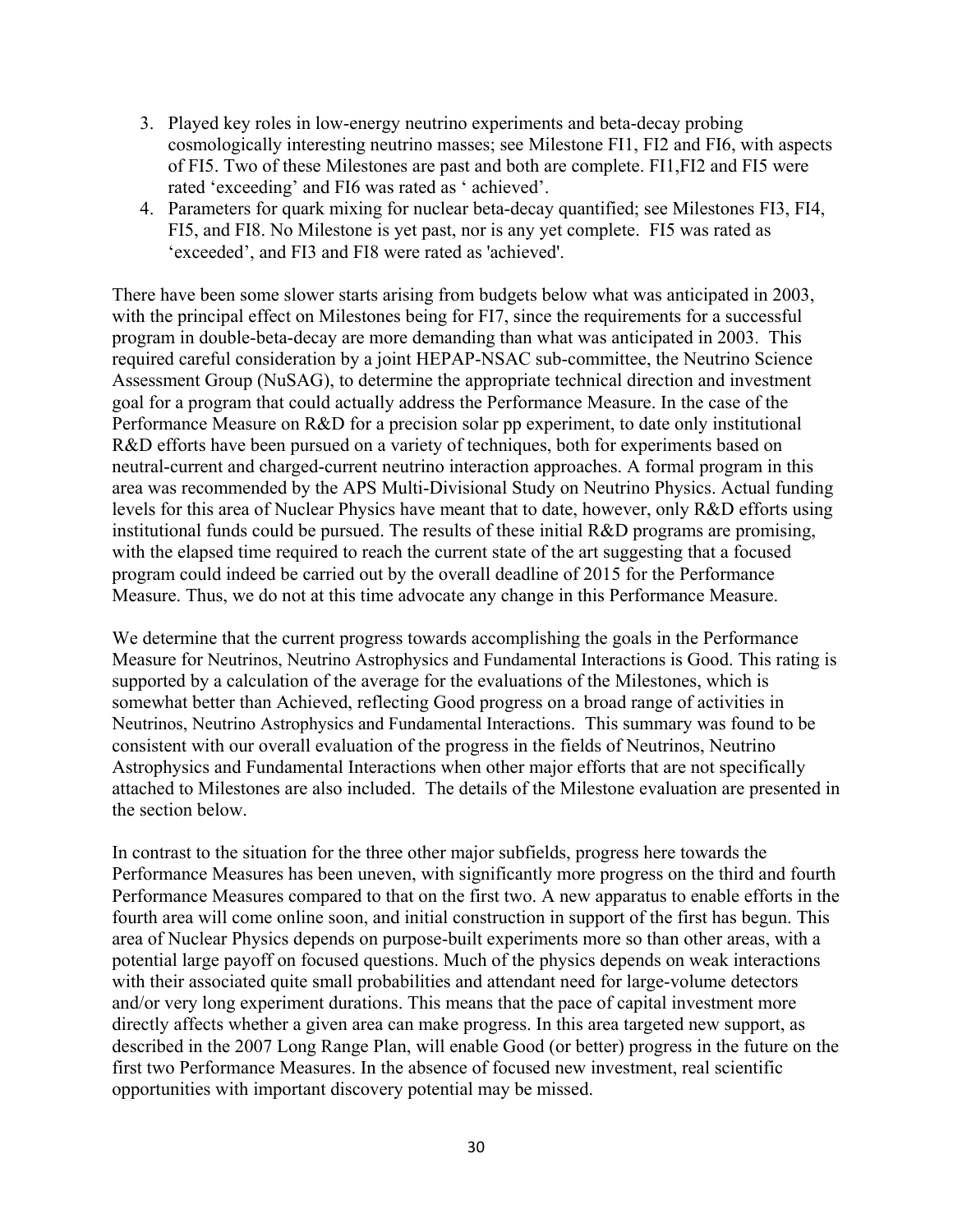The first Performance Measure, on double-beta-decay, will be very challenging to meet in time, and the second, on R&D for a precision pp solar experiment, still requires a definite plan for its execution. An increased level of funding beyond immediate past levels should allow the progress rating of Good progress to be preserved when a final evaluation in the target year of 2015 is performed. Future surprises may lead to a re-evaluation, but none are yet apparent.

## **7. New Performance Measures**

In the areas of Performance Measures for Hadronic Physics and for Nuclear Structure and Astrophysics, we find that the current Performance Measures still serve to capture the present and near future focus of these efforts.

For High Temperature and High Density Hadronic Matter a new research direction stems from the discovery that a strongly-coupled fluid with a remarkably low ratio of viscosity to entropy density is formed in relativistic heavy-ion collisions at RHIC. Understanding this has led to conjectured links to theories of gravity, a remarkable deduction if proven. The new scope of the needed experimental and theoretical work can be captured by one added Performance Measure, which addresses the low shear viscosity of this fluid. The revised set of Performance Measures for High Temperature, High Density Hadronic Matter is:

#### **Table 9: Revised Performance Measures for High Temperature, High Density Hadronic Matter**

Create brief, tiny samples of hot, dense nuclear matter to search for the quark-gluon plasma and characterize its properties

- Timeframe By 2015
- Expert Review every five years rates progress as "Excellent", "Good", Fair" or "Poor"
- Excellent 1) The existence of a deconfined, thermalized medium is determined; 2) its properties such as temperature history, equation of state, energy and color transport (via jets), and screening (via heavy quarkonium production) are characterized; 3) viscosity of this medium is determined.
- Good 1) The existence of hot, high-density matter is established; 2) some of its properties (e.g., its initial temperature via the photon spectrum) are measured; 3) confinement properties, and energy transport (via jets) are explored and limits are placed on viscosity of the medium.
- Fair Supported research leads to modest outputs in only two of the three goals described in the "Good" rating.
- Poor Supported research leads to modest outputs in only one of the three goals described in the "Good" rating.

We note that the revised Measure, together with several new Milestones in this area proposed below, requires an intense source of high energy heavy-ion collisions at a luminosity as much as an order of magnitude greater than presently available at RHIC, as will be provided by the RHIC luminosity upgrade discussed in the 2007 Long Range Plan. We note here recent developments in stochastic cooling of bunched beams at RHIC make it highly likely the overall timescale for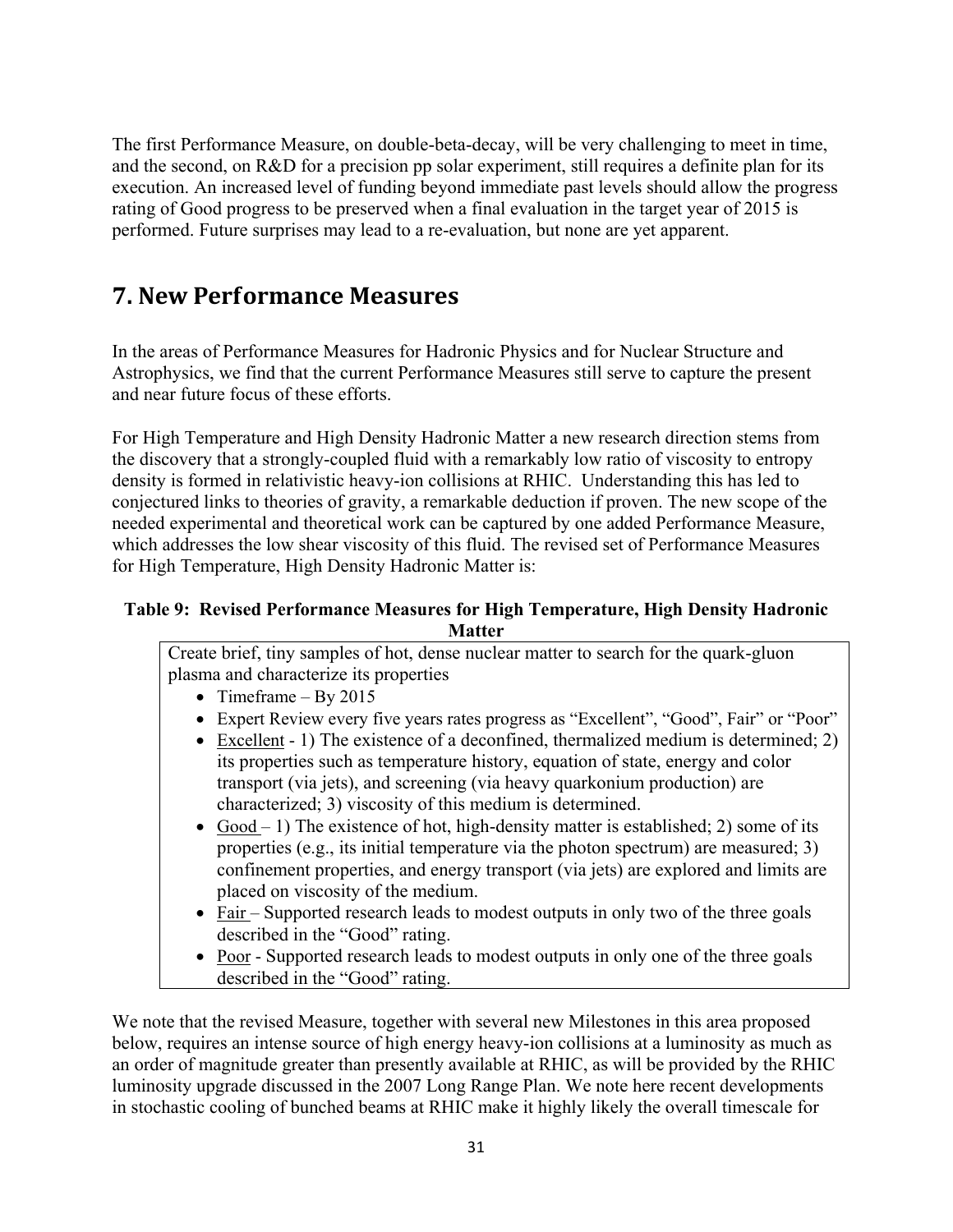the RHIC luminosity upgrade will be substantially shortened from that foreseen in the 2007 Long Range Plan, in time to meet the 2015 timeframe for the Performance Measure above.

For Neutrinos, Neutrino Astrophysics and Fundamental Interactions major new opportunities have developed since the last report on Performance Measures to NSAC. We propose to return the setting of improved limits on the neutron EDM to the Performance Measure set now that a definite plan for that effort is established (thus addressing a specific concern of the previous report). We further propose two new Performance Measures in this area to capture the effort on precision electroweak measurements by the field. These will now capture the scope of this subfield. The revised set of Performance Measures is given here.

#### **Table 10: Revised Performance Measures for Neutrinos, Neutrino Astrophysics and Fundamental Interactions**

- Measure fundamental properties of neutrinos and fundamental symmetries by using neutrinos from the sun and nuclear reactors and by using radioactive decay measurements
- Timeframe By 2015
- Expert Review every five years rates progress as "Excellent", "Good", "Fair", or "Poor"
- Excellent 1) Double beta-decay lifetime limits are extended 10-fold or more; 2) R&D completed demonstrating if a direct, precision measurement of the rate of solar p-p fusion is possible; 3) played key roles in low-energy neutrino experiments and beta-decay probing cosmologically interesting neutrino masses; 4) precision experiments probing electroweak model parameters are completed, for example in beta-decay correlations of the neutron, parity-violating electron scattering, and gfactor measurements of elementary particles; 5) limits improved a factor of ten for the electric dipole moment of the neutron.
- $Good 1$ ) Double beta-decay lifetime limits extended; 2) participated in low-energy neutrino experiments and beta-decay probing cosmologically relevant neutrino masses; 3) parameters for quark mixing for nuclear beta-decay quantified and the limit on neutron electric dipole moment improved.
- Fair Supported research leads to modest outputs in only two of the three goals described in the "Good" rating.
- Poor Supported research leads to modest outputs in only one of the three goals described in the "Good" rating.

# **8. Closing Remarks**

The Performance Measures progress evaluations and associated Milestone status assessments reported here show that the field of Nuclear Physics has sustained considerable progress over the past 5 years since the original Performance Measures and Milestones were set down. In addition numerous new opportunities have been identified. Pursuit of these new opportunities together with those addressed by the Milestones still in progress and with related research opportunities will ensure a healthy and dynamic field that exhibits continued good progress. We caution that this generally positive outlook must be tempered by concern about funding outlook. In a sense this is positive – many good ideas are competing for available funds. Yet sustained good or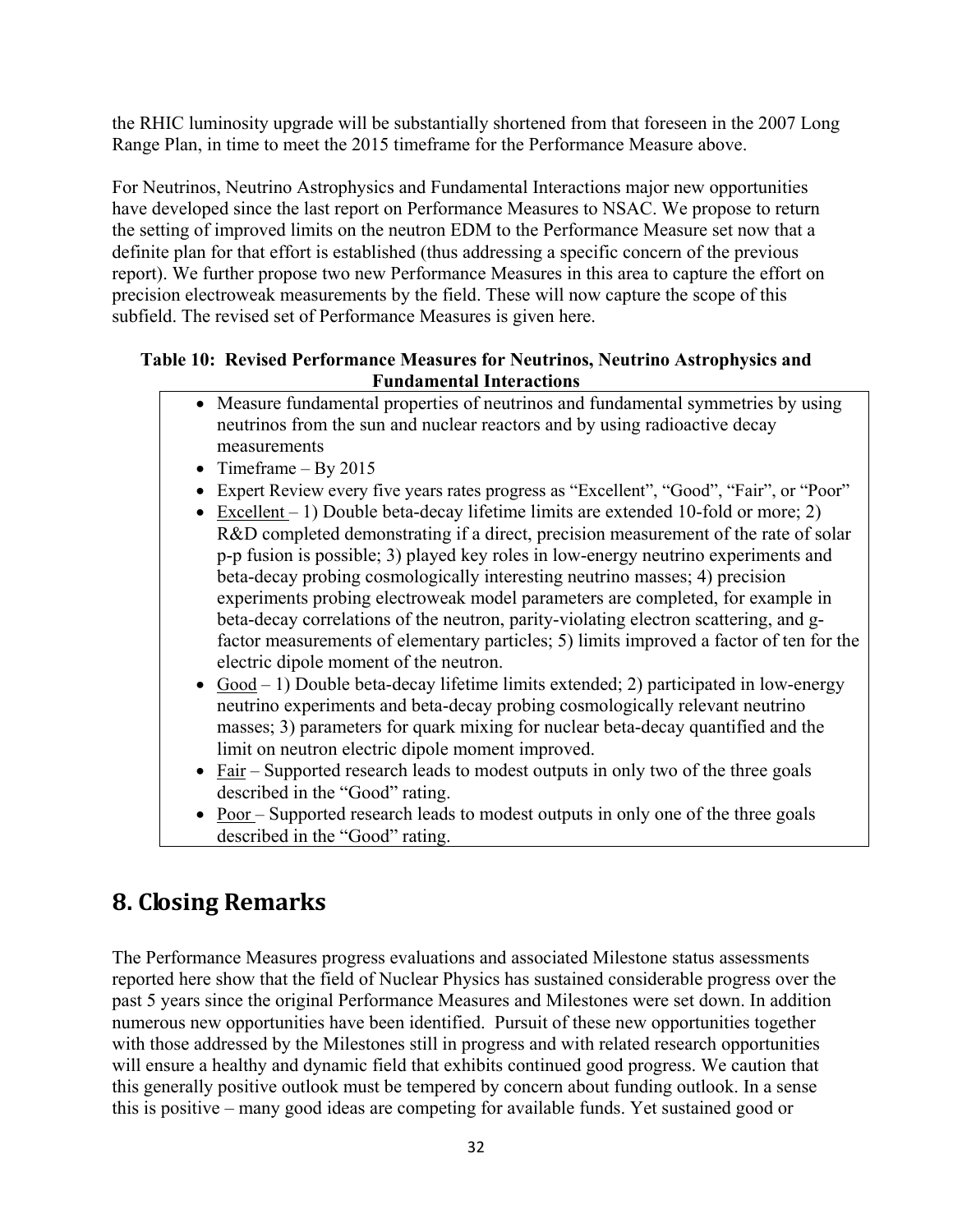excellent progress requires sustained program support to perform the needed research. The program roadmap laid out in the 2007 Long Range Plan shows the potential for further broad advances on scientific questions.

The revised Performance Measures and the updated table of Milestones should be reviewed again at an appropriate interval, about five years hence. This future evaluation will be in a different situation. This was the first evaluation against the initially formulated set of Performance Measures and Milestones, with the timescale for the reseach to be carried out and evaluated being twelve years. The next review will be evaluating progress against a set of Performance Measures whose due date will be only a few years away. It would seem appropriate to establish at that time a new set of Performance Measures, building on the current set, to encapsulate what will undoubtedly be a new set of program goals that reflect progress to date and new opportunities yet to be defined. We would expect this next review to propose modified Performance Measures and associated Milestones. Their execution will then depend on facilities that will be by the time of this next review being readied for operation, but are at the present time in early project stages. The FRIB recommended in the 2007 Long Range Plan with completion late in the next decade, and the 12 GeV CEBAF Upgrade Project at Jefferson Lab (now approaching CD-3) are examples. These several steps will ensure that the Performance Measures remain fresh and continue to set demanding goals.

To anticipate this situation we have proposed here several new Milestones, with due dates out to 2020. They capture current concrete plans and anticipate in part the expected change in focus of those future Performance Measures. We would expect the next evaluation also to reflect progress towards the plan set forth in the 2007 Long Range Plan, which is the most recent in a series which have served Nuclear Physics well these past 30 years.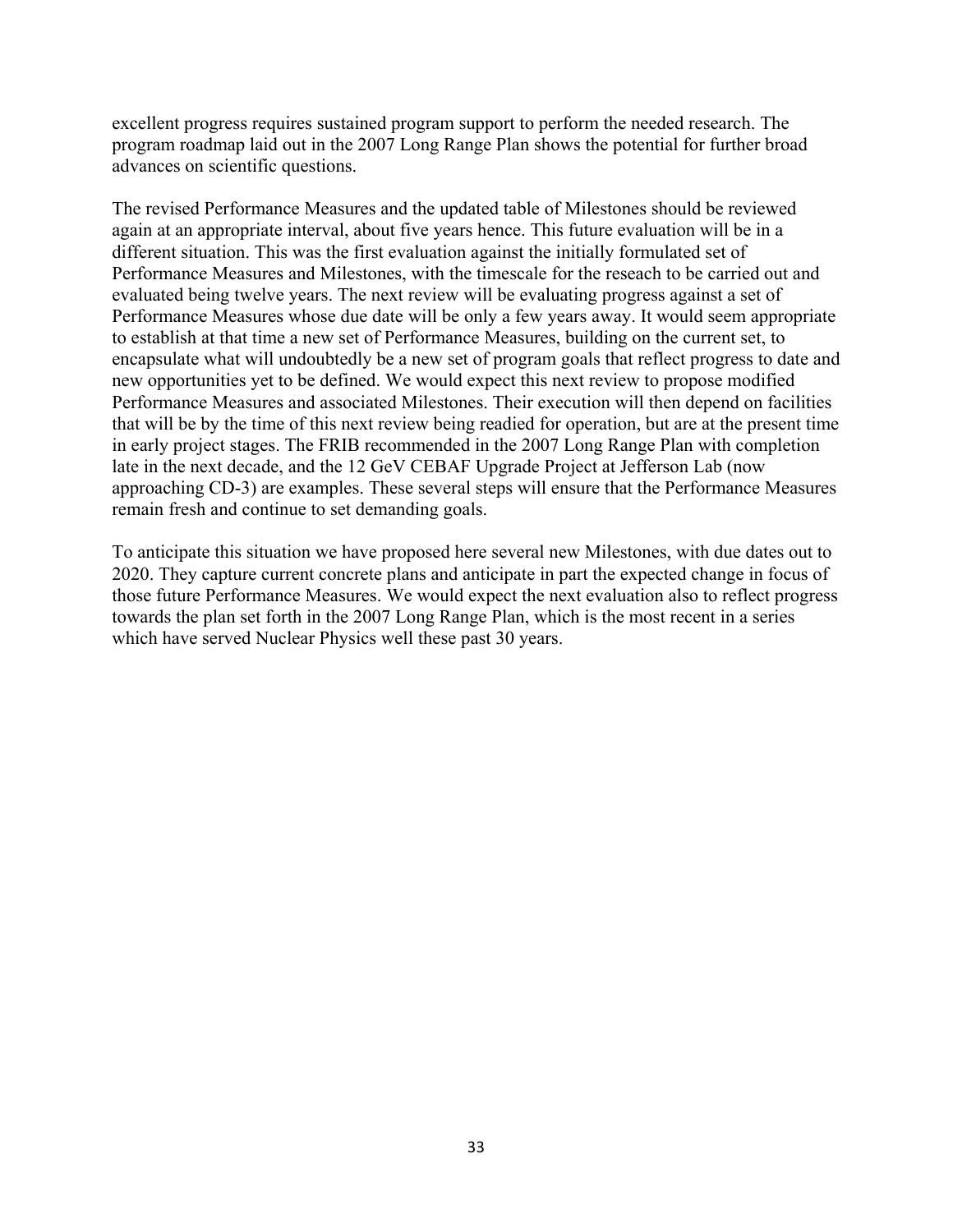### **Appendix 1: Subcommittee Charge**

**(see third paragraph from the end of the following letter)**

July 17, 2006

Professor Robert E. Tribble Chair, DOE/NSF Nuclear Science Advisory Committee Cyclotron Institute Texas A&M University College Station, TX 77843

Dear Professor Tribble:

This letter requests that the Department of Energy (DOE)/National Science Foundation (NSF) Nuclear Science Advisory Committee (NSAC) conduct a new study of the opportunities and priorities for United States nuclear physics research and recommend a long range plan that will provide a framework for coordinated advancement of the Nation's nuclear science research programs over the next decade.

The new NSAC Long Range Plan (LRP) should articulate the scope and the scientific challenges of nuclear physics today, what progress has been made since the last LRP and the impacts of these accomplishments both within and outside of the field. It should identify and prioritize the most compelling scientific opportunities for the U.S. program to pursue over the next decade and articulate their scientific impact. A national coordinated strategy for the use of existing and planned capabilities, both domestic and international, and the rationale for new investments should be articulated. To be most helpful, the plan should indicate what resources and funding levels would be required (including construction of new facilities) to maintain a world-leadership position in nuclear physics research, and what the impacts are and priorities should be, if the funding available provides constant level of effort (FY 2007 President's Budget Request) into the out-years (FY 2008-2017).

The recommendations and guidance in the NSAC 2002 LRP and subsequent reports have been utilized by the agencies as important input to their planning and programmatic decisions. Resources have been made available to the programs' major facilities and experiments that have allowed the U.S. program to be successful in delivering significant discoveries and advancements in nuclear physics over the last five years. This has occurred in the context of constrained funding that has resulted in a reduction in the number of DOE National User Facilities and limited the ability to pursue identified scientific opportunities. However, projected funding levels in the out-years would allow the agencies to begin to address the major project recommendations in the NSAC 2002 LRP. The projected funding for DOE is compatible with implementing the 12 GeV Upgrade of the Continuous Electron Beam Accelerator Facility,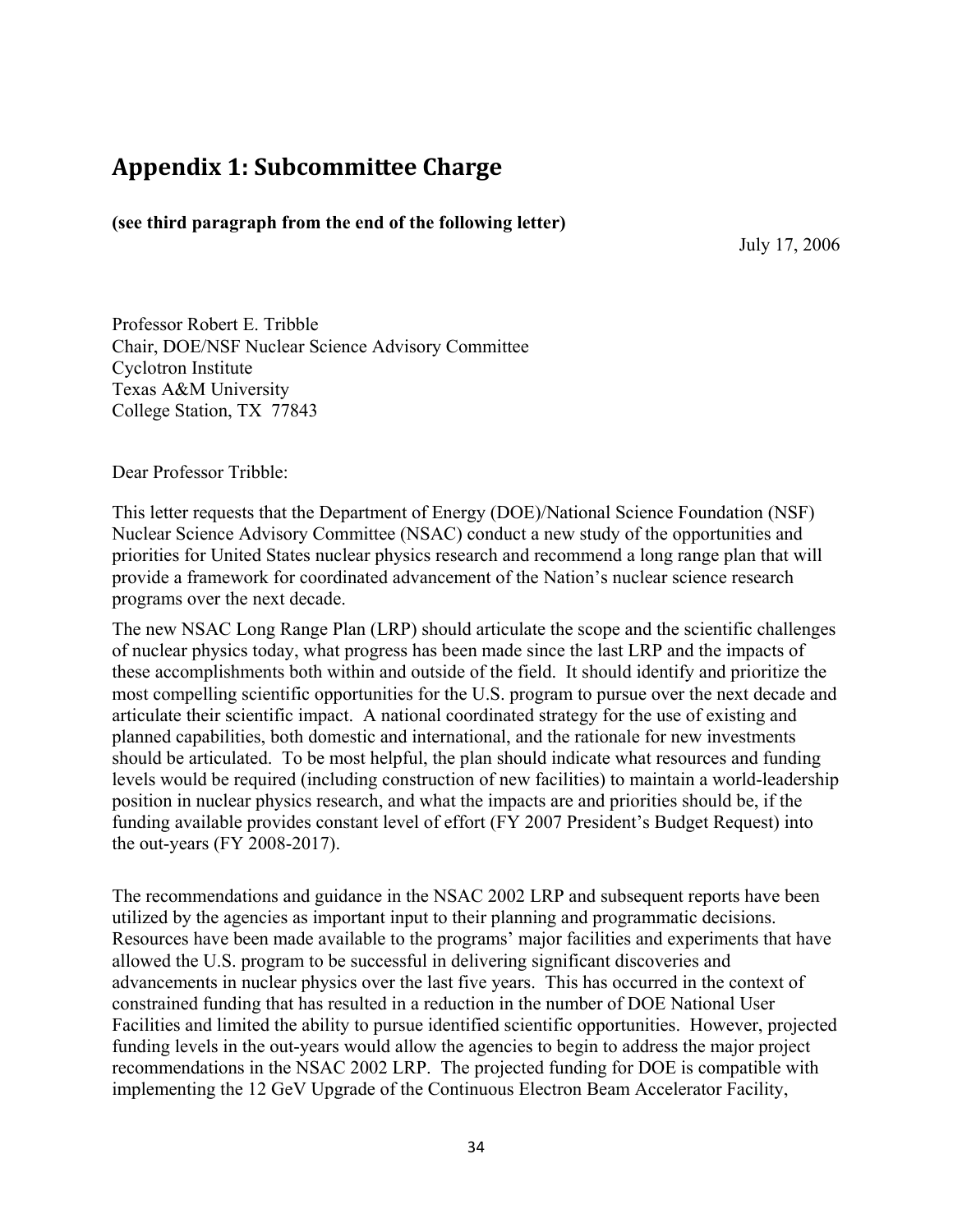(CEBAF), and starting construction of a rare isotope beam facility that is less costly than the proposed Rare Isotope Accelerator (RIA) facility early in the next decade. At NSF the process has been put in place for developing a deep underground laboratory project and bringing this project forward for a funding decision.

Since the submission of the NSAC 2002 LRP, increased emphasis has been placed within the federal government on international and interagency coordination of efforts in the fundamental sciences. The extent, benefits, impacts and opportunities of international coordination and collaborations afforded by current and planned major facilities and experiments in the U.S. and other countries, and of interagency coordination and collaboration in cross-cutting scientific opportunities identified in studies involving different scientific disciplines should be specifically addressed and articulated in the report. The scientific impacts of synergies with neighboring research disciplines and further opportunities for mutually beneficial interactions with outside disciplines, such as astrophysics, should be discussed.

An important dimension of your plan should be the role of nuclear physics in advancing the broad interests of society and ensuring the Nation's competitiveness in the physical sciences and technology. Education of young scientists is central to the mission of both agencies and integral to any vision of the future of the field. We ask NSAC to discuss the contribution of education in nuclear science to academia, medicine, security, industry, and government, and strategies to strengthen and improve the education process and to build a more diverse research community. Basic research plays a very important role in the economic competitiveness and security of our Nation. We ask that NSAC identify areas where nuclear physics is playing a role in meeting society's needs and how the program might enhance its contributions in maintaining the Nation's competitiveness in science and technology.

Activities across the federal government are being evaluated against established performance goals. In FY 2003, utilizing input from NSAC, the long-term goals for the DOE SC Nuclear Physics program and the metrics for evaluations of the program activities were established. It is timely during this long range planning exercise to gauge the progress towards these goals, and to recommend revised long-term goals and metrics for the DOE SC Nuclear Physics program, in the context of the new LRP, if appropriate. The findings and recommendations of this evaluation should be a separate report.

In the development of previous LRP's, the Division of Nuclear Physics of the American Physical Society (DNP/APS) was instrumental in obtaining broad community input by organizing town meetings of different nuclear physics sub-disciplines. The Division of Nuclear Chemistry and Technology of the American Chemical Society (DNC&T/ACS) was also involved. We encourage NSAC to exploit this method of obtaining widespread input again, and to further engage both the DNP/APS and DNC&T/ACS in laying out the broader issues of contributions of nuclear science research to society.

Please submit an interim report containing the essential components of NSAC's recommendations to the DOE and the NSF by October 2007, and the final report by the end of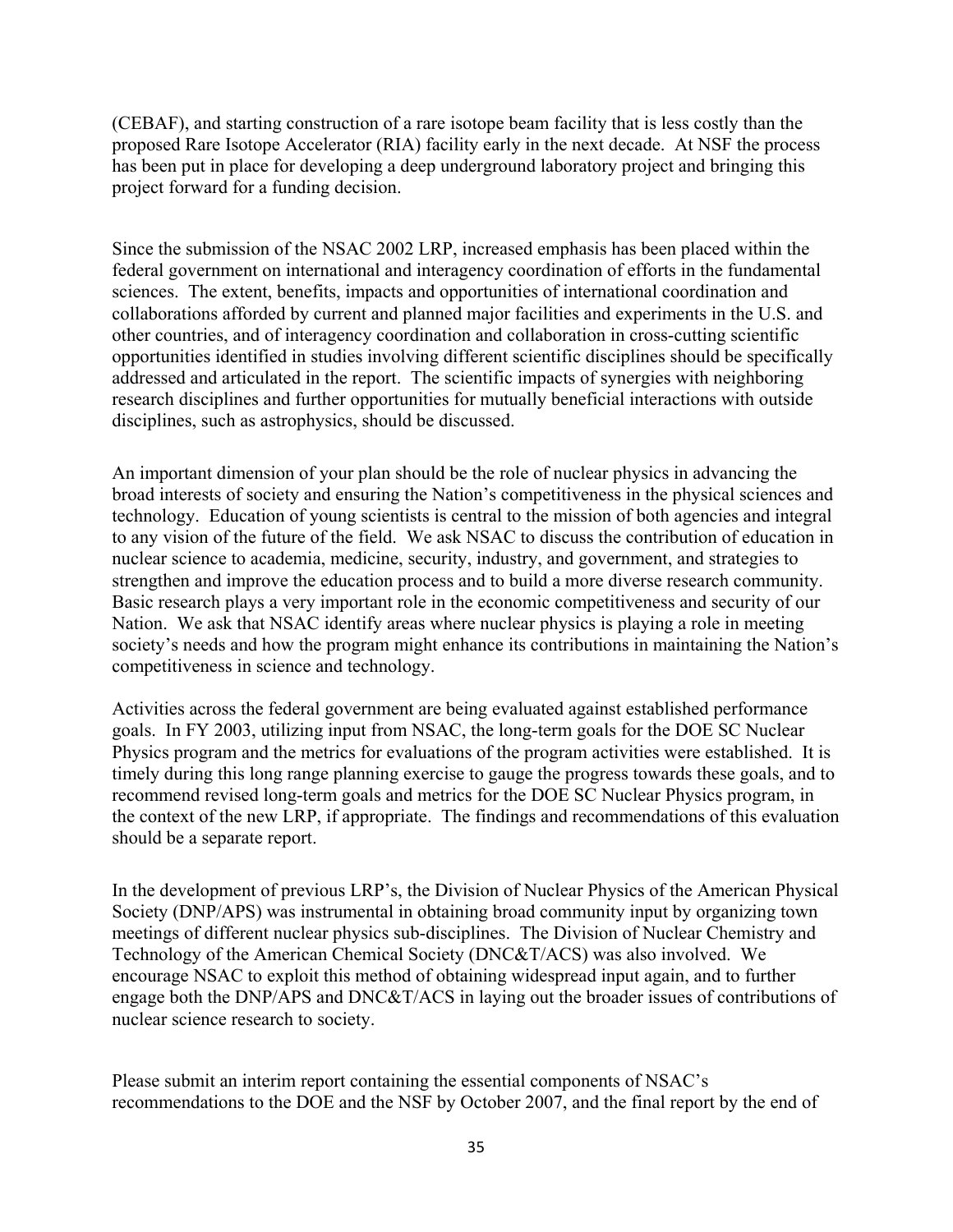calendar year 2007. The agencies very much appreciate NSAC's willingness to undertake this task. NSAC's previous long range plans have played a critical role in shaping the Nation's nuclear science research effort. Based on NSAC's laudable efforts in the past, we look forward to a new plan that can be used to chart a vital and forefront scientific program into the next decade.

Sincerely,

Dennis Kovar Judith S. Sunley Associate Director of the Office of Science Acting Assistant Director for Nuclear Physics Mathematical and Physical Sciences Department of Energy National Science Foundation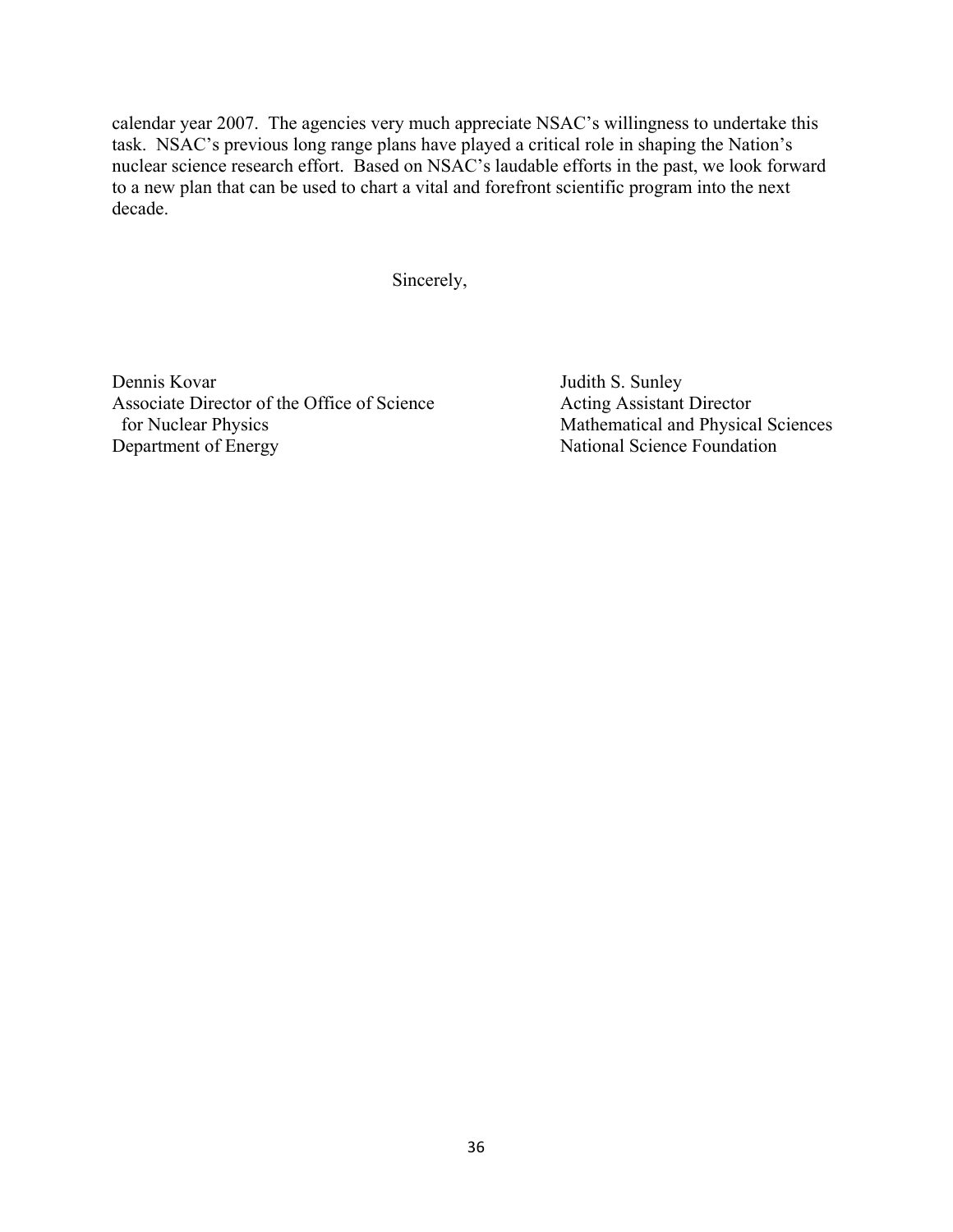## **Appendix 2: Subcommittee Membership**

**Lawrence Cardman, Thomas Jefferson National Accelerator Facility Robert Janssens, Argonne National Laboratory Curtis Meyer, Carnegie Mellon University Hamish Robertson, University of Washington Brad Sherrill, Michigan State University Bira van Kolck, University of Arizona Steve Vigdor, Brookhaven National Laboratory Glenn Young, Oak Ridge National Laboratory**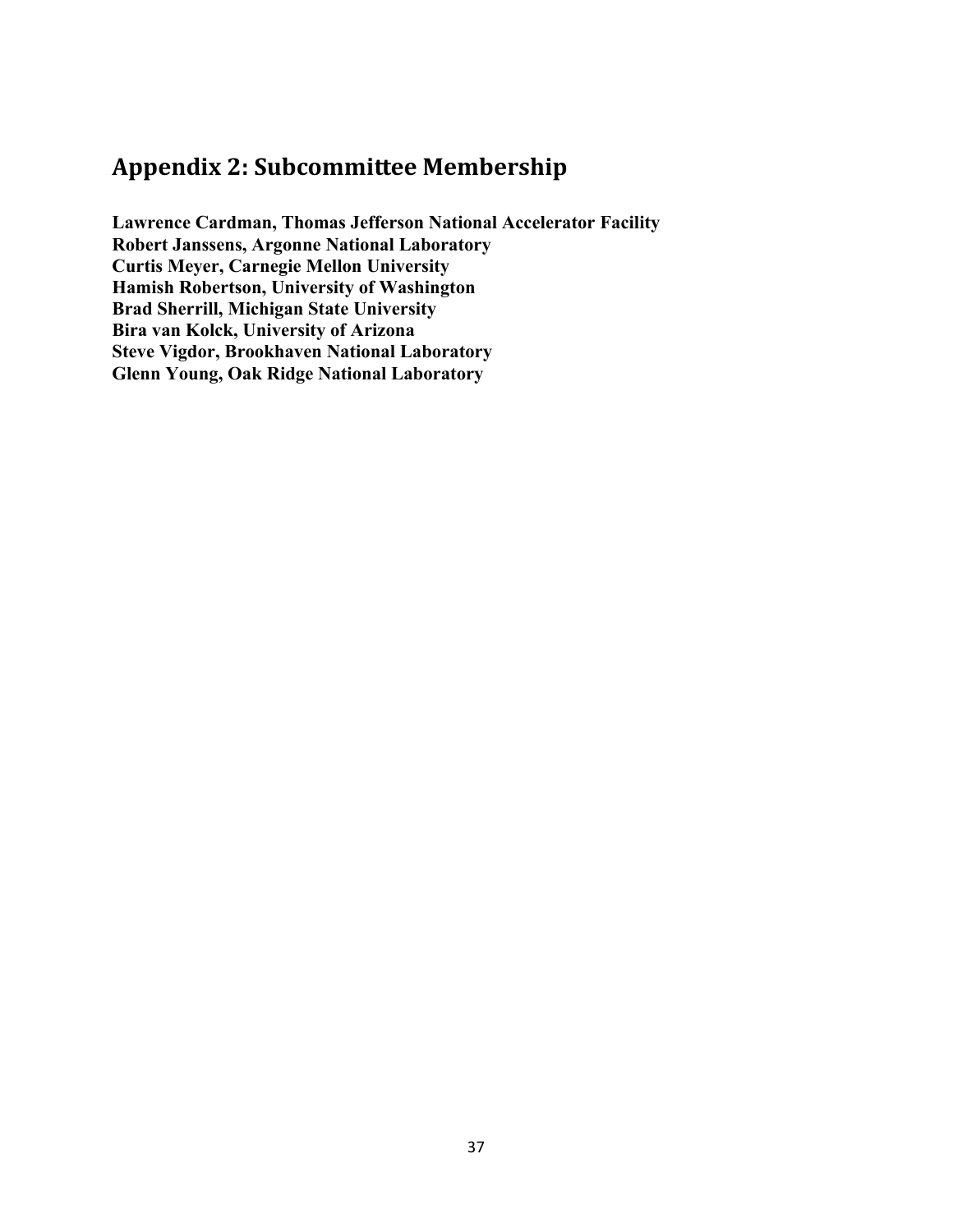## **Appendix 3: Milestone Evaluation Summary**

We present here in tabular form our summary assessment of progress towards the Milestones for each of the five subject areas. The areas of Nuclear Structure and Nuclear Astrophysics are kept separate for Milestones but were joined above in the Performance Measure. In evaluating the individual Milestones we used a grading system directly analogous to the one used for the Performance Measures, but focused on progress toward the Milestones, as most are not yet due. It is presented in Section 5 of this report. (Note: these tables were presented earlier in Section 6 of the main report and are repeated here for reference.) This summary is followed in Appendix 4 by a rationale for and list of proposed new Milestones to be added for each of the five areas, immediately followed with the proposed new table of Milestones for that area. These new tables, which include a mix of continuing and proposed new Milestones, would form the Milestones which would be evaluated at the next review.

## **Hadronic Physics Milestones Evaluation Summary**

Our evaluation of the ten Milestones for Hadronic Physics is presented in detail in Appendix 5. The table below summarizes that evaluation.

| Year        | <b>Milestone</b>                                                                                                                                                                                                                                                 | <b>Complete?</b> | <b>Status</b><br><b>Assessment</b>    |
|-------------|------------------------------------------------------------------------------------------------------------------------------------------------------------------------------------------------------------------------------------------------------------------|------------------|---------------------------------------|
| 2008<br>HP1 | Make measurements of spin carried by the glue in the<br>proton with polarized proton-proton collisions at center<br>of mass energy, $\sqrt{s} = 200$ GeV.                                                                                                        | Yes              | Achieved                              |
| 2008<br>HP2 | Extract accurate information on generalized parton<br>distributions for parton momentum fractions, x, of 0.1 -<br>0.4, and squared momentum change, -t, less than 0.5<br>$\text{GeV}^2$ in measurements of deeply virtual Compton<br>scattering.                 | N <sub>o</sub>   | Not Fully<br>Achieved                 |
| 2009<br>HP3 | Complete the combined analysis of available data on<br>single $\pi$ , $\eta$ , and K photo-production of nucleon<br>resonances and incorporate the analysis of two-pion<br>final states into the coupled-channel analysis of<br>resonances.                      | N <sub>0</sub>   | Expect to Not<br><b>Achieve Fully</b> |
| 2010<br>HP4 | Determine the four electromagnetic form factors of the<br>nucleons to a momentum-transfer squared, $Q^2$ , of<br>3.5 $\text{GeV}^2$ and separate the electroweak form factors into<br>contributions from the u, d and s-quarks for $Q^2 < 1$<br>$\text{GeV}^2$ . | N <sub>0</sub>   | Expect to<br>Exceed                   |

**Table 4: Milestone Progress in Hadronic Physics**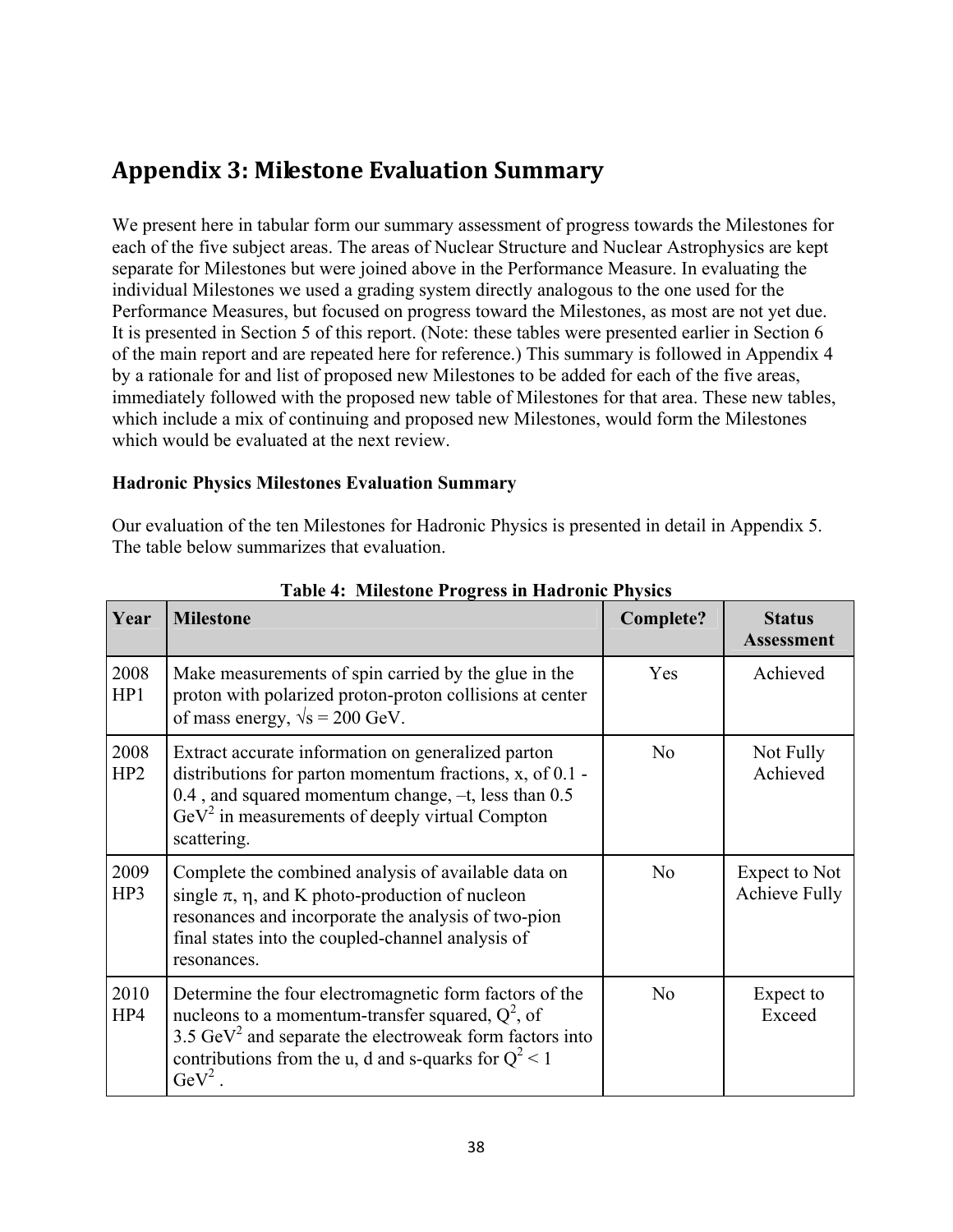| 2010<br>HP5             | Characterize high-momentum components induced by<br>correlations in the few-body nuclear wave functions via<br>(e,e'N) and (e,e'NN) knock-out processes in nuclei and<br>compare free proton and bound proton properties via<br>measurement of polarization transfer in the ${}^{4}He(\vec{e}, e\vec{p})$<br>reaction.                                                  | N <sub>0</sub> | Expect to<br>Achieve |
|-------------------------|-------------------------------------------------------------------------------------------------------------------------------------------------------------------------------------------------------------------------------------------------------------------------------------------------------------------------------------------------------------------------|----------------|----------------------|
| 2011<br>HP <sub>6</sub> | Measure the lowest moments of the unpolarized nucleon<br>structure functions (both longitudinal and transverse) to<br>$4 \text{ GeV}^2$ for the proton, and the neutron, and the deep<br>inelastic scattering polarized structure functions<br>$g_1(x,Q^2)$ and $g_2(x,Q^2)$ for x=0.2-0.6, and 1 < Q <sup>2</sup> <<br>5 $\text{GeV}^2$ for both protons and neutrons. | No             | Expect to<br>Exceed  |
| 2012<br>HP7             | Measure the electromagnetic excitations of low-lying<br>baryon states $(\leq 2 \text{ GeV})$ and their transition form factors<br>over the range $Q^2 = 0.1 - 7 \text{ GeV}^2$ and measure the<br>electro- and photo-production of final states with one<br>and two pseudoscalar mesons.                                                                                | No             | Expect to<br>Achieve |
| 2013<br>HP8             | Measure flavor-identified q and q contributions to the<br>spin of the proton via the longitudinal-spin asymmetry<br>of W production.                                                                                                                                                                                                                                    | N <sub>0</sub> | Expect to<br>Achieve |
| 2014<br>HP9             | Perform lattice calculations in full QCD of nucleon<br>form factors, low moments of nucleon structure<br>functions and low moments of generalized parton<br>distributions including flavor and spin dependence.                                                                                                                                                         | No             | Expect to<br>Exceed  |
| 2014<br>HP10            | Carry out ab initio microscopic studies of the structure<br>and dynamics of light nuclei based on two-nucleon and<br>many-nucleon forces and lattice QCD calculations of<br>hadron interaction mechanisms relevant to the origin of<br>the nucleon-nucleon interaction.                                                                                                 | No             | Expect to<br>Achieve |

## **High Temperature/High Density Hadronic Matter Milestones Evaluation Summary**

Our evaluation of the eight Milestones for High Temperature/High Density Hadronic Matter is presented in detail in Appendix 6. The table below summarizes that evaluation.

## **Table 5: Milestone Progress in High Temperature/High Density Hadronic Matter**

| Year | <b>Milestone</b> | Complete? | <b>Status</b>     |
|------|------------------|-----------|-------------------|
|      |                  |           | <b>Assessment</b> |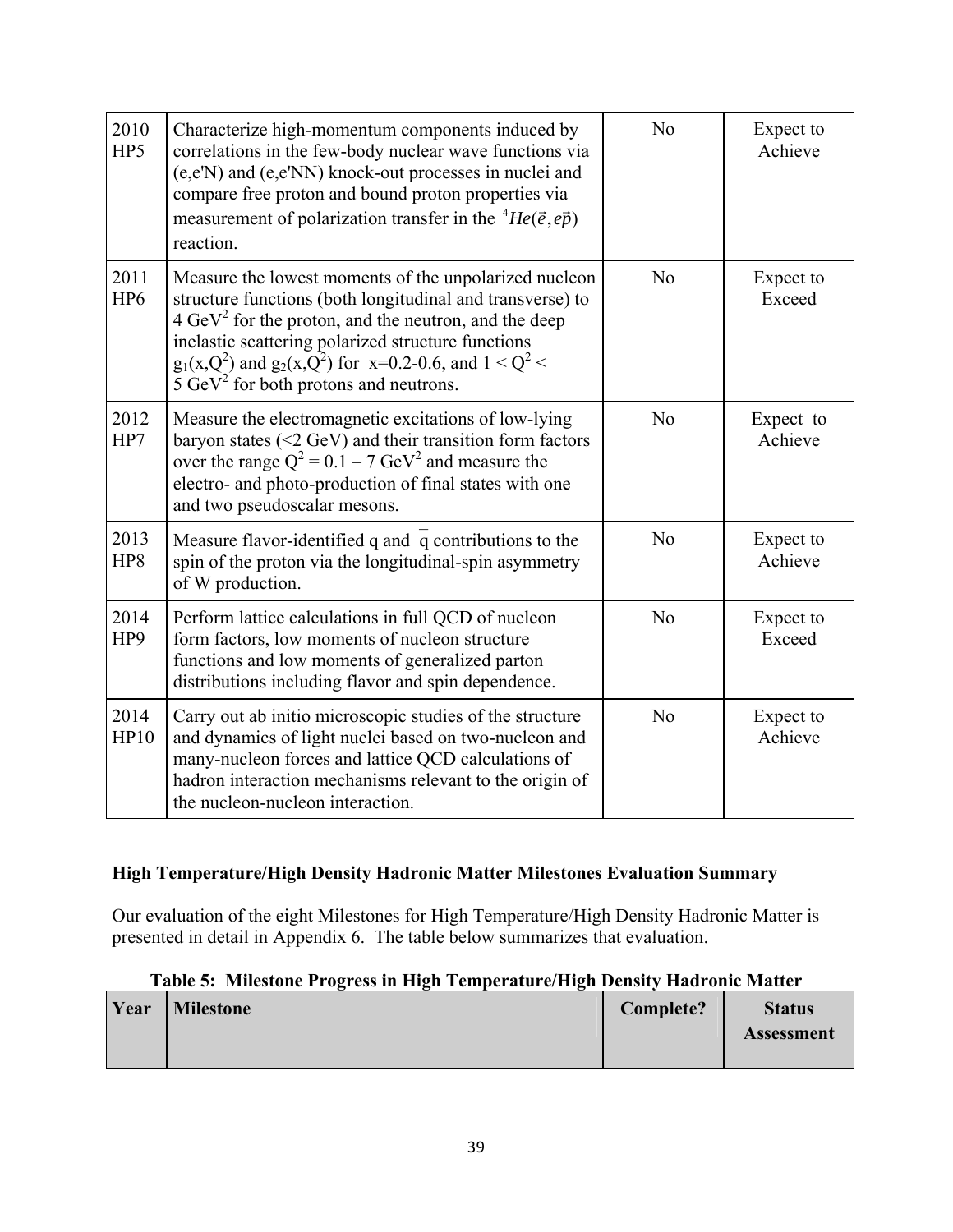| 2005<br>DM1             | Measure J/ $\Psi$ production in Au + Au at $\sqrt{s_{NN}}$ = 200 GeV.<br>Achieved<br>Yes                                                                    |                |                      |  |  |  |
|-------------------------|-------------------------------------------------------------------------------------------------------------------------------------------------------------|----------------|----------------------|--|--|--|
| 2005<br>DM <sub>2</sub> | Measure flow and spectra of multiply-strange baryons<br>in Au + Au at $\sqrt{s_{NN}}$ = 200 GeV.                                                            | Yes            | Exceeded             |  |  |  |
| 2007<br>DM3             | Exceeded<br>Measure high transverse momentum jet systematics vs.<br>Yes<br>$\sqrt{s_{NN}}$ up to 200 GeV and vs. system size up to Au + Au.                 |                |                      |  |  |  |
| 2009<br>DM4             | Perform realistic three-dimensional numerical<br>simulations to describe the medium and the conditions<br>required by the collective flow measured at RHIC. | N <sub>0</sub> | Expect to<br>Achieve |  |  |  |
| 2010<br>DM <sub>5</sub> | Measure the energy and system size dependence of $J/\Psi$<br>production over the range of ions and energies available<br>at RHIC.                           | N <sub>0</sub> | Expect to<br>Achieve |  |  |  |
| 2010<br>DM <sub>6</sub> | Measure $e^+e^-$ production in the mass range $500 \le m_{e^+e^-} \le$<br>1000 MeV/c <sup>2</sup> in $\sqrt{s_{NN}}$ = 200 GeV collisions.                  | No             | Expect to<br>Achieve |  |  |  |
| 2010<br>DM7             | Complete realistic calculations of jet production in a<br>high density medium for comparison with experiment.                                               | No             | Expect to<br>Achieve |  |  |  |
| 2012<br>DM <sub>8</sub> | Determine gluon densities at low x in cold nuclei via p<br>$+$ Au or $d$ + Au collisions.                                                                   | N <sub>0</sub> | Expect to<br>Achieve |  |  |  |

## **Nuclear Structure Milestones Evaluation Summary**

Our evaluation of the six Milestones for Nuclear Structure is presented in detail in Appendix 7. The table below summarizes that evaluation.

| Year | Milestone | Complete? | <b>Status</b> |
|------|-----------|-----------|---------------|
|      |           |           | Assessment    |

## **Table 6: Milestone Progress in Nuclear Structure**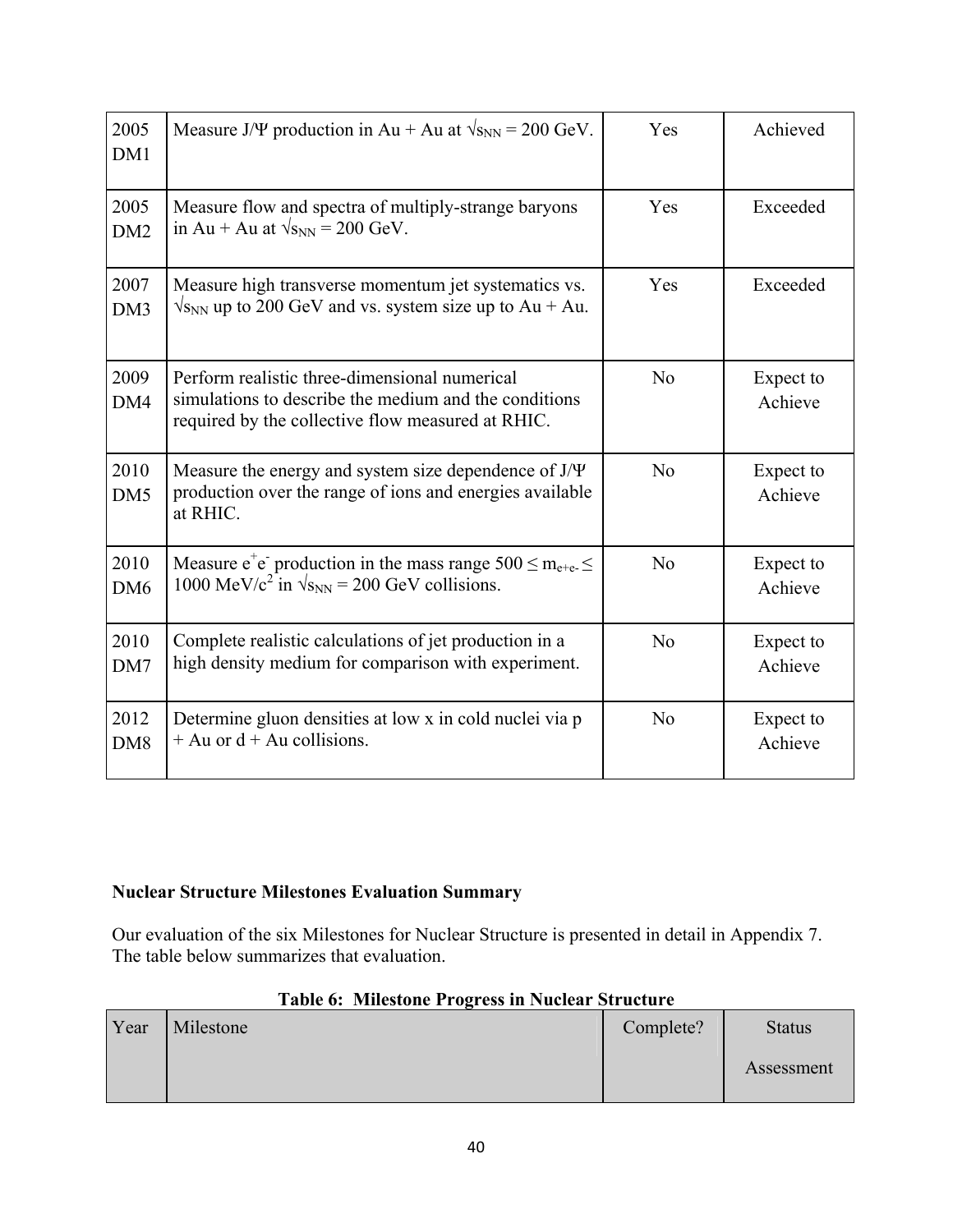| 2006<br>NS1             | Measure changes in shell structure and collective modes<br>as a function of neutron and proton number from the<br>proton drip line to moderately neutron-rich nuclei.                                                                                                                             | Exceeded<br>Yes |                                              |  |  |  |
|-------------------------|---------------------------------------------------------------------------------------------------------------------------------------------------------------------------------------------------------------------------------------------------------------------------------------------------|-----------------|----------------------------------------------|--|--|--|
| 2007<br>NS <sub>2</sub> | Achieved<br>Yes<br>Measure properties of the heaviest elements above<br>$Z=100$ to constrain and improve theoretical predictions<br>for superheavy elements                                                                                                                                       |                 |                                              |  |  |  |
| 2009<br>NS3             | Extend spectroscopic information to regions of crucial<br>No<br>Expect to<br>doubly magic nuclei such as Ni-78<br>Exceed                                                                                                                                                                          |                 |                                              |  |  |  |
| 2009<br>NS4             | Extend the determination of the neutron drip line up to<br>$Z$ of 11.                                                                                                                                                                                                                             | No              | Expect to<br>Achieve                         |  |  |  |
| 2010<br>NS5             | Complete initial measurements with the high resolving<br>power tracking array, GRETINA, for sensitive studies<br>of structural evolution and collective modes in nuclei<br>(Modified due date proposed)                                                                                           | No              | <b>Expect to Not</b><br><b>Fully Achieve</b> |  |  |  |
| 2013<br>NS <sub>6</sub> | Carry out microscopic calculations of medium mass<br>nuclei with realistic interactions, develop a realistic<br>nuclear energy density functional for heavy nuclei, and<br>explore the description of many-body symmetries and<br>collective modes, and their relationship to effective<br>forces | No              | Expect to<br>Exceed                          |  |  |  |

## **Nuclear Astrophysics Milestones Evaluation Summary**

Our evaluation of the eight Milestones for Nuclear Astrophysics is presented in detail in Appendix 8. The table below summarizes that evaluation.

| Year        | Milestone                                                                                  | Complete? | <b>Status</b> |
|-------------|--------------------------------------------------------------------------------------------|-----------|---------------|
|             |                                                                                            |           | Assessment    |
| 2007<br>NA1 | Measure transfer reactions on r-process nuclei near the<br>$N=50$ and $N=82$ closed shells | Yes       | Achieved      |

## **Table 7: Milestone Progress in Nuclear Astrophysics**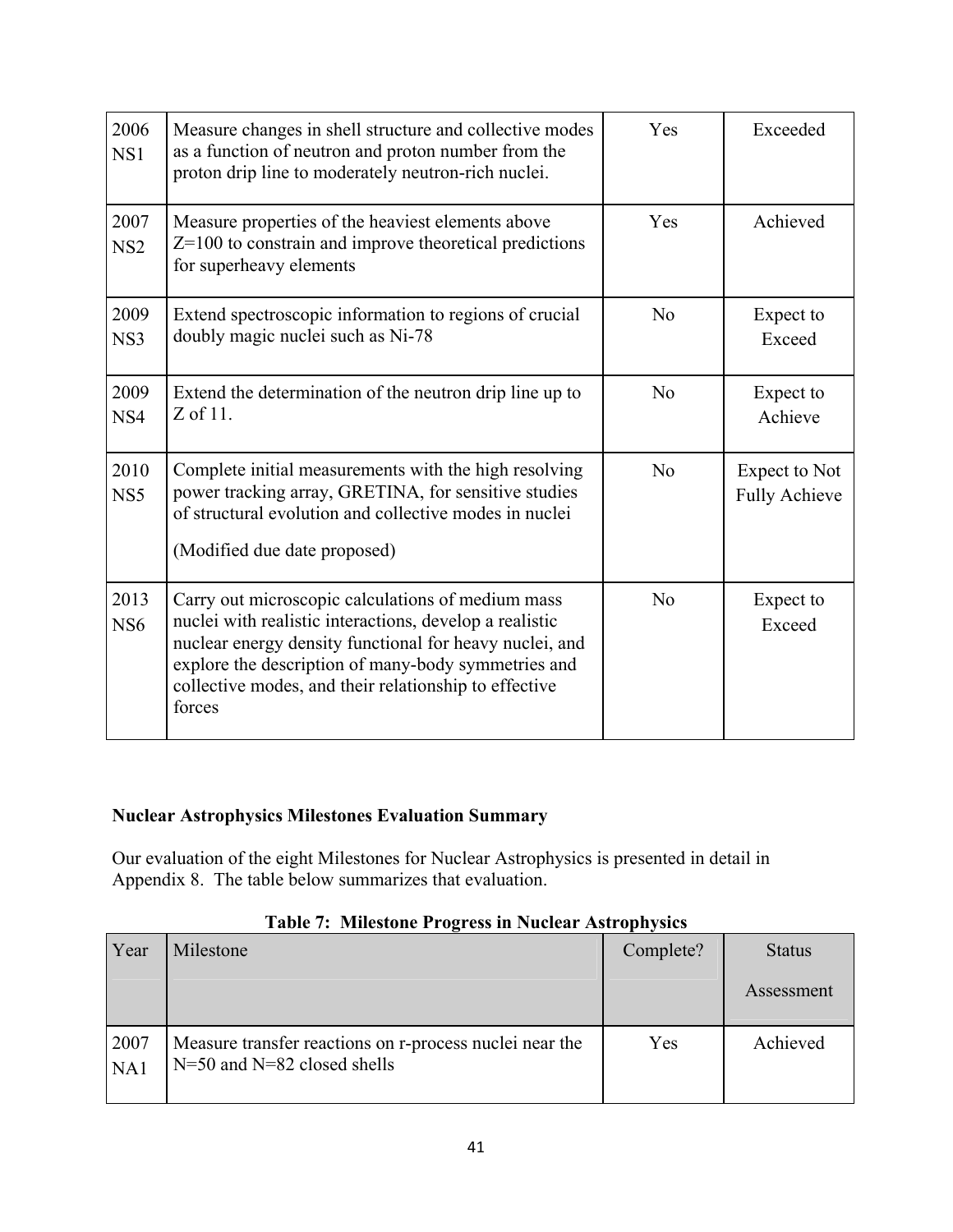| 2009<br>NA2 | Measure properties of and reactions on selected proton-<br>rich nuclei in the rp-process to determine radionuclide<br>production in novae and the light output and neutron<br>star crust composition synthesized in X-ray bursts                         | Yes<br>Exceeded            |                      |  |  |
|-------------|----------------------------------------------------------------------------------------------------------------------------------------------------------------------------------------------------------------------------------------------------------|----------------------------|----------------------|--|--|
| 2009<br>NA3 | Perform three-dimensional studies of flame propagation<br>in white dwarfs during Type Ia supernova                                                                                                                                                       | No                         | Expect to<br>Exceed  |  |  |
| 2010<br>NA4 | Reduce uncertainties of the most crucial stellar<br>evolution nuclear reactions (e.g. <sup>12</sup> C( $\alpha$ , $\gamma$ ) <sup>16</sup> O) by a factor<br>of two, and others (e.g. the MgAl cycle) to limits<br>imposed by accelerators and detectors | No<br>Expect to<br>Achieve |                      |  |  |
| 2011<br>NA5 | Measure neutron capture reactions, including<br>radioactive s-process branch-point nuclei, to constrain s-<br>process isotopic abundances                                                                                                                | N <sub>o</sub>             | Expect to<br>Achieve |  |  |
| 2012<br>NA6 | Measure masses, lifetimes, spectroscopic strengths, and<br>decay properties of selected neutron-rich nuclei in the<br>supernova r-process, and reactions to predict<br>radionuclide production in supernovae                                             | No                         | Expect to<br>Exceed  |  |  |
| 2013<br>NA7 | Perform realistic multidimensional simulations of core<br>collapse supernovae                                                                                                                                                                            | N <sub>o</sub>             | Expect to<br>Achieve |  |  |
| 2013<br>NA8 | Perform simulations of neutron star structure and<br>evolution using benchmark microphysical calculations<br>of the composition, equation of state, and bulk<br>properties of dense matter                                                               | No                         | Expect to<br>Achieve |  |  |

## **Neutrinos, Neutrino Astrophysics and Fundamental Interactions Milestones Evaluation Summary**

Our evaluation of the eight Milestones for Neutrinos, Neutrino Astrophysics and Fundamental Interactions is presented in detail in Appendix 9. The table below summarizes that evaluation.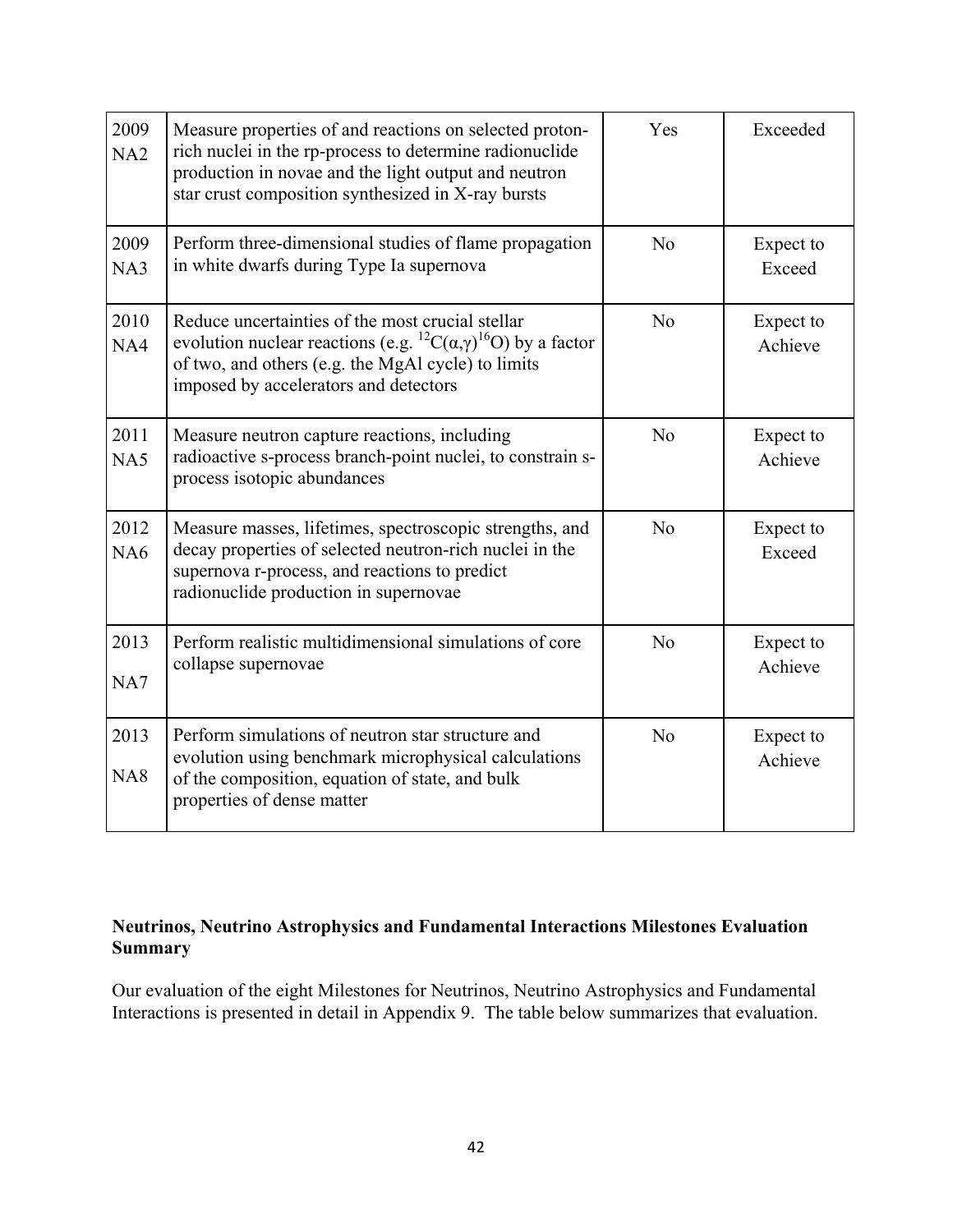| Year                    | Milestone                                                                                                                                                                      | Complete?                                                      | <b>Status</b>        |  |  |  |
|-------------------------|--------------------------------------------------------------------------------------------------------------------------------------------------------------------------------|----------------------------------------------------------------|----------------------|--|--|--|
|                         |                                                                                                                                                                                |                                                                | Assessment           |  |  |  |
| 2007<br>FI1             | Measure solar boron-8 neutrinos with neutral current<br>detectors                                                                                                              | Yes                                                            | Exceeded             |  |  |  |
| 2008<br>FI2             | Collect first data in an experiment which has the<br>Exceeded<br>Yes<br>potential to observe beryllium-7 solar neutrinos                                                       |                                                                |                      |  |  |  |
| 2008<br>FI3             | Initiate an experimental program at the SNS<br>fundamental physics beam line                                                                                                   | N <sub>o</sub><br>Expect to<br>Achieve                         |                      |  |  |  |
| 2010<br>FI4             | Make factor of 5 improvements in measurements of<br>neutron and nuclear beta-decay to constrain physics<br>beyond the standard model                                           | N <sub>0</sub><br><b>Expect to Not</b><br><b>Fully Achieve</b> |                      |  |  |  |
| 2010<br>FI <sub>5</sub> | N <sub>o</sub><br>Make factor of 5 improvement in theoretical<br>Expect to<br>uncertainties for testing the Standard Model via low<br>Exceed<br>energy electroweak observables |                                                                |                      |  |  |  |
| 2011<br>FI <sub>6</sub> | Improve the sensitivity of the direct neutrino mass<br>measurements to 0.35 eV                                                                                                 | N <sub>0</sub><br>Expect to<br>Achieve                         |                      |  |  |  |
| 2012<br>FI7             | N <sub>0</sub><br>Extend the sensitivity of searches for neutrinoless<br>double-beta decay in selected nuclei by a factor of ten in<br>lifetime                                |                                                                |                      |  |  |  |
| 2012<br>FI8             | Perform independent measurements of parity violation<br>N <sub>0</sub><br>Expect to<br>in few-body systems to constrain the non-leptonic weak<br>Achieve<br>interaction        |                                                                |                      |  |  |  |
| 2012<br>FI9             | Obtain results from new high-sensitivity searches for<br>atomic electric dipole moments                                                                                        | N <sub>0</sub>                                                 | Expect to<br>Achieve |  |  |  |

**Table 8: Milestone Progress in Neutrinos, Neutrino Astrophysics and Fundamental Interactions**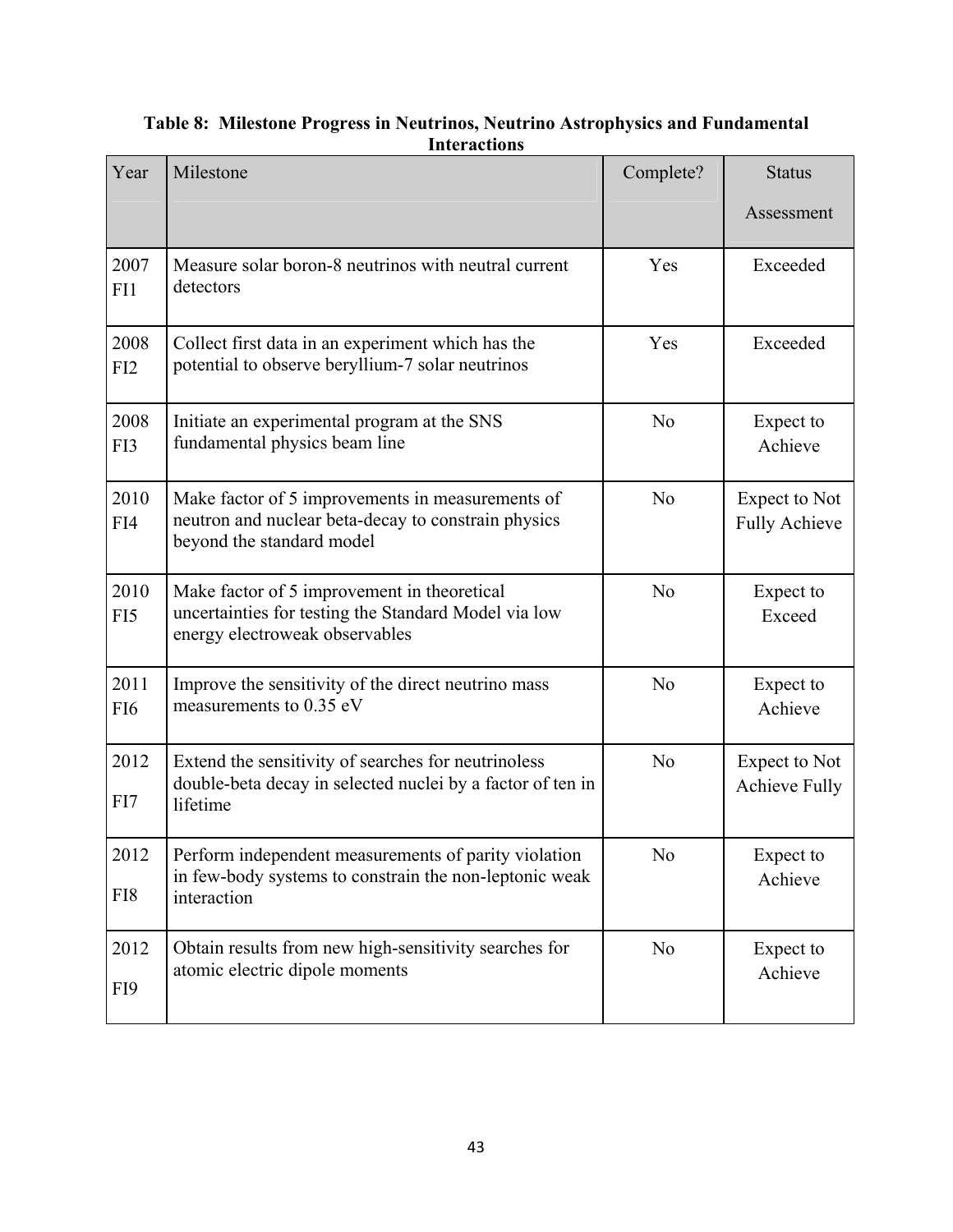# **Appendix 4: New, Updated, and Continuing Milestones**

New and updated Milestones are needed to reflect progress to date, new discoveries, and the redirection of effort that is necessary as we learn what Nature actually does and adapt our science program to reflect this. They also serve to keep the field "on point". The programmatic direction laid out in the 2007 Long Range Plan makes the case for targeted new investments in all four subfields. New Milestones serve also to capture this, with the proviso that their achievement in many cases depends on the underlying budgetary assumptions.

We give for each of the five subject areas the proposed new table of Milestones. Existing ones that continue are kept with their present number. Revised ones are listed with their new dates and number. Discussion of the revised Milestones depends on the details of the evaluation of the existing Milestone and is given in the corresponding Appendix. Proposed new ones with due dates are given, together with a short explanation after the table stating why they reflect appropriate goals for this subject area.

| Year | #               | Milestone                                                                                                                                                                                                                                                                                                                                                         |
|------|-----------------|-------------------------------------------------------------------------------------------------------------------------------------------------------------------------------------------------------------------------------------------------------------------------------------------------------------------------------------------------------------------|
| 2009 | HP3             | Complete the combined analysis of available data on single $\pi$ , $\eta$ , and K<br>photo-production of nucleon resonances and incorporate the analysis of<br>two-pion final states into the coupled-channel analysis of resonances.                                                                                                                             |
| 2010 | HP4             | Determine the four electromagnetic form factors of the nucleons to a<br>momentum-transfer squared, $Q^2$ , of 3.5 GeV <sup>2</sup> and separate the electroweak<br>form factors into contributions from the u, d and s-quarks for $Q^2 < 1$ GeV <sup>2</sup>                                                                                                      |
| 2010 | HP <sub>5</sub> | Characterize high-momentum components induced by correlations in the<br>few-body nuclear wave functions via (e,e'N) and (e,e'NN) knock-out<br>processes in nuclei and compare free proton and bound proton properties<br>via measurement of polarization transfer in the ${}^{4}He(\vec{e}, e\vec{p})$ reaction.                                                  |
| 2011 | HP <sub>6</sub> | Measure the lowest moments of the unpolarized nucleon structure<br>functions (both longitudinal and transverse) to 4 GeV <sup>2</sup> for the proton, and<br>the neutron, and the deep inelastic scattering polarized structure functions<br>$g_1(x,Q^2)$ and $g_2(x,Q^2)$ for $x=0.2-0.6$ , and $1 < Q^2 < 5$ GeV <sup>2</sup> for both protons<br>and neutrons. |
| 2012 | HP7             | Measure the electromagnetic excitations of low-lying baryon states<br>(<2 GeV) and their transition form factors over the range $Q^2 = 0.1$ –<br>7 GeV <sup>2</sup> and measure the electro- and photo-production of final states with<br>one and two pseudoscalar mesons.                                                                                        |

**Table 11: New, Updated and Continuing Milestones for Hadronic Physics**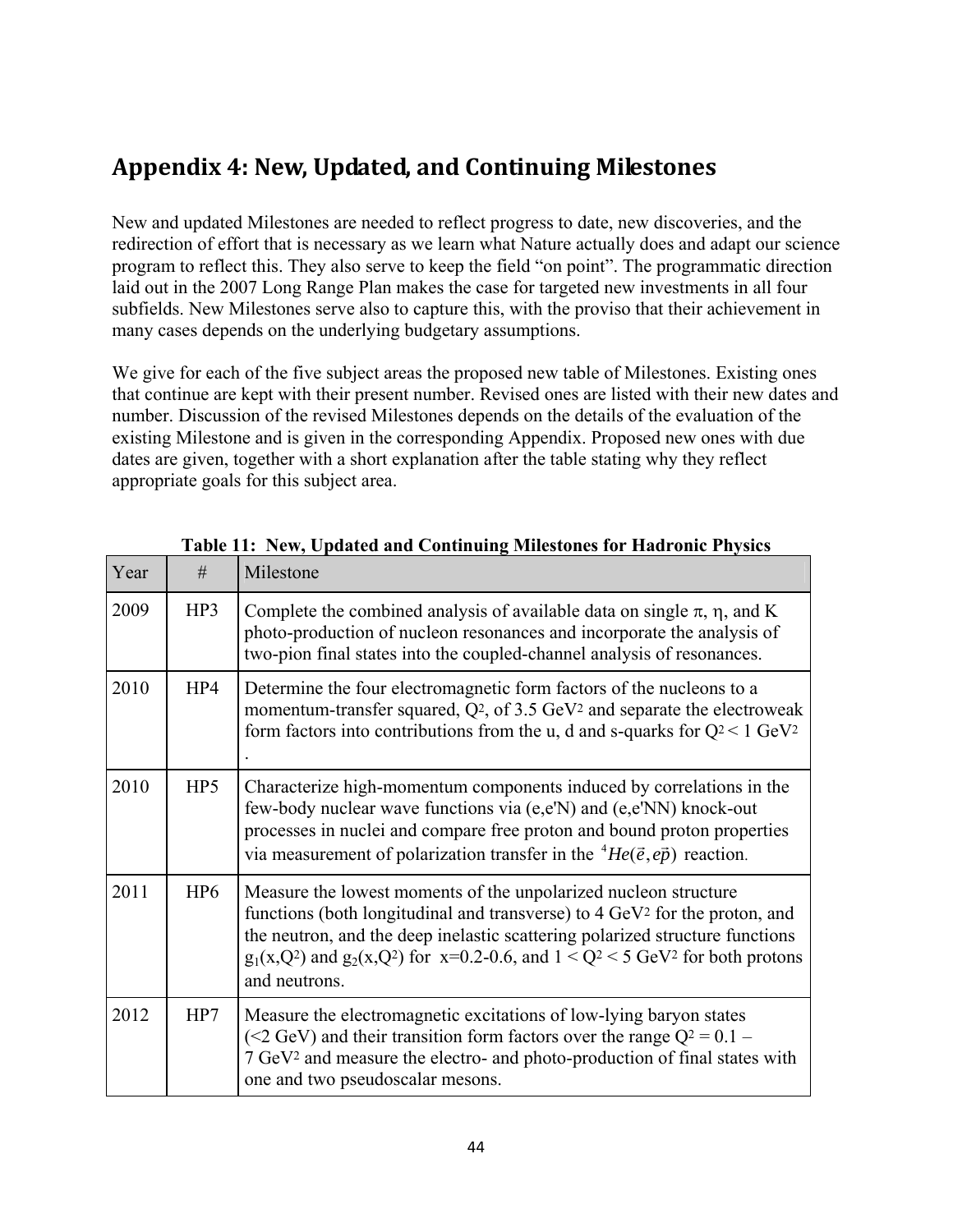| 2012 | HP11<br>(update<br>of<br>HP2) | Measure the helicity-dependent and target-polarization-dependent cross-<br>section differences for Deeply Virtual Compton Scattering (DVCS) off the<br>proton and the neutron in order to extract accurate information on<br>generalized parton distributions for parton momentum fractions, x, of 0.1<br>$-0.4$ , and squared momentum transfer, t, less than 0.5 GeV <sup>2</sup> . |
|------|-------------------------------|---------------------------------------------------------------------------------------------------------------------------------------------------------------------------------------------------------------------------------------------------------------------------------------------------------------------------------------------------------------------------------------|
| 2013 | HP8                           | Measure flavor-identified q and q contributions to the spin of the proton<br>via the longitudinal-spin asymmetry of W production.                                                                                                                                                                                                                                                     |
| 2013 | HP12<br>(update<br>of<br>HP1) | Utilize polarized proton collisions at center of mass energies of 200 and<br>500 GeV, in combination with global QCD analyses, to determine if<br>gluons have appreciable polarization over any range of momentum<br>fraction between 1 and 30% of the momentum of a polarized proton.                                                                                                |
| 2014 | HP9                           | Perform lattice calculations in full QCD of nucleon form factors, low<br>moments of nucleon structure functions and low moments of generalized<br>parton distributions including flavor and spin dependence.                                                                                                                                                                          |
| 2014 | HP10                          | Carry out ab initio microscopic studies of the structure and dynamics of<br>light nuclei based on two-nucleon and many-nucleon forces and lattice<br>QCD calculations of hadron interaction mechanisms relevant to the origin<br>of the nucleon-nucleon interaction.                                                                                                                  |
| 2015 | HP13<br>(new)                 | Test unique QCD predictions for relations between single-transverse spin<br>phenomena in p-p scattering and those observed in deep-inelastic lepton<br>scattering                                                                                                                                                                                                                     |
| 2018 | HP14<br>(new)                 | Extract accurate information on spin-dependent and spin-averaged valence<br>quark distributions to momentum fractions x above 60% of the full<br>nucleon momentum                                                                                                                                                                                                                     |
| 2018 | HP15<br>(new)                 | The first results on the search for exotic mesons using photon beams will<br>be completed.                                                                                                                                                                                                                                                                                            |

New Milestone HP13 reflects the intense activity and theoretical breakthroughs of recent years in understanding the parton distribution functions accessed in spin asymmetries for hard-scattering reactions involving a transversely polarized proton. This leads to new experimental opportunities to test all our concepts for analyzing hard scattering with perturbative QCD. New Milestone HP14 and HP15 reflect improved opportunities which will become available upon completion of the 12-GeV upgrade at Jefferson Lab. New Milestone HP14 reflects work with upgraded highresolution spectrometers in the existing complex, while HP15 reflects the first of many new opportunities in the new Hall D with a specially prepared beam of multi-GeV photons, which is a new capability provided by the 12-GeV upgrade.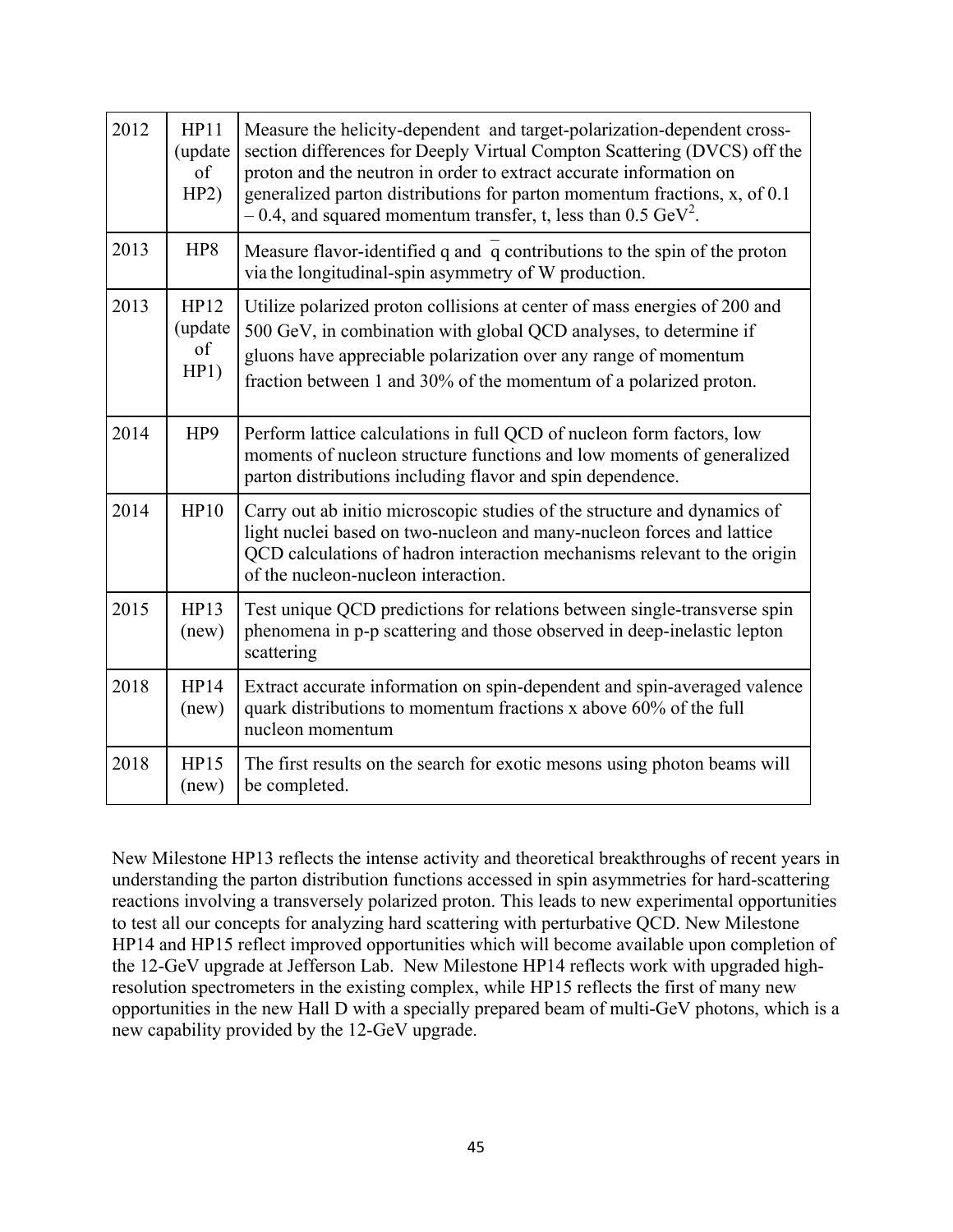| Year | #                    | Milestone                                                                                                                                                                                                                                                         |
|------|----------------------|-------------------------------------------------------------------------------------------------------------------------------------------------------------------------------------------------------------------------------------------------------------------|
| 2009 | DM4                  | Perform realistic three-dimensional numerical simulations to describe the<br>medium and the conditions required by the collective flow measured at<br>RHIC.                                                                                                       |
| 2010 | DM5                  | Measure the energy and system size dependence of J/ $\Psi$ production over<br>the range of ions and energies available at RHIC.                                                                                                                                   |
| 2010 | DM <sub>6</sub>      | Measure $e^+e^-$ production in the mass range $500 \le m_{e+e} \le 1000 \text{ MeV}/c^2$ in<br>$\sqrt{s_{NN}}$ = 200 GeV collisions.                                                                                                                              |
| 2010 | DM7                  | Complete realistic calculations of jet production in a high density medium<br>for comparison with experiment.                                                                                                                                                     |
| 2012 | DM <sub>8</sub>      | Determine gluon densities at low x in cold nuclei via $p + Au$ or $d + Au$<br>collisions.                                                                                                                                                                         |
| 2014 | DM9<br>(new)         | Perform calculations including viscous hydrodynamics to quantify, or<br>place an upper limit on, the viscosity of the nearly perfect fluid discovered<br>at RHIC.                                                                                                 |
| 2014 | DM10<br>(new)        | Measure jet and photon production and their correlations in $A \approx 200$<br>ion+ion collisions at energies from medium RHIC energies to the highest<br>achievable energies at LHC.                                                                             |
| 2015 | DM11<br>(new)        | Measure bulk properties, particle spectra, correlations and fluctuations in<br>Au + Au collisions at $\sqrt{s_{NN}}$ between 5 and 60 GeV to search for evidence<br>of a critical point in the QCD matter phase diagram.                                          |
| 2016 | <b>DM12</b><br>(new) | Measure production rates, high $p_T$ spectra, and correlations in heavy-ion<br>collisions at $\sqrt{s_{NN}}$ = 200 GeV for identified hadrons with heavy flavor<br>valence quarks to constrain the mechanism for parton energy loss in the<br>quark-gluon plasma. |
| 2018 | DM13<br>(new)        | Measure real and virtual thermal photon production in $p + p$ , $d + Au$ and<br>Au + Au collisions at energies up to $\sqrt{s_{NN}}$ = 200 GeV.                                                                                                                   |

## **Table 12: New, Updated and Continuing Milestones for High Temperature/High Density Hadronic Matter**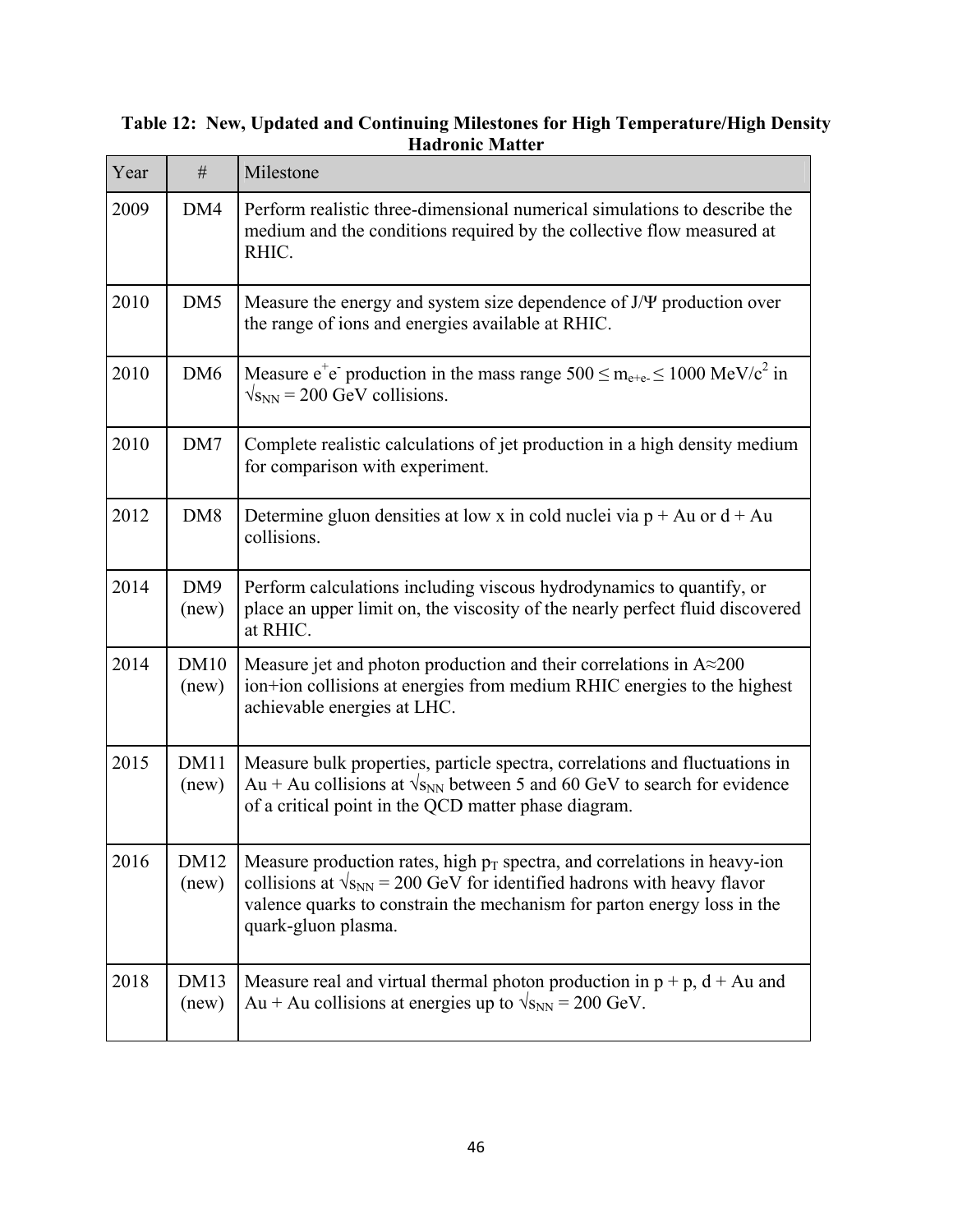Five new milestones are proposed. DM9 notes the effort to develop a theory of viscous hydrodynamics useful for describing observed flow at RHIC. DM10 captures efforts to measure jet correlations over a span of energies at RHIC and a new program using the CERN Large Hadron Collider and its ALICE, ATLAS and CMS detectors. DM11 reflects the commencing intensive search for an expected critical point in the QCD phase diagram and will require operating RHIC at low energies and possibly a new effort at the CERN SPS. DM12 uses the increase in RHIC luminosity that is part of the RHIC luminosity upgrade and associated detector upgrades to study rare particles with charm quarks, and possibly particles with bottom quarks, as a demanding way to learn how matter flow and energy loss are established in the partonic phase at RHIC. DM13 spans real and virtual photons and captures work with both low-mass lepton pairs and photons emitted as blackbody radiation from the collisions at RHIC.

| Year | #                         | Milestone                                                                                                                                                                                                                                                                                                                                                                                                                                                                                    |
|------|---------------------------|----------------------------------------------------------------------------------------------------------------------------------------------------------------------------------------------------------------------------------------------------------------------------------------------------------------------------------------------------------------------------------------------------------------------------------------------------------------------------------------------|
| 2009 | NS3                       | Extend spectroscopic information to regions of crucial doubly magic<br>nuclei such as Ni-78                                                                                                                                                                                                                                                                                                                                                                                                  |
| 2009 | NS <sub>4</sub>           | Extend the determination of the neutron drip line up to $Z$ of 11.                                                                                                                                                                                                                                                                                                                                                                                                                           |
| 2013 | NS <sub>6</sub>           | Carry out microscopic calculations of medium mass nuclei with realistic<br>interactions, develop a realistic nuclear energy density functional for<br>heavy nuclei, and explore the description of many-body symmetries and<br>collective modes, and their relationship to effective forces                                                                                                                                                                                                  |
| 2013 | NS7<br>(Update<br>of NS5) | Complete initial measurements with the high resolving power tracking<br>array, GRETINA, for sensitive studies of structural evolution and<br>collective modes in nuclei                                                                                                                                                                                                                                                                                                                      |
| 2015 | NS <sub>8</sub><br>(new)  | Measure properties and production mechanisms of the elements above<br>$Z$ $\sim$ 102 to understand the nature and behavior of these nuclei, and to assist<br>theoretical predictions for the stability, structure and production of<br>superheavy elements.                                                                                                                                                                                                                                  |
| 2018 | NS <sub>9</sub><br>(new)  | Measure changes in shell structure and collective modes, from the most<br>proton-rich to the most neutron-rich nuclei accessible, in order to improve<br>our understanding of the nucleus, and to guide theory in every region of<br>the theoretical roadmap (i.e., the light-element region where ab-initio<br>calculations can be performed, the medium-mass region where effective<br>interactions are used, and the region of heavy nuclei, the domain of<br>density functional theory). |

|  | Table 13: New, Updated and Continuing Milestones for Nuclear Structure |  |  |
|--|------------------------------------------------------------------------|--|--|
|  |                                                                        |  |  |

New milestone NS9 is proposed to replace the completed original Milestone NS1 from the 2003 set to reflect in particular recent progress in formulating and adapting theory to the various regions of nuclear masses and for the extremes of neutron-to-proton ratio. New Milestone NS8 is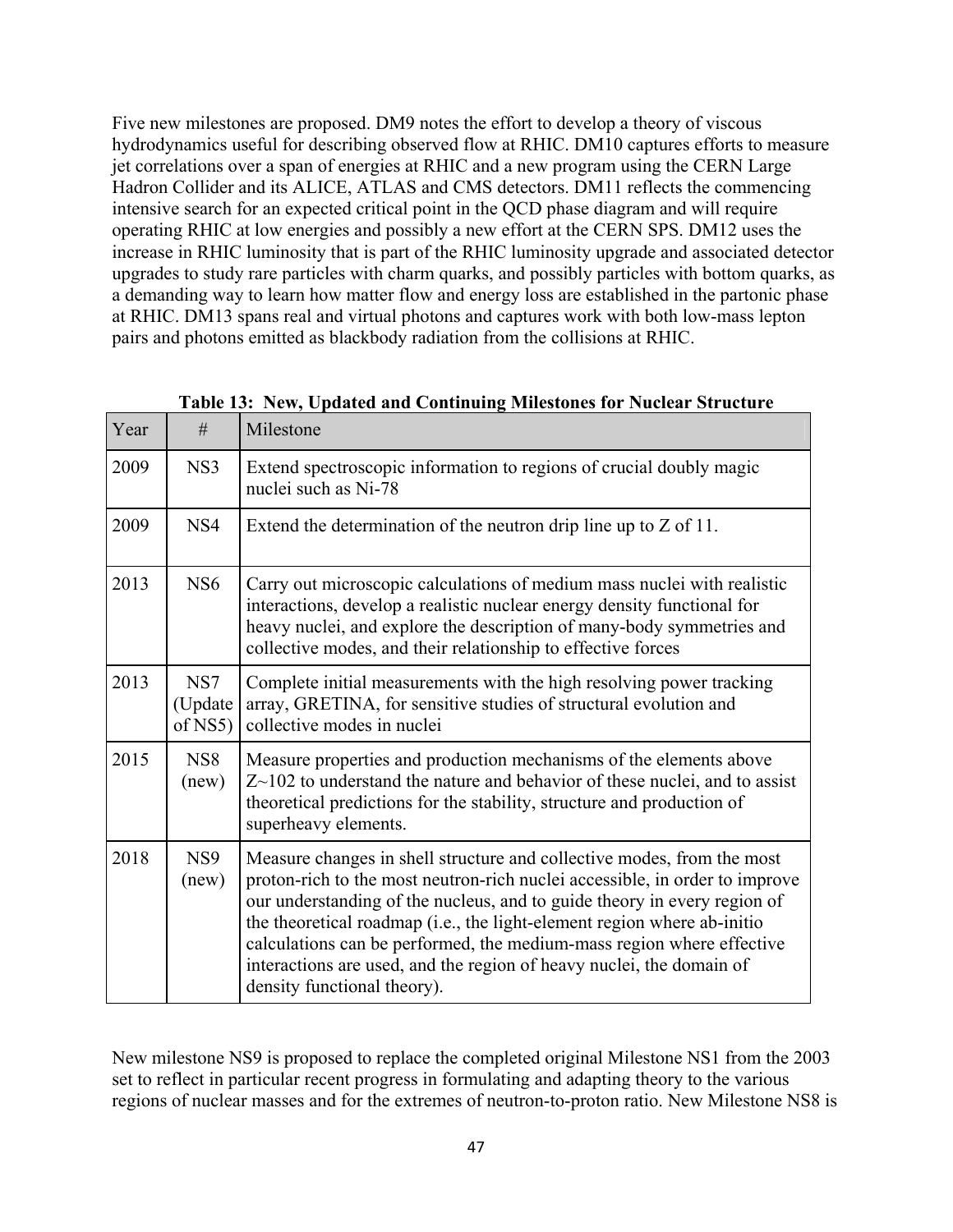proposed to replace the completed original Milestone NS2 from the 2003 set; to capture future progress in this area, with a due date of 2015. The following activities would be expected in pursuing this Milestone: (1) provide further constraints on the location of the single-particle orbitals thought to play a decisive role in the stability of superheavy elements; (2) improve experimental knowledge about the various reaction mechanisms proposed for the production of superheavy nuclei (such as cold and hot fusion, fusion with neutron-rich beams, and collisions between very heavy nuclei); and (3) improve theoretical predictions for structure and production of superheavy elements. Revised Milestone NS7 changes the delivery date of original 2003 Milestone NS5 to take into account actual funding profiles for the GRETINA project.

| Year | #                    | Milestone                                                                                                                                                                                                                                             |
|------|----------------------|-------------------------------------------------------------------------------------------------------------------------------------------------------------------------------------------------------------------------------------------------------|
| 2009 | NA3                  | Perform three-dimensional studies of flame propagation in white dwarfs<br>during Type Ia supernova                                                                                                                                                    |
| 2010 | NA4                  | Reduce uncertainties of the most crucial stellar evolution nuclear reactions<br>(e.g. <sup>12</sup> C( $\alpha$ , $\gamma$ ) <sup>16</sup> O) by a factor of two, and others (e.g. the MgAl cycle) to<br>limits imposed by accelerators and detectors |
| 2011 | NA5                  | Measure neutron capture reactions, including radioactive s-process<br>branch-point nuclei, to constrain s-process isotopic abundances                                                                                                                 |
| 2012 | NA <sub>6</sub>      | Measure masses, lifetimes, spectroscopic strengths, and decay properties<br>of selected neutron-rich nuclei in the supernova r-process, and reactions to<br>predict radionuclide production in supernovae                                             |
| 2013 | NA7                  | Perform realistic multidimensional simulations of core collapse<br>supernovae                                                                                                                                                                         |
| 2013 | NA8                  | Perform simulations of neutron star structure and evolution using<br>benchmark microphysical calculations of the composition, equation of<br>state, and bulk properties of dense matter                                                               |
| 2014 | NA9<br>(new)         | Perform mass measurements and nuclear reaction studies to infer weak<br>interaction rates in nuclei in order to constrain models of supernovae and<br>stellar evolution.                                                                              |
| 2014 | <b>NA10</b><br>(new) | Measure or constrain key nuclear reaction rates to improve accuracy of<br>astrophysical models of novae and X-ray bursts and allow astronomical<br>data to be used to infer novae and neutron star properties                                         |

**Table 14: New, Updated and Continuing Milestones for Nuclear Astrophysics**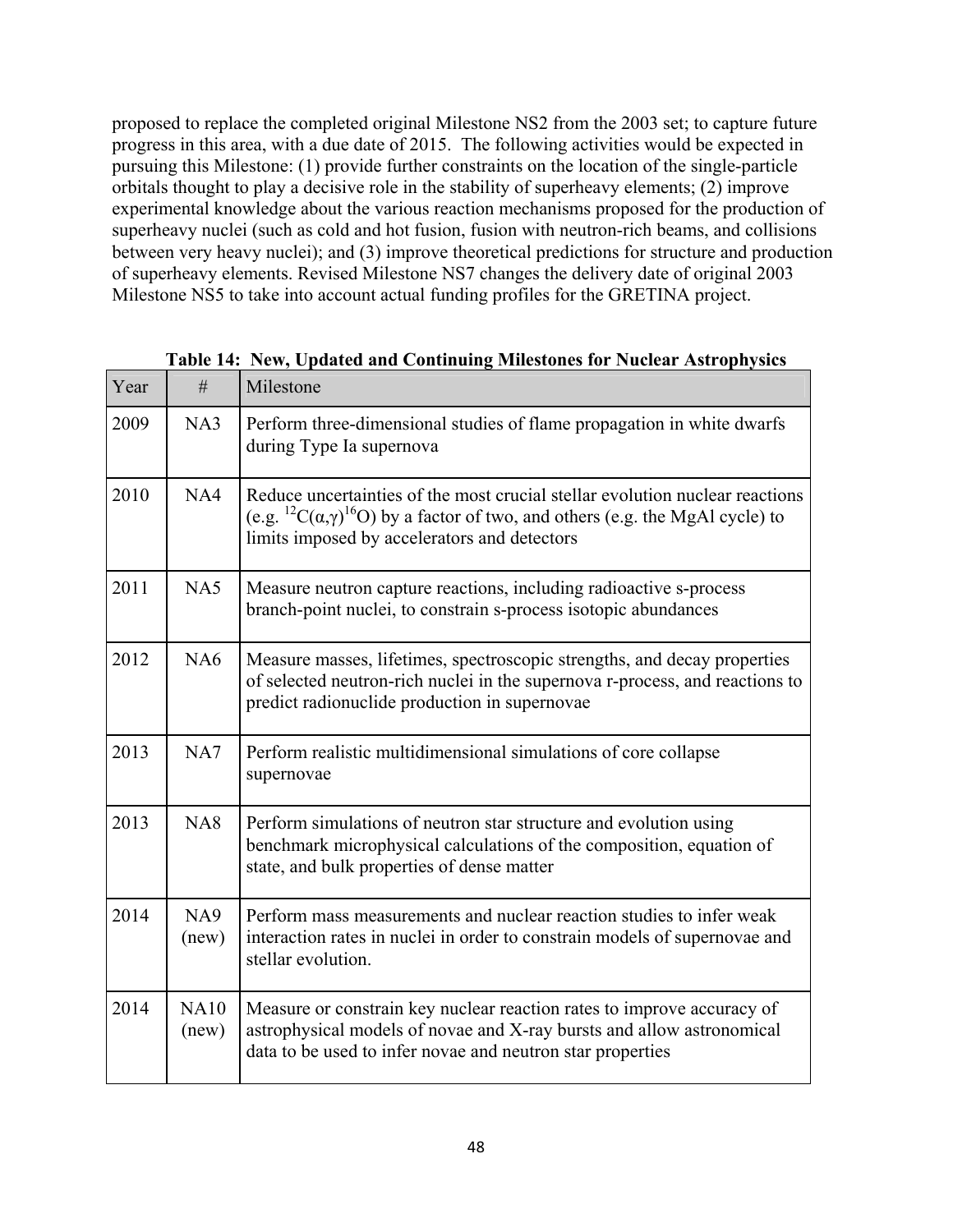New Milestone NA9 is proposed to replace the completed original Milestone NA1 from the 2003 set to recognize the importance of weak interactions in astrophysical environments. The results of such measurements of masses and weak decay rates enter dominant terms in determining the isotope abundances created in stellar nucleosynthesis. New Milestone NA10 is proposed to replace the completed original Milestone NA2 from the 2003 set to reflect expected future work in the area of proton-rich nuclei in the rp-process of nucleosynthesis. The accumulated data would be used together with current theoretical models to determine in particular information on the astrophysical site of this nucleosynthesis.

| Year | #                          | Milestone                                                                                                                                                                                                     |
|------|----------------------------|---------------------------------------------------------------------------------------------------------------------------------------------------------------------------------------------------------------|
| 2008 | FI3                        | Initiate an experimental program at the SNS fundamental physics beam<br>line                                                                                                                                  |
| 2010 | FI4                        | Make factor of 5 improvements in measurements of neutron and nuclear<br>beta-decay to constrain physics beyond the standard model                                                                             |
| 2010 | FI5                        | Make factor of 5 improvement in theoretical uncertainties for testing the<br>Standard Model via low energy electroweak observables                                                                            |
| 2011 | FI <sub>6</sub>            | Improve the sensitivity of the direct neutrino mass measurements to<br>$0.35$ eV                                                                                                                              |
| 2012 | FI8<br>(expanded<br>scope) | Perform independent measurements and key computations of parity<br>violation in few-body systems to constrain the non-leptonic weak<br>interaction                                                            |
| 2013 | FI9                        | Obtain results from new high-sensitivity searches for atomic electric<br>dipole moments                                                                                                                       |
| 2013 | <b>FI10</b><br>(new)       | Determine the implications of improved dipole moment searches for the<br>cosmic baryon asymmetry by carrying out new computations of EDMs<br>and quantum transport calculations for electroweak baryogenesis. |
| 2014 | FI11<br>(new)              | Perform measurements of parity violating electron scattering<br>asymmetries using the highest energies available at Jefferson Lab<br>program.                                                                 |

**Table 15: New, Updated and Continuing Milestones for Neutrinos, Neutrino Astrophysics, and Fundamental Interactions**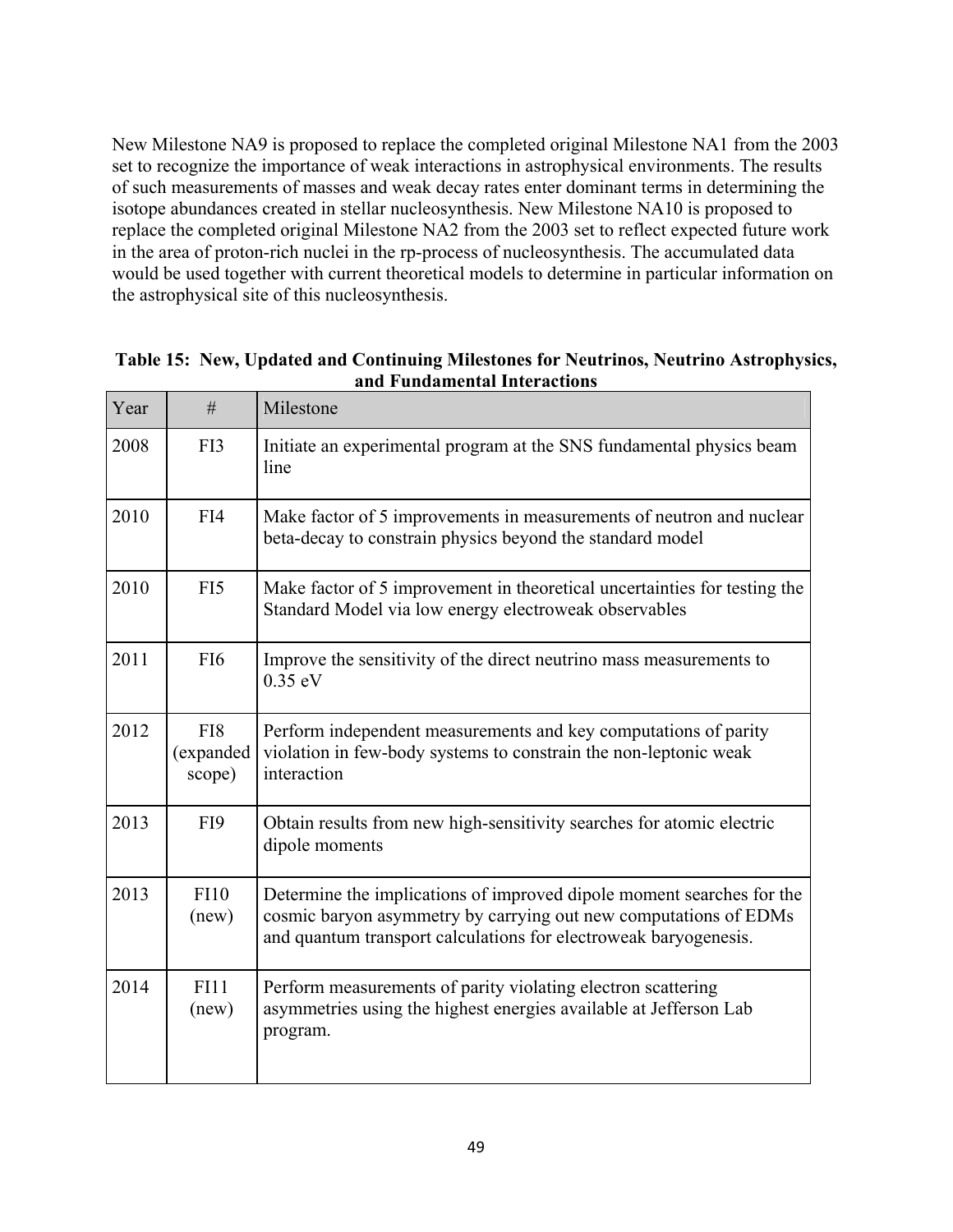| 2015 | FI12<br>(new)            | Analyze the implications, for possible new fundamental interactions, of<br>precise measurements of parity-violating electron scattering<br>asymmetries, weak decays of nuclei, light hadrons and leptons, and the<br>muon g-factor. |
|------|--------------------------|-------------------------------------------------------------------------------------------------------------------------------------------------------------------------------------------------------------------------------------|
| 2015 | <b>FI13</b><br>(new)     | Complete R&D demonstrating if a direct, precision measurement of the<br>solar p-p fusion rate is possible                                                                                                                           |
| 2017 | FI14<br>(Revised<br>FI7) | Extend the sensitivity of searches for neutrinoless double-beta decay in<br>selected nuclei by a factor of ten in lifetime                                                                                                          |
| 2020 | FI15<br>(new)            | Obtain initial results from an experiment to extend the limit on the<br>electric dipole moment of the neutron by two orders of magnitude                                                                                            |

New Milestone FI15 captures an effort just being established to use the ultra-cold neutron beamline being built at the SNS (see FI3) to improve the limit on the neutron's electric dipole moment by two orders of magnitude or better using a novel experimental technique. This project is still obtaining needed Critical Decisions but is projected to have significant results by 2020. The revised deadline for Milestone FI14 reflects the pace at which it has been possible to identify funding to carry out needed R&D as well as commence building the first of the two experiments recommended by NuSAG in this area. R&D results have been most encouraging, with efforts now moving to full system tests. New Milestone FI13 addresses the rate of the primary reaction powering the Sun, p-p fusion. One may look for either the p-p or p-e-p neutrinos, which require distinct experimental techniques. The neutrinos may be detected by charged or neutral current scattering, which place different demands on an experiment. New Milestone FI12 examines implications for physics beyond the Standard Model that can be drawn from precise measurements of scattering by and decays of subatomic particles, processes that can be treated in detail in the Standard Model. New Milestone FI11 takes note of a new effort in parity-violating electron scattering. New Milestone FI10 ties the new results from FI9 to our understanding of the origins of the large asymmetry between the number of baryons and of anti-baryons in the universe.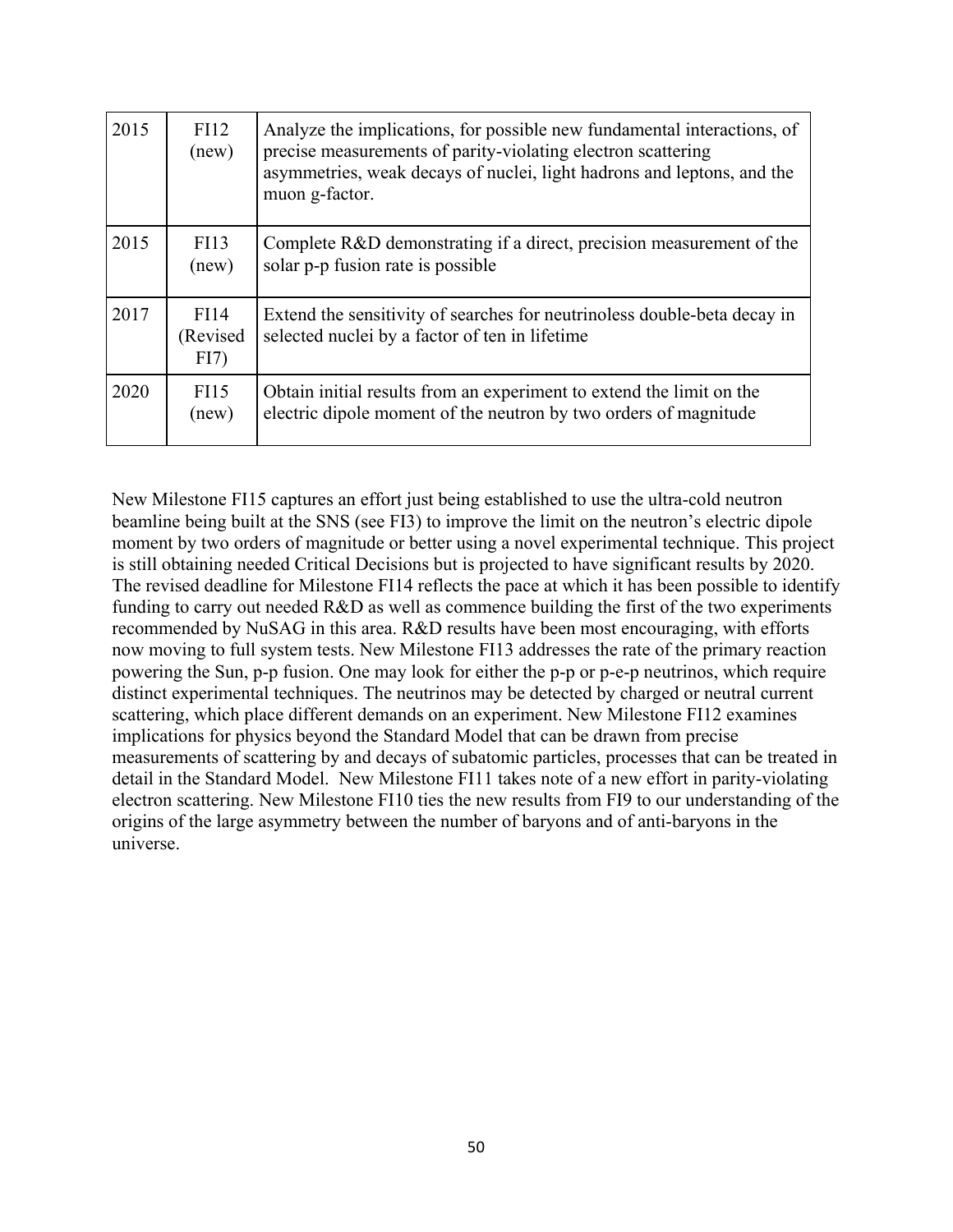## **Appendix 5: Hadronic Physics Milestone Status Summary**

**Milestone HP1 (2008): Make measurements of spin carried by the glue in the proton with polarized proton collisions at center of mass energy,**  $\sqrt{s} = 200 \text{ GeV}$ **.** 

## **What has been accomplished toward Milestone HP1 and what has been learned from the information gathered?**

RHIC has been commissioned as the world's only polarized proton collider. Polarized proton collision experiments have so far been carried out at 200 GeV in 2002-8, with luminosity and beam polarization increasing year by year. The best constraints on the gluon contribution to the proton's spin come from helicity correlations measured for the abundant channels leading to inclusive neutral pion and jet production (with the PHENIX collaboration providing the best measurements for the former, and the STAR collaboration for the latter, channel). Already published results [1] from the 2003-5 RHIC runs, rule out gluon contributions larger than the proton's spin, which were speculated in the 1990's to be responsible for the rather small net spin carried by quarks. Much tighter constraints come from the so far preliminary analysis of 2006 results by PHENIX and STAR, both interpreted within the context of a given model for the dependence of gluon polarization on the fraction of the proton's momentum carried by the gluon. The results are consistent with zero gluon polarization, but still allow for small positive or substantial negative (opposite the proton spin) contributions to the proton spin. They do not rule out gluon helicity preferences that change sign as a function of the gluon's momentum fraction.

#### **What remains to be done to complete the original Milestone as written?**

The experiments measure helicity correlations. Information on gluon polarization is extracted from these and other measurements within the context of a perturbative QCD analysis. Robust results on the gluon contribution to the proton spin, with proper accounting for systematic errors associated with the theoretical treatment, await global analyses (now being launched) of the full relevant nucleon spin structure database, including the RHIC spin results. In addition, coincidence measurements (jet-jet and photon-jet) at RHIC are needed to probe the dependence of gluon polarization on momentum fraction more sensitively than is possible with the inclusive data acquired to date. These techniques are under intensive development.

## **What additional/new data should be taken (or theoretical efforts modified or added) to address the underlying scientific question?**

The measurements to date at 200 GeV are primarily sensitive to gluons carrying between a few and 30% of the proton's momentum. Gluons carrying even lower momentum fractions are highly abundant and, if even slightly polarized, could contribute substantially to the proton's spin. Sensitivity to such softer gluons requires additional coincidence measurements at 500 GeV proton-proton collision energy and/or at more forward production angles. Data for other production channels (e.g., heavy flavor production) can also serve as crosschecks on the robustness of the pQCD interpretation.

#### **Is the Milestone complete? Yes**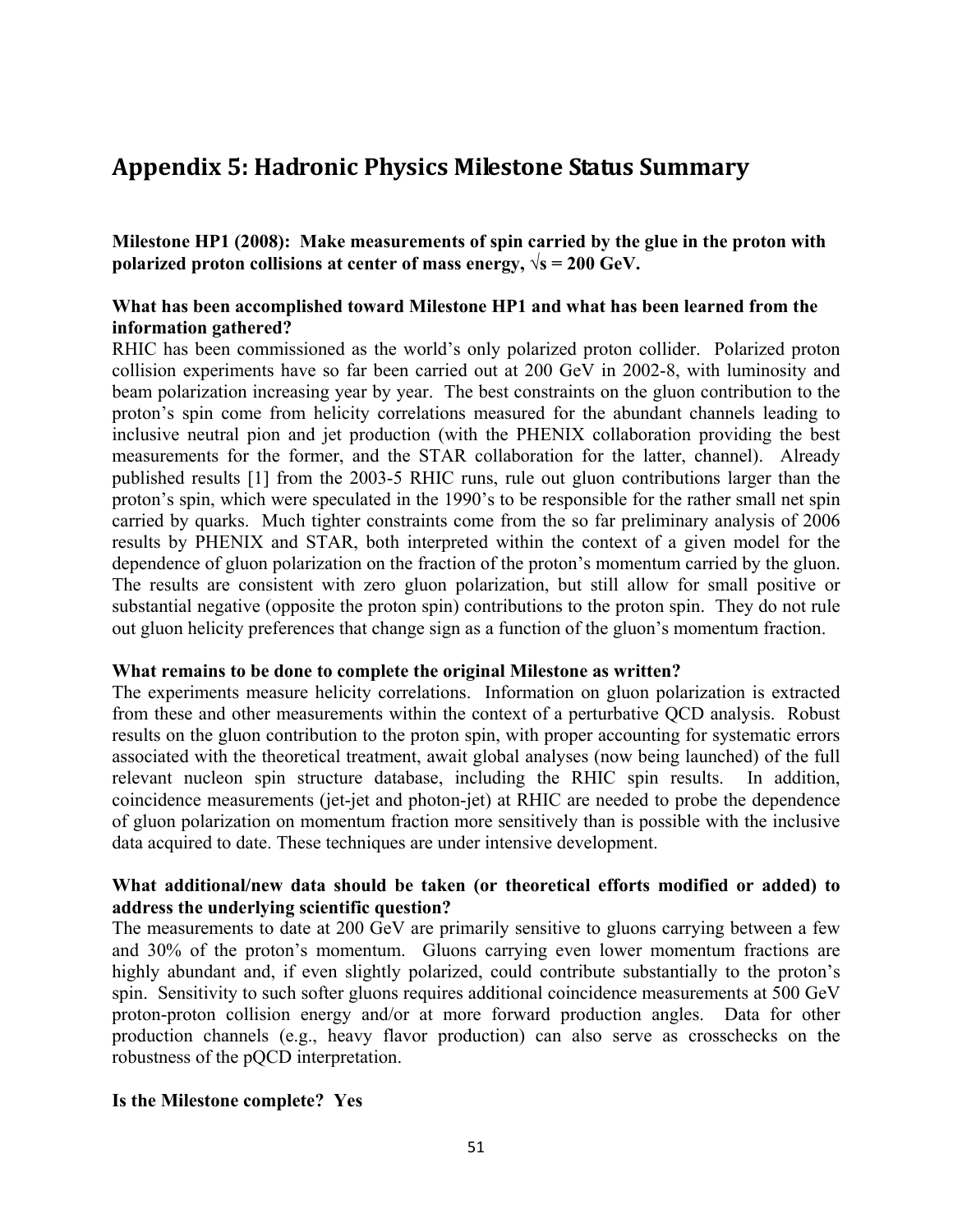We anticipate that a first pass at a global pQCD analysis incorporating the RHIC data will be completed during 2008, and we thus judge the milestone to be completed on schedule. In light of what has been learned to date, a more focused update of the Milestone is as follows, extending the goals to build on knowledge gained (proposed new Milestone HP12):

**Utilize polarized proton collisions at center of mass energies of 200 and 500 GeV, in combination with global QCD analyses, to determine if gluons have appreciable polarization over any range of momentum fraction between 1 and 30% of the momentum of a polarized proton.** 

It should be feasible to complete the new Milestone by 2013.

## **Bottom line status assessment: Expect to Achieve**.

## **References**

1. S. S. Adler *et al.* (PHENIX Collaboration), Phys. Rev. Lett. **93**, 202002 (2004); Phys. Rev. **D73**, 091102(R) (2006); A. Adare *et al.* (PHENIX Collaboration), Phys. Rev. **D76**, 051106(R) (2007); B. I. Abelev *et al.* (STAR Collaboration), Phys. Rev. Lett. **97**, 252001 (2006); arXiv:0710.2048.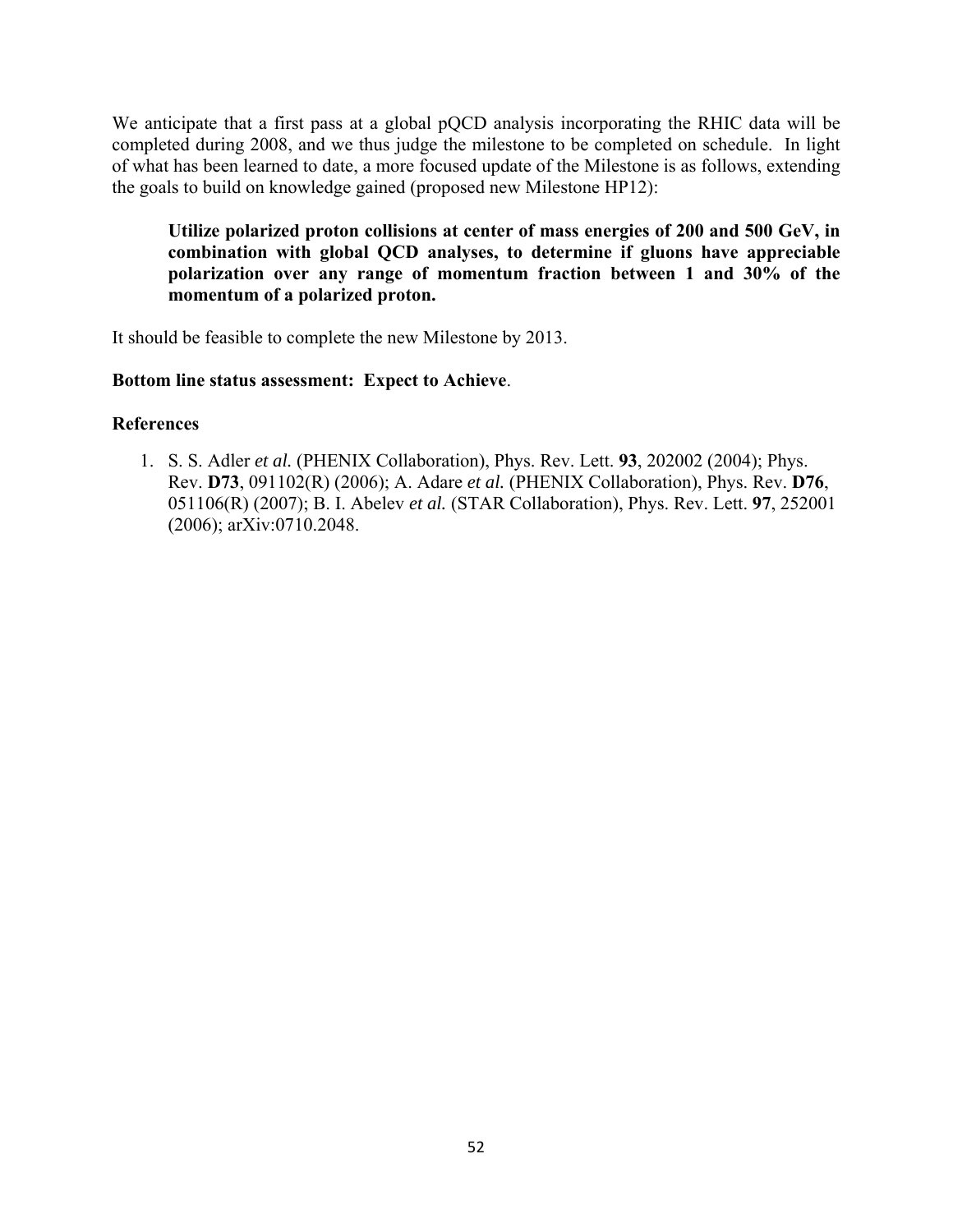## **Milestone HP2 (2008): Extract accurate information on generalized parton distributions for parton momentum fractions, x, of 0.1 – 0.4, and squared momentum transfer, t, less than 0.5 GeV<sup>2</sup> in measurements of deeply virtual Compton scattering.**

## **What has been accomplished toward Milestone HP2 and what has been learned from the information gathered?**

Helicity-dependent and helicity-independent cross sections have been measured [1] with high precision over the  $x_{B_i}$  and t range specified in the Milestone. A highly accurate measurement of the  $Q^2$  dependence over a limited range demonstrated the dominance of the so-called "handbag" mechanism. This is a prerequisite for using DVCS to probe the structure of the proton that is parameterized by GPDs. Another result of this measurement is the evidence in the helicityindependent cross section of a large contribution from the (DVCS) [1] term. Both absolute cross-section and relative asymmetry measurements are essential for separating the real and imaginary parts of the BH and DVCS interference terms. Available GPD parameterizations are reasonably successful in describing the cross-section differences, but fail significantly for the absolute cross-section data.

A DVCS experiment on deuterium has obtained preliminary results [2] for both the coherent D(e,e'γ)D and quasi-free D(e,e'γ)pn channels. The quasi-free neutron cross-section data, obtained after subtracting the contribution from quasi-free DVCS on the proton, are sensitive to the dquark contribution to the "Pauli" GPD E. Future experiments on deuterium are under development to further constrain this important element of the Ji angular momentum sum rule.

Beam spin asymmetries and DVCS cross sections have been measured [3] with the CLAS detector. Beam asymmetries largely reflect the interference of the DVCS process with the Bethe-Heitler process. Cross section measurements have also been performed in a range of  $x_{\text{Bj}} = 0.15 - 0.5$ ,  $Q^2 = 1.5 - 4 \text{ GeV}^2$ , and  $-t = 0.17 - 1.5 \text{ GeV}^2$ . These measurements cover the full deep inelastic kinematics at reduced statistical accuracy for individual kinematics bin. A first comparison of the measured beam spin asymmetries with current GPD parameterizations shows qualitative agreement for the leading twist components.

#### **What remains to be done to complete the original Milestone as written?**

The full statistics of the CLAS beam-spin-asymmetry experiment (only about 1/3 has been completed to date) will be collected in a run scheduled for FY08/FY09. Improvements to the experimental setup should allow higher luminosity, providing high statistics data even for rather high values of  $Q^2$ . This was delayed by a combination of the impact of hurricane Isabel on the energy reach of the CEBAF accelerator and budget limitations that delayed restoration of highenergy capability and reduced the total operations of the facility.

## **What additional/new data should be taken (or theoretical efforts modified or added) to address the underlying scientific question?**

A clarification of the relative importance of the interference and DVCS [1] terms is important for the extraction of GPDs from DVCS data, as current analyses have used the assumption that at JLab energies the dominant contributions to the cross section are from the Bethe-Heitler process modulated by the BH and DVCS interference. A subsequent experiment has been approved to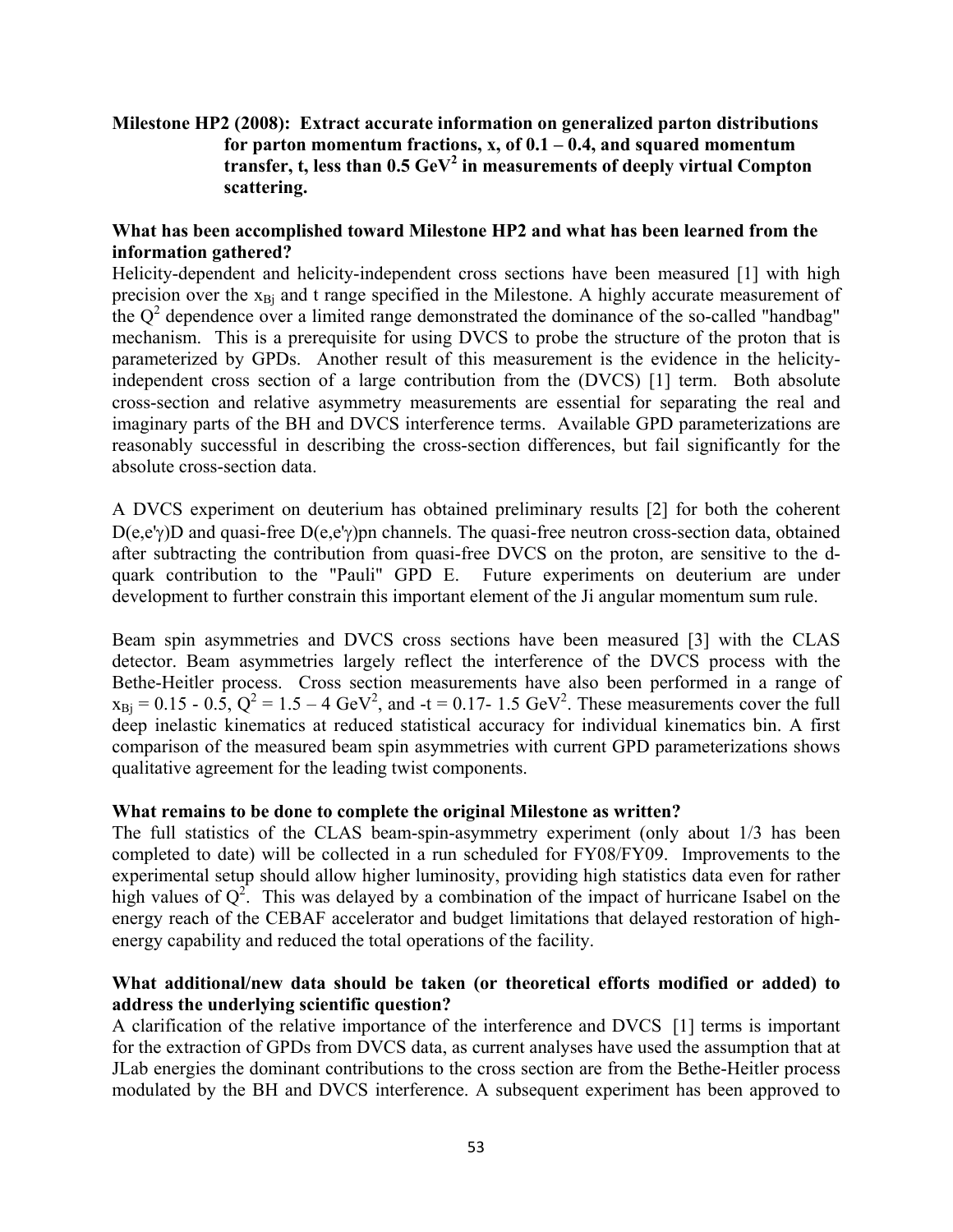explicitly separate those contributions by taking advantage of the different dependencies of the BH and DVCS amplitudes on the incident beam energy.

Another "follow-on" DVCS experiment with CLAS will use a longitudinally polarized NH3 target to measure the single target spin asymmetry  $A_{UL}$ , which contains a combination of GPDs that is different from the combination in the beam helicity dependent measurements. While the beam asymmetry on the proton is dominated by the vector GPD H, the target asymmetry is more sensitive to the axial GPD. This is not part of the original Milestone, but rather an obvious next step for progress in the field. A first measurement [4] with longitudinally polarized target shows the sensitivity to the axial GPD.

Both Hall A and CLAS experiments will also measure deeply virtual  $\pi^0$  and  $\eta$  production, which will test the applicability of the handbag mechanism for the more complex DVMP processes, that are needed for a flavor separation of the GPDs.

## **Is the Milestone complete? No**

Not only does the CLAS beam-helicity experiment need to be completed, but the results obtained so far have shown the need for additional experiments (see above). Thus, the Milestone should be reformulated and extended as follows (proposed new Milestone HP11):

**Measure the helicity-dependent and target-polarization-dependent cross-section differences for deeply virtual Compton scattering off the proton and the neutron in order to extract accurate information on generalized parton distributions for parton momentum fractions, x, of 0.1 – 0.4, and squared momentum transfer, t, less than**   $0.5 \text{ GeV}^2$ .

It should be feasible to complete the updated Milestone by 2012.

## **Bottom Line Status Assessment: Expect to Not Achieve Fully**

The data obtained and analyzed has allowed substantial progress on the physics goals of the Milestone. In addition, substantial incremental data has been obtained (on the neutron), and a major theory effort has advanced our understanding. However, the full statistics for one of the two data sets planned for the original Milestone will not have been taken by the end of 2008 (the run is planned in early 2009).

- 1. C. Munoz Camacho *et al.*, Phys. Rev. Lett. **97**, 262002 (2006).
- 2. M. Mazouz *et al.*, Phys. Rev. Lett. **99**, 242501 (2007).
- 3. F. X. Girod *et al.*, arXiv: 0711.4805 [hep-ph]; S. Stepanyan *et al*., Phys. Rev. Lett. **87,**  182002 (2001).
- 4. S. Chen, Phys. Rev. Lett. **97**, 072002 (2006).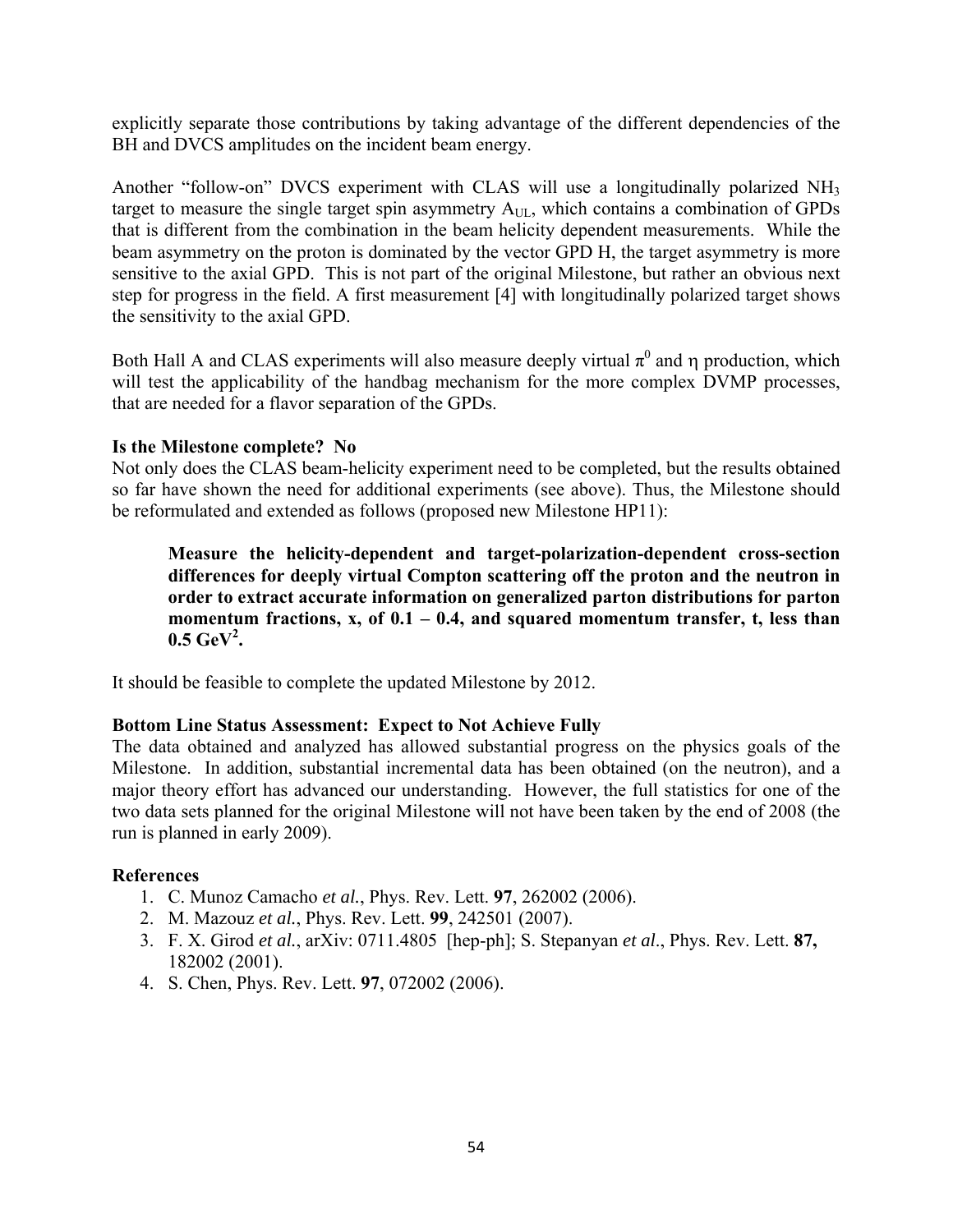## **Milestone HP3 (2009): Complete the combined analysis of available data on single** π**,** η**, and K photo-production of nucleon resonances and incorporate the analysis of two-pion final states into the coupled-channel analysis of resonances.**

## **What has been accomplished toward Milestone HP3, and what has been learned from the information gathered?**

The Excited Baryon Analysis Center (EBAC) was established at Jefferson Laboratory during the Spring of 2006, and a collaboration was formed in June 2006 to develop a reaction model [1]for performing the dynamical coupled-channel analysis of meson production data from JLab and other electron facilities. The coupled channel analysis code, EBAC-CC, was developed during the second half of 2006 and its basic hadronic parameters were determined [2] in the spring of 2007 by fitting the N $\pi$  scattering data in the nucleon resonance region. Methods for extracting the resonance poles have been developed and applied to the predicted  $N\pi$  amplitudes.

The EBAC-CC was applied during the summer of 2007 to perform [3,4] a first dynamical coupled-channel analysis of pion photoproduction data up to W=1.65 GeV and predict the meson cloud effects for all low-lying nucleon resonances [5] as a first necessary step toward performing a comprehensive analysis of the world data of photoproduction and electroproduction in the  $\pi N$ , ηN, and ππN final states. In parallel, two projects are being developed to extend the EBAC-CC package to analyze ωp and KY production.

The analysis of the predicted  $\pi N$  scattering amplitudes has verified the existence of all low-lying nucleon resonances and identified the regions where the information on the higher mass nucleon resonances can be discovered and extracted from the photo-production and electro-production data. The Q<sup>2</sup>-dependence of the  $\gamma N \rightarrow \Delta(1232)$  transition form factor has been quantitatively determined [6] and found to be only in very qualitative agreement with the predictions from the relativistic constituent quark models and with quenched Lattice QCD calculations. The predicted meson cloud effects on all low-lying nucleon resonances have verified to a very large extent the finding [7] by the CLAS collaboration that the Roper resonance N(1440) is mainly due to the excitation of the quark substructure of the nucleon, not a meson-baryon molecular state.

#### **What remains to be done to complete the original Milestone as written?**

The dynamical coupled-channel analysis of the unpolarized  $\pi N$ , ηN, and ωN cross section data must be completed by the summer of 2008, and the N $\pi\pi$  production data by the spring of 2009. The analysis of the KΛ and KΣ production data must start by the summer of 2008 and be completed by the end of 2009.

## **What additional/new data should be taken (or theoretical efforts modified or added) to address the underlying scientific question?**

The CLAS collaboration and groups at ELSA and (to a lesser degree) Spring8 are preparing to collect data on single and double meson final states using linearly and circularly polarized photon beams, longitudinally and transverse polarized hydrogen and deuterium targets, and measurement of recoil polarization for hyperons in the final state. These data must be analyzed in a coupled channel frame work that incorporates all channels and all polarization observables in a combined fit, and interpret the resulting amplitudes in terms of the underlying degrees of freedom.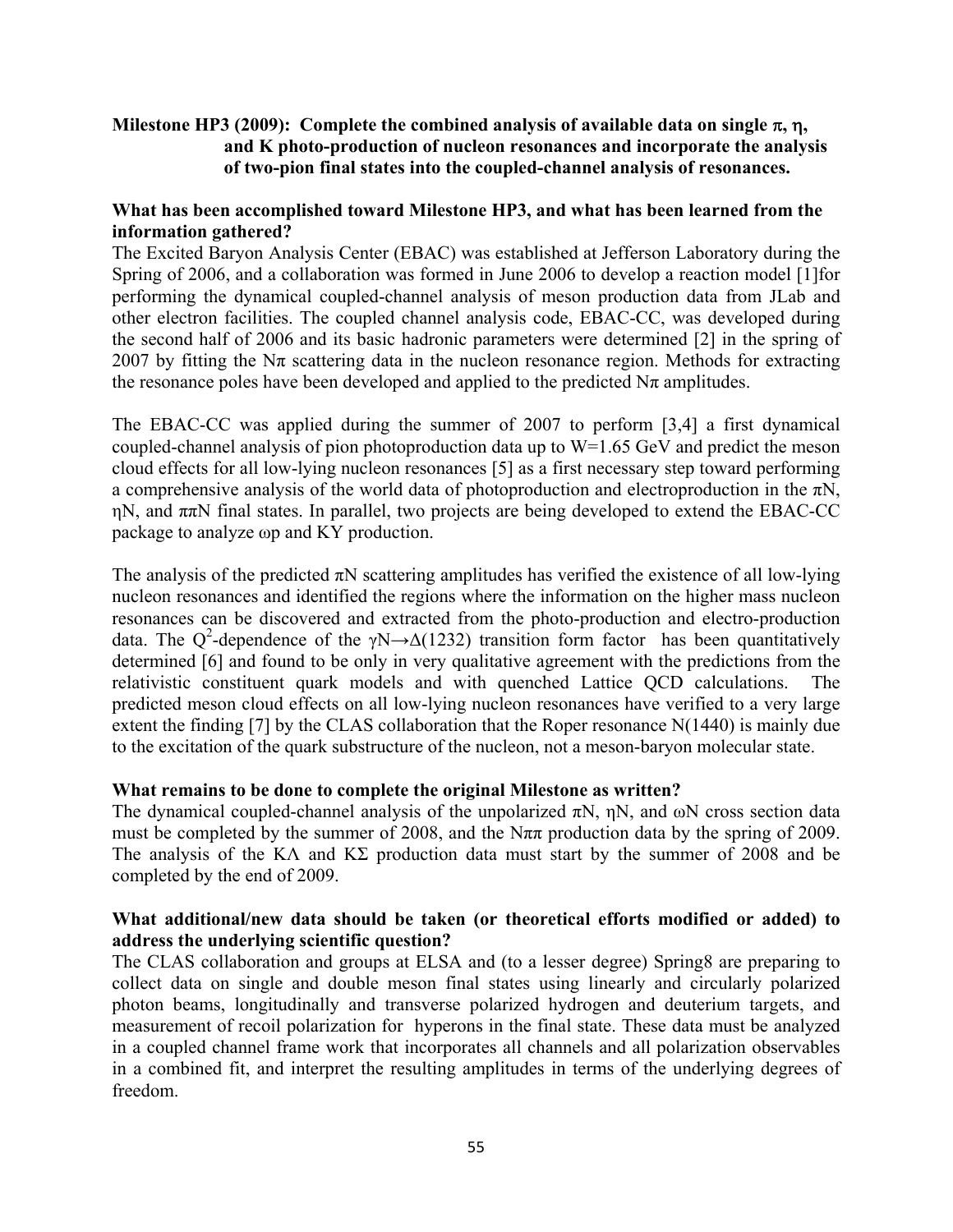#### **Is the Milestone complete? No.**

See comments above on the work remaining. A follow-on, longer-range Milestone that should be considered in the future (once this one has been completed) is to set a goal that by 2014 a comprehensive dynamical coupled-channel analysis is completed for the world data on  $\pi N$ , nN,  $\pi\pi N$ , ωN, and KY, and the extracted N\* parameters be interpreted in terms of hadron structure calculations. In particular it will be important to have accurate LQCD calculations of the masses of relevant baryon excited states.

#### **Bottom Line Status Assessment: Expect to Not Fully Achieve**

Budget driven difficulties, in particular the late start of the project and the shortage of full-time manpower, slowed the ramp-up of EBAC and the analysis and interpretation effort. However, rapid progress is being made through the extensive use of international collaborations. We are close to being on track for the completion of the Milestone by the end of 2009 assuming the continuing availability of the required resources.

- 1. A. Matsuyama, T. Sato, and T.-S. H. Lee, Phys. Rept. **439**, 193 (2007).
- 2. B. Julia-Diaz *et al.*, arXiv:0704.1615 [nucl-th].
- 3. T.-S. H. Lee, JLAB-THY-07-150; arXiv:0704.1615[nucl-th].
- 4. B. Julia-Diaz, *et al.*, to be submitted to Phys. Rev. C.
- 5. T.-S. H. Lee and L. C. Smith, J. Phys. **G34**, S83 **(**2007).
- 6. B. Julia-Diaz, T.-S. H. Lee, T. Sato, and L. C. Smith, Phys. Rev. **C75,** 015205 (2007).
- 7. I. Aznauryan and V. Burkert, arXiv:0711.1120 [nucl-th].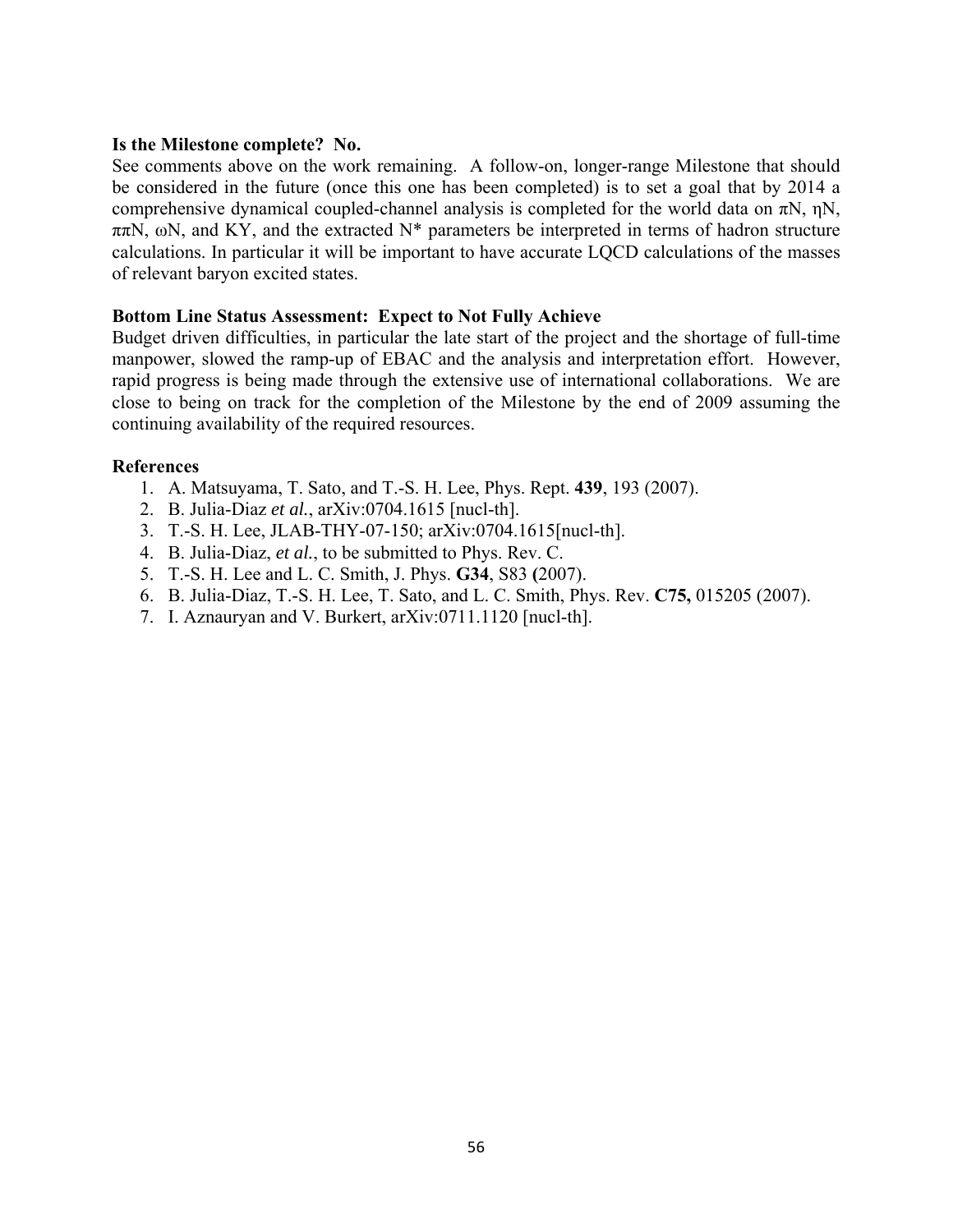## **Milestone HP4 (2010): Determine the four electromagnetic form factors of the nucleons to a momentum-transfer squared, Q2, of 3.5 GeV2 and separate the electroweak form factors into contributions from the u, d and s-quarks for**   $Q^2 < 1$  GeV<sup>2</sup>.

#### **What has been accomplished toward Milestone HP4, and what has been learned from the information gathered?**

Nucleon form factors are related to the spatial distributions of charge and magnetization within protons and neutrons. The electric  $(G_E^p)$  and magnetic  $(G_M^p)$  form factors of the proton and the magnetic form factor of the neutron  $(G_M^{\text{n}})$  are now known [1] well beyond 3.5 GeV<sup>2</sup>.

The observation that the ratio  $G_E^P/G_M^P$  decreases with  $Q^2$  is a manifestation of relativistic effects in the proton, while data on all four form factors at  $Q^2 < 0.5$  GeV<sup>2</sup> are sensitive to the pion cloud surrounding the core of the nucleon. Data on  $G_E^p$  taken by polarization transfer differed significantly from data taken by the traditional Rosenbluth separation technique. Careful measurements have confirmed that both data sets are correct. Theoretical studies [2] of the differences indicate that they are mainly due to the presence of two-photon (dispersive) effects, which are much more important in the Rosenbluth data; experimental tests of this understanding are supportive of the conclusion, but further experiments will be desirable to answer the question definitively.

Measurements of the neutron electric form factor  $(G_E^n)$  are more difficult, both because an unbound neutron target is not feasible and because the neutral charge of the neutron implies a small value for the form factor. However, techniques have been developed to extract  $G_E^{n}$  using deuterium and polarized <sup>3</sup>He targets. Recently completed measurements [3] using scattering of polarized electrons on polarized<sup>3</sup>He will extend knowledge of the neutron electric form factor  $(G<sub>E</sub><sup>n</sup>)$  from 1.5 to 3.5  $GeV<sup>2</sup>$ , and analysis is well underway. In addition, analysis is proceeding on an experiment [4] that will improve the precision of  $G_M^{n \n 1}$  up to 5 GeV<sup>2</sup>.

In addition to the electromagnetic form factors, an ambitious program of measurements aimed at determining the neutral weak form factors of the proton is nearing completion. In order to decompose these form factors, measurements of parity violating electron scattering (PVES) are needed on the proton at both forward and backward scattering angles or additionally on <sup>4</sup>He at forward angles. Quasi-free PVES on the deuteron must be measured at backward angles in order to extract information on the axial form factor. Forward angle measurements over a range of a  $Q^2$  range 0.1 to 1.0 GeV<sup>2</sup> have been made by the HAPPEX [5] and the G0 experiments [6] and higher precision measurements at  $0.6 \text{ GeV}^2$  will be obtained by the HAPPEX-III experiment within the next two years. Backward angle measurements of PVES on the proton and deuteron have been made by the G0 experiment [7] and are currently being analyzed. These measurements, combined with the electromagnetic form factors will allow a decomposition of the form factors into contributions from u, d and s quarks. Presently, the measurements indicate that strange quarks may contribute to  $G_E^{\ p}$  and  $G_M^{\ p}$  at low  $Q^2$ , but only at the level of a few percent.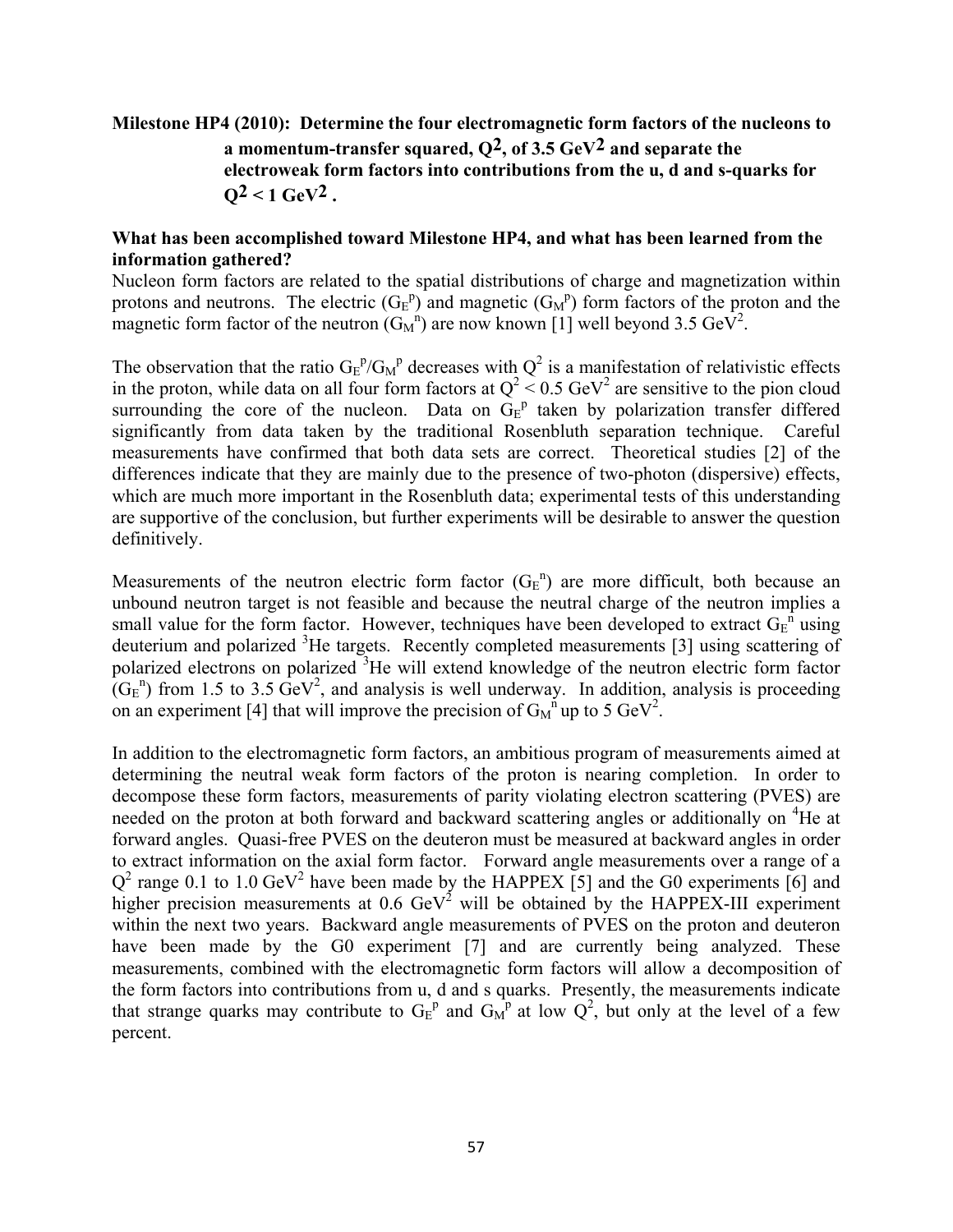#### **What remains to be done to complete the original Milestone as written?**

Analysis must be completed for data from a number of major experiments:  $G_M^n$  (from CLAS), PVES (G0 backward angle), and on the polarized  ${}^{3}$ He measurement of G<sub>E</sub><sup>n</sup>. Then a global analysis must be carried out to complete the flavor separation of the form factors.

## **What additional/new data should be taken (or theoretical efforts modified or added) to address the underlying scientific question?**

The extension of the  $G_E^p$  data to higher  $Q^2$ , now underway, will be a valuable supplement to the originally planned measurements, and significant further extensions will be feasible with the 12 GeV Upgrade of CEBAF. Data elucidating the scale and kinematic dependence of dispersive effects in electron scattering, through both the analysis and interpretation of new data on Rosenbluth separation and a planned comparison of positron and electron scattering will put our understanding of these results on a firmer foundation. In addition, theoretical work is needed to understand the size of possible charge symmetry violation (CSV) corrections at higher  $Q^2$ .

#### **Is the Milestone complete? No**

## **Bottom Line Status Assessment: Expect to Exceed**

All planned data will have been taken and analyzed, and additional data will be available extending our understanding of the physics relative to the goals of the Milestone

- 1. C. Hyde-Wright and K. de Jager, Ann. Rev Nucl. Part. Sci. **54**, 217 (2004); C. F. Perdrisat, V. Punjabi, and M. Vanderhaeghen, J. Progr. Part. Nucl. Phys. **59**, 694 (2007).
- 2. P. S. M. Guichon and M. Vanderhagen, Phys. Rev. Lett. **91**, 142303 (2003); and P. G. Blunden, W. Melnitchouk, and J. A. Tjon, Phys. Rev. Lett. **91**, 142304 (2004).
- 3. B. Wojtsekhowski, G. Cates, and N. Liyanage, JLab E02-013.
- 4. G. Gilfoyle, arXiv:0710.5919 [hep-ex].
- 5. K. A. Aniol *et al.*, Phys. Rev. **C69**, 065501 (2004); K. A. Aniol et al., Phys. Lett. B **635**, 275 (2006); K. A. Aniol *et al.*, Phys. Rev. Lett. **96**, 022003 (2006); A. Acha *et al.*, Phys. Rev. Lett. **98**, 032301 (2006).
- 6. D. S. Armstrong *et al.* (G0 Collaboration), Phys. Rev. Lett. **95**, 092001 (2005).
- 7. JLab E04-115 and E06-008, D. H. Beck, spokesperson.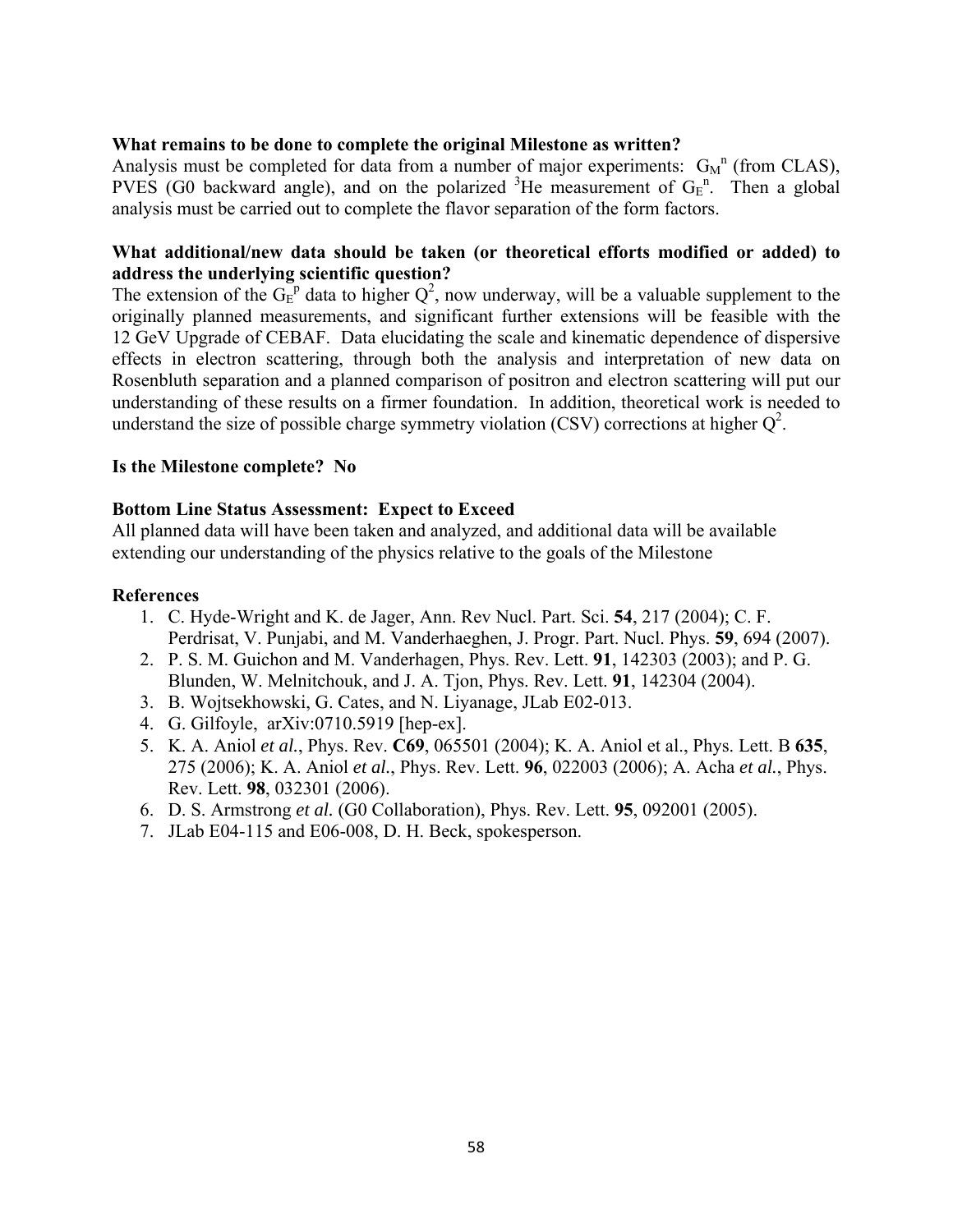## **Milestone HP5 (2010): Characterize high-momentum components induced by correlations in the few-body nuclear wave functions via (e,e'N) and (e,e'NN) knock-out processes in nuclei and compare free proton and bound proton properties via measurement of polarization transfer in the**  ${}^4He(\vec{e}, e\vec{p})$  reaction.

## **What has been accomplished toward Milestone HP5, and what has been learned from the information gathered?**

The existence of short-range N-N (and 3N) correlations has been quantitatively established through the observation [1] of steps in the scaling behavior as a function of  $x_{\text{Bi}}$  of the ratio of inclusive electron scattering off medium and light nuclei. The observation of nucleons with high internal momenta in a nucleus is interpreted as a clean signature for violent nucleon-nucleon collisions (short-range correlations) not described by the standard mean field theory. These nucleon-nucleon correlation effects have been studied in single- and two-nucleon knock-out reactions, mostly off light nuclei where the theoretical description is reliable. A systematic study [2] of the (e,e'p) reaction on <sup>12</sup>C directly measured the contribution from short-range correlations at large values of the missing energy  $E_m$  and momentum  $p_m$ . The quasi-elastic <sup>3</sup>He(e,e'p) reaction was studied [3] up to a very high  $p_m$  value of 1 GeV/c. At  $p_m$  values larger than 300 MeV/c the cross section is dominated by Final State Interactions. However, the large increase in cross section from the two-body to the three-body breakup channel is interpreted as a strong indication of NN correlations. These measurements have recently been extended to heavier nuclei, such as  $208Pb$ , to explore systems with properties close to those of nuclear matter. A study of the  ${}^{3}$ He(e,e'pp)n reaction in CLAS [4] measured the relative and total momenta of pp and pn pairs by hitting the third nucleon and measuring the spectator correlated pairs. A followup measurement, currently under analysis review, will provide more information on the momentum transfer dependence and on the ratio of (pn) to (pp) pairs as a function of relative and total pair momentum. In a recent experiment [5] the number of (pn)-pairs knocked out from  $^{12}$ C was observed to be nearly twenty times as large as the number of (pp)-pairs. This observation was attributed by a recent calculation [6] to the dominance of tensor correlations in the high missingmomentum range studied in the experiment. In a future experiment the ratio of (pn)-pairs to (pp)pairs knocked out from <sup>4</sup>He will be studied over a large range of missing momentum to investigate the validity of the tensor-correlation dominance.

Possible modifications of the properties of a bound proton in the nuclear medium have been studied [7] via a precision measurement of polarization transfer in the  ${}^{4}He(\vec{e}, e\vec{p})$  reaction, in which a precise comparison is made of the ratio of electric and magnetic form factors for free and bound protons. Changes observed in that ratio in a first experiment supported novel theoretical approaches to nuclear structure starting from the level of quarks and gluons, within which such changes are a natural precursor to the transition to a quark-gluon phase at higher densities. In 2006 a follow-up experiment measured that ratio to a much higher precision. Preliminary results [8] confirm the findings of the first experiment.

#### **What remains to be done to complete the original Milestone as written?**

Final analysis, interpretation and publication of available results.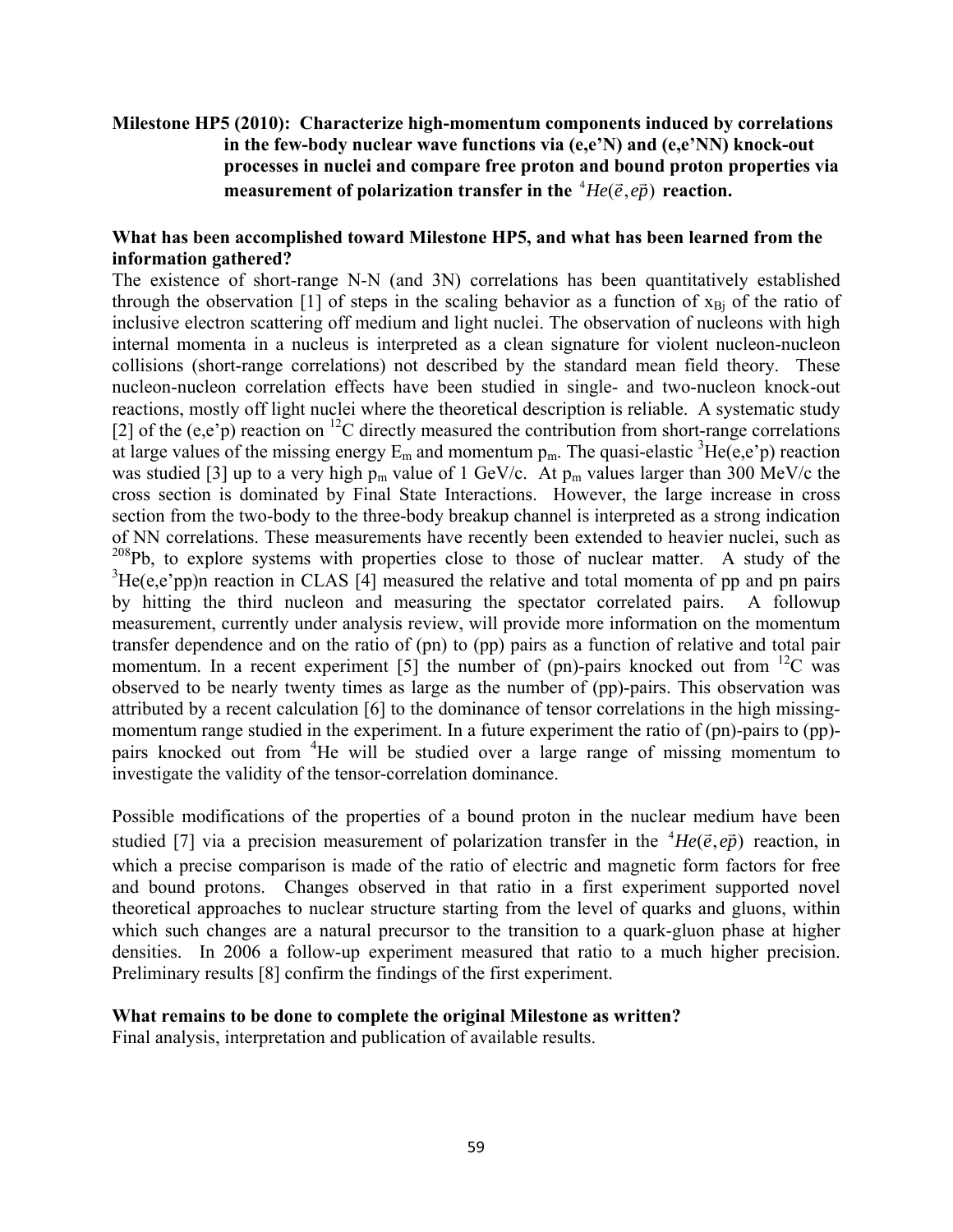## **What additional/new data should be taken (or theoretical efforts modified or added) to address the underlying scientific question?**

In a precision experiment planned for the fall of 2007 the longitudinal response for quasi-elastic scattering in a range of nuclei will be determined accurately through a Rosenbluth separation. By integrating this response function over the energy loss one extracts the Coulomb Sum, which will provide sensitive information on N-N short-range correlations and in-medium modifications.

### **Is the Milestone complete? No**

## **Bottom Line Status Assessment: Expect to Achieve**

On track to have not only met the goals of the Milestone as written but to have added significant supplementary data addressing the underlying physics issues. However, the interpretation of the  ${}^{4}He(\vec{e}, e\vec{p})$  data in terms of the bound proton properties is proving more difficult than was anticipated at the time the Milestone was originally written.

- 1. K. Egiyan *et al.*, Phys. Rev. **C68**, 014313 (2003); Phys. Rev. Lett. **96,** 082501 (2006).
- 2. D. Rohe *et al.*, Phys. Rev. Lett. **93**, 12501 (2004).
- 3. F. Benmokhtar *et al.*, Phys. Rev. Lett. **94**, 082305 (2005).
- 4. R. Niyazov, *et al.*, Phys. Rev. Lett. **92**, 052303 (2003).
- 5. R. Schneor *et al.*, Phys. Rev. Lett. **99**, 072501 (2007).
- 6. R. Schiavilla *et al.*, Phys. Rev. Lett. **98**, 132501 (2007).
- 7. S. Strauch *et al*., Phys. Rev. Lett. **91**, 052301 (2003).
- 8. S. Strauch, nucl-ex/0709.4034.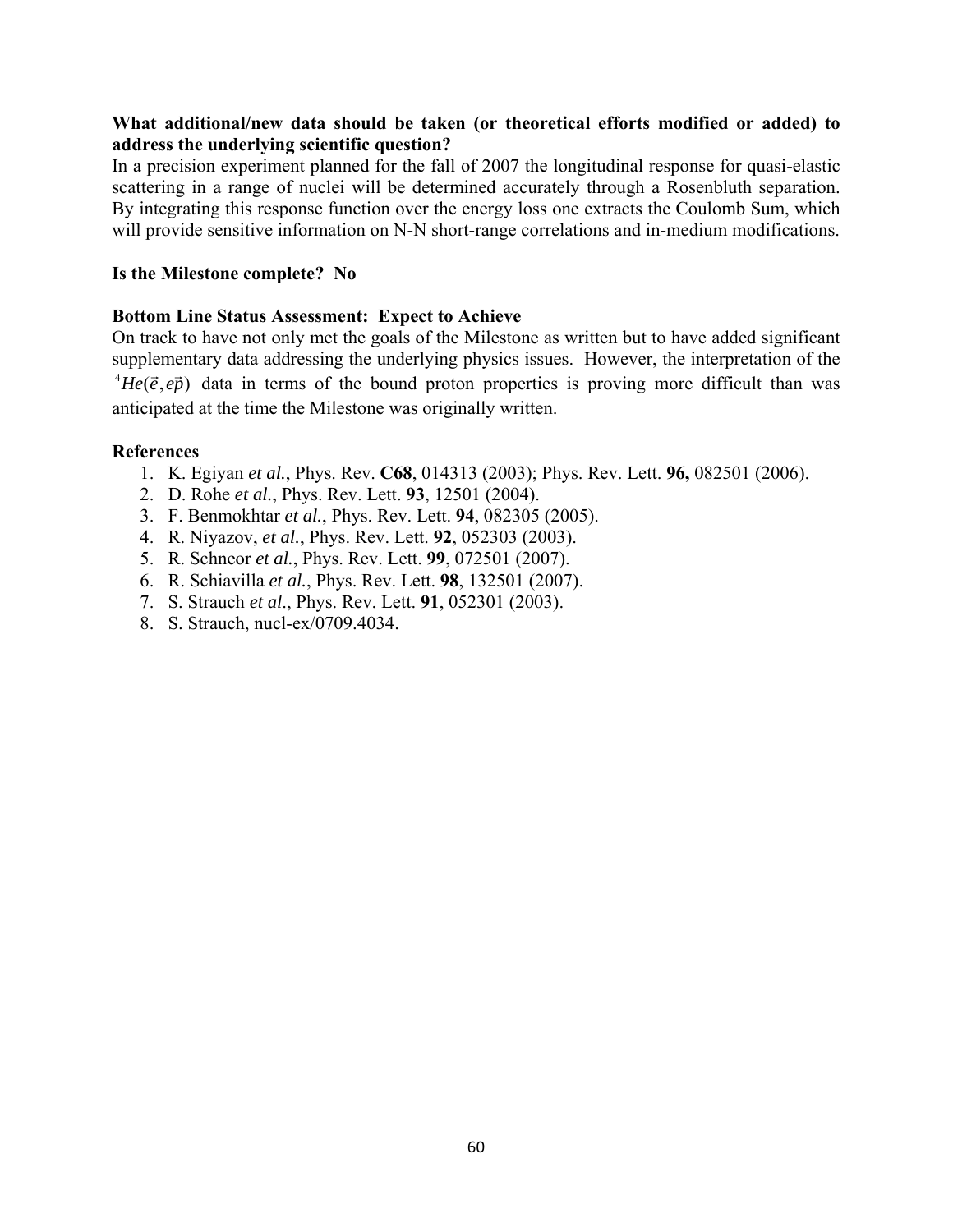## **Milestone HP6 (2011): Measure the lowest moments of the unpolarized structure functions**  (both longitudinal and transverse) to  $4 \text{ GeV}^2$  for the proton, and the neutron, and the deep inelastic scattering polarized structure functions  $g_1(x,Q^2)$  and  $g_2(x,Q^2)$  for x =0.2-0.6, and  $1 < Q^2 < 5$  GeV<sup>2</sup> for both protons and neutrons.

### **What has been accomplished toward Milestone HP6, and what has been learned from the information gathered?**

The lowest moments for the proton F<sub>2</sub> structure function, *assuming the longitudinal/transverse character is known*, have been published [1]. The fully separated longitudinal  $(F<sub>L</sub>)$  and transverse  $(F_1)$  structure function moments have been determined [2], but not yet published. In general, these data show a remarkably small signature of quark-quark and quark-gluon correlations up to larger distance scales than anticipated, either because the correlations are *small on average*, or there are large cancellations in limited energy regions. These studies provide vital clues to the long-standing challenge of QCD to describe the forces at large distances, comparable with the size of hadrons  $(\sim 1 \text{ fm})$ .

The lowest moments for the neutron  $F_2$  structure function are forthcoming from a combination of three input experiments, all completed. The spin-averaged deuteron structure functions have been measured [3,4] and an experiment to fully separate their longitudinal and transverse behavior is under analysis [5]. A third experiment has been completed [6] to validate the extraction of neutron data from deuterium targets, and is under analysis with final results expected within one year. The results would render the best measurements to date of the down quark momentum distribution at moderate quark momentum fractions, important to understand the QCD behavior of valence quarks in the nucleon. The lowest moments representing the *difference* between proton and neutron are being calculated with lattice QCD, and accurate data at  $Q^2 = 4 \text{ GeV}^2$  to benchmark these calculations are expected soon. The results for low- $Q^2$  spinaveraged and longitudinal/transverse separated structure functions for proton and neutron, augmented with a modest amount of nuclear data, are eagerly awaited as input for the neutrino community in their effort to minimize the associated uncertainties in measurements of the neutrino masses and mixings.

The polarized g<sub>1</sub> structure functions have been determined for both proton and neutron. All proton results have been published [7]. The neutron results as extracted from a polarized deuterium target have also been published  $[8]$ , whereas those as extracted from a polarized  ${}^{3}$ He target are final, but only data up to  $Q^2 = 1$  GeV<sup>2</sup> have been published [9]. The results have been analyzed [10] to quantify our knowledge on quark-quark and quark-gluon correlations, and again show these to be small, albeit slightly larger than in the spin-averaged case. The polarized  $g_2$ structure functions have been well mapped [11] up to  $Q^2 \sim 1$  GeV<sup>2</sup>.

#### **What remains to be done to complete the original Milestone as written?**

Complete the analysis of the experiments to determine the neutron structure functions and their moments. Measurements up to  $Q^2 \sim 4 \text{ GeV}^2$  using both polarized proton and polarized neutron (from <sup>3</sup> He) targets are planned to run in 2008. These measurements will determine the ability of the nucleon's constituents to generate a color magnetic field along the direction of its spin, a quantity that can also directly be compared with lattice QCD calculations.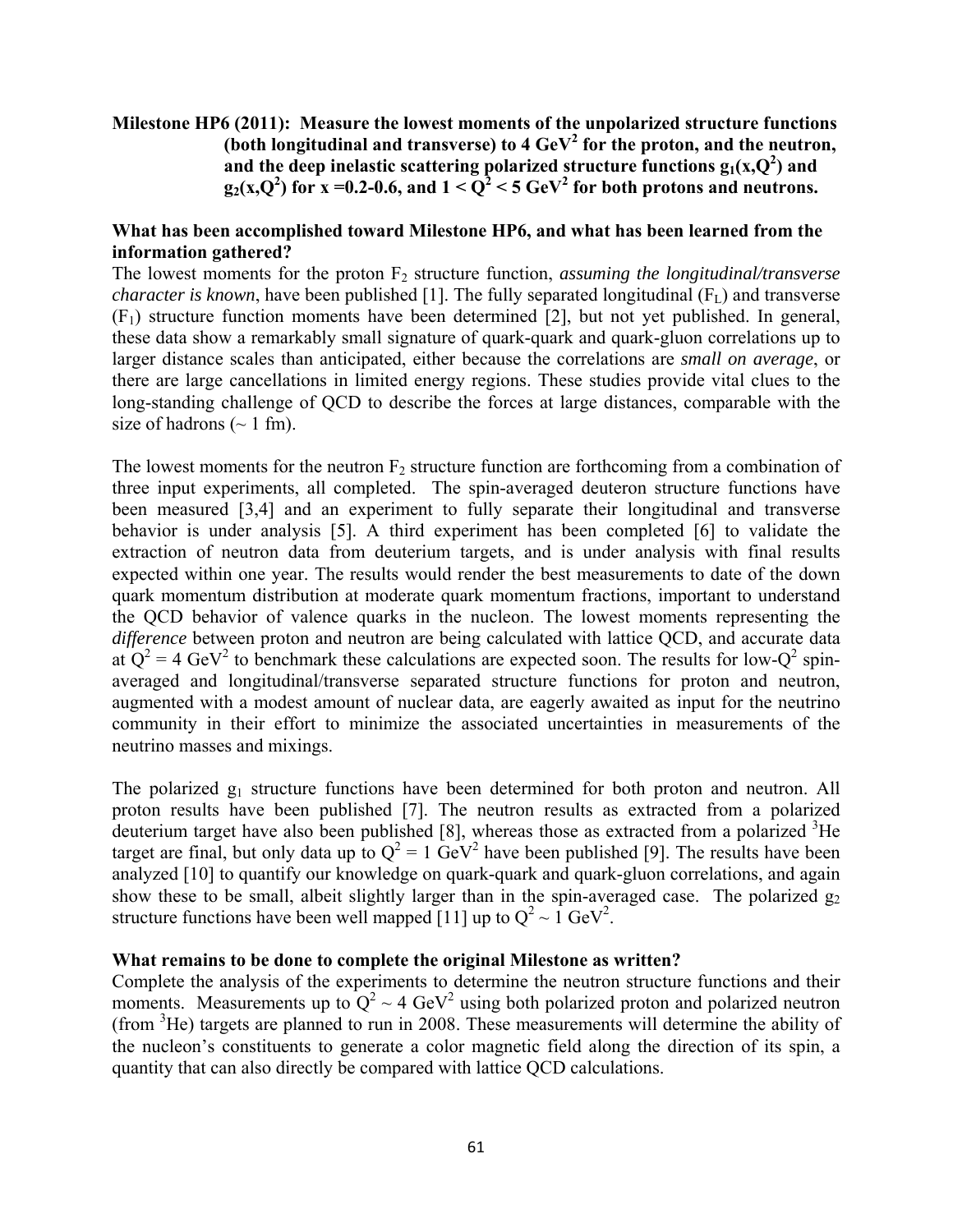**What additional/new data should be taken (or theoretical efforts modified or added) to address the underlying scientific question? None** 

**Is the Milestone complete? No** 

## **Bottom Line Status Assessment: Expect to Exceed**

- 1. C. S. Armstrong *et al*., Phys. Rev. **D63**, 094008 (2001); M. Osipenko *et al*. (CLAS Collaboration), Phys. Rev. **D67**, 092001 (2003).
- 2. Y. Liang *et al.* (E94-110 Collaboration), nucl-ex/0410027 (2004); Phys. Rev. **C73**, 065201 (2006); W. Melnitchouk, R. Ent, and C.E. Keppel, Phys. Rept. **406**, 127 (2005).
- 3. M. Osipenko *et al.* (CLAS Collaboration), Phys. Rev. **C73**, 045205 (2006).
- 4. I. Niculescu *et al*., Phys. Rev. **C73**, 045206 (2006).
- 5. JLab E06-009, M. E. Christy and C. E. Keppel, spokespersons.
- 6. JLab E03-012 (BONUS), H. C. Fenker, C. E. Keppel, S. E. Kuhn, and W. Melnitchouk, spokespersons.
- 7. R. Fatemi *et al.* (CLAS Collaboration), Phys. Rev. Lett. **91**, 222002 (2003); K.V. Dharmawardane *et al.* (CLAS Collaboration), Phys. Lett. **B641**, 11 (2006).
- 8. P. E. Bosted *et al.* (CLAS Collaboration), Phys. Rev. **C75**, 035203 (2007).
- 9. A. Deur *et al.*, Phys. Rev. Lett. **93**, 212001 (2004); JLab E01-012, J.P. Chen, S. Choi, and N. Liyanage, spokespersons.
- 10. Z.-E. Meziani *et al.*, Phys. Lett. **B613**, 148 (2005); J. P. Chen, A. Deur, and Z.-E. Meziani, Mod. Phys. Lett. **A20**, 2745 (2005).
- 11. K. Kramer *et al.* (Hall A Collaboration), Phys. Rev. Lett. **95**, 142002 (2005); F. R. Wesselmann *et al.* (E00-006 Collaboration), Phys. Rev. Lett. **98**, 132003 (2007).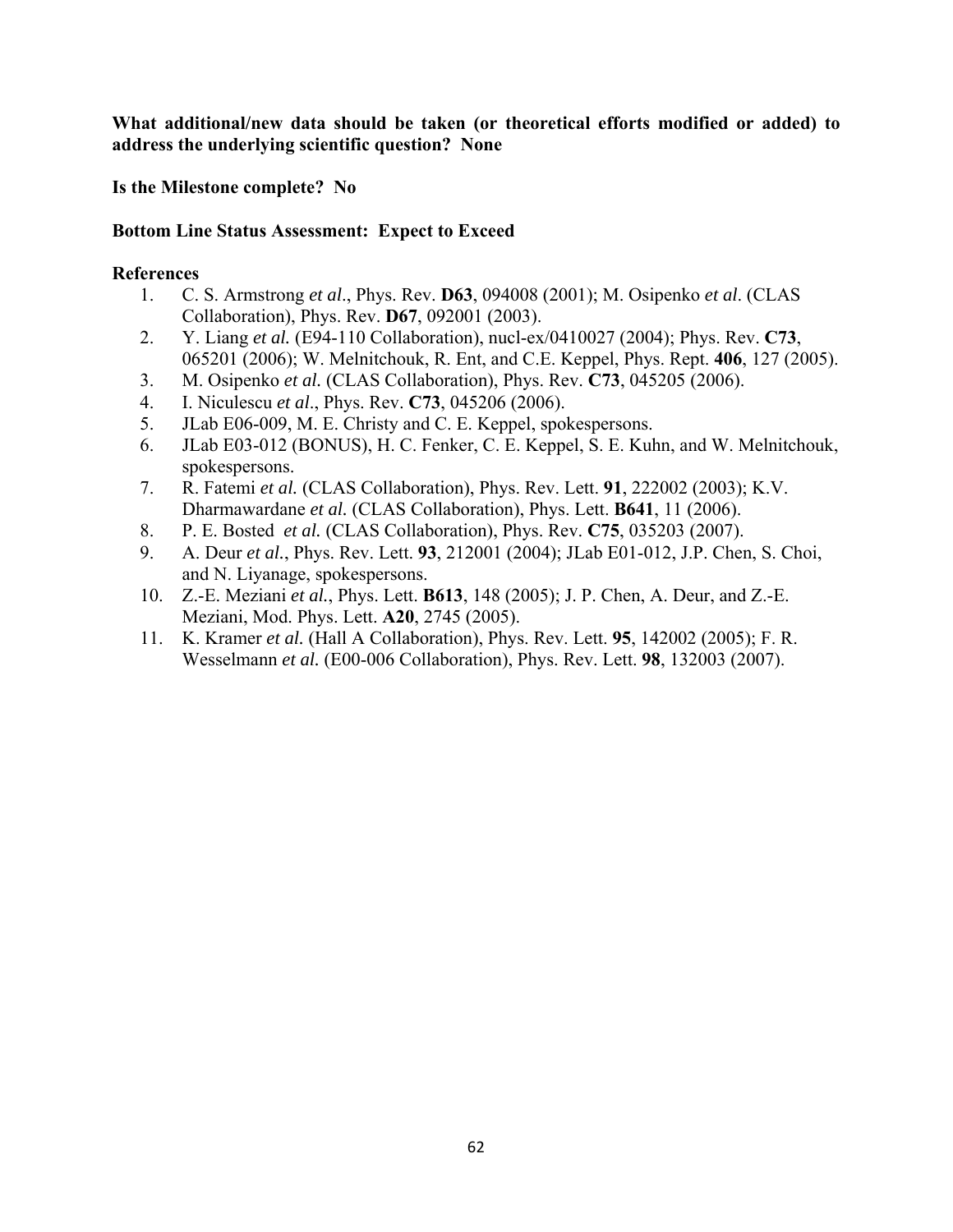**Milestone HP7 (2012): Measure the electromagnetic excitations of low-lying baryon states (<2 GeV) and their transition form factors over the range Q2 = 0.1 – 7 GeV2 and measure the electro- and photo-production of final states with one and two pseudoscalar mesons.** 

#### **What has been accomplished toward Milestone HP7 and what has been learned from the information gathered?**

Resonance transition form factors and their  $Q^2$  dependence encode information about the internal structure of the excited state and carry information about the confining forces of the 3-quark system. Very significant progress has been made during the past few years, with the newly established Excited Baryon Analysis Center (EBAC) at Jefferson Lab a key factor in this progress. The transition form factors for the lowest mass excited nucleon I=3/2 state, the  $\Delta(1232)$ , have now been determined [1] for Q<sup>2</sup> up to 6 GeV<sup>2</sup> in exclusive  $\pi^0$  production off protons, and data for  $Q^2 = 7$  GeV<sup>2</sup> are currently under analysis. Accurate polarization data were also gathered in more limited phase space. The N-Δ transition form factors are now considered along with the nucleon form factors as the benchmark data challenging the theoretical community. The N- $\Delta$  transition form factors result allowed the exploration of the meson contributions to the structure of the  $\Delta(1232)$  to short distances. They were found to be large at low Q<sup>2</sup>, and still significant up to  $Q^2 = 5 \text{ GeV}^2$ . These data had strong impact on the development of LQCD calculations and significant progress has been made towards understanding them with quenched Lattice QCD (QLQCD). The data at low  $Q^2$  (large distances) suggest that the  $\Delta(1232)$ has a slightly oblate shape.

Accurate cross section and beam polarization asymmetries have been measured [2] in experiments that cover nearly the complete phase space of the  $n\pi^{+}$  system. This channel is particularly sensitive to I=1/2 nucleon excitations such as the Roper  $N(1440)P_{11}$ . Results for the transition form factors of this state have been published [3], or are in preparation [4]. The unexpected zero-crossing of the transverse Roper amplitude was discovered in these measurements. This represents the first sign change ever seen for a nucleon form factor. The high  $Q<sup>2</sup>$  behavior of the Roper amplitudes is qualitatively consistent with what is expected from relativistic quark models for a radial excitation of the 3-quark system. The data have already ruled out the interpretation of the Roper as a gluonic excitation of the nucleon (hybrid baryon) and are challenging other theoretical interpretation models such as the interpretation as a dynamically generated (π-N) system, or as a σ-N molecular state.

The transition from the ground state proton to the  $N(1535)S<sub>11</sub>$  has been mapped out in the pη channel [5]. This state shows a very hard transition form factor even at low  $Q^2$ , which may be indicative of a lack of meson contributions even at large distances. This result is in qualitative agreement with constituent quark model calculations.

#### **What remains to be done to complete the original Milestone as written?**

The transition form factors for other resonances need to be determined, particularly the  $N(1520)D_{13}$  and  $N(1680)F_{15}$  as constituent quark models predict a very rapid change of the helicity structure of this state from helicity 3/2 dominance at the photon point to helicity 1/2 dominance at high  $Q^2$ . This is in accordance with predictions from helicity conservation and asymptotic QCD. The two states allow access to the orbital and radial wave functions of the 3 quark system. To separately determine the influence of meson contributions it is essential to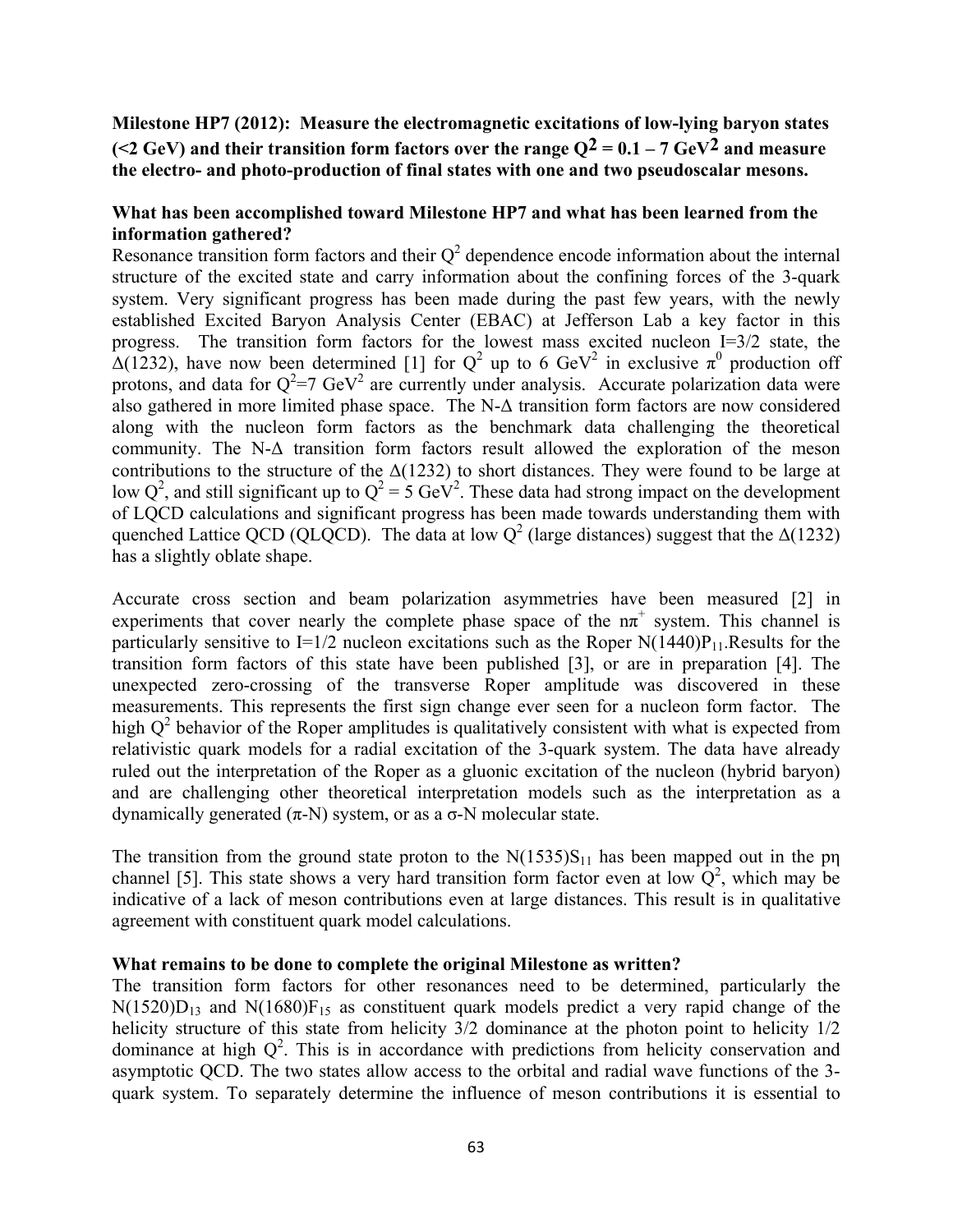measure transition form factors for states that have strong coupling to different final states, e.g. the N(1535)S<sub>11</sub> should be measured in both the p<sub>n</sub> and the N $\pi$  channel to obtain a better understanding of the role of mesons for this state. To determine the transition form factors of many of the higher mass states, e.g.,  $\Delta(1620)S_{31}$ ,  $\Delta(1700)D_{33}$ , and  $N(1720)P_{13}$ , data in the 2-pion channel, e.g.,  $p\pi^+\pi^-$  are needed. For some of these states, e.g. N(1535)S<sub>11</sub> models of this state being not a 3-quark state, but a KΣ molecule have been put forward. As has been demonstrated with the Roper resonance, transition form factors are crucial in discriminating between these different interpretations.

### **What additional/new data should be taken (or theoretical efforts modified or added) to address the underlying scientific question?**

Completion of the EBAC effort for the coupled channel analysis of  $\pi N$ , np, and  $N\pi\pi$  final states is needed, which is expected for CY2009.

#### **Is the Milestone complete? No**

All data needed to complete the original Milestone have been taken. Main tasks are experimental data analysis and phenomenological support for extraction of the underlying physics.

#### **Bottom Line Status Assessment: Expect to Achieve**

The Milestone is on track for completion by 2011 assuming a continuation of the present level of resources both to support the completion of the experimental data analyses and to support the phenomenological analysis effort at EBAC.

- 1. M. Ungaro *et al*., Phys. Rev. Lett. **97,** 112003 (2006); K. Joo *et al.,* Phys. Rev. Lett. **88,**  122001 (2002); V. Frolov *et al.*, Phys. Rev. Lett. **82,** 45 (1999).
- 2. K. Park *et al.*, accepted for publication in Phys. Rev. C; arXiv:0709.1946 [nucl-ex]; H. Egiyan *et al*., Phys. Rev. **C73**, 025204 (2006).
- 3. I. Aznauryan *et al*., Phys. Rev. **C72**, 045201 (2005).
- 4. I. Aznauryan and V. Burkert, arXiv:0711.1120 [nucl-th]; V. Mokeev et al., arXiv:0710.5616 [hep-ex].
- 5. H. Denizli *et al*., Phys. Rev. **C76**, 015204 (2007); C. Armstrong *et al*., Phys. Rev. **D60,**  052004 (1999).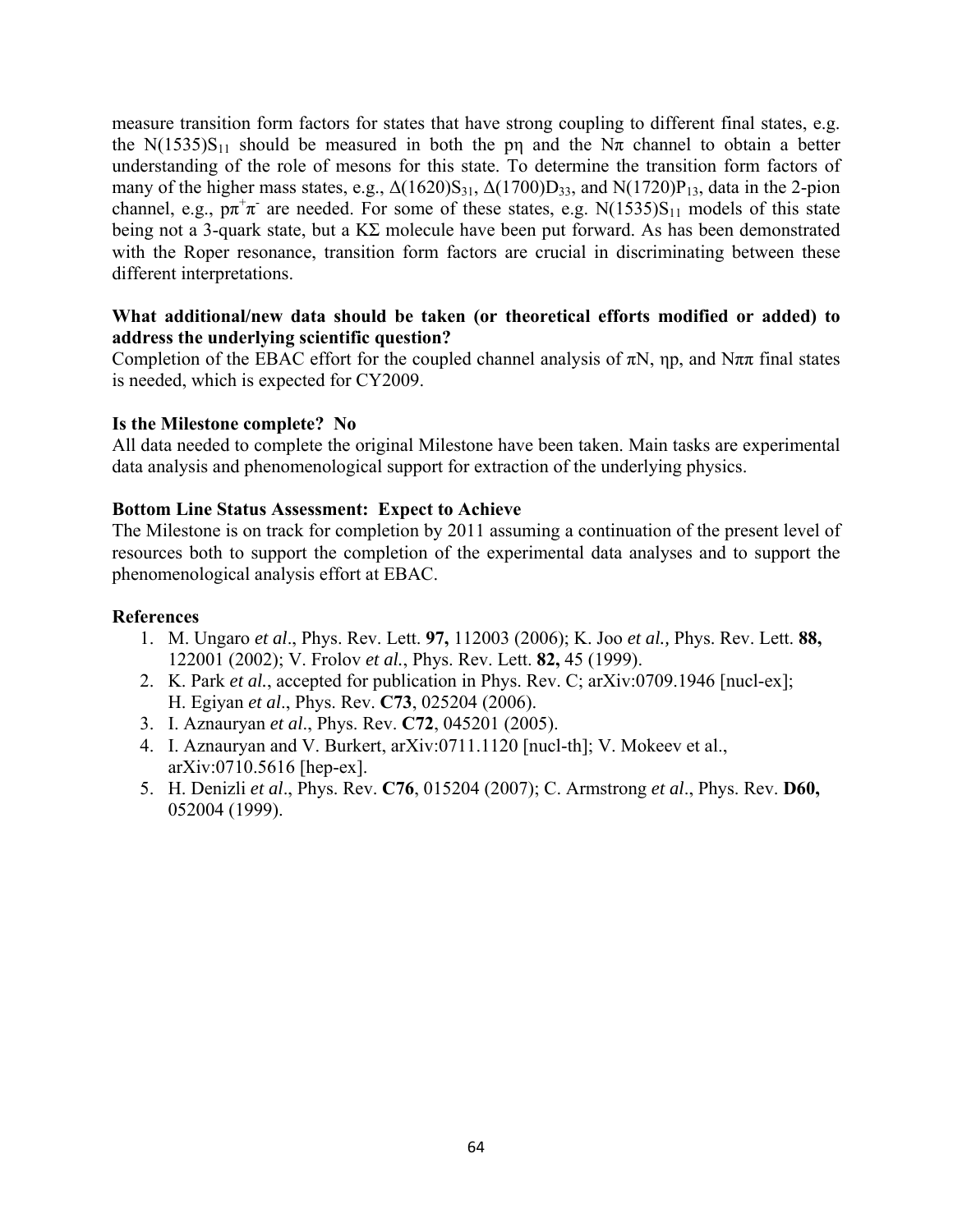## **Milestone HP8 (2013):** Measure flavor-identified q and  $\bar{q}$  contributions to the spin of the **proton via the longitudinal-spin asymmetry of W production.**

## **What has been accomplished toward Milestone HP8 and what has been learned from the information gathered?**

Beam polarization survival under acceleration to 250 GeV at RHIC has been demonstrated, as essential for the W production measurements. A needed upgrade of the PHENIX detector muon trigger system is under way, and one to STAR's forward tracking resolution is expected to be launched in 2008. Measurements of semi-inclusive deep inelastic scattering of polarized electrons from polarized protons in the HERMES experiment at DESY have suggested small sea quark and antiquark polarizations, but with so far limited precision in comparison to model predictions.

## **What remains to be done to complete the original Milestone?**

Adequate pp collision luminosity and polarization at 500-GeV center-of-mass energy at RHIC must be achieved. This requires sufficient accelerator development time, which has been difficult under recent operating budget history. The relevant PHENIX and STAR detector upgrades must be completed. More realistic simulations must be made to demonstrate the needed suppression of backgrounds under the W production signal in both RHIC detectors. It is anticipated that 500-GeV proton-proton collision running will begin at RHIC in earnest in 2009 or 2010.

## **What additional/new data should be taken (or theoretical efforts modified or added) to address the underlying scientific question?**

None of the W production data needed to address the Milestone have yet been taken. They are still needed. This requires first operation of the RHIC collider at 500-GeV proton-proton center-of-mass energy.

#### **Is the Milestone complete? No**.

 The Milestone should remain as originally worded. Technical developments at RHIC are on track to accomplish the Milestone on the projected time scale.

#### **Bottom line status assessment: Expect to Achieve**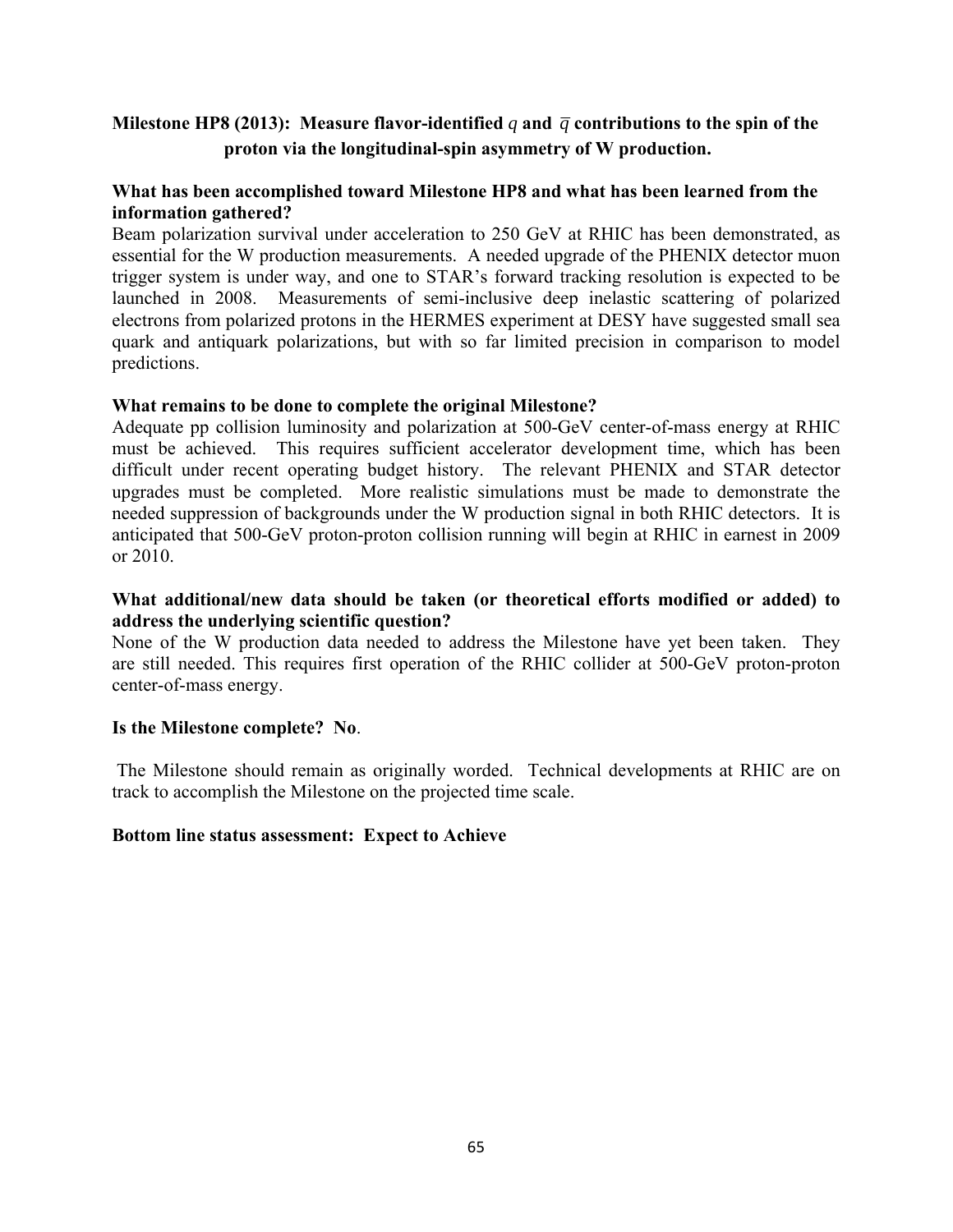## **Milestone HP9 (2014): Perform lattice calculations in full QCD of nucleon form factors, low moments of nucleon structure functions and low moments of generalized parton distributions including flavor and spin dependence.**

## **What has been accomplished toward the Milestone HP9, and what has been learned from the information gathered?**

Lattice QCD has emerged as a powerful tool for *ab initio* calculation of hadron structure. Nucleon properties are calculated by solving lattice QCD for a range of quark masses corresponding to pions in the chiral regime, and using chiral effective theory to determine observables at the physical pion mass. Calculations have performed [1] for the nucleon in full QCD at pion masses at 360 MeV and above for low moments of the quark distribution, quark spin distribution, and quark transversity distribution; for electromagnetic form factors; and for generalized form factors specifying low moments of unpolarized and polarized generalized parton distributions. Agreement with experiment within experimental and statistical errors has been obtained for the isovector nucleon momentum fraction and contribution of the quark spin to the nucleon spin,  $g_A$ , the next two higher isovector moments of the spin distribution, and the isovector charge radius of the nucleon form factor. Predictions have also been made for low moments of the transversity.

The measurement of the total angular momentum carried by the quarks, together with measurements of the spin carried by the quarks, neglecting the so-called disconnected diagrams, has shown that the total orbital angular momentum carried by the quarks in the nucleon is negligible, but that the orbital angular momentum carried by the individual quark flavors is substantial. Calculation of the transverse radii of moments of the GPDs has shown the narrowing of the transverse size of the nucleon in impact-parameter space with increasing momentum fraction (Bjorken x), and a comparison of the Generalized Form Factors with phenomenological models has demonstrated the utility of lattice computations is constraining the parametrizations of GPDs [2].

#### **What remains to be done to complete the original Milestone as written?**

The national effort in hadron structure, which has been articulated in detail in white papers for the NSAC long range plan and the USQCD project, includes four further steps. The first is to extend full QCD lattice calculations to lighter pion masses and larger volumes, both of which increase the accuracy of chiral effective theory extrapolations to the physical nucleon. This is already under way in approved projects using dedicated USQCD lattice facilities. The second is to use the same lattice action with chiral symmetry that is currently used for valence quarks for dynamical sea quarks as well, which will decrease systematic uncertainties and eliminate operator mixing. Recent algorithmic advances have now made these calculations feasible, and calculations are now underway on dedicated USQCD facilities and additional calculations have been approved for early use time on the DOE Leadership Class Blue Gene at ANL. Third, it is essential to calculate the so-called disconnected diagrams, enabling the calculations to be extended to flavor-singlet quantities, and facilitating reliable confrontation with experiment. Although indirect techniques [3] have produced agreement with the strangeness form factors at low  $Q^2$  for the full set of operators addressed by this Milestone, disconnected diagrams must be calculated directly even though they are much more computationally demanding than the dominant connected diagram contributions that are presently included. Fortunately, a number of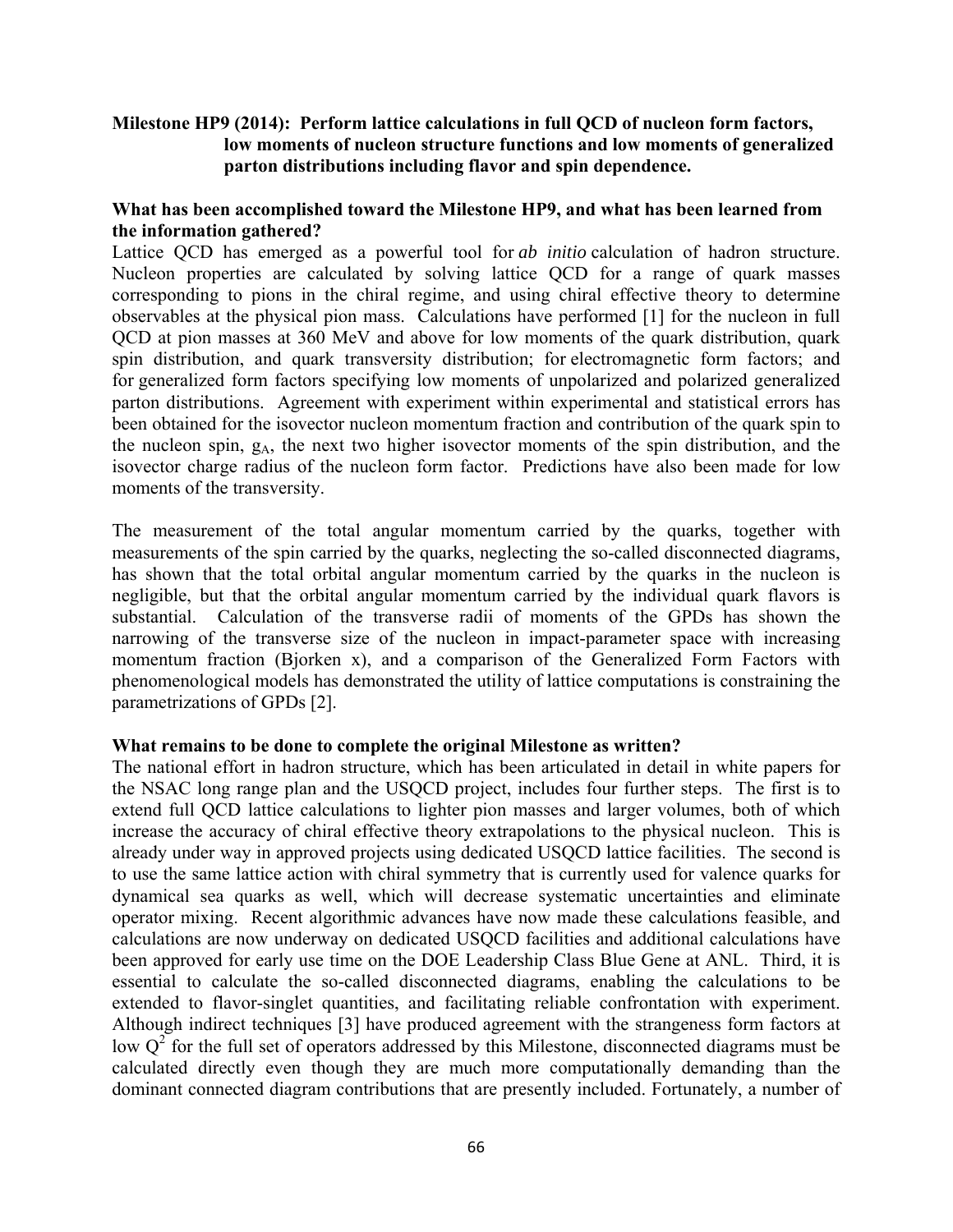powerful new techniques are presently being developed, including multigrid, low mode deflation, hopping parameter expansion, truncated solver, and background field methods. Alone or in combination, these methods are already showing impressive results, and several approved projects on USQCD facilities are aggressively pursuing them. Finally, in addition to quark parton distributions, it is crucial to calculate directly the contributions of gluons to hadron structure. Through the use of improved gluon operators, the contribution of gluons to the momentum of the pion was calculated for the first time [4], and the methodology is directly applicable to the gluon momentum fraction in the nucleon and the gluon contribution to the nucleon spin.

## **What additional/new data should be taken (or theoretical efforts modified or added) to address the underlying scientific question?**

As explained above, the lattice methodology is at hand to address all the components of this Milestone. With the computational resources provided for the national lattice QCD community to date, lattice theorists have clearly demonstrated the power of lattice QCD in understanding hadron structure from first principles. Continued investment in lattice computational resources at the current level will provide the computer resources to meet the 2014 Milestone. We note it is critical for reaching this Milestone to provide operating time for large computer facilities and for this community to continue to compete successfully for access to that time, which implies continued support of the several personnel key to that project.

#### **Is the Milestone complete? No**

#### **Bottom Line Status Assessment: Expect to Exceed**

Lattice calculations have already succeeded in calculating the most computationally accessible components of the Milestone, in agreement with experiment, and with the current rate of growth of computer power for lattice QCD, this project is very well on track to meet this Milestone.

- 1. R. Edwards *et al.,* (LHPC), Phys. Rev. Lett. **96**, 052001 (2006); R. Edwards *et al.,* (LHPC), PoS Lattice 2006, 121 (2006); and D. Renner *et al.* (LHPC), Proc. Lattice 2007, arXiv:0710.1373.
- 2. P. Hägler *et al.,* (LHPC), arXiv:0705.4295, submitted to Phys. Rev. D.
- 3. D. Leinweber *et al.*, Phys. Rev. Lett. **97**, 022001 (2006).
- 4. H. B. Meyer and J. W. Negele, arXiv:0710.0019, submitted to Phys. Rev. D.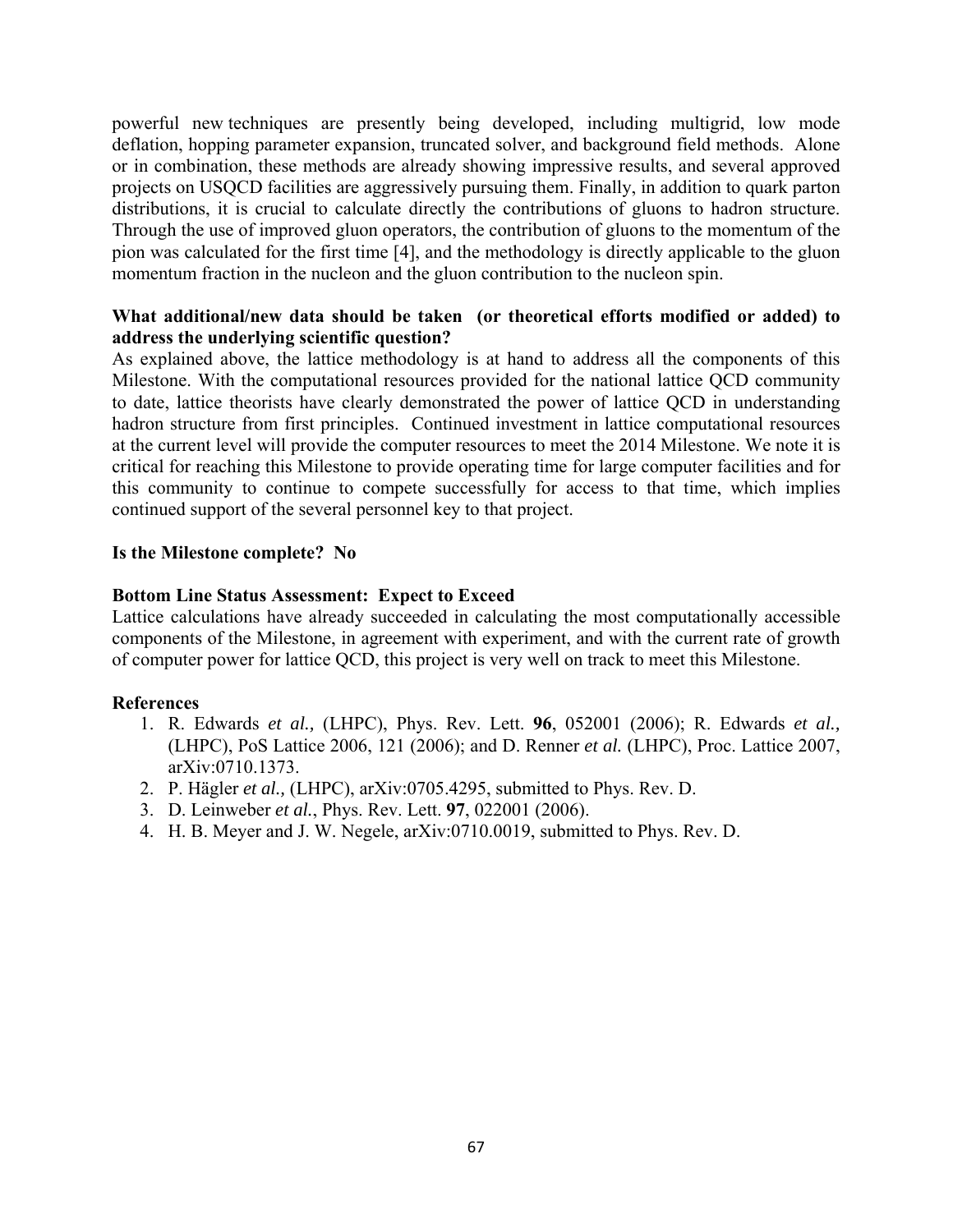## **Milestone HP10 (2014): Carry out ab initio microscopic studies of the structure and dynamics of light nuclei based on two-nucleon and many-nucleon forces and lattice QCD calculations of hadron interaction mechanisms relevant to the origin of the nucleon-nucleon interaction.**

#### **What has been accomplished toward Milestone HP10, and what has been learned from the information gathered?**

Realistic two- and three-nucleon potentials and associated electroweak currents have been constructed [1] that reproduce well the spectra of light nuclei (up to mass A=12) and a variety of electromagnetic and weak transitions in these light systems, both at the low energies (keV regime) of relevance in nuclear astrophysics [2] as well as at the high energies (GeV regime) probing the short range structure of nuclei. Developments in chiral perturbation theory and power-counting rules have provided a QCD underpinning for these interactions [3] and currents, while a methodology for relating the effective field theory description of the NN interaction with calculations in lattice QCD is being developed [4]. Lastly, the development of new calculational methods, such as quantum Monte Carlo (QMC) techniques and techniques for extracting twobody scattering properties from Euclidean-time lattice QCD (LQCD) computations, as well as the surge in available computer power, have led to significant progress in computing nuclear properties with the realistic potentials and currents mentioned above and, in the context of LQCD, to an *ab initio* determination of the scattering lengths for the  $\pi$ - $\pi$  and  $\pi$ -K systems [5]. An example, drawn from nuclear physics, is the recent prediction that, on account of the tensor force, the np momentum distribution is one-to-several orders of magnitude larger than that of the pp for relative pair momenta in the range 300-500 MeV/c and vanishing total pair momentum. This feature has a universal character, and beautifully exemplifies the crucial role that the tensor force plays in shaping the short-range structure of nuclei [6]. There are initial indications from a Jefferson Lab experiment involving np- and pp-pair knockout from  $^{12}C$  that the predicted enhancement of the np to pp cross sections is observed in the data.

#### **What remains to be done to complete the original Milestone as written?**

While the progress outlined above has been substantial, much remains to be done both in the conventional framework as well as in the effective field theory approach, particularly in the modeling of three-nucleon (and, possibly, four-nucleon) interactions and many-body components in the nuclear electroweak current. For example, current Hamiltonian models, based on conventional and/or effective field theory potentials, fail to provide a quantitatively successful account of all available three- and four-nucleon scattering observables, notable among these discrepancies is the "A<sub>y</sub> puzzle," while the measured thermal neutron captures in  $A=3$  and 4 systems and, in a higher energy context, the magnetic form factors of the trinucleons are still not well reproduced by theory. Such models also fail to explain the famous EMC effect on nuclear structure functions, which can only be understood in terms of some modification in the internal structure of the bound nucleons. There has also been remarkable progress within such models in deriving realistic, density dependent effective NN forces, and there are also indications of the origins of key features of these models within LQCD.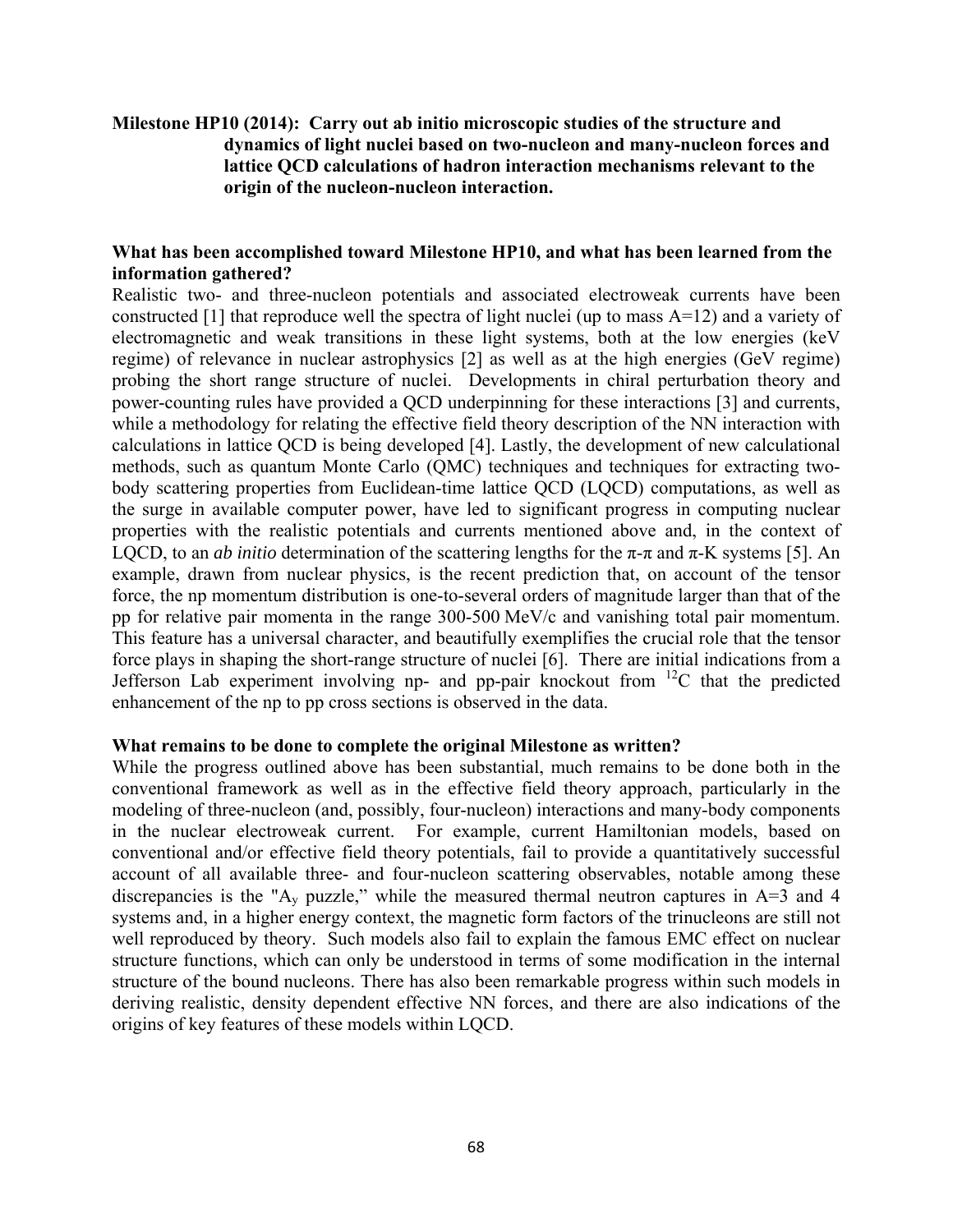## **What additional/new data should be taken (or theoretical efforts modified or added) to address the underlying scientific question?**

The amalgam of chiral effective theory and LQCD has demonstrated that LQCD can be used to compute the parameters of a chiral effective description of nuclei in a rigorous manner, and the applicability of the approach established in both the NN and meson-meson systems. However, the lattice studies of the nucleon-nucleon interaction need to be extended to quark masses closer to the physical quark masses in order to facilitate an ab initio calculation of the scattering lengths in the chiral limit. The lattice studies of nucleon-nucleon scattering should be extended to the hyperon-nucleon sector, which could provide additional insight important for our understanding of astrophysics, and in particular the time-evolution of supernova.

## **Is the Milestone complete? No**

#### **Bottom Line Status Assessment: Expect to Achieve**

- 1. S. C. Pieper, Proceedings of the Enrico Fermi Summer School, in press; arXiv:0711.1500
- 2. L. E. Marcucci, K. M. Nollett, R. Schiavilla, and R. B. Wiringa, Nucl. Phys. **A777,** 111 (2006).
- 3. E. Epelbaum, Prog. Part. Nucl. Phys. **57**, 654 (2006).
- 4. S. R. Beane *et al.*, Phys. Lett. **B585**, 106 (2004).
- 5. S. R. Beane *et al.,* arXiv:0706.3026 (hep-lat); S. R. Beane *et al.,* Phys. Rev. **D74**, 114503 (2006).
- 6. R. Schiavilla, R. B. Wiringa, S. C. Pieper, and J. Carlson, Phys. Rev. Lett. **98**, 132501 (2007).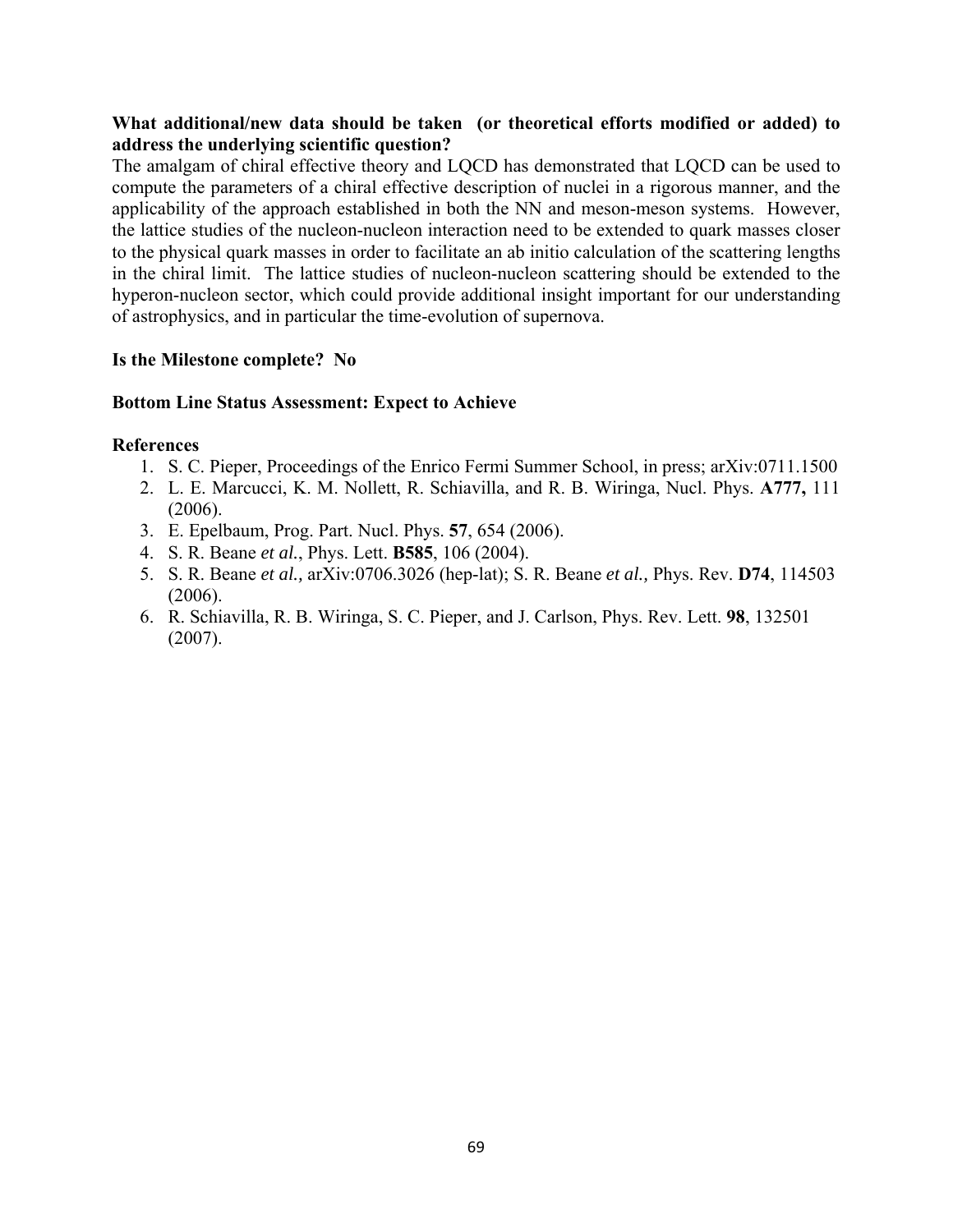# **Appendix 6: High Temperature, High Density Hadronic Matter Milestones**

**Milestone DM1 (2005): Measure J/Ψ** production in Au + Au at  $\sqrt{s_{NN}}$  = 200 GeV.

## **What has been accomplished toward milestone DM1 and what has been learned from the information gathered?**

The theoretical idea behind these measurements is the conjecture [1] that a c-cbar quark pair would be screened, in the Debye sense, from one another as they separated from their point of production to the asymptotic distance which characterizes a J/ψ (1S). In a dense colored medium the presence of other partons could screen their interaction, thus preventing biding. The initial estimates of the relevant Debye length showed a system with quark-gluon degrees of freedom and of energy density about  $2 \text{ GeV/fm}^3$ , which is in the expected range for quark deconfinement, would also effectively screen at distances shorter then the characteristic radius of a J/ψ. This would hinder, or "suppress", the formation of J/y at the rate which might be inferred from crosssections measured in p-p reactions. Calculated sizes of c-cbar and b-bbar quarkonia family members sshowed a pattern of suppression as a function of system energy density for different family members might be observed.

Data has been collected by PHENIX for two decay channels of the J/ $\psi$ , the  $e^+e^-$  decay channel at central rapidity y=0 and the  $\mu^+\mu$  channel at forward rapidity y=1.1-2.2. Analysis results were in hand for 200 GeV/nucleon Au+Au [2], d+Au and p+p [3] collisions by the milestone deadline. New data have since been collected for 200 GeV/nucleon Cu+Cu (2005) and for 62 GeV/nucleon Au+Au, Cu+Cu, and p+p, as well as much higher statistics data recorded for Au+Au, d+Au and p+p. All of these raw data are under final analysis and preparation for publication. Transverse momentum spectra of the J/ψ out to 5 GeV/c have been determined, and yields as a function of centrality of the parent collision and reaction plane orientation are in hand. It was realized early on that it would prove important to have a good baseline measurement of open charm production, and one such [4] was published by the milestone deadline to provide proof of principle. Later work is discussed under milestone DM5.

#### **What remains to be done to complete the original milestone as written?**

The original goals have been met. The analysis shows recombination of uncorrelated charmanti-charm quark pairs is important for the total yield. The rapidity dependence of the yield was expected to be important and was thus a principle reason for adding the muon arms to the PHENIX detector, and has since emerged as an area of interest due to theoretical work on colorglass condensates (see Milestone DM8). The transverse momentum dependence is important for separating various models, such as color-screening from those inspired by theories of gravity, requiring measurements out close to 10 GeV/c; some early results were reported at the Quark Matter 2008 conference, and further RHIC runs, notably with upgraded RHIC luminosities, will pursue this. A robust p-p measurement baseline is important, given the lack of ISR data at the correct center-of-mass energy, to sort out scales due to parton distribution functions vs. dynamical effects. Further measurements are again noted under Milestone DM5. Analysis to date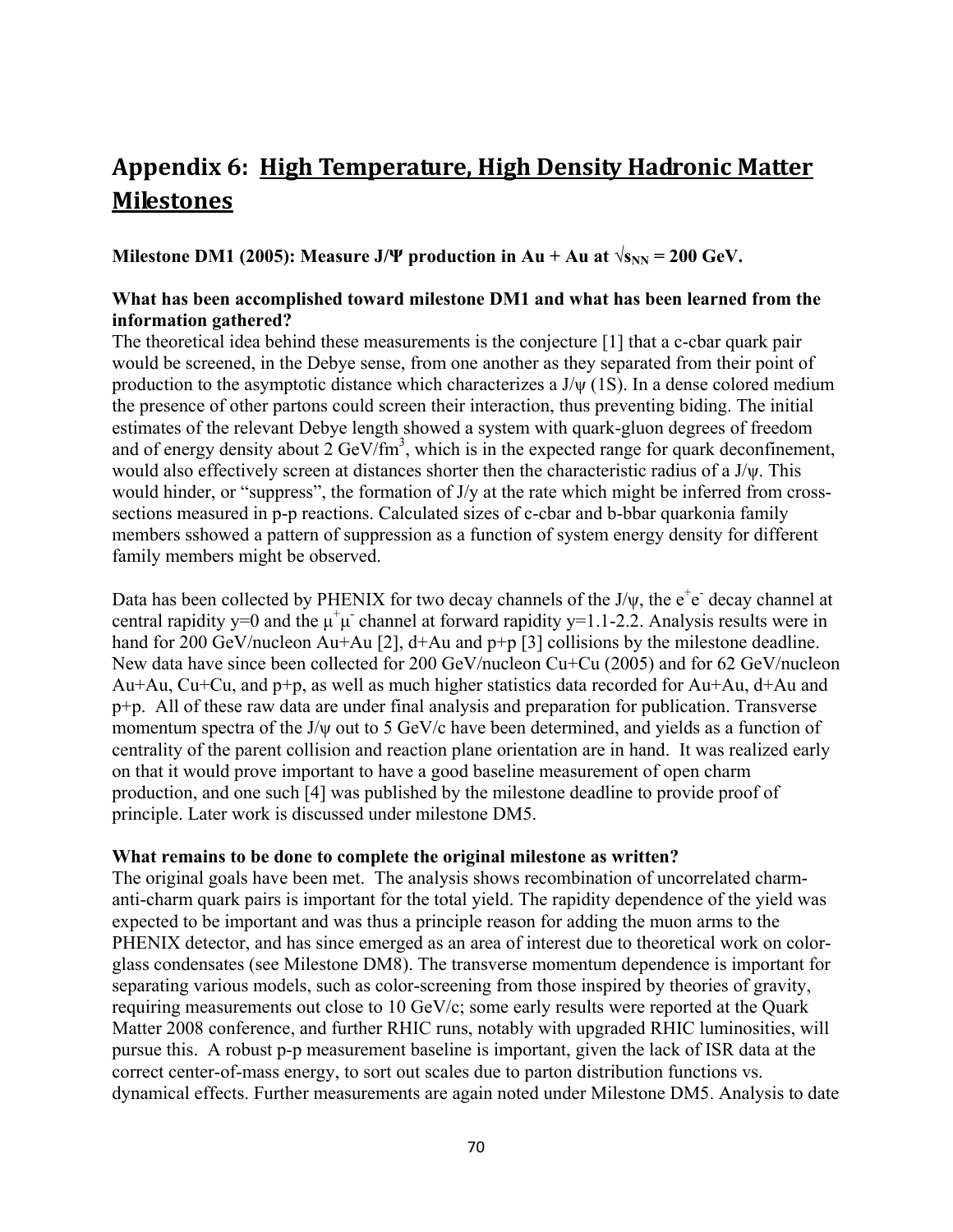of the d+Au baseline results remains inconclusive as to what fraction of suppression observed is due to the effects of cold matter, e.g. on the parton distribution functions in a heavy nucleus vs. a nucleon. In part to address this, a just-concluded d+Au data run with 30 times statistics as the original 2003 data set will will be analyzed to resolve this key issue.

## **What additional/new data should be taken (or theoretical efforts modified or added) to address the underlying scientific question?**

One needs energy  $\sqrt{s_{NN}}$  dependence and species dependences (see Milestone DM5 for subsequent work). In the future one needs  $\psi(2S)$  and  $Y(1S, 2S, 3S)$  yields, which will require upgraded RHIC luminosities. The suppression pattern predicted is definite – the  $\psi'(2S)$  and the Y(2S, 3S) will be suppressed first, i.e. at lower energy densities than the other family members, due to their relatively large radii, and the J/ψ will be next, at higher energy densities. Measurements at the LHC will yield sizable numbers of upsilon family members, in quantities expected to be larger than those expected to result from operations with the upgraded RHIC luminosity. The Υ(1S) is not expected to be suppressed at RHIC energies due to its very small radius, which is below the range of screening radii probed at energy densities attainable at RHIC, meaning the Y(1S) therefore acts as a control measurement. The recombination models put forward depend on the square of the number density of c quarks for the psi family and of b quarks for the upsilon family, which should result in a different relative weight of suppression vs. recombination for the two families.

Finally one needs more development of the theory for recombination [5], an improved description of cold-nuclear matter effects once they are quantified from d+Au data, and further theoretical work on the persistence of e.g. c-cbar correlations above the critical temperature in a partonic phase.

## **Is the Milestone Complete? Yes**

## **Bottom Line Status Assessment: Achieved**

- 1. T. Matsui and H. Satz, Phys.Lett. **B178** (1986) 416.
- 2. PHENIX Phys. Rev. **C69** (2004) 014901.
- 3. PHENIX Phys. Rev. Lett. **92** (2004) 051802.
- 4. PHENIX Phys. Rev. Lett **88** (2002) 192303.
- 5. R. L. Thews and M. L. Mangano, Phys. Rev. **C73** (2006) 014904.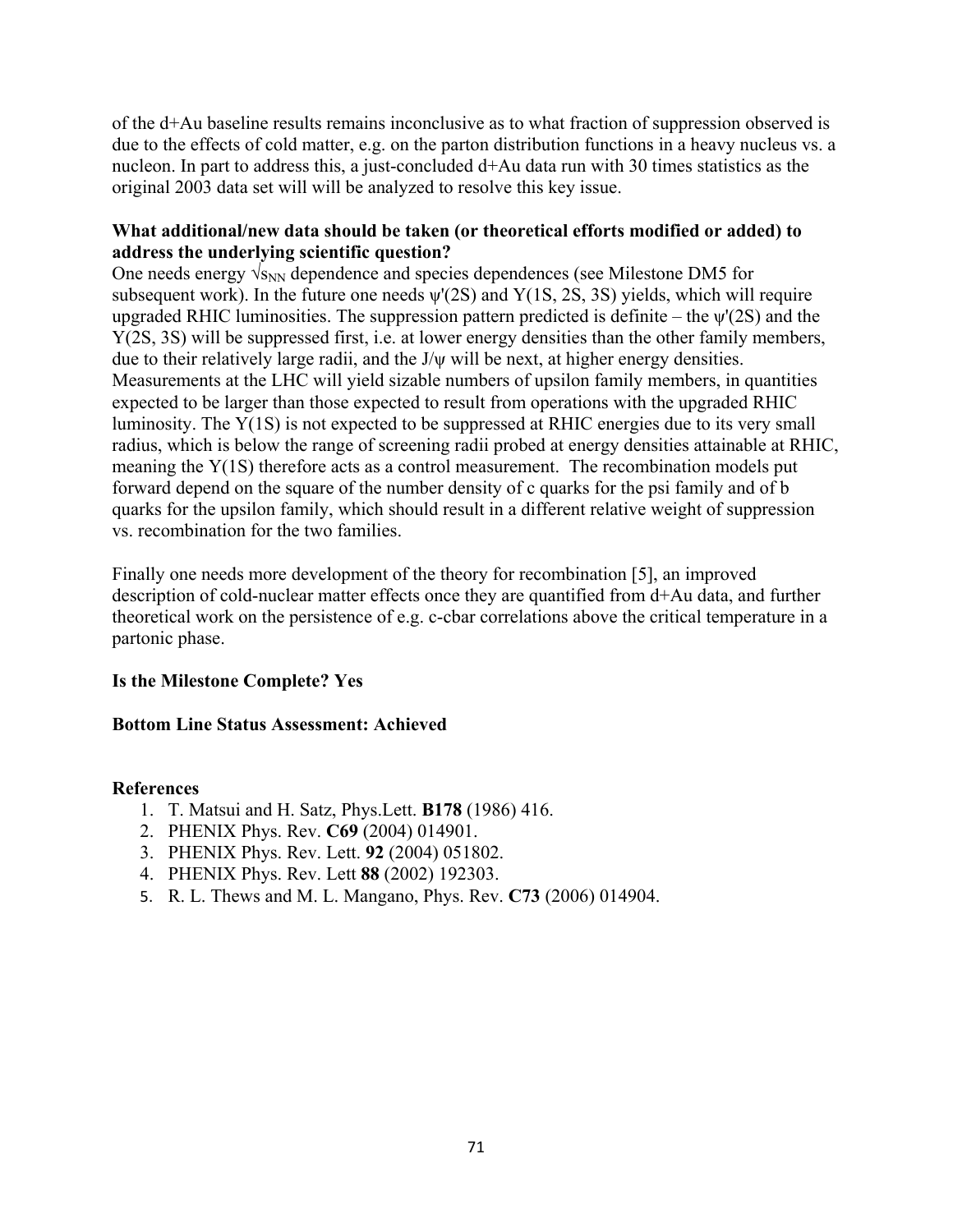### **Milestone DM2 (2007): Measure flow and spectra of multiply-strange baryons in Au + Au**  at  $\sqrt{s_{NN}}$  = 200 GeV.

#### **What has been accomplished toward milestone DM2 and what has been learned from the information gathered?**

Strange valence quarks are absent in the entrance channel of a collision, which suggests measurement of final-state hadrons with multiple strange quarks (or multiple anti-strange quarks) would yield information on the number density of created particles. The ratio of these yields with those for particles with up and down (anti-)quarks, with reference to a baseline taken from p-p collisions, would then be expected to depend on whether a deconfined system is created. [1] Azimuthal-angle anisotropy of the resultant yields relative to the reaction plane, as defined by the plane containing the two incident colliding nuclei's incoming trajectories, yields information on whether collective motion, or "flow" is established [2],[3], which in turn can given information on whether motion describable in the hydrodynamic limit is observed, and by inference whether and how quickly the matter involved approaches energy equipartition, i.e. how fast it thermalizes. Multi-strange hyperons are an especially fruitful probe of this because they contain more than one quark which must be created in the collision and are not created by simple associated production in a single partonic collision. Their measurement however is made difficult by their relative scarcity coupled with their short proper decay length, requiring careful final-state reconstruction in the high-multiplicity environment of a RHIC collision.

Yields, spectra and azimuthal-angle asymmetry of yield relative to reaction plane has been established for the  $\Lambda$  (s=1),  $\Xi$  (s=2) and  $\Omega$  (s=3). [4] A non-zero value of the second Fourier coefficient of the azimuthal anisotropy,  $v_2$ , signals an elliptical flow pattern, as would be expected for non-central collisions if the strong pressure gradient developed in the initial stage of the collisions results in collective motion of the matter in the final state. Indeed, strong elliptical flow is observed, saturating the predicted hydrodynamic limit for transverse momenta below 2 GeV/c. The variation of this flow pattern with centrality has been established. [5] Reference p-p data has also been obtained. [6] The value of  $v_2$  for the hyperons is found to follow the pattern as a function of transverse momentum established for earlier  $\pi$ , K, and p, with a "fine structure" observed that depends upon the mass of the specific particle. This pattern is expected from full hydrodynamic calculations and is evidence that the system producing the observed particles not only equilibrates quickly but is most likely in a partonic phase (See Milestone DM4 for a discussion.) This flow pattern is also established for the omega meson, several other hyperons and certain long-lived resonances, and is also observed over a large range of pseudorapidity. [7] Experiments have subsequently studied the scaling of  $v<sub>2</sub>$  vs. transverse momentum by the number of valence quarks, n, of the observed hadron. This question was driven in part by the observation that the transverse momentum at which  $v_2$  reaches its peak value depends principally on whether the particle observed is a meson or baryon. The results demonstrate that transverse energy  $\sqrt{(m^2+pt^2)}$  - m scaled by n is the best scaling variable for  $v_2/n$ , resulting in a universal curve below 2 GeV/c in  $(\sqrt{(m^2+pt^2})-m)/n$ , a remarkable result. [8] This suggests recombination of quarks from the system into the final observed hadrons can reproduce the observed results. [9] This is taken as evidence that the collective flow is established very early, at the partonic phase of the collision. This in turn is evidence for very early establishment of thermalization in the partonic phase, leading to a puzzle as to how this is established so quickly.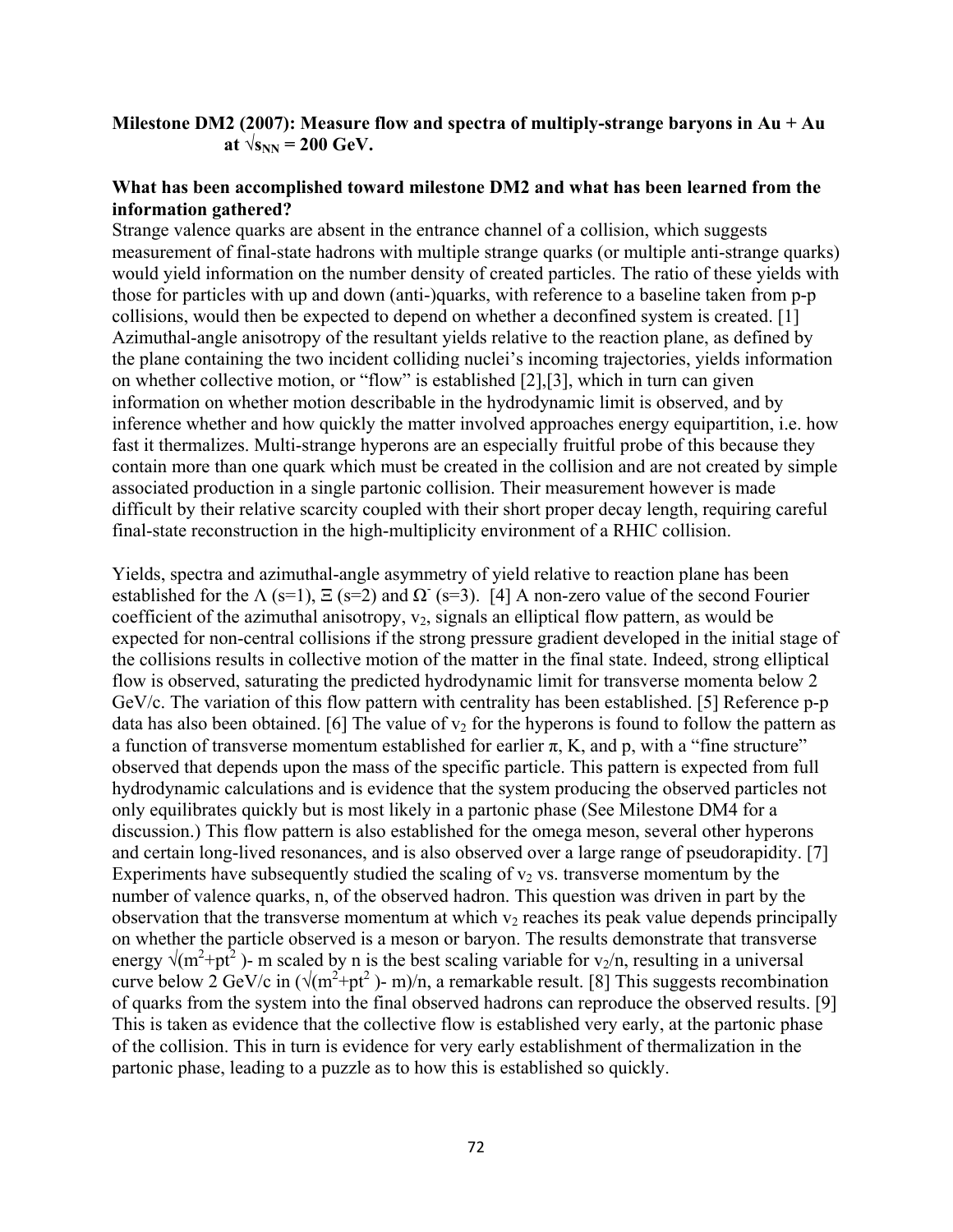Further analysis of the measured yields for hyperons relative to those for protons (or anti-protons for anti-hyperons) shows that the chemical potential approaches zero for increasing strangeness. [10] It is also established that all yields expressed as a function of transverse momentum follow the observed split into meson vs baryon families noted previously for pions, kaons and protons. This is discussed further under Milestone DM3. The observation provides further evidence that the relevant degrees of freedom are partonic, not hadronic. This may also be interpreted as a further argument for recombination of free partons into the observed hadrons.

Going beyond the basic measurement, the yields and yield ratios for hyperons and several other species have been established [11] and shown to be similar for those calculated in a model assuming chemical equilibrium, suggesting such equilibrium is well-established in the hadronic final state and that this chemical freeze-out occurs prior to kinetic freeze-out.

# **What remains to be done to complete the original milestone as written?**

The milestone is complete.

# **What additional/new data should be taken (or theoretical efforts modified or added) to address the underlying scientific question?**

Theoretical efforts to make calculations using viscous hydrodynamics (new Milestone DM9) are needed to establish limits on the viscosity present in the expansion. Measurements with improved counting statistics and improved reaction plane resolution (new detectors installed already for this) are needed to improve uncertainties.

An interesting extension of this work is to charmed particles because the latter offer a more demanding test of the timescale assumed in theoretical models for establishing flow and thermalization. Initial results have been reported. [12] This is addressed in proposed new Milestone DM12.

# **Is the Milestone complete? Yes**

## **Bottom line status assessment: Exceeded**

- **1.** J. Rafelski and B. Müller, Phys. Rev. Lett. **48** (1982) 1066.
- 2. A. M.Poskanzer and S. A. Voloshin, Phys. Rev. **C58** (1998) 1671.
- 3. STAR Phys. Rev. Lett. **87** (2001) 182301; STAR Phys. Rev. Lett. **86** (2001) 402; STAR Phys. Rev. **C73** (2006) 034903; STAR Phys. Rev. **C72** (2005) 014904; STAR Phys. Rev. Lett. **93** (2004) 252301; PHENIX Phys. Rev. Lett. **89** (2002) 212301; PHENIX Phys. Rev. Lett. **94** (2005) 232302; PHENIX Phys. Rev. Lett. **96** (2006) 032302; PHENIX Phys. Rev. **C72** (2005) 024901.
- 4. STAR Phys. Rev. Lett. **95** (2005) 122301; STAR Phys. Rev. Lett. **92** (2004) 182301; STAR arXiv:0705.2511.
- 5. STAR arXiv:0801.3466.
- 6. STAR Phys. Rev. Lett. **97** (2006) 1132301; STAR Phys. Rev. **C75** (2007) 064901
- 7. PHOBOS Phys. Rev.Lett. **94** (2005) 122303 ; PHOBOS Phys. Rev. **C72** (2005) 051901(R) ; PHOBOS Phys. Rev. Lett. **98** (2007) 242302.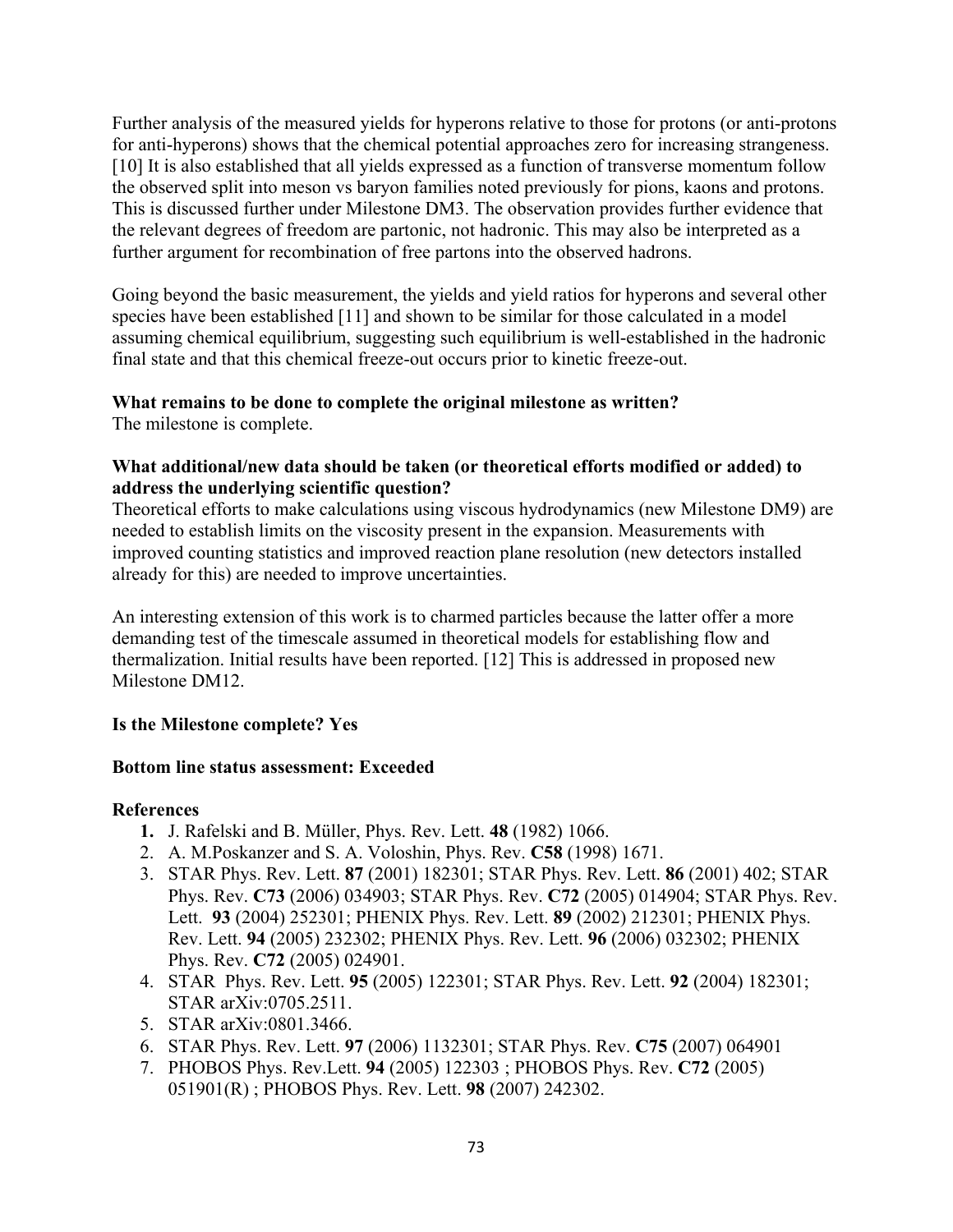- 8. STAR Phys.Rev. **C75** (2007) 54906.
- 9. R. J. Fries, B. Müller, C. Nonaka and S. A. Bass, Phys. Rev. Lett. **90** (2003) 202303
- 10. STAR Phys. Lett **B567** (2003) 167.
- 11. J. Cleymans, H. Oeschler, K. Redlich and S. Wheaton, Phys. Rev. **C73** (2006) 034905 and references therein; P. Braun-Munzinger, D. Magestro, K. Redlich, and J. .Stachel, Phys. Lett. **B518** (2001) 41; P. Braun-Munzinger, K. Redlich and J. Stachel, nuclth/0304013.
- 12. PHENIX Phys. Rev. **D76** (2007) 092002; PHENIX Phys. Rev. Lett. **94** (2005) 082301.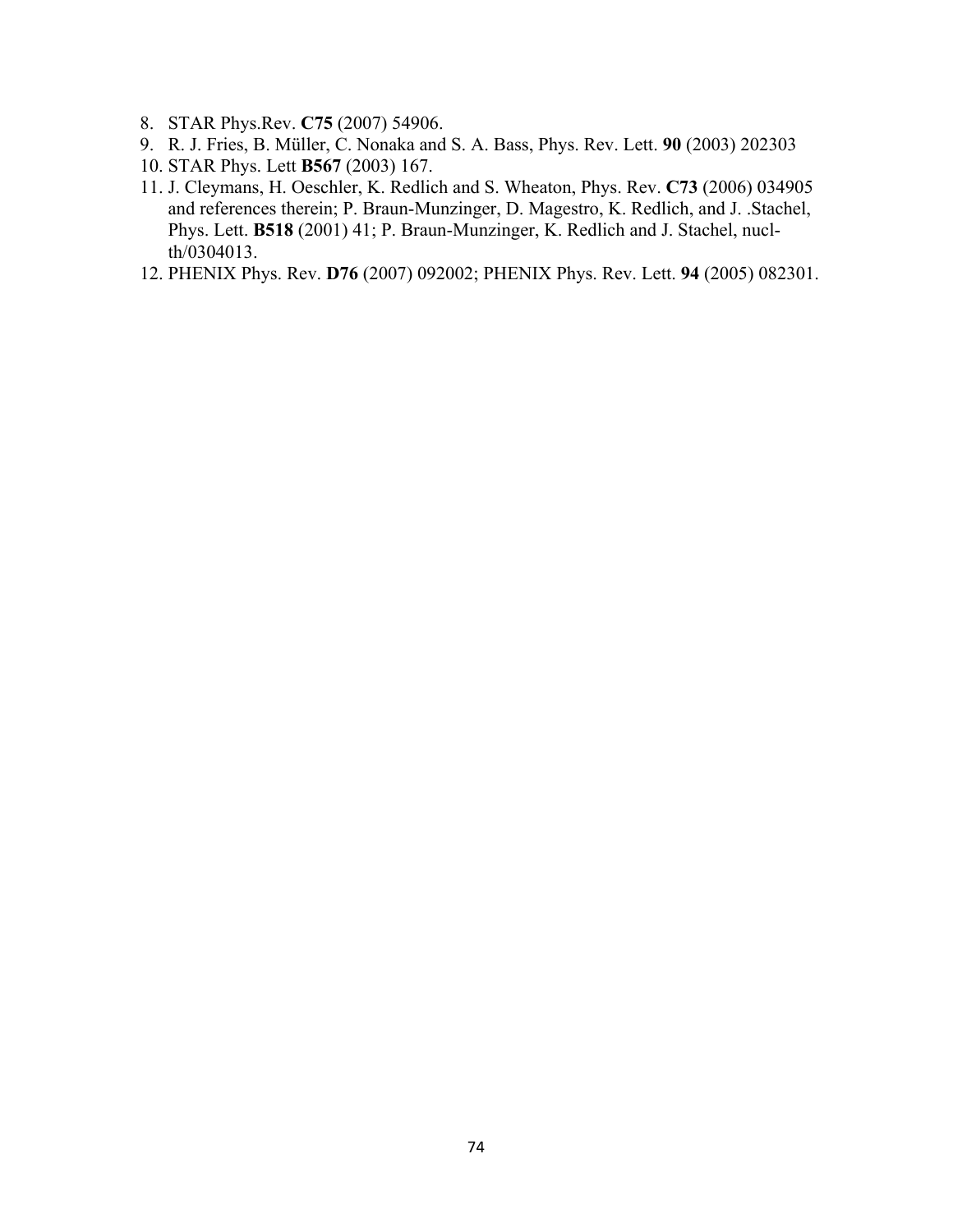# **Milestone DM3 (2007):** Measure high transverse momentum jet systematics vs.  $\sqrt{s_{NN}}$  up to **200 GeV and vs. system size up to Au + Au.**

## **What has been accomplished toward milestone DM3 and what has been learned from the information gathered?**

Jet emission in high-energy collisions results from the infrequent hard-scattering of the partons. The cross sections for jet production are such that scattering of entrance channel partons is expected to dominate the yield of jets. This generates in-situ high-momentum probes, carrying a color charge, of the matter produced. This means the response of the medium to a color-charged probe can be studied by measuring yields of jets as a function of various kinematical variables. A deconfined system comprised of color-charged quarks and gluons would be expected to modify strongly the final state yields of jets relative to those for p-p collisions, possibly by causing enhanced energy loss of the scattered parton to other partons present before it fragments, or by modifying the fragmentation function of the parton, or both. The expected decrease, or suppression, in yields for high-transverse-momentum single particles, which in turn are predominantly emitted in the fragmentation of the scattered partons as they hadronize, is commonly referred to as "jet quenching" and was predicted, well in advance of first operation of RHIC, as a signature of strong interaction between an energetic scattered parton and an opaque, created color-charged medium [1].

Experimental results have been published for both identified and inclusive leading particles over a remarkably broad range, out to a transverse momentum of 20 GeV/c. [2] Measurements have been made for Au+Au [3], p+p [4], d+Au [5] and Cu+Cu [6]collisions. The center-of-massenergy dependence of jet yields has been measured from 62 to 200 GeV/c. [7] Correlations of jet yields with the reaction plane and with reaction centrality have been established [8] as well as dependence on rapidity [9]. A useful variable to summarize the results is  $R_{AA}$ , which would be unity if jet production in heavy-ion collisions resulted from just a superposition of uncorrelated nucleon-nucleon collisions. Measurements instead established a marked difference of  $R_{AA}$  for Au+Au relative to p+p. The latter exhibits the Cronin-effect expected from multiple scattering of entrance channel partons, giving an increase in yield at transverse momenta above 2-3 GeV/c, relative to that expected for a single-scattering of entrance-channel partons. In contrast, the yields for Au+Au exhibit a strong decrease relative to a simple scaling-up of p-p yields to account for the large number of binary nucleon-nucleon collisions in a heavy-ion collision;  $R_{AA}$ values as low as 0.2 are found, suggesting the matter formed is highly opaque to probes carrying color-charge. This is known as jet suppression and is observed for single final-state particles at transverse momenta above 2 GeV/c, persisting out to as high as  $pt = 20$  GeV/c, the limit to which integrated luminosity allows measurements to be made. Theoretical interpretation favors gluon density in excess of 1000/unit rapidity. [10]

A distinctive split between suppression behavior of mesons and baryons as a function of transverse momentum is observed, with mesons exhibiting turn-on of suppression at lower transverse momenta than baryons. [11] This is again suggestive of recombination picture noted in the discussion of milestone DM2, wherein the behavior of valence quarks is the determining factor. Comparison measurements of jet suppression for d+Au shows an opposite behavior to Au+Au as function of centrality, with in fact increasing  $R_{AA}$  for more central d+Au events, similar to p+p behavior extrapolated to an extended nucleus. This rules out a dense assemblage,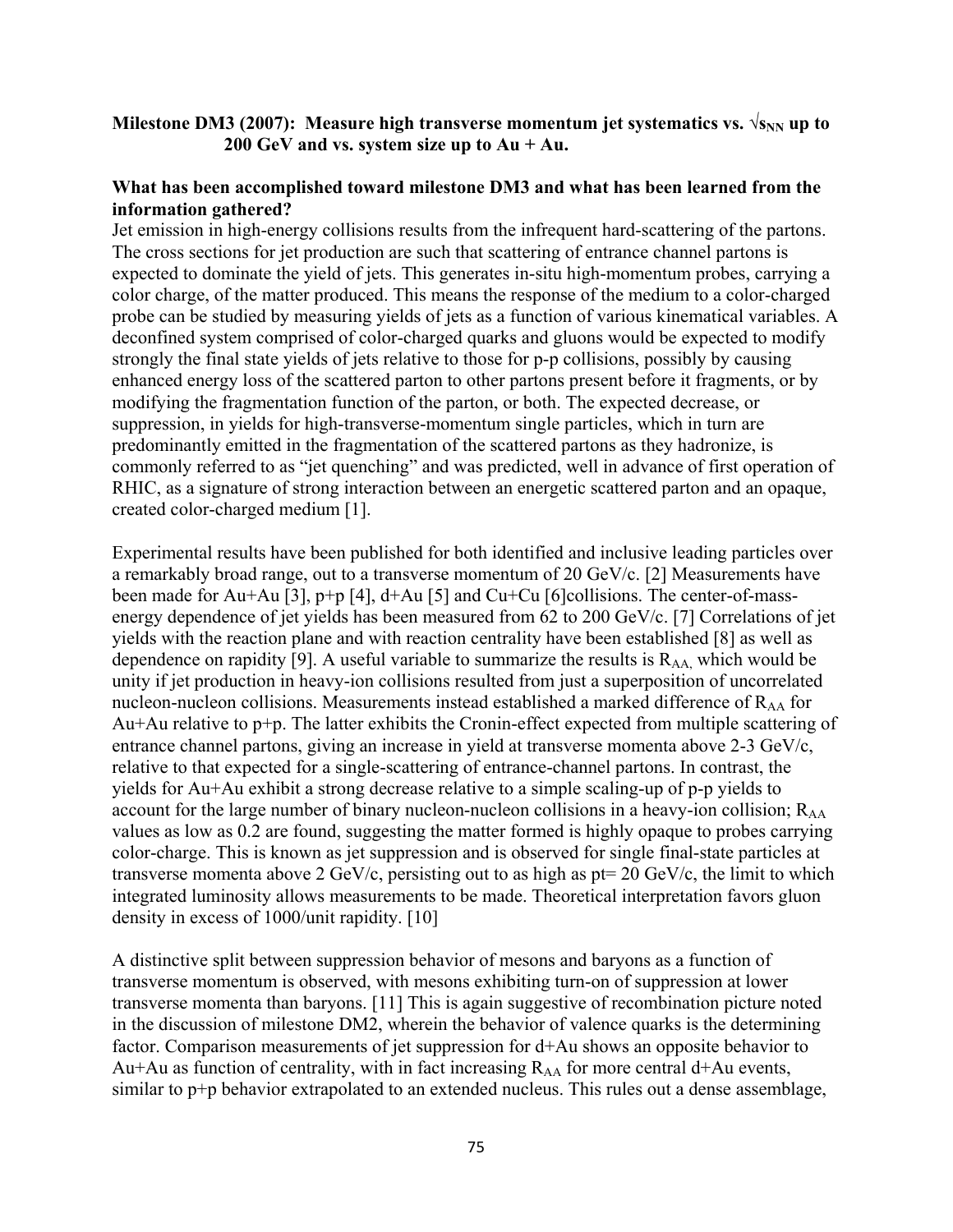e.g. of gluons in a cold Au nucleus, as an explanation of jet suppression seen in Au+Au, and instead requires the origin of the jet suppression to be in the properties of the medium created in the Au+Au collision. It is very difficult for a colored object to penetrate this medium without large fractional energy loss, if indeed such an object can penetrate at all.

What was not expected was where attempts to answer the question "where does the 'lost' energy go" would lead, i.e. does it result in increased transverse momentum for all the fragmentation products of the parton, or creation of several more particles with transverse momentum near the average, or a general response of the bulk medium itself. Early observations of the recoiling jet in Au-Au collisions by looking just at high transverse momentum particles, as familiar from earlier studies of jet fragmentation, showed an apparent complete loss of the recoiling partner jet [12]. Selecting only particles above 4 GeV/c indicates a loss of the expected correlated jet partner at 180 degrees opposite in azimuth. This does not signal non-conservation of momentum, which would be a shock, but something else that should help understand what is occurring. One does see this recoiling partner jet in p+p collisions, as expected for an interpretation of the jets as elastic hard-scattering of entrance-channel partons; both partons will fragment independently to the observed hadrons, thus one can detect both jets by tagging high-momentum particles. The recoiling jet is broader then the triggered one, already in p-p collisions, which can be understood from intrinsic parton transverse momentum in a proton coupled with transverse momentum generated as the scattered parton fragments into the observed hadrons. One also sees a similar pattern of trigger jet and recoiling jet for d+Au collisions, as expected if this reaction just probes cold nuclear matter. The disappearance of energetic particles opposite a trigger particle, which has been measured for Au+Au collisions and now also Cu+Cu ones, instead is signaling that the recoiling jet is broadened much more in heavy-ion than in p+p collisions and apparently is composed only of particles with very low transverse momentum, with mean transverse momenta characteristic of that seen for the bulk of the particles produced in the collision final state. [13] This is quite different from the behavior in p-p collisions and again suggests the recoiling jet interacts very strongly with the bulk medium. A careful removal of the collective flow from the correlation is an essential step in such analyses.

#### **What remains to be done to complete the original milestone as written?**

The Milestone is complete.

#### **What additional/new data should be taken (or theoretical efforts modified or added) to address the underlying scientific question?**

Among the many questions following the discovery of jet quenching is whether the medium's opacity saturates in the densest regions and whether the hadrons observed are descended from jets originating at the outer surface of the reaction zone, also known as "surface bias". Hadron pairs can provide more information, but their modification and detection is still intertwined with the location of their parent partons' origin in the medium. For this reason a long-sought measurement is the detection of high transverse momentum hadrons correlated with high transverse momentum direct photons. [14] Because the photon's interaction with the medium is relatively weak, if such pairs are triggered on the photon they could be nearly free of surface bias and provide a direct measure of parton-medium interactions and energy loss due to this improved control of kinematics. Very recent work is studying whether the recoiling jet "shocks" the medium, resulting in a pattern similar to the Mach cone familiar from supersonic travel in a gas, or whether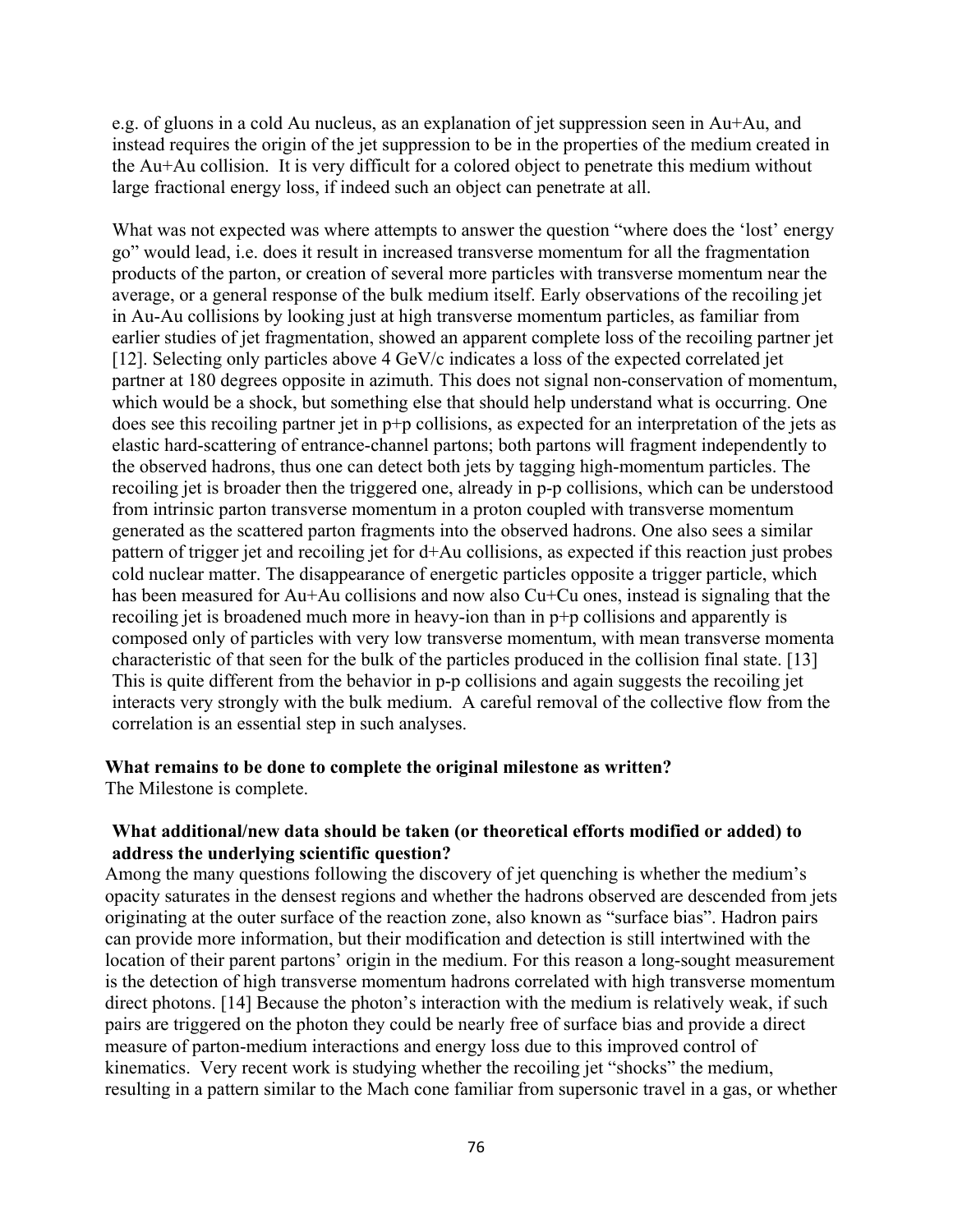some other pattern is manifest. [15] Study of propagation of heavy quarks will help tie together jet production, energy transfer, and thermalization. [16] (See also the discussion under DM7.) Other efforts study for example correlations in quark flavor of the hadrons and correlations in the rapidity coordinate. These studies require performing double and triple correlation measurements in- and out-of-plane. Many such studies are underway and captured in new Milestone DM10.

## **Is the milestone complete? Yes**

## **Bottom Line Status Assessment: Exceeded**

- 1. X. N. Wang and M. Gyulassy, Phys. Rev. Lett. **68** (1992) 1480; J. D. Bjorken, FNAL-Pub-2/59-THY (1982).
- 2. PHENIX Phys. Rev. Lett. **88** (2002) 022301; PHENIX Phys. Rev. Lett. **91** (2003) 072301 ; PHENIX Phys. Lett. **B561** (2003) 82 ; PHENIX Phys. Rev. **C69** (2004) 024904; STAR Phys. Rev. **C70** (2004) 044901; STAR Phys. Rev. Lett. **91** (2003) 172302; STAR Phys. Rev. Lett. **90** (2003) 082302; STAR Phys. Rev. Lett. **89** (2002) 202301.
- 3. PHENIX Phys. Rev. **C69** (2004) 034910; PHENIX Phys. Rev. **C76** (2007) 034904; PHENIX Phys. Rev. **C69** (2004) 034909 ; PHENIX Phys. Rev. Lett **96** (2006) 202301 ; STAR Phys. Rev. Lett. **97** (2006) 152301 ; STAR Phys. Rev. Lett. **92** (2004) 052302.
- 4. PHENIX Phys. Rev. **C75** (2007) 051902; PHENIX Phys. Rev. **C75** (2007) 024909; PHENIX Phys. Rev. **D74** (2006) 072002; PHENIX Phys. Rev. Lett. **91** (2003) 241803; STAR Phys. Lett. **B637** (2006) 161.
- 5. PHENIX Phys. Rev. Lett. **91** (2003) 072303; PHENIX Phys. Rev. Lett **96** (2006) 222301; PHENIX Phys. Rev. **C74** (2006) 024904; PHENIX Phys. Rev. Lett **98** (2007) 172302; PHENIX Phys. Rev. **C77** (2008) 014905; PHENIX Phys. Rev. **C73** (2006) 054903; PHENIX Phys. Rev. Lett. **94** (2005) 082302; BRAHMS nucl-ex/0602018; BRAHMS Phys. Rev. Lett. **93** (2004) 242303; BRAHMS Phys. Rev. Lett. **91** (2003) 072305; PHOBOS Phys. Rev. Lett. **91** (2003) 072302 ; PHOBOS Phys. Rev. **C70** (2004) 061901(R); STAR Phys. Rev. **C76** (2007) 54903; STAR Phys. Lett. **B637** (2006) 161; STAR Phys. Rev. Lett. **91** (2003) 072304.
- 6. PHOBOS Phys. Rev. Lett. **96** (2006) 212301.
- 7. PHENIX Phys. Rev. Lett **98** (2007) 232302; PHOBOS Phys. Rev. Lett. **94** (2005) 082304 ; PHOBOS Phys. Rev. **C75** (2007) 024910; STAR Phys.Lett. **B655** (2007) 104.
- 8. PHENIX arVix:0705.3238; PHENIX Phys. Rev. Lett **96** (2006) 222301; PHENIX arXiv:0712.3033; PHENIX Phys. Rev. Lett. **97** (2006) 052301; STAR Phys.Rev. **C75** (2007) 034901; STAR Phys. Rev. Lett. **97** (2006) 162301; STAR Phys. Rev. Lett. **95** (2005) 152301.
- 9. BRAHMS Phys. Lett. **B650** (2007) 219.
- 10. I. Vitev and M. Gyulassy, Phys. Rev. Lett. **89** (2002) 252301; I. Vitev J.Phys. **G30** (2004) S791 and references therein; J. Casalderry-Solana, J. Phys. **G34** (2007) S345 and references therein; A. Majumder J. Phys. **G34** (2007) S377 and references therein.
- 11. PHENIX Phys. Rev. **C71** (2005) 051902R; STAR Phys. Rev. Lett. **97** (2006) 152301; STAR Phys. Rev. Lett. **92** (2004) 052302.
- 12. STAR Phys. Rev. Lett. **91** (2003) 072304.
- 13. PHENIX Phys. Rev. **C77** (2008) 011901R ; PHENIX arVix:0801.1665; PHENIX M.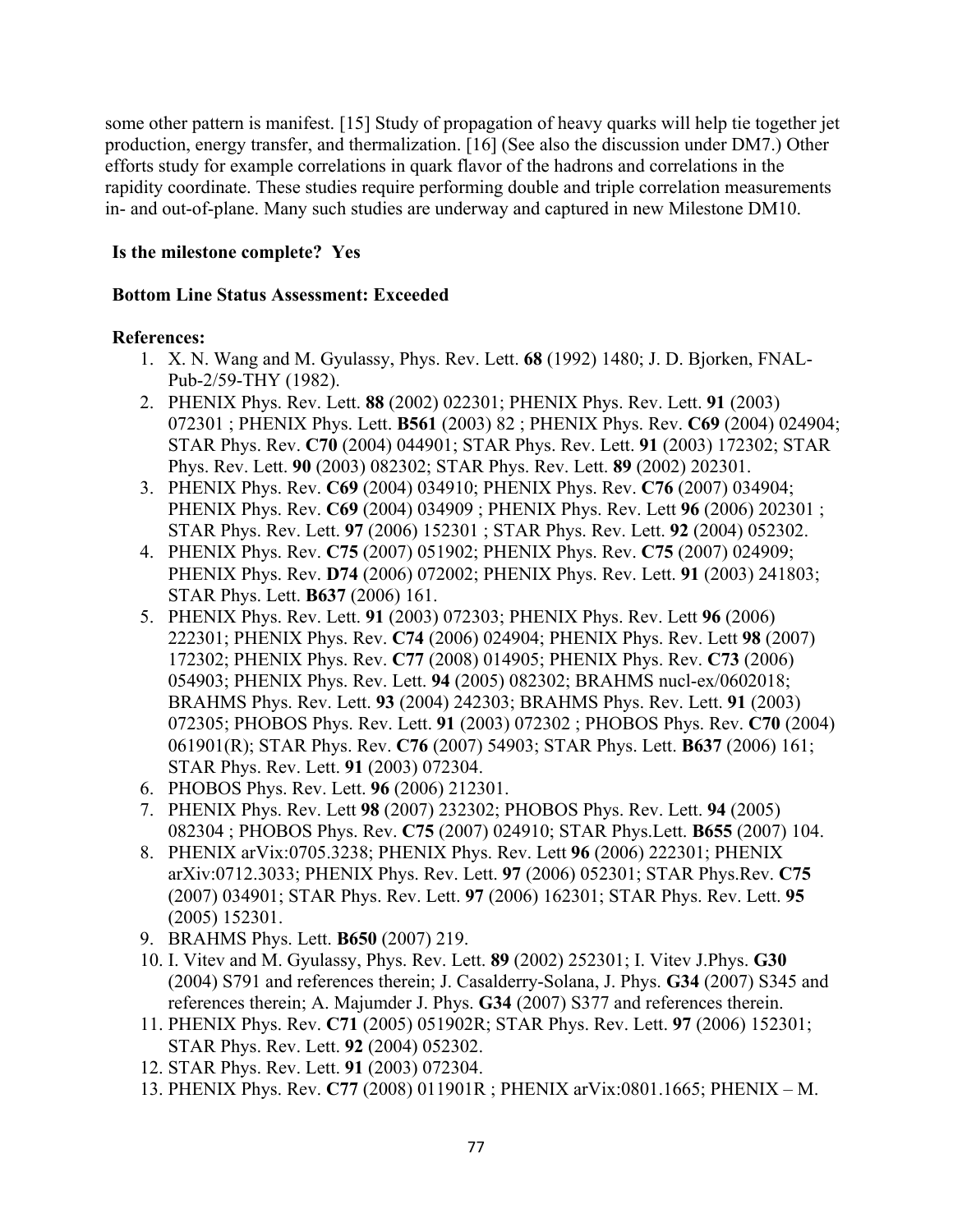McCumber talk, QM08; STAR Phys.Rev. **C75** (2007) 034901.

- 14. X. N. Wang Phys. Rev. Lett. **77** (1996) 231.
- 15. A. K. Chaudhuri and U. Heinz, Phys. Rev. Lett. **97** (2006) 062301.
- 16. PHENIX Phys. Rev. Lett **96** (2006) 032301; PHENIX Phys. Rev. Lett **97** (2006) 252002; M. Djordevic, M. Gyulassy, and S. Wicks, Phys. Rev. Lett. **94** (2005) 112301.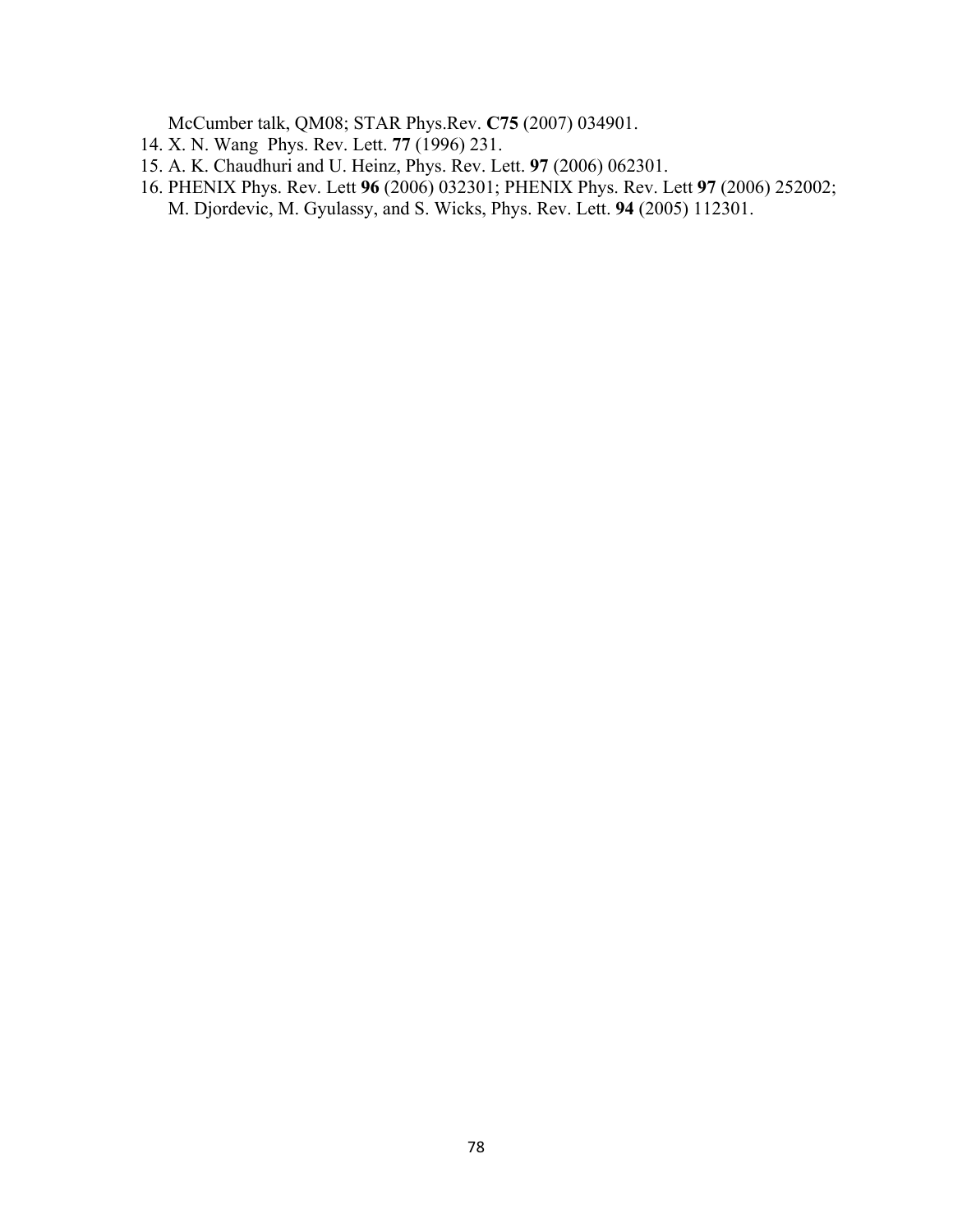# **Milestone DM4 (2009): Perform realistic three-dimensional numerical simulations to describe the medium and the conditions required by the collective flow measured at RHIC.**

# **What has been accomplished toward milestone DM4 and what has been learned from the information gathered?**

A summary of the first 5 years running of RHIC is given in the set of jointly-published papers from the four experiments [1] where the experimental and theoretical arguments are collected for, among other observations, the conclusion that a nearly-perfect fluid is formed in relativistic collisions of heavy nuclei. The large elliptic flow observed in non-central collisions is a chief part of the evidence  $[2]$ . Elliptic flow, characterized by the second Fourier coefficient v 2 of the azimuthal angular distribution of detected particles [3], measures the final state momentum anisotropy that is generated by anisotropic pressure gradients in the spatially deformed nuclear collision zone. Various calculations suggest that the elliptic flow is generated early in the collision (see [2] and references therein) and present before the partons coalesce or fragment into hadrons [4]. An efficient conversion of spatial anisotropies into elliptic flow requires strong interactions among the constituents of the fireball medium. Two-body interactions between partons with perturbative QCD cross sections fail to generate enough elliptic flow to reproduce the data [5]. So far the best overall description of the RHIC data is obtained with models that couple a relativistic hydrodynamic stage, which treats the quark-gluon plasma (QGP) phase as an ideal fluid [2], to a realistic hadron cascade to describe the dissipative dynamics in the late hadronic stage [6,7,8].

This leads to the surprising conclusion that the QGP is strongly coupled and not weakly interacting as had long been expected. The success of thehydrodynamic models requires a very low ratio between shear viscosity and entropy density [9], corresponding to extremely short mean free paths. With initial conditions for the spatial eccentricity taken from the Glauber model [10], the elliptic flow data leave practically no room for any appreciable shear viscosity in the QGP phase [7,11]. An alternateapproach based on the Color Glass Condensate model gives larger initial fireball eccentricities [7,12]; in this case, calculations that treat the QGP as an ideal fluid overshoot the measured elliptic flow, opening a window for non-zero QGP shear viscosity to suppress v  $\frac{2}{3}$  to its measured value [7,11]. Various proposals to experimentally distinguish between such different initial conditions have been made [13,14,15] but are still under discussion.

Theoretical work on strongly coupled conformal quantum field theories, using techniques developed by superstring theory, suggests that for any real fluid the shear viscosity to entropy density ratio has a lower limit of  $1/4\pi$  in natural units [16]. This is well below the previously calculated values for a hadron resonance gas below the quark-hadron transition [17] and for a weakly coupled QGP [18]. The accurate determination of QGP transport coefficients using lattice QCD is within reach [19], with first results suggesting values relatively close to the theoretically conjectured lower limit. Recent success in developing numerical algorithms to solve the equations for dissipative relativistic hydrodynamics [11,20,21] promises that we should soon be able to extract the QGP shear viscosity from measured elliptic flow data. First results from this phenomenological approach also suggest very small viscosity/entropy ratios, with values larger than about 5 times the conjectured lower limit almost certainly excluded [11].This is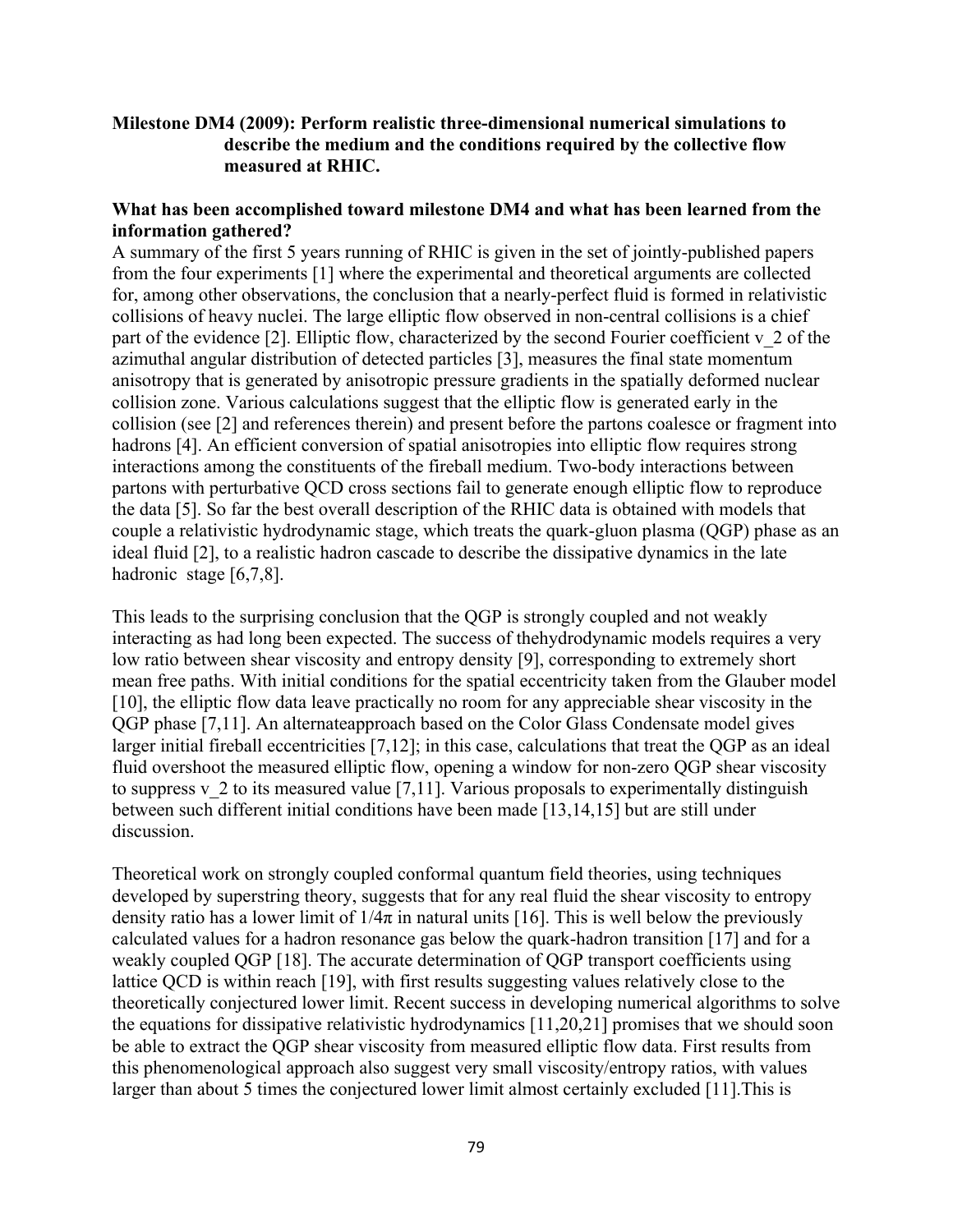consistent with models that describe the dynamics of the long-wavelength modes of QCD at and just above the critical temperature as a classical, non-relativistic gas of color-charged quasiparticles [22],and makes the QGP the most perfect real fluid ever observed in the laboratory [23].

Whereas codes for viscous relativistic hydrodynamics are presently only available in  $2+1$ dimensions, describing the transverse expansion of longitudinally boost-invariant systems, ideal fluid dynamical codes in 3+1 dimensions have now been available for several years [8,23]. They have recently been used to perform calculations of jet quenching, parton energy loss and direct photon production in expanding fireballs with realistic collision geometry and temperature history[25,26,27]. The ideal fluid dynamical model in 2+1 [28] and 3+1 dimensions [29] has also been used to study the response of the medium in the collision zone to energy-momentum lost by fast partons traversing the fireball at supersonic speeds and the possible formation of Mach cones; more work is needed, however, to improve the coupling between the jets and the fireball medium [30].

# **What remains to be done to complete the original milestone as written? What additional/new data should be taken or theoretical efforts modified or added to address the underlying scientific question?**

Realistic modeling of the collective dynamics in heavy ion collisions requires a combination of hydrodynamic methods for the early collision stage with a realistic kinetic theory of the late hadronic stage [6,7,8] Further studies on viscous hydrodynamics are needed; for a complete description of the expansion dynamics it needs to be generalized to 3+1 dimensions. Further work on the conjecture from supersymmetric Yang-Mills theories [16,23] and its implementation in realistic 3-dimensional simulations is needed to see where else these can make contact to observation in heavy-ion collisions and address conceptual issues such as lack of a running coupling constant, no evident thermodynamic phase transition and no asymptotic freedom, all properties of the more-familiar QCD. A new Milestone DM9 (2012) addresses these issues.

# **Is the milestone complete? No**

With over a year to go on this milestone, good progress is reported and a program to do the calculations is in place, but the timeline is still demanding.

# **Bottom Line Status Assessment: Expect to Achieve**

- 1. BRAHMS Nucl. Phys. **A757** (2005) 1-27; PHENIX Nucl. Phys. **A757** (2005) 184-283; PHOBOS Nucl. Phys. **A757** (2005) 28-101; STAR Nucl. Phys. **A757** (2005) 102-183.
- 2. U. Heinz and P.F. Kolb, Nucl. Phys. **A702** (2002) 269; P.F. Kolb and U. Heinz, in Quark-Gluon Plasma 3é, R.C. Hwa and X.N. Wang (eds.), World Scientific 2003, p. 634-714 [arXiv:nucl-th/0305084].
- 3. J.-Y. Ollitrault, Nucl. Phys. **A638** (1998)195c; A.M. Poskanzer and S.A. Voloshin, Phys. Rev. **C58** (1998) 1671; S.A. Voloshin and A.M. Poskanzer, Phys. Lett. **B474** (2000)27.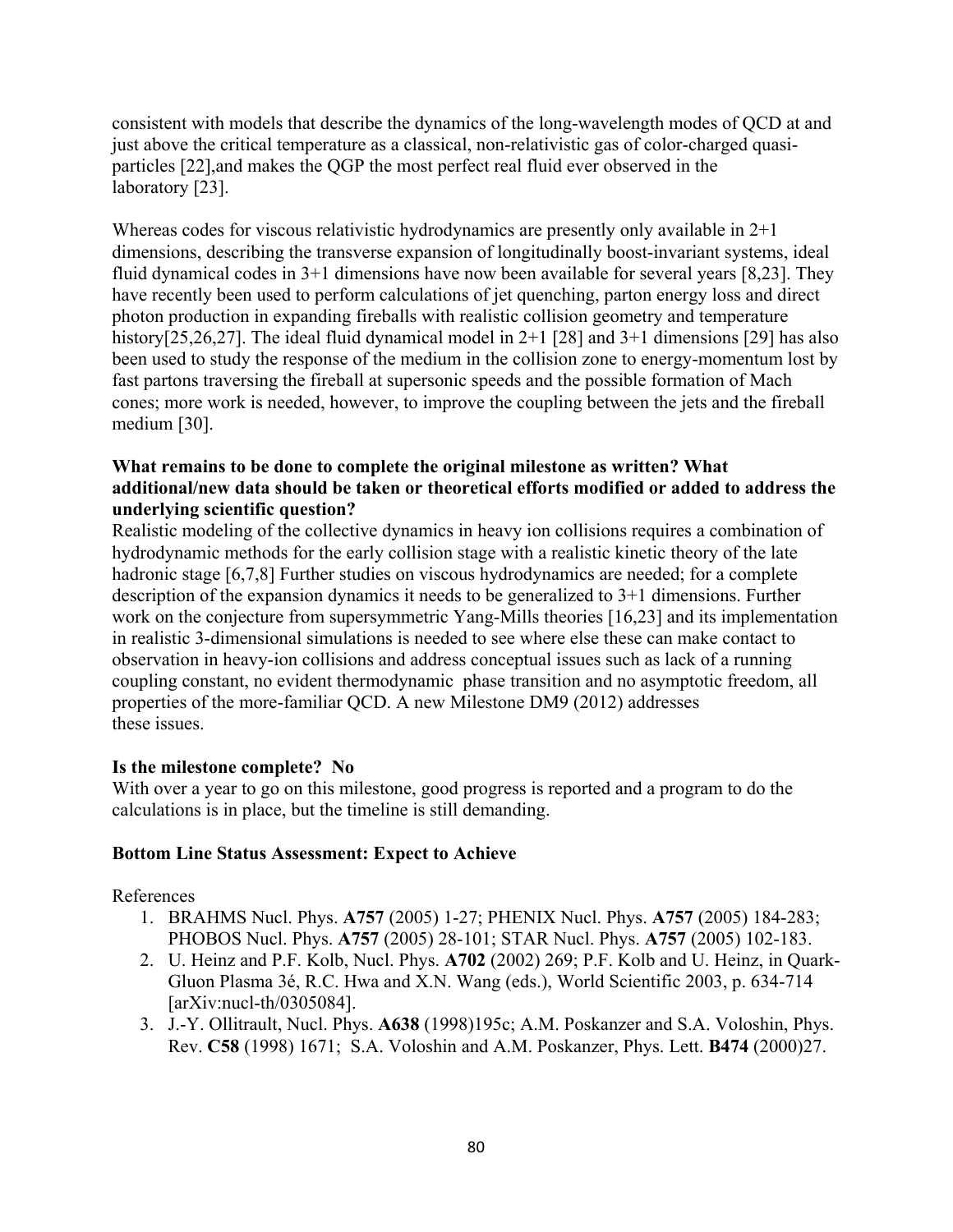- 4. V. Greco, C.-M. Ko and P. Lévai, Phys. Rev. Lett. **90** (2003) 202302; R. J. Fries, B. Müller, C. Nonaka, and S. Bass, Phys. Rev. Lett. **90** (2003) 202303; D. Molnár and S. A. Voloshin, Phys. Rev. Lett. **91** (2003) 092301.
- 5. D. Molnár and M. Gyulassy, Nucl. Phys. **A697** (2002) 495; Nucl. Phys. **A703** (2002) 893.
- 6. D. Teaney, J. Lauret, and E.V. Shuryak, arXiv:nucl-th/0110037.
- 7. T. Hirano, U. Heinz, D. Kharzeev, R. Lacey and Y. Nara, Phys. Lett. **B636** (2006) 299.
- 8. C. Nonaka and S.A. Bass, Phys. Rev.**C75** (2007) 014902.
- 9. D. Teaney Phys. Rev. **C68** (2003)034913 and refs. therein; D. Teaney J. Phys. **G34** (2007) S269.
- 10. R. J. Glauber and G. Matthiae, Nucl. Phys. **B21** (1970)135; P. Jacobs and Cooper, arXiv:nucl-ex/0008015.
- 11. P. Romatschke and U. Romatschke, Phys. Rev. Lett. **99** (2007) 172301; M. Luzum and P. Romatschke, arXiv:0804.4015 [nucl-th].
- 12. A. Adil et al., Phys. Rev. **C74** (2006) 044905.
- 13. A.Adil, M. Gyulassy, and T. Hirano, Phys. Rev. **D73** (2006) 074006.
- 14. H.J. Drescher and Y. Nara, Phys. Rev. **C76** (2007) 041903(R).
- 15. N. Borghini and J.-Y. Ollitrault, Phys. Lett. **B642** (2006) 227; P. Kolb, Phys. Rev. **C68** (2003) 031902.
- 16. G. Policastro, D. T. Son and A. O. Starinets, Phys. Rev. Lett. **87** (2001) 081601.
- 17. M. Prakash, R. Venugopalan, and G. Welke, Phys. Rep. **227** (1993) 321.
- 18. P. Arnold, G. D. Moore and L. G. Yaffe, JHEP**05** (2003) 051
- 19. A. Nakamura and S. Sakai, Phys. Rev. Lett. **94** (2005)72305; H.B. Meyer, Phys. Rev. **D76** (2007) 101701, and Phys. Rev. Lett. **100** (2008) 162001.
- 20. H. Song and U. Heinz, Phys. Lett. **B658** (2008) 279; Phys. Rev. **C77** (2008) 064901; and arXiv:0805.1756 [nucl-th].
- 21. K. Dusling and D. Teaney, Phys. Rev. **C77** (2008) 034905.
- 22. B.A. Gelman, E.V. Shuryak and I. Zahed,, Phys. Rev. **C74** (2006) 044908.
- 23. P. Kovtun, D.T. Son and A.O. Starinets, Phys. Rev. Lett. **94** (2005) 111601.
- 24. T. Hirano and K. Tsuda, Phys. Rev. **C66** (2002) 054905.
- 25. T. Hirano and Y. Nara, Phys. Rev. **C66** (2002) 041901; and Phys. Rev. **C69** (2004) 034908.
- 26. T. Renk, J. Ruppert, C. Nonaka and S.A. Bass, Phys. Rev. **C75** (2007) 031902; S.A. Bass et al, arXiv:0805.3271 [nucl-th].
- 27. S. Turbide, C. Gale, E. Frodermann and U. Heinz, Phys. Rev. **C77**(2008) 024909.
- 28. A.K. Chaudhuri and U. Heinz, Phys. Rev. Lett. **97** (2006) 062301.
- 29. B. Betz, K. Paech, D.H. Rischke and H. Stöcker, Int. J. Mod. Phys. **E16** (2007) 1957; B. Betz, M. Gyulassy, D.H. Rischke, H. Stöcker and G. Torrieri, arXiv:0804.4408 [hep-ph].
- 30. R.B. Neufeld, B. Müller and J. Ruppert, arXiv:0802.2254 [hep-ph]; R.B. Neufeld, arXiv:0805.0385 [hep-ph].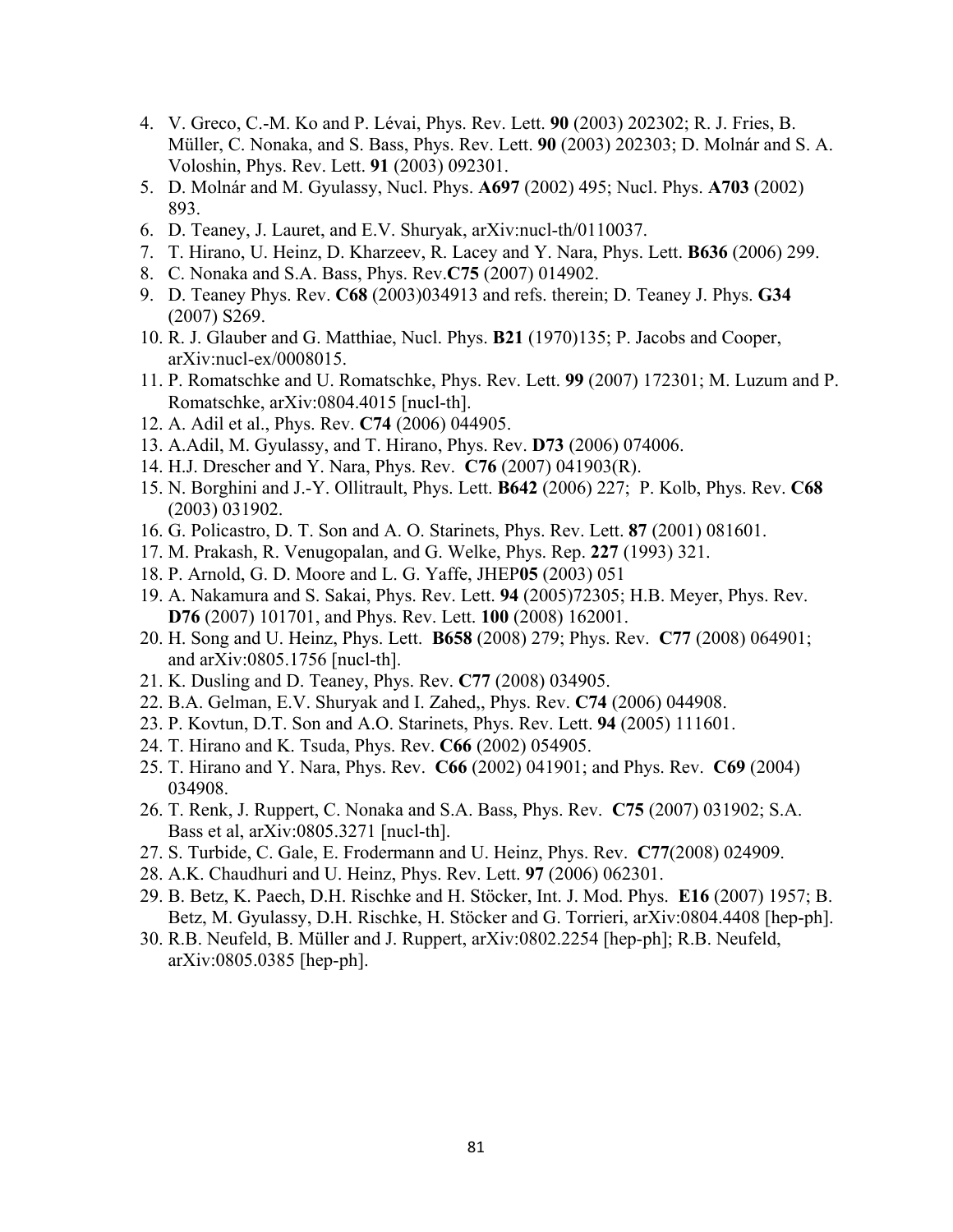# **Milestone DM5 (2010): Measure the energy and system size dependence of J/Ψ production over the range of ions and energies available at RHIC.**

## **What has been accomplished toward milestone DM5 and what has been learned from the information gathered?**

This Milestone addresses a continuation of the physics noted under Milestone DM1 above.

Measurements have been performed on p-p [1], d-Au [2], Cu-Cu [3] and Au-Au [4] collisions, at various energies, although most data of adequate statistics for J/ψ has been recorded for  $\sqrt{s_{NN}}$ =200 GeV. Some data have been recorded at  $\sqrt{s_{NN}}$ =62 GeV for p-p, Cu-Cu, and Au-Au collisions. A very recent d-Au data set was recorded with a factor 30 higher events than the original 2003 dataset, which is the source of results published to date. The J/ψ cross section has been determined at y=0 and y=1.2-2.4 forward rapidity. Transverse momentum spectra are measured out to 6 GeV/c and yields vs number of participant nucleons have been extracted for d-Au, Cu-Cu and Au-Au collision systems at  $\sqrt{s_{NN}}$ =200 GeV. These results show that the suppression and mean-squared transverse momentum observed for central rapidity in Au-Au persists in Cu-Cu at a similar level when expressed as a function of the number of nucleon participants in the collision. The suppression observed at RHIC at mid-rapidity is similar in magnitude to that observed at the CERN SPS. Suppression is found to be larger at forward rapidity  $y = 2-2.4$ . These results are not consistent with a simple prediction that increasing suppression only depends on increasing local energy density. They remain consistent with theoretical models positing recombination of uncorrelated charm-anti-charm quark pairs. [5] The theoretical models tuned to reproduce the CERN SPS Pb-Pb J/ $\psi$  data at  $\sqrt{s_{NN}}$ =17.6 GeV over predict the expected suppression for the RHIC data. Models positing recombination of initiallyuncorrelated c-cbar pairs can be tuned to match the RHIC results, although rapidity dependence and transverse momentum spectra remain a challenge. A measurement of the charm quark cross section is needed to test input assumptions for such models; some initial results have been reported [6]. The d-Au results suggest some of the observed suppression may be due to cold matter effects but these constraints have been shown not to be definitive.

#### **What remains to be done to complete the original milestone as written?**

Further analysis and data running are in the RHIC near-term run plan for  $\sqrt{s_{NN}}$  of 30 and 62 GeV. Runs at lower center of mass energy are planned for searches for critical point (see proposed new Milestone DM11), but collider luminosity drops as the square of center of mass energy above transition energy in RHIC, which is 26 GeV. Below that the luminosity drops more quickly and the interaction diamond also grows in size, making runs below 20 GeV or thereabouts quite difficult. Because the CERN SPS program took data for systems up to Pb-Pb at  $\sqrt{s_{NN}}$ =17.6 GeV, this is not an overwhelming problem, but the CERN datasets do not always have p-p and p-A reference data, which are required to establish baseline J/ψ cross sections and isolate coldnuclear-matter effects.

# **What additional/new data should be taken (or theoretical efforts modified or added) to address the underlying scientific question?**

More data for lower energy running,  $\sqrt{s_{NN}}$ =62 GeV and lower, is needed, both to improve statistical accuracy of the results and establish new data points. Reference data from p-p and d-Cu and d-Au collisions is needed to set the baseline and quantify cold nuclear matter effects on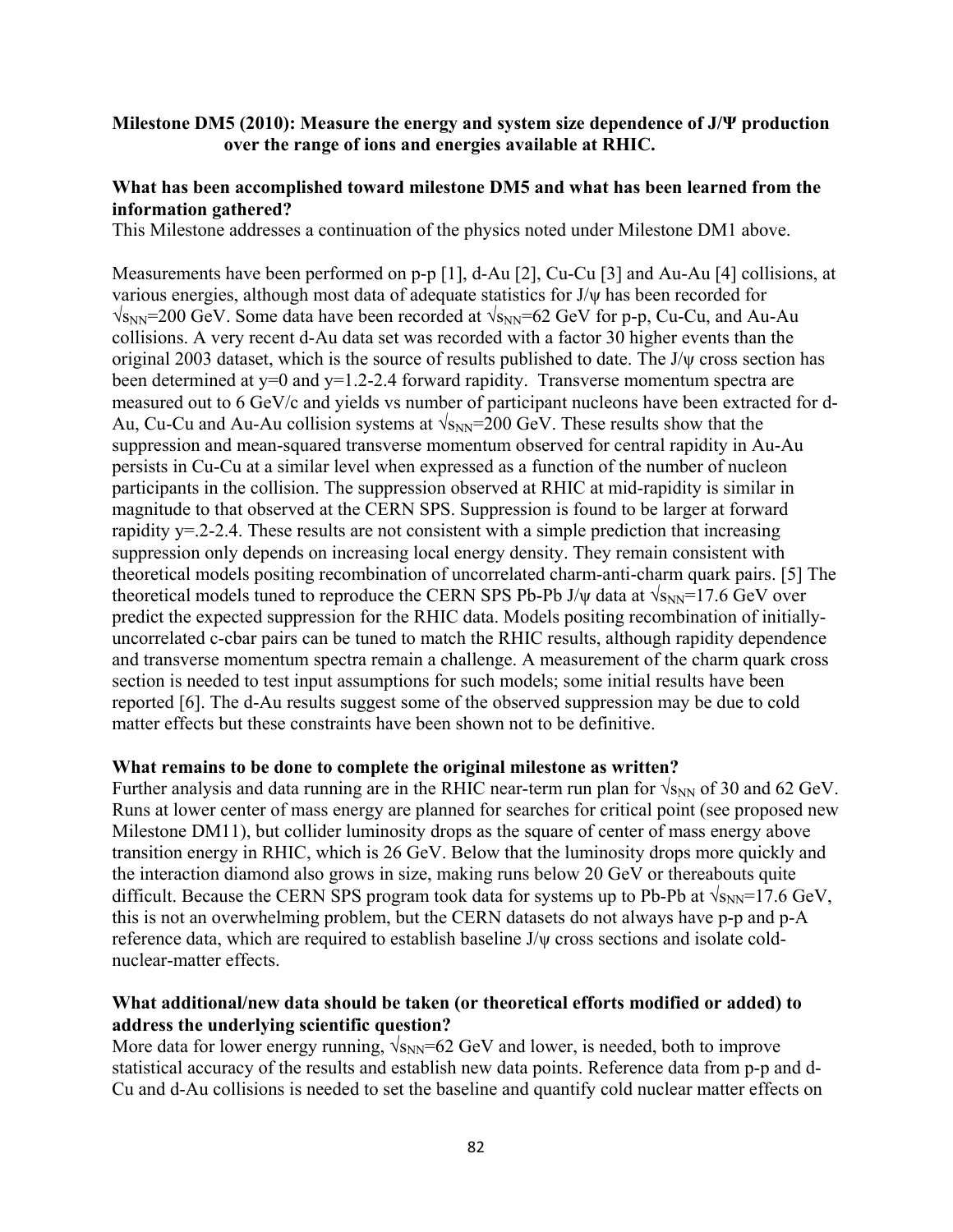the yield, rapidity and transverse momentum spectra. Running at RHIC energies below transition energy ( $\sqrt{s_{NN}}$ =26 GeV in RHIC) may prove difficult to obtain needed statistics; fixed target runs at the CERN SPS address this energy region but need p-p and p-A runs to establish the same baselines. Measurements of charm and bottom quark production in p-p, d-Au and Au-Au collisions over a wider kinematical range than the presently-covered mid-rapidity are needed both to test predictions of recombination models and establish contact with pQCD calculations. Calculations do exist for fixed-order next-to-leading-log (FONLL) in pQCD. [7] A better understanding of why these underpredict experimental cross sections by a factor of 2 or m ore is needed, however. Theoretical work on analysis of gluon distribution modifications in nuclei, on improving predictions of pQCD for example by improved treatment of next to leading order calculations, and on production cross sections and recombination probabilities for open charm is needed. To tie the last to measurement, calculation of bottom quark production cross sections is also needed.

# **Is the milestone complete? No**

# **Bottom Line Status Assessment: Expect to Achieve**

- 1. PHENIX Phys.Rev.Lett. **98** (2007) 232002.
- 2. PHENIX arXiv:0711.3917; PHENIX Phys. Rev. Lett. **96** (2006) 012304.
- 3. PHENIX arXiv:0801.0220.
- 4. PHENIX Phys.Rev.Lett. **98** (2007) 232301.
- 5. R. L. Thews and M. L. Mangano, Phys. Rev. **C73** (2006) 014904.
- 6. PHENIX Phys. Rev. **D76** (2007) 092002; PHENIX Phys. Rev. Lett. **94** (2005) 082301.
- 7. M. Cacciari, P. Nason, and R. Vogt, Phys.Rev.Lett. (2005) 122001; M. Cacciari, M. Greco, and P. Nason, JHEP **05** (1998) 007; M. Cacciari, S. Frixione, and P. Nason, JHEP **03** (2001) 006.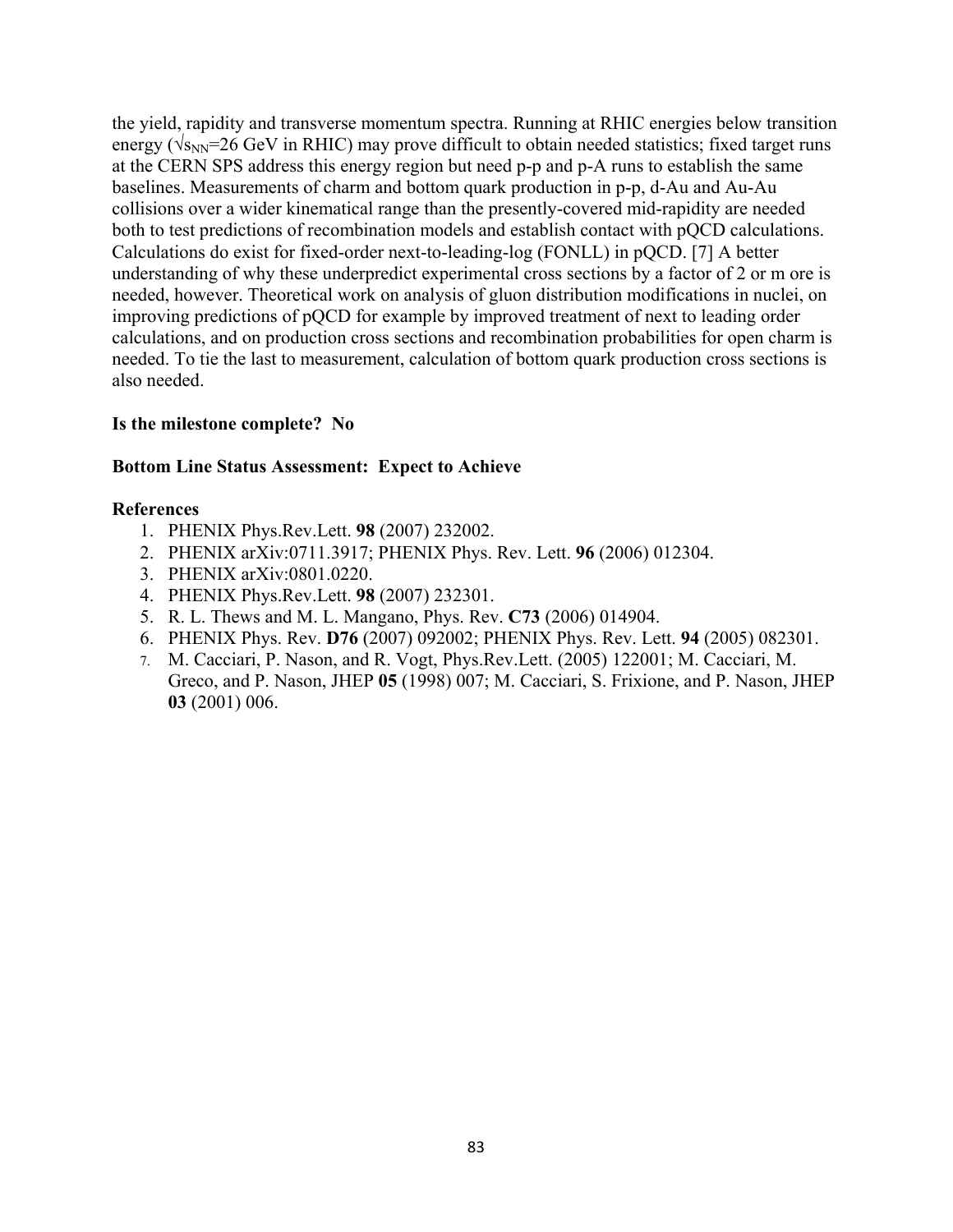# **Milestone DM6 (2010): Measure**  $e^+e^-$  **production in the mass range 500**  $\leq$  **m<sub>e+e-</sub>**  $\leq$  **1000**  $MeV/c2$  in  $\sqrt{s_{NN}}$  = 200 GeV collisions.

## **What has been accomplished toward milestone DM6 and what has been learned from the information gathered?**

Initial experimental results have been presented for p-p and Au-Au at  $\sqrt{s_{NN}}$ =200 GeV from RHIC. [1] New results have also been presented for  $\sqrt{s_{NN}}$ =17 GeV In-In collisions in fixed-target kinematics at the CERN SPS. [2] Results are in hand for central rapidity out to a transverse momentum range above 1 GeV/c. The mass range has been covered from down to 100 MeV/c<sup>2</sup>, where Dalitz decays from neutral pions overwhelm any signal, to above the  $\varphi$  meson, with cross sections for the  $\omega$  and  $\varphi$  mesons decaying to  $e^+e^-$  also extracted. The mean transverse momentum of pairs is found to increase with increasing pair mass out to the φ mass, a trend expected for objects experiencing hydrodynamic flow. A calculation of expected yields from hadronic sources, including Dalitz and combinatorial yields, arising from electromagnetic and semileptonic decays of in particular hadrons produced in the reaction, has been prepared and compared to the measured yields. This is seen to reproduce results from p-p and peripheral Au-Au collisions, while the yield for central Au-Au collisions shows a factor of 5 excess over this calculated yield.

New measurements of the yield of real photons, using the technique of converting the photons in matter and measuring the resulting  $e^+e^-$  pairs, have also yielded data on this spectrum.

# **What remains to be done to complete the original milestone as written?**

Despite these successes, a better means to identify and reject Dalitz decays of  $\pi^0$  and  $\eta$  mesons and pairs due to converted photons is needed. A proximity-focused Cerenkov counter tuned for the relevant momentum region and largely insensitive to atomic ionization due to passing charged particles, known as a hadron-blind detector (HBD), has been developed and will be deployed at RHIC starting in FY2009. This will enable improved rejection of background and false pairs, resulting in better signal/noise of the primary signal. Operation of RHIC with p-p and Au-Au beams at  $\sqrt{s_{NN}}$ =200 GeV is then needed to collect the required datasets, whose analysis needs then to be completed.

# **What additional/new data should be taken (or theoretical efforts modified or added) to address the underlying scientific question?**

The above datasets will complete the base measurement program. Parallel work at the CERN SPS will better establish yields for  $\sqrt{s_{NN}}$  around 20 GeV and lighter systems. [2] Theoretical work describing likely sources of continuum low-mass lepton pairs has focused in one case on in-medium modifications of the ρ-meson, resulting in a prediction of a decrease in its mass inmedium and a broadening of its line-shape, and in another on scattering of  $\pi^+\pi$  pairs resulting in e<sup>+</sup>e<sup>-</sup> pair creation. An understanding of whether the reported yield enhancement in central Au-Au collisions and central In-In collisions at lower center-of-mass energies results from a deconfined phase or arises in the hadronization stage (e.g. modification of the ρ line-shape) or from finalstate interactions leading to chemical and kinetic freezeout ( $\pi^+\pi$  scattering) remains unsettled.  $[3], [4]$ 

# **Is the milestone complete? No**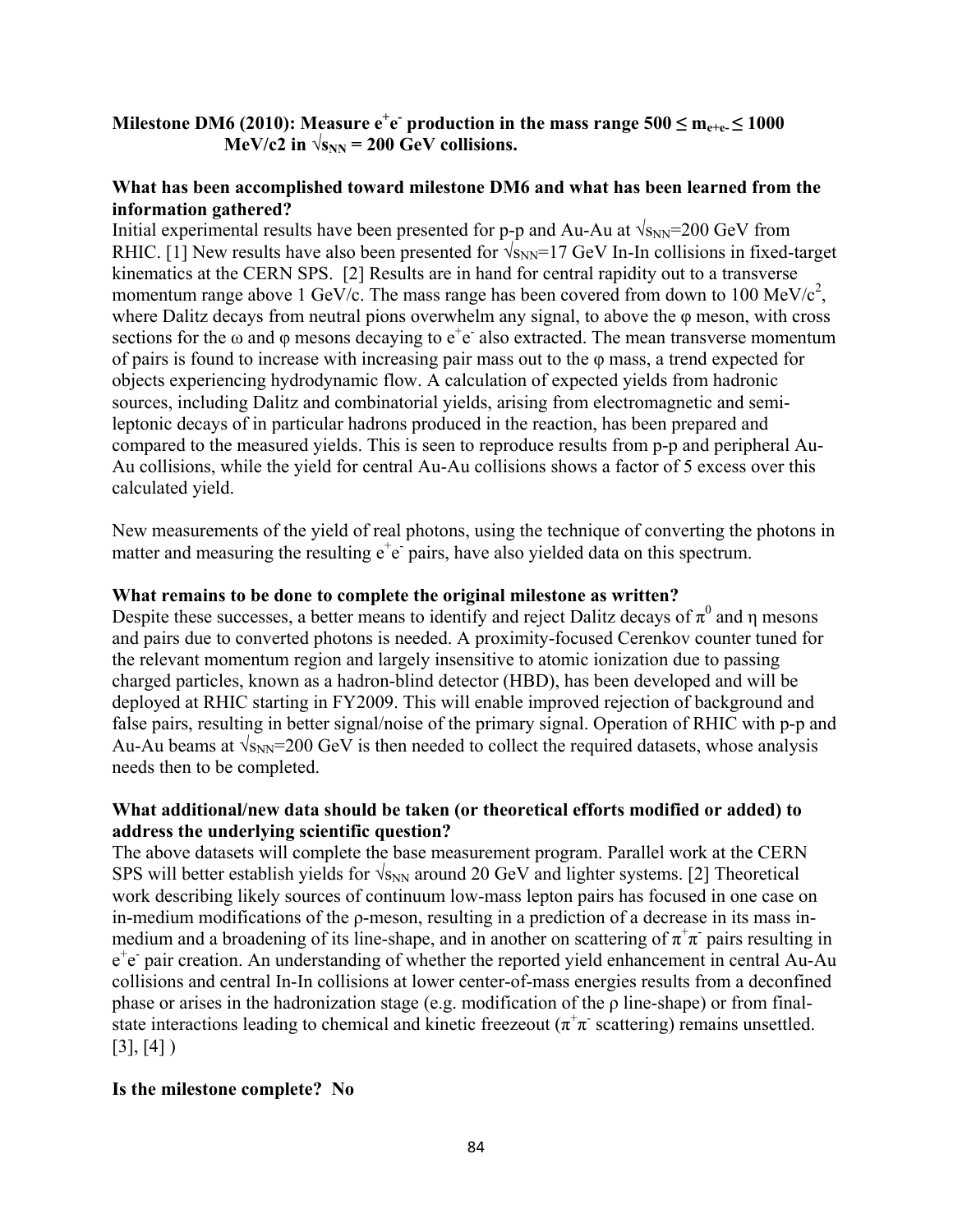Overall, substantial progress towards this milestone has been made and the significant investments in HBD development, construction and testing are resulting in deployment at this time. A focused effort will be needed to acquire final datasets and analyze them by the 2010 deadline.

# **Bottom Line Status Assessment: Expect to Achieve**

- 1. PHENIX arVix:0706.3034.
- 2. S. Damjanovic (NA61 Collaboration), Quark Matter 2008; S. Damjanovic, Nucl. Phys. **A787** (2007) 327; G. Usai, J. Phys. **G34** (2007) S233.
- 3. H. van Hees and R. Rapp, Phys. Rev. Lett. **97** (2006) 102301; R. Rapp, Eur. Phys. J. **C43** (2005) 91; R. Rapp and J. Wambach, Adv. Nucl. Phys. **25** (2000) 1.
- 4. G. E. Brown and M. Rho, Phys. Rep. **363** (2002) 85; G. Q. Li, C. M. Ko, and G E. Brown, Phys. Rev. Lett. **75** (1995) 4007; G. E. Brown and M. Rho, Phys. Rev. Lett. **66** (1991) 2720.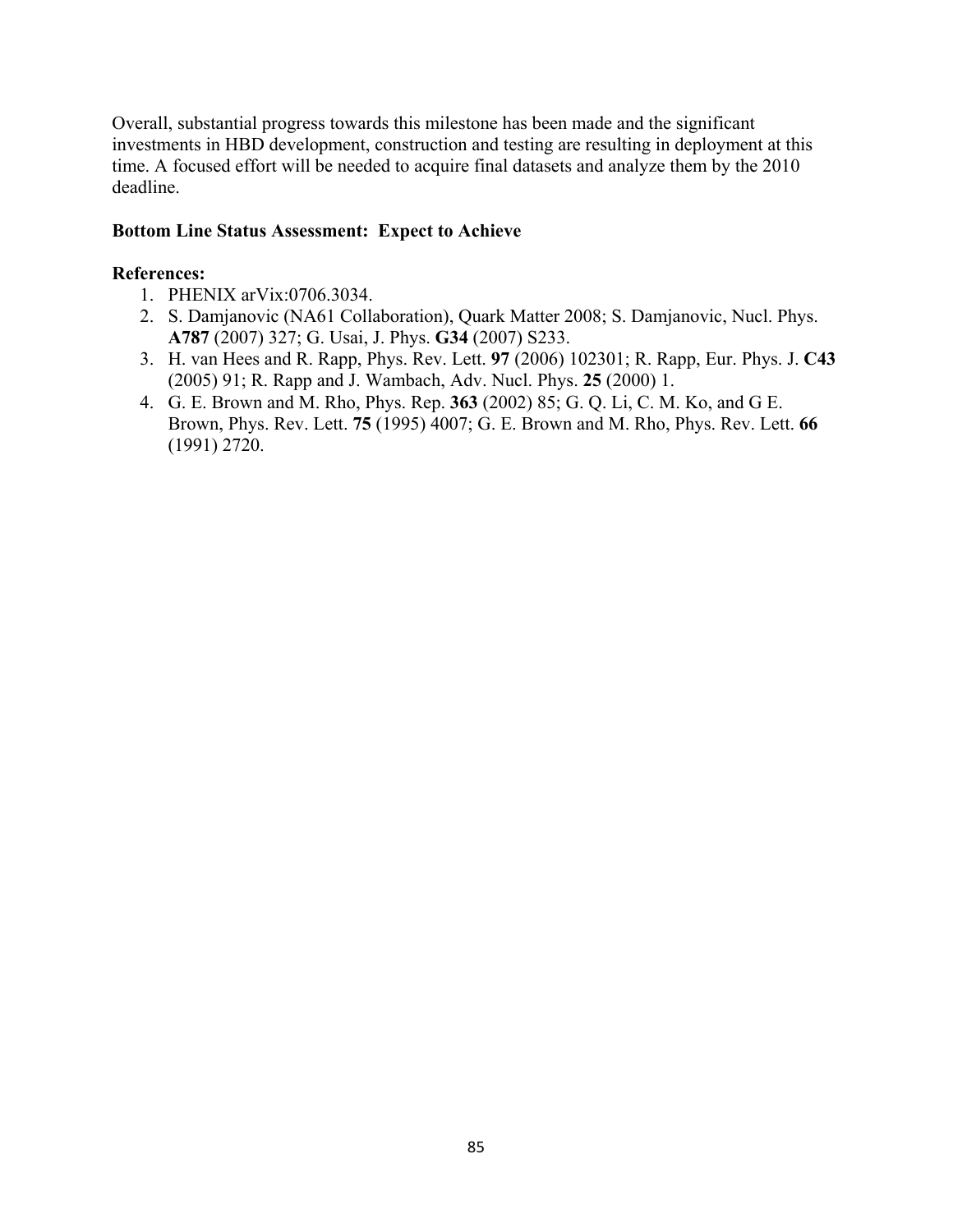# **Milestone DM7 (2010): Complete realistic calculations of jet production in a high density medium for comparison with experiment.**

## **What has been accomplished toward milestone DM7 and what has been learned from the information gathered?**

Insertion of a high-momentum probe into the medium created in a relativistic heavy-ion collision and observation of the resulting modification of that probe's space-time history due to the presence of the medium is a promising method to diagnose the properties of the medium. Initial theoretical suggestions included study of jet-quenching [1] and search for suppression of yields of high- $p_T$  particles [2]. Studies of jet production utilize the partons produced via hard-scattering collisions at the outset of the overall nuclear collision to insert such a probe in the early stages of the collision and then have a method of separating it out from all the other products of the collision by selecting final-state particles of large transverse momenta of several GeV/c. The primary rate and spectra of such probes can be calculated in pQCD for p-p collisions, and an ansatz for the initial production in a heavy-ion collision can be made as a superposition of such nucleon-nucleon collisions in order to account for the number of primary nucleon-nucleon binary collisions. First observations of the spectra of such jets were noted earlier under Milestone DM3.

A deconfined system comprised of color-charged quarks and gluons would be expected to modify strongly the final state yields of high  $p_T$  hadrons fragmented from jets relative to those for p-p collisions, possibly by causing enhanced energy loss of the scattered parton to other partons present before it fragments, or effectively by modifying the fragmentation function of the parton. To interpret the experimental observations requires an understanding of the propagation of the scattered partons in the medium produced. A color-charged object traversing a dense color-charged medium, for example an initially produced quark or gluon propagating through the dense medium created in a high-energy heavy-ion collision at RHIC, can exchange energy with its environs in a number of ways, including radiation of gluons, elastic scattering from other quarks or gluons present, creation of a quark-antiquark pair or radiation of photons. The first two mechanisms are evident candidates for rapid exchange of energy with the surrounding medium. Calculations of energy loss followed by fragmentation in vacuum is more developed than those of modification of hadronization in-medium. Early theoretical work concentrated on parton propagation in medium and induced radiative energy loss. [3][4][5] Using perturbative QCD and taking into account the Landau-Pomeranchuk-Migdal interference effect [6] the radiative energy loss can be calculated. Major current jet modification schemes include those of Gyulassy, Levai and Vitev (GLV), of Armesto, Salgado and Wiedemann (ASW), of Arnold, Moore and Yaffe (AMY), and the higher twist method of Majumder and Wang. A definite dependence on the path length traversed and the local gluon density of the medium results. Such energy loss is manifest as a modification of the effective parton fragementation functions, which appears as a suppression of yields of high-pT final state hadrons in experiment. [7] For non-central collisions the path-length dependence results in a azimuthal-angle dependence of the spectra. [8] One can study multiple-hadron correlations inside jets that arise from multiple-scattering of the parton in the medium. [9]

Initial analysis of experimental results (see discussion under DM3 for references to these) suggests the qualitative features are indeed due to parton energy loss [10] with an extracted initial gluon density some 30 times than in a cold Au nucleus. [10][11][12] This very high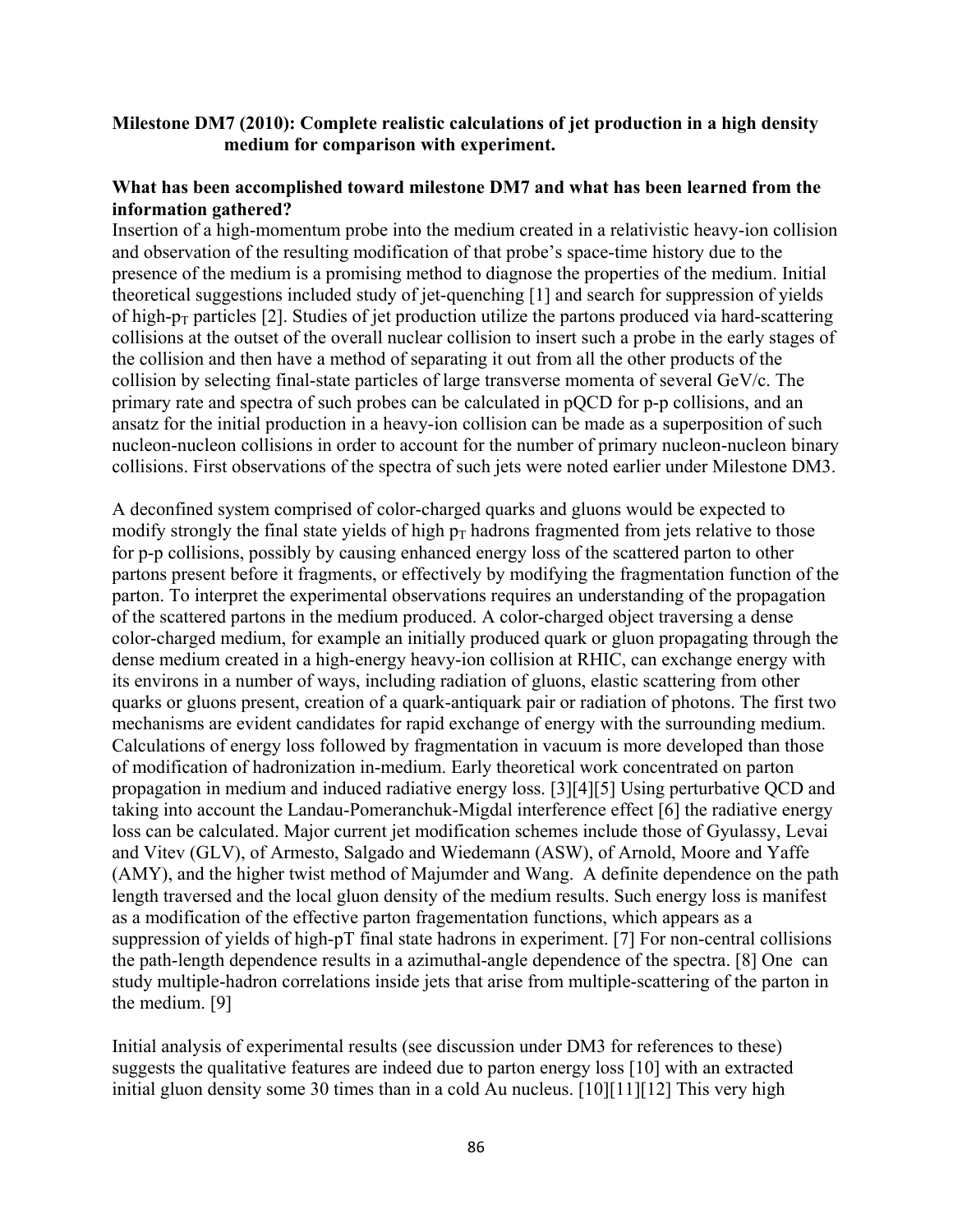density of scattering centers would be also consistent with rapid thermalization needed to understand the magnitude of collective flow observed, discussed under DM2.

The experimental data suggest that a highly opaque medium is created, possibly causing so much energy loss, or interaction with the medium, that no parton from the center can penetrate. The interpretation of results may well be complicated by the fact that the observed fragmentation of partons to final hadrons does not follow directly from that well-studied for p-p collisions, because for example the ratio of meson/baryon content is notably different at intermediate transverse momenta of a few GeV/c. This has been attributed to quark recombination just before hadronization of the quark gluon plasma. [13][14][15]. Extensive current work examines modification of fragmentation functions from quark recombination, This is done in finite temperature field theory and includes effects from recombination of shower and thermal constituent quarks. [16] This work also derives QCD evolution equations for the quark distribution functions that in turn determine the evolution of the effective jet fragmentation functions in a thermal medium, which one needs to tie to experiment. Very recent work performs jet quenching calculations in a three-dimensional hydrodynamical medium. [17]

The "tomographic" results for light quarks are however expected to be fragile, in that there is a significant reduction in sensitivity of the attenuation to the density of the matter traversed when gluon jets originating from the interior are too strongly quenched. [18] One method to address this is to study mesons containing heavy quarks, such as D or B mesons, since there is negligible probability that a gluon will fragment into such a meson. An early model for heavy (i.e. charm or bottom) quark propagation in a hot dense color-charged medium assumed that the large mass of the heavy quark greatly reduced bremsstrahlung of gluons in the forward direction ("dead-cone effect") compared to the case for light (up, down, strange) quarks. [19] The high mass of charm and bottom quarks changes the sensitivity of elastic and inelastic energy loss in a well-defined way. [20][21][22][23][24]. Intensive current work has established now expectations for bottom quark jet quenching and its influence on the single-electron spectra observed. [25]

This led to an expectation for less energy loss by heavy quarks, an expectation evidently not borne out by experiment. Indeed the suppression for heavy quarks, as determined via their semileptonic decays to e or μ, [26] [27] is similar to that seen for particles comprised solely of light valence quarks. It is also seen that the  $v_2$  of particles containing charm quarks is similar for those having only light quarks. Very recent work, that may well hold the key to this issue, has emphasized that there are medium modifications to the gluon dispersion relations which induce collisional energy loss, a mechanism for energy loss which does not exist in the vacuum. [28]

A new area of focus is the response of the medium to a traversing swift parton (see also DM3). Very recent work is studying whether the recoiling jet "shocks" the medium, resulting in a pattern similar to the Mach cone familiar from supersonic travel in a gas, or whether some other pattern is manifest. [29] A structure in longitudinal space, the "ridge" has also been seen and intensively studied. [30]

## **What remains to be done to complete the original milestone as written?**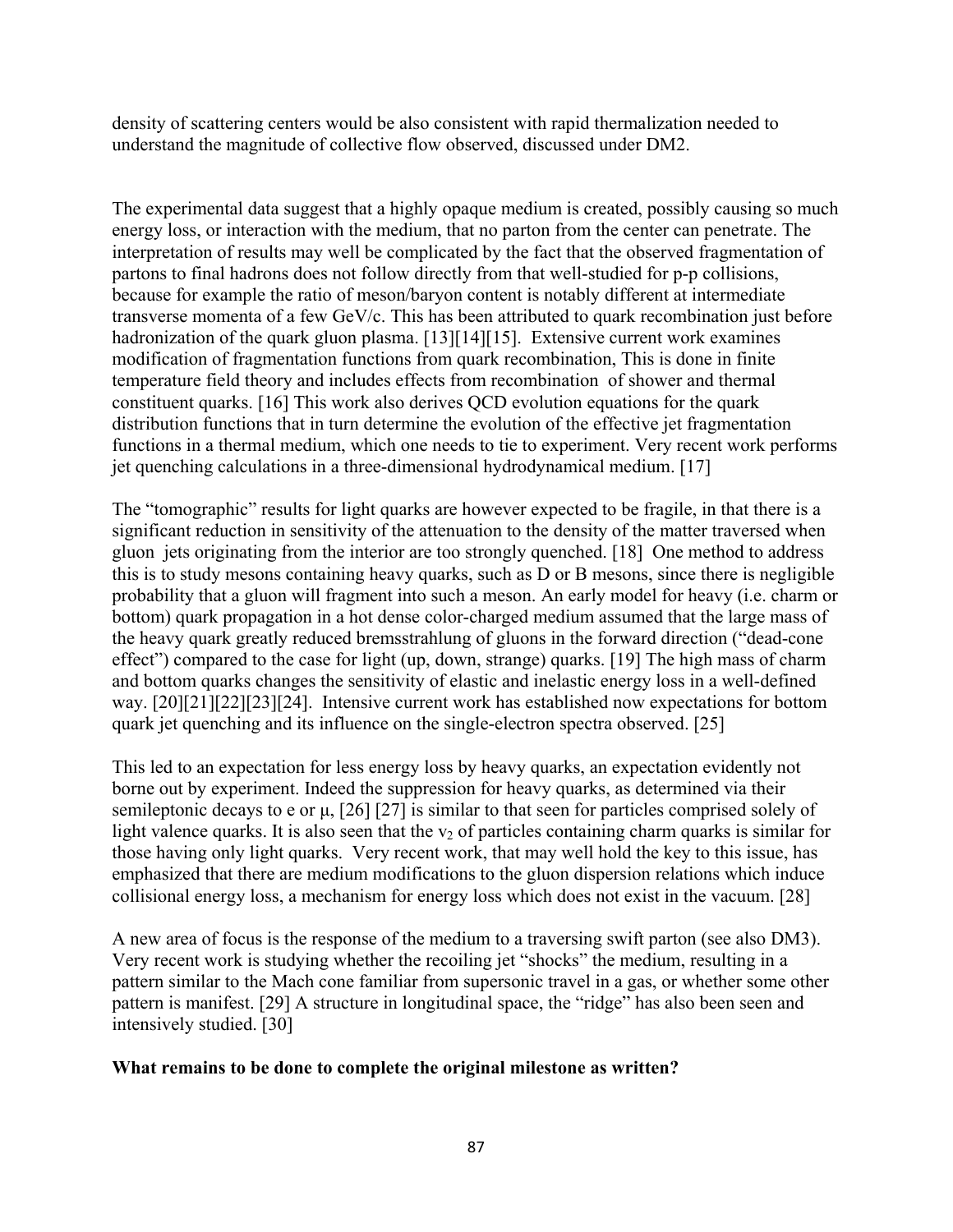Values of key model parameters for energy loss such as the average  $p_T$  broadening per unit distance, qhat, which also controls both elastic and radiative parton energy loss, extracted from the experimental data have not converged among various phenomenological studies. [31] A coherent effort among theorists and experimentalists to extract such medium properties is needed. This requires a consistent implementation of the dynamical nature of the expanding collision fireball. The magnitude of radiative vs. elastic energy loss needs to be established. The fragmentation of partons in-medium requires continued theoretical study and improved experimental data especially on back-to-back dihadron correlations and photon-hadron correlations. [32]The studies of charm need to be extended to forward rapidity, and ability to reconstruct D and B mesons directly is needed to separate the behaviors of charm and bottom quarks.

## **What additional/new data should be taken (or theoretical efforts modified or added) to address the underlying scientific question?**

A coherent accepted picture of the relevant mechanisms for energy loss relevant for a dense colored-charged and dynamically expanding medium is needed.

## **Is the milestone complete? No**

# **Bottom Line Status Assessment: Expect to Achieve**

- 1. M. Gyulassy and M. Plümer Phys. Lett. **B243** (1990) 432.
- 2. X. N. Wang and M. Gyulassy, Phys. Rev. Lett. **68** (1992) 1480.
- 3. M. Gyulassy and X. N. Wang Nucl. Phys. **B420** (1994) 583; X.N. Wang, M. Gyulassy and M. Plümer, Phys. Rev. **D51** (1995) 3436.
- 4. R. Baier, Y. L. Dokshitzer, S. Peigne and D. Schiff, Phys. Lett. **B345** (1995) 277; R. Baier, Y. L. Dokshitzer, A. H. Mueller, S. Peigne and D. Schiff, Nucl. Phys. **B484** (1997) 265.
- 5. B. G. Zakharov, JETP Lett. **63** (1996) 952.
- 6. L. D. Landau and I. J. Pomeranchuck, Dokl. Akad. Nauk. SSSR **92** (1953) 92; A. B. Migdal, Phys. Rev. **103** (1956) 1811.
- 7. X. N. Wang, Z. Huang and I. Sarcevic, Phys. Rev. Lett. **77** (1996) 231; X. N. Wang and Z. Huang, Phys. Rev. **C55** (1997) 3047; M. Gyulassy, P. Levai and I. Vitev (GLV), Phys. Rev. Lett. **85** (2000) 5535, Nucl. Phys. **B594** (2001) 371, Phys. Lett. **B538** (2002) 282; U. .A. Wiedemann, Nucl. Phys. **B588** (2000) 303, C. A. Salgado and U. A. Wiedemann, Phys. Rev. **D68** (2003) 014008, N. Armesto, C. A. Salgado and U. A. Wiedemann (ASW) Phys. Rev. **D69** (2004) 114003; P. Arnold, G. D. Moore and L. G. Yaffe (AMY) JHEP **0206** (2002) 030, S. Jeon and G. D. Moore, Phys. Rev. **C71** (2005) 034901, S. Turbide, C. Gale, S. Jeon and G. D. Moore, Phys. Rev. **C72** (2005) 014906; A. Majumder, E. Wang and X. N. Wang, Phys. Rev. Lett. **99** (2007) 152301.
- 8. M. Gyulassy, I. Vitev and X. N. Wang, Phys. Rev. Lett. **86** (2001) 2537; X. N. Wang, Phys. Rev. **C63** (2001) 054902.
- 9. A. Majumder, E. Wang and X. N. Wang, Phys. Rev. Lett. **99** (2007) 152301.
- 10. X. N. Wang, Phys. Lett. **B595** (2004) 165.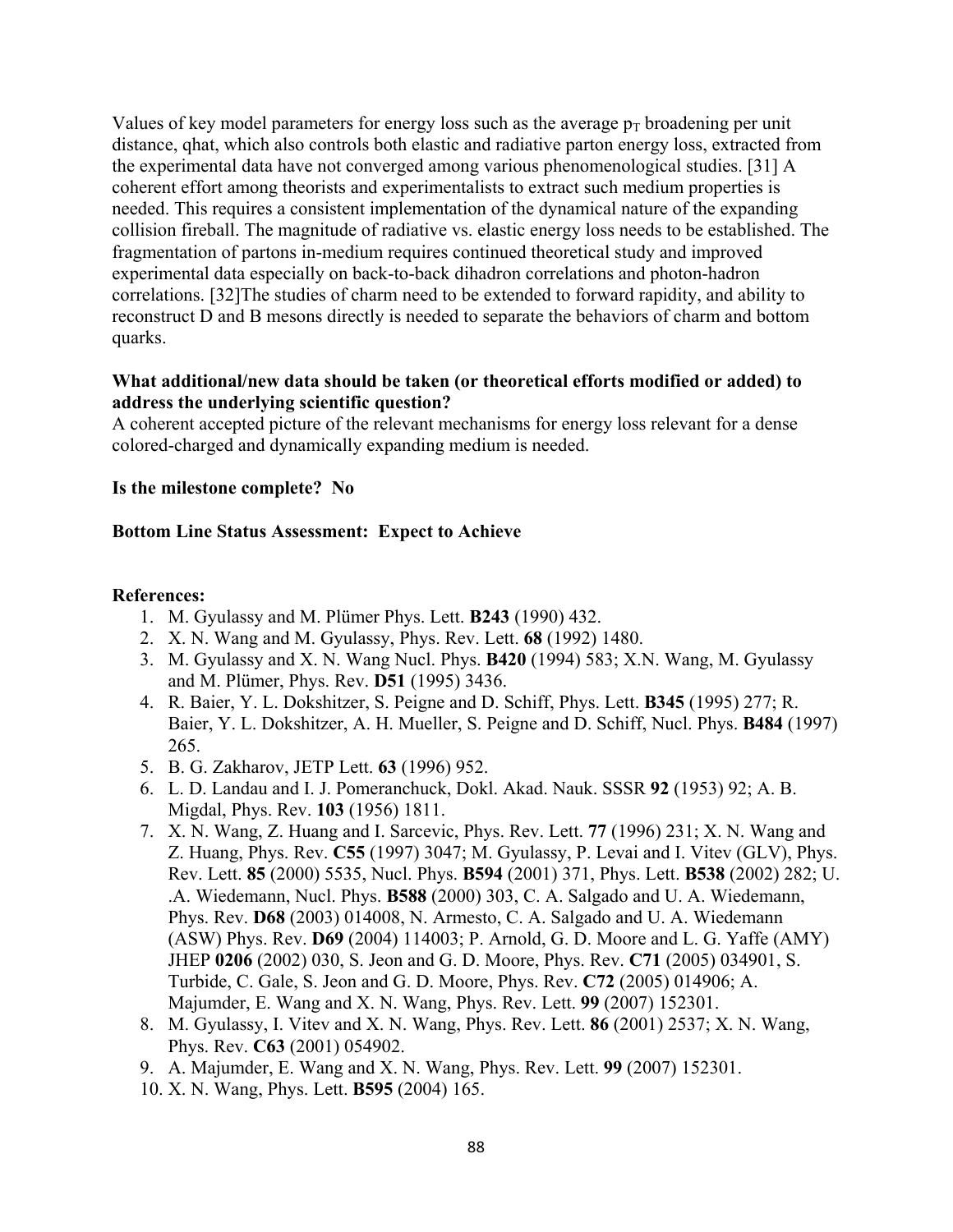- 11. E. Wang and X. N. Wang, Phys. Rev. Lett. **89** (2002) 162301.
- 12. I. Vitev and M. Gyulassy, Phys. Rev. Lett. **89** (2002) 252301; I. Vitev, J. Phys. **G30** (2004) S791.
- 13. R. C. Hwa and C. B. Yang, Phys. Rev. **C67** (2003) 034902
- 14. V. Greco, C. M. Ko and P. Levai, Phys. Rev. Lett. **90** (2003) 202302
- 15. R. J. Fries, B. Müller, C. Nonaka and S. A. Bass, Phys. Rev. **C68** (2003) 044902
- 16. A. Majumder, E. Wang and X. N. Wang, Phys. Rev. **C73** (2006) 044901; see also J. A. Osborne, E. Wang and X. N. Wang, Phys. Rev. **D67** (2003) 094022; A. Majumder and X. N. Wang, Phys. Rev. **D70** (2004) 014007 and Phys. Rev. **D72** (2005) 034007; A. Majumder, J. Phys. **G34** (2007) S377.
- 17. T. Renk, J. Ruppert, C. Nonaka, and S. A. Bass, Phys. Rev. **C75** (2007) 031902; G. Y. Qin, J. Ruppert, S. Turbide, C. Gale, C. Nonaka and S. A. Bass, Phys. Rev. **C76** (2007) 064907; A. Majumder, C. Nonaka and S. A. Bass, Phys. Rev. **C76** (2007) 041902. Also see S. A. Bass, C. Gale, A. Majumder, C. Nonaka, G. Y. Qin, T. Renk, and J. Ruppert, arXiv:0808.0908 (nucl-th).
- 18. K. J. Eskola, H. Honkanen, C. A. Salgado and U. A. Wiedemann, Nucl. Phys. **A747** (2005) 511.
- 19. Yu. L. Dokshitzer and D.E. Kharzeev, Phys. Lett. **B519** (2001) 199.
- 20. M. Djordjevic and M. Gyulassy, Nucl. Phys. **A733** (2004) 265; Phys. Rev. **C68** (2003) 034914; and Phys. Lett. **B560** (2003) 37.
- 21. M. Djordjevic, M. Gyulassy and S. Wicks, Phys. Rev. Lett. **94** (2005) 112301.
- 22. B. W. Zhang, E. Wang and X.N. Wang, Phys. Rev. Lett. **93** (2004) 072301.
- 23. N. Armesto, A. Dainese, C. A. Salgado and U. A. Wiedemann, Phys. Rev. **D71** (2005) 054027.
- 24. M. Djordjevic and U. Heinz, Phys. Rev. Lett. **101** (2008) 022302.
- 25. M. Djordjevic, M. Gyulassy, R. Vogt and S. Wicks, Phys. Lett. **B632** (2006) 81.
- 26. PHENIX Phys. Rev. **C72** (2005) 024901; PHENIX Phys. Rev. Lett. **96** (2006) 032001; PHENIX Phys. Rev. Lett. **98** (2007) 172301.
- 27. STAR Phys. Rev. Lett. **98** (2007) 192301; STAR Phys. Rev. Lett. **94** (2005) 062301.
- 28. M. Djordjevic, Phys. Rev. **C74** (2006) 064907; G. Y. Qin, J. Ruppert, C. Gale, S. Jeon, G. D. Moore and M. G. Mustafa, Phys. Rev. Lett. **100** (2008) 072301; see also extensive earlier work on gluon dispersion relations and elastic loss in-medium: P. Arnold, G. D.Moore and L. G. Yaffe, JHEP **0206** (2002) 030; S. Jeon and G. D. Moore Phys. Rev. **C71** (2005) 034901; S. Turbide, C. Gale, S. Jeon and G. D. Moore, Phys. Rev. **C72** (2005) 014906.
- 29. A. K. Chaudhuri and U. Heinz, Phys. Rev. Lett. **97** (2006) 062301; J. Casalderrey-Solana, J. Phys. **G34** (2007) S345; R. B. Neufeld, B. Müller, and J. Ruppert, arXiv:0802.2254 (hep-ph).
- 30. STAR arXiv:0806.2261 (nucl-ex) and Nucl. Phys. **A783** (2007) 507 and theory references therein.
- 31. PHENIX arXiv:0801.1665.
- 32. H. Zhang, J. F. Owens, E. Wang and X. N. Wang, Phys. Rev. Lett. **98** (2007) 212301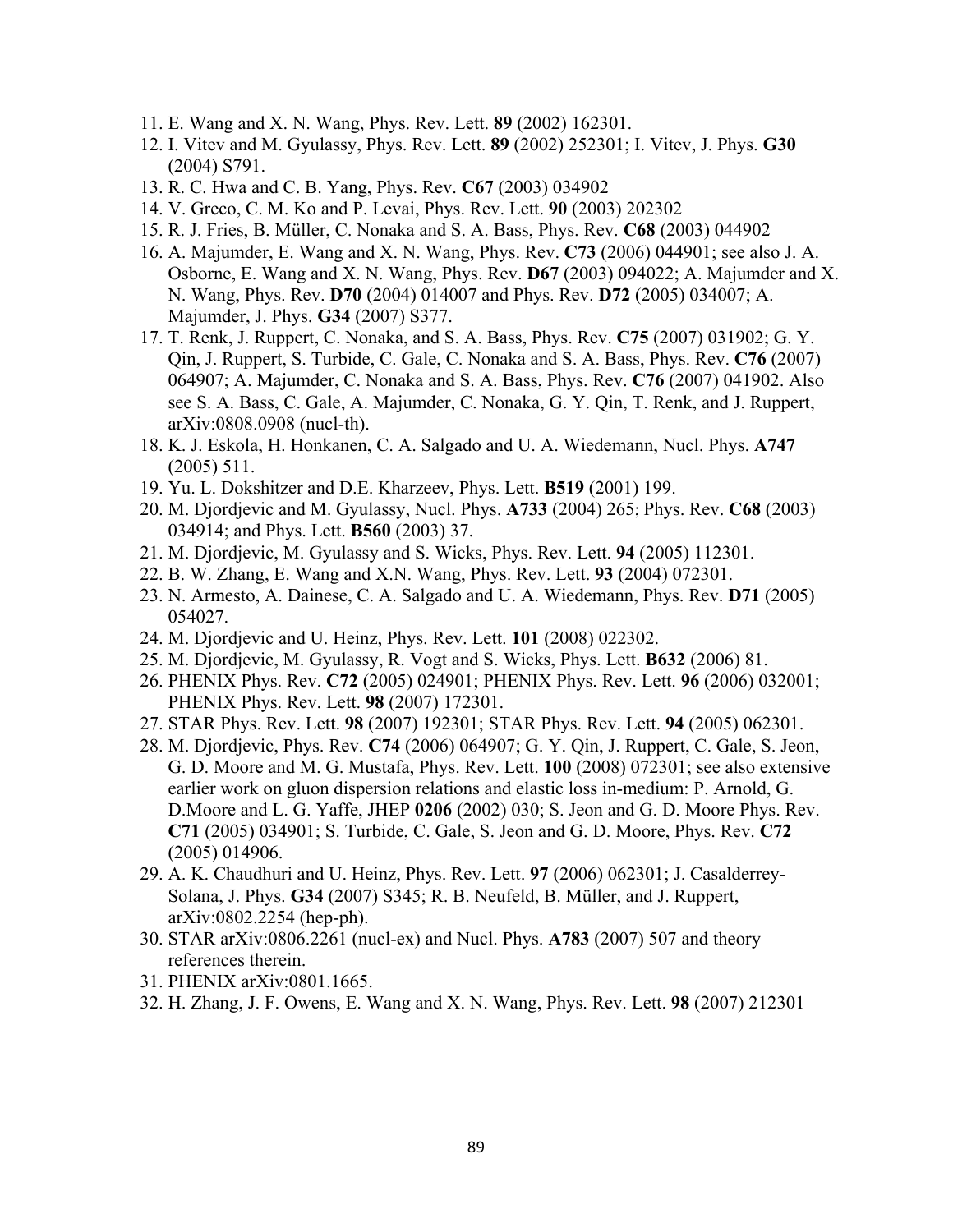# **Milestone DM8 (2012): Determine gluon densities at low x in cold nuclei via p + Au or d + Au collisions.**

# **What has been accomplished toward milestone DM8 and what has been learned from the information gathered?**

The physics question is whether there is evidence for large density of gluons at low momentum fraction in the nucleon. We know from H1 and ZEUS data taken at HERA that the density of gluons increases sharply at low momentum fraction. [1][2] A nuclear environment may increase this; the question is by how much. The result bears on a number of issues, including the structure of nuclei for very soft quanta, the existence of a novel phase of nuclear matter, the color-glass condensate, and the production rate from nuclei of photons and heavy quarks, such as charm and bottom quarks.

Results from the first d-Au runs at RHIC, in 2003, are published. [3] The just-completed d-Au RHIC run in 2007-8 had 30 times the integrated luminosity as the earlier one in 2003. New detectors have been added to cover forward kinematics, such as the forward EMCal in STAR and the MPC in PHENIX. Measurements can be made, at forward rapidities, of photons, of J/ψ, and of continuum lepton pairs. [4] The photon production has a tree-level quark-gluon scattering term. The production of J/ψ depends on gluon-gluon fusion, although whether in the singlet or octet channel is under debate. One can tie to fixed-target results such as from FNAL E866. Lepton pairs depend at tree-level on the number of quarks and antiquarks present. All these thus serve as direct probes of parton densities, with the lepton pairs serving as a check on the other two. There are two routes to access the required low Bjorken-x, i.e. low momentum fraction, of order  $10^{-3}$ . This means at RHIC one needs to go to forward angles to achieve low  $x_2$  as well as an invariant mass or  $Q^2$  large enough that pQCD is thought to describe the situation; several measurements are published. [5] The other option is to increase  $\sqrt{s_{NN}}$  in order to be able to measure at mid-rapidity with large enough mass or  $Q^2$  for pQCD to be applicable. This requires  $\sqrt{s_{NN}}$ =2 TeV, meaning measurements at the LHC in central rapidity are needed.

## **What remains to be done to complete the original milestone as written?**

Currently obtained results must be analyzed. Runs for p-p reference with new detectors in place are needed. The new vertex detectors foreseen for STAR and PHENIX and forward calorimetry for both enable detailed measurements at forward angles, thus requiring further d-Au and p-p runs when they are installed in the next few years.

## **What additional/new data should be taken (or theoretical efforts modified or added) to address the underlying scientific question?**

Development of the theory of high-gluon density, direct-photon production and heavy flavor production in nuclei will help. [6] RHIC is not a precision machine in the sense of an e-A collider where one can see scaling violations and from these extract gluon densities. One does have a Born-term production diagram, however, in the form of the gluon-quark Compton term. Thus one needs theoretical study of possible modifications of gluon densities in cold matter and prediction of the level of precision needed in measurement and the relevant kinematic ranges where experimental data are needed. [6], [7]

## **Is the milestone complete? No**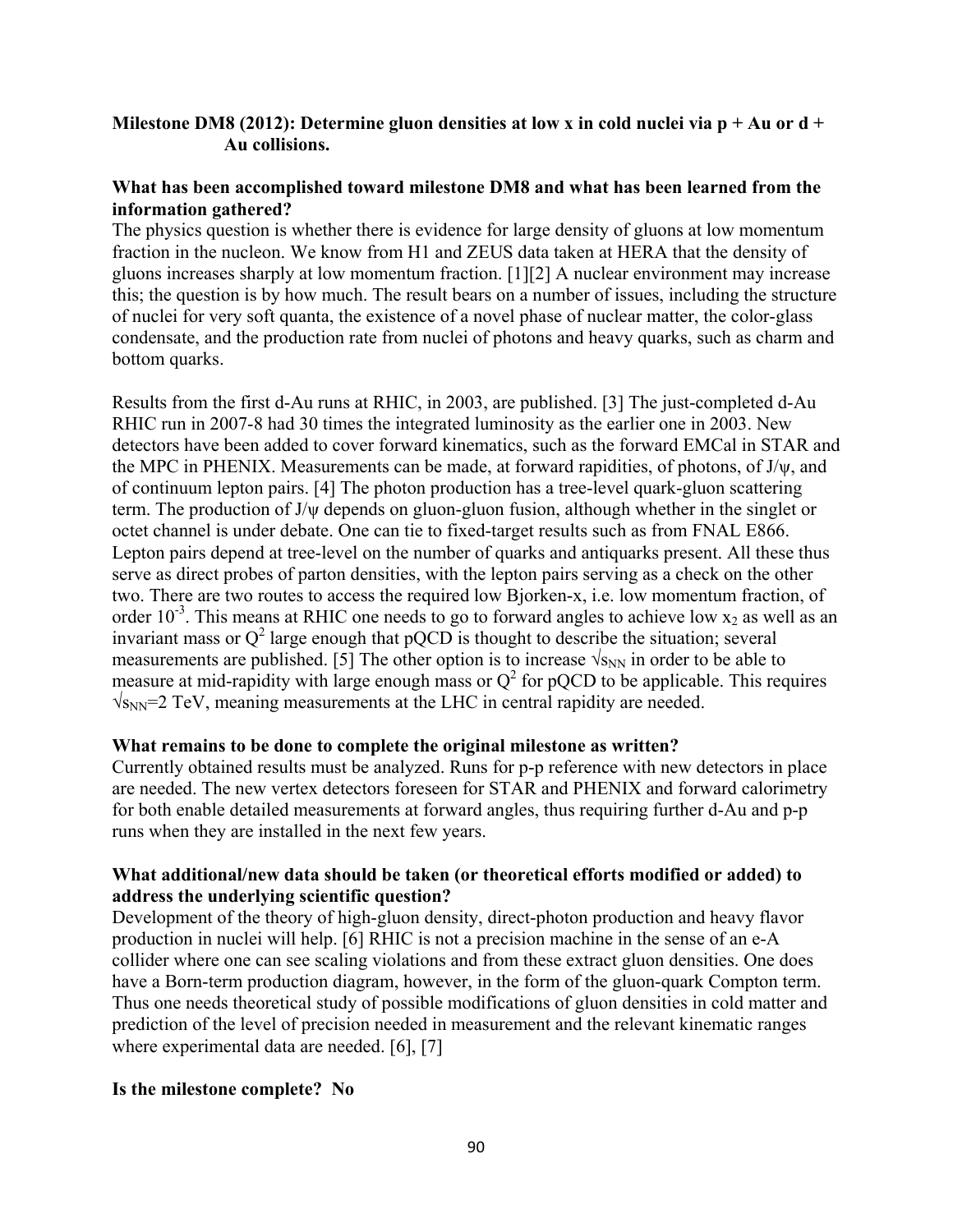## **Bottom Line Status Assessment: Expect to Achieve**

- 1. M. Derrick et al., [ZEUS] Phys. Lett. **B345** (1995) 576.
- 2. S. Aid et al., [H1] Phys. Lett. **B354** (1995) 494.
- 3. STAR Phys.Rev. **C76** (2007) 64904; STAR arXix:nucl-ex/0703016; STAR Phys. Rev. Lett. **97** (2006) 152302; STAR Phys. Rev. **C73** (2006) 034906.
- 4. STAR Phys. Rev. Lett. **94** (2005) 062301; PHENIX arXiv:0711.3917; PHENIX Phys. Rev. Lett. **94** (2005) 082302; PHENIX Phys. Rev. Lett. **94** (2005) 232301.
- 5. BRAHMS Phys. Rev. Lett. **98** (2007) 252001; BRAHMS Phys. Lett. **B650** (2007) 219; BRAHMS Phys. Rev. Lett. **93** (2004) 242303; BRAHMS Phys. Rev. Lett. **91** (2003) 072305; PHOBOS Phys. Rev. **C70** (2004) 061901(R); PHOBOS Phys. Rev. Lett. **93** (2004) 082301.
- 6. H. Fujii, F. Gelis and R. Venugopalan, J. Phys. **G34** (2007)S937; J. P. Blaizot, F. Gelis and R. Venugopalan, Nucl. Phys. **A743** (2004) 57; H. Fujii, F. Gelis and R. Venugopalan, Nucl. Phys. **A780** (2006) 146; D. Kharzeev and K. Tuchin, Nucl. Phys. **A770** (2006) 40; J. Albacete and Y. Kovchegov, J. Phys. **G34** (2007) S623; and references therein.
- 7. A. Deshpande, R. Milner, R. Venugopalan, W. Vogelsang, Annual Review of Nuclear and Particle Science, Vol **55** (2005) 165; RHIC e-A ZDR Report, ed. M. Farkhondeh and V. Ptitsyn, April 2004.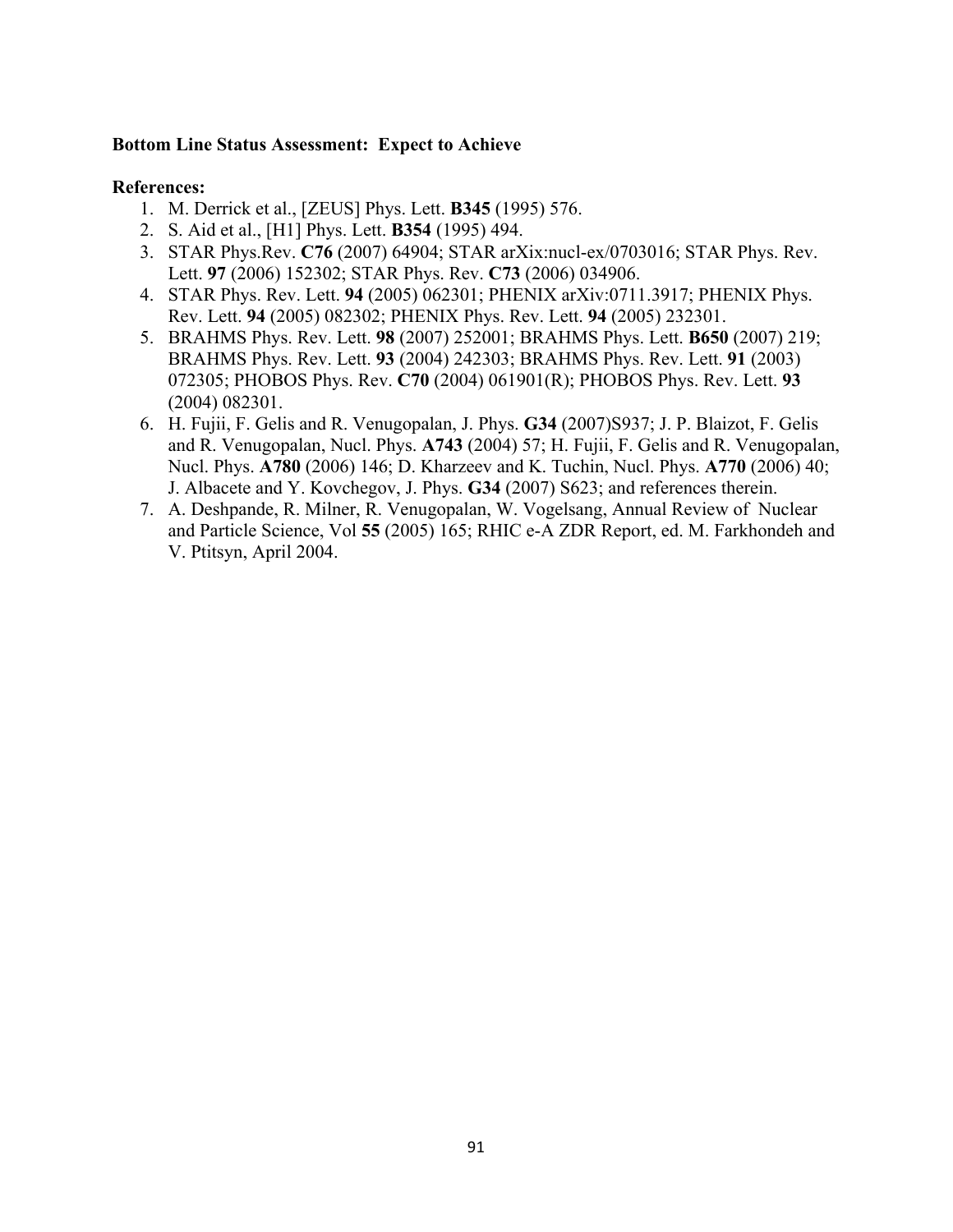# **Appendix 7: Nuclear Structure Milestones**

# **Milestone NS1 (2006): Measure changes in shell structure and collective modes as a function of neutron and proton number from the proton drip line to moderately neutron-rich nuclei.**

# **What has been accomplished toward Milestone NS1 and what has been learned from the information gathered?**

For decades the cornerstone of nuclear structure has been the concept of single-particle motion in a well-defined potential leading to shell structure and magic numbers. Shell structure impacts fundamental properties of the nucleus such as its mass, its shape, and its possible modes of excitation. This Milestone reflects the perception taking shape early in the decade that the magic numbers are not immutable: their presence (or absence) depends on the neutron-to-proton asymmetry and the binding energy, and this has consequences for every nuclear property, including collective modes.

There has been substantial recent progress in elucidating both the shell structure and collective aspects of nuclei. By expanding our perspectives, this research has opened new avenues of study and raised new questions. The quest for a coherent description of the entire nuclear landscape has led to a closer integration of theory and experiment, and future goals are emerging.

Perhaps the most dramatic recent achievement reflects a key aspect of the Milestone NS1; e.g., the deepening of our understanding of single-particle nucleonic motion. It is now recognized that the traditional magic numbers, 8, 20, 28 and 50 found along the valley of stability are evanescent in neutron-rich nuclei and that new magic numbers [1-3], such as 14, 16 and 32, appear for certain combinations of proton  $(Z)$  and neutron  $(N)$  number. Knockout reactions [4] are revealing how the purity of single-particle motion is sensitive to the binding of nuclear systems. Studies  $\overline{[5,6]}$  near  $\frac{100}{5}$ Sn and  $\frac{132}{5}$ Sn are mapping shell gaps in heavy doubly-magic nuclei far from stability. Studies of Sn isotopes between these two extremes in mass have uncovered unexpected, drastic changes with neutron excess of the relative energy between specific single-particle orbits [7]. The discovery [8,9] of new superheavy nuclei, possibly up to  $Z = 118$ , and new spectroscopic studies  $[10,11]$  of nuclei near  $Z=100$ , have contributed significantly to advancing our understanding of the shell-stabilized binding of the heaviest systems which are dominated by hugely disruptive Coulomb forces. A new paradigm for determining the superheavy shell gaps has emerged from this spectroscopy (see Milestone NS2).

Sensitive studies [12,13] of collective behavior have focused on nuclei in shape/phase transitional regions, and have led to the development of new descriptions of phase structure and coexistence at the critical point, and to a revised understanding [14] of how structure evolves in regions of emergent collectivity. New regions of low-lying shape coexistence [15,16] have provided stringent tests of our ability to understand the dependence of nuclear binding energy on shape [17]. At the highest nuclear spins, the discovery [18] of rotational states beyond the band termination point has challenged our understanding of the interplay of single-particle and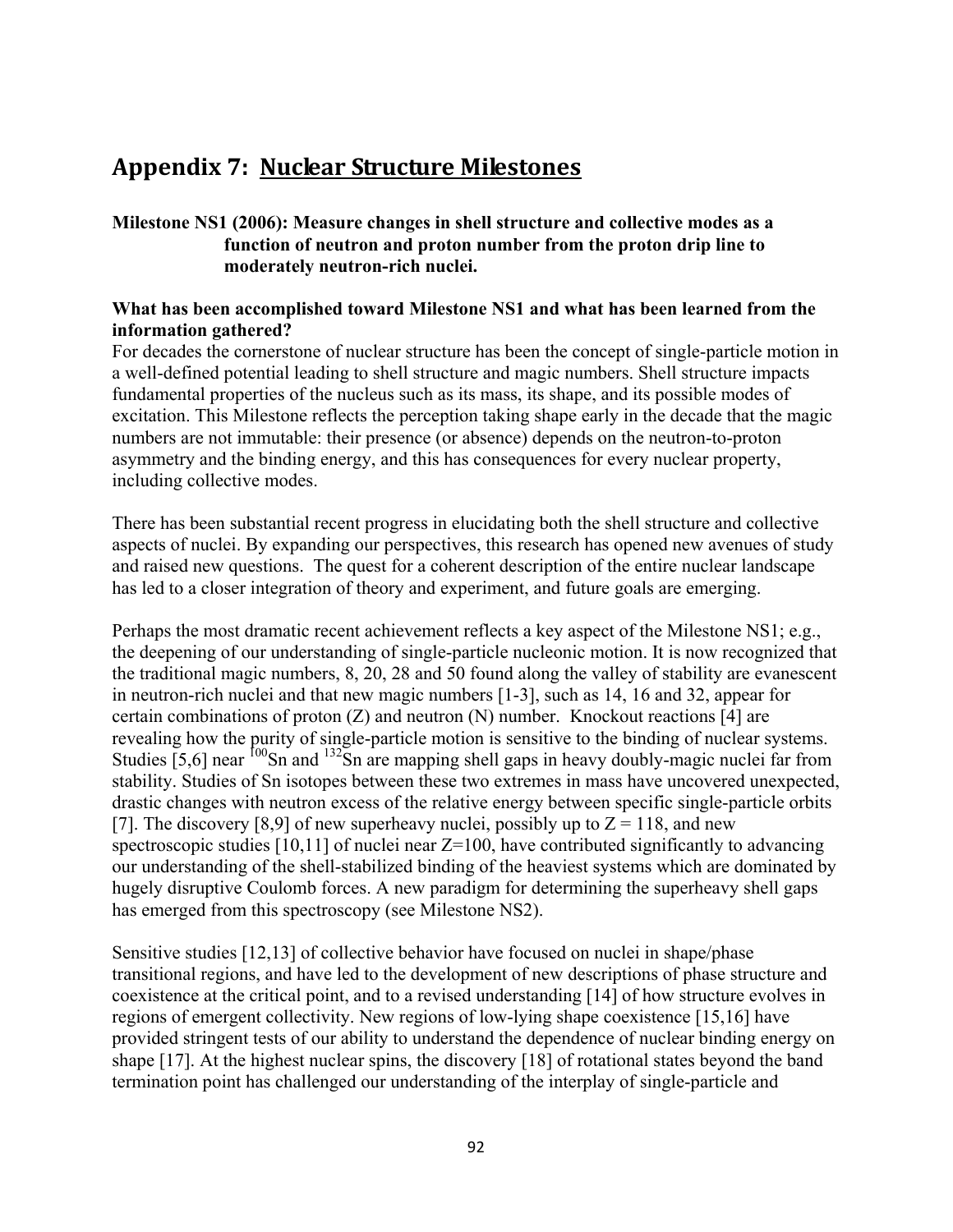collective degrees of freedom. New modes of excitation (wobbling mode of a triaxial nucleus [19], chiral rotation [20]) have been proposed and their properties are being explored.

Nuclear theory has witnessed significant advances. These follow the themes of the 2007 Long Range Plan in understanding how complex many-body objects arise from their constituent ingredients, and identifying and understanding the remarkably simple patterns that are found in nuclei. A well-defined theory strategy has been developed to incorporate techniques ranging from ab-initio calculations to density functional theory, and to collective and algebraic models (see Milestone NS6). Successes include the precise prediction [21] of the recently measured charge radii of <sup>6</sup>He and <sup>8</sup>He, and density functional theory predictions of quadrupole collectivity [22] and valence proton-neutron interactions [23].

# **What remains to be done to complete the original Milestone as written?**

The original goals have been met, and in several mass regions the objectives have been far exceeded and unanticipated phenomena have been uncovered.

# **What additional/new data should be taken (or theoretical efforts modified or added) to address the underlying scientific question?**

To pursue these scientific questions further requires extensive new data, especially on neutronrich nuclei far from stability, on nuclei with N~Z, on very heavy systems, and on key nuclei near stability. At the same time, development of a variety of theoretical techniques to address structural behavior in marginally-bound nuclei, in nuclei with competing many-body degrees of freedom, and in the heaviest nuclei are urgently needed.

# **Is the Milestone Complete? Yes**

The recent progress in elucidating both the shell structure and collective aspects of nuclei illustrated above satisfies and, in fact, far exceeds the objectives of the Milestone.

## **Bottom Line Status Assessment: Exceeded**

To capture further progress in this area after the date of this Milestone, a new Milestone NS9 with due date of 2018 is proposed:

**Measure changes in shell structure and collective modes, from the most proton-rich to the most neutron-rich nuclei accessible, in order to improve our understanding of the nucleus, and to guide theory in every region of the theoretical roadmap (i.e., the light-element region where ab-initio calculations can be performed, the mediummass region where effective interactions are used, and the region of heavy nuclei, the domain of density functional theory).** 

- 1. A. Ozawa et al., Phys. Rev. Lett. **84**, 5493 (2000).
- 2. S.N. Liddick et al., Phys. Rev. Lett. **92**, 072502 (2004), R.V.F. Janssens et al., Phys. Lett. **B546**, 55 (2002), D.-C. Dinca et. al., Phys.Rev. **C71**, 041302 (2005).
- 3. J. Fridmann et al., Nature **435**, 922 (2005), R.V.F. Janssens, Nature **435**, 897 (2005).
- 4. A. Gade et. al., Phys.Rev. Lett. **93**, 042501 (2004).
- 5. D. Seweryniak et. al., Phys. Rev. Lett. **99**, 022504 (2007).
- 6. D. C. Radford et. al., Nucl. Phys. **A752**, 264c (2005).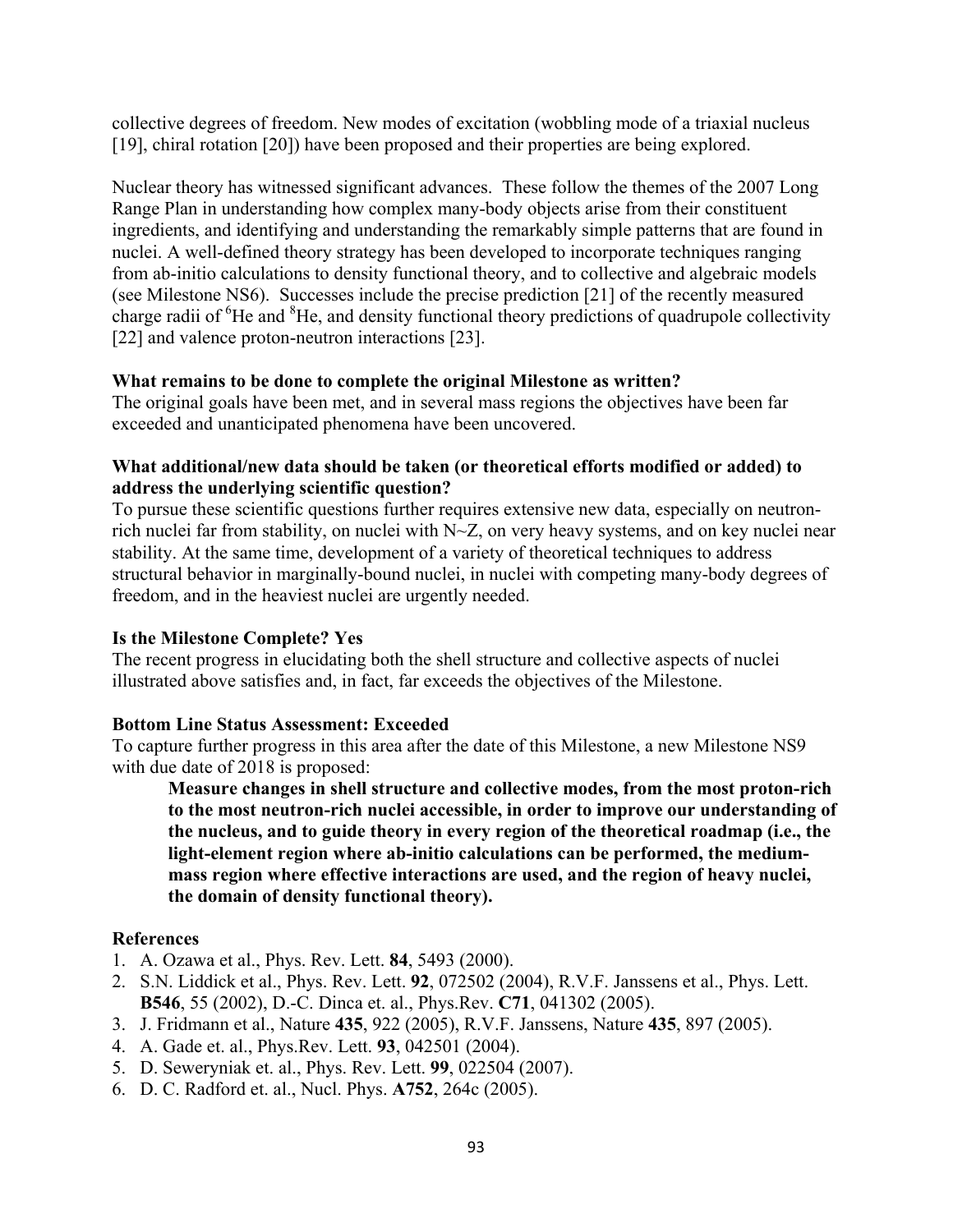- 7. J.P. Schiffer et al., Phys. Rev. Lett. **92,** 162501 (2004).
- 8. Yu.Ts.Oganessian, J. Phys. G **34**, R165 (2007), and references therein.
- 9. K. Morita et. al., J. Phys. Soc. Jpn. **73**, 2593 (2004).
- 10. S. K. Tandel et. al. Phys. Rev. Lett. **97**, 082502 (2006).
- 11. P.Reiter et. al. Phys. Rev. Lett. **95**, 032501 (2005).
- 12. R. F. Casten, Nature Physics **2**, 811(2006), R. F. Casten and E. A. McCutchan, J. Phys. G **34**, R285 ( 2007) and references therein.
- 13. D. Tonev et al, Phys. Rev **C69**, 034334 (2004).
- 14. E.A. McCutchan et al., Phys. Rev. **C69**, 064306 (2004).
- 15. T. Duguet et. al Phys. Lett. **B559**, 201 (2003).
- 16. E. Clement et. al., Phys.Rev. **C75**, 054313 (2007).
- 17. M. Bender et. al., Phys.Rev. **C73**, 034322 (2006).
- 18. E.S. Paul et. al., Phys. Rev. Lett. **98**, 012501 (2007).
- 19. S.W. Odegard et al., Phys. Rev. Lett. **86**, 5866 (2001), D. R. Jensen et al., Phys. Rev. Lett. **89**, 142503 (2002), D.J. Hartley et al., Phys. Lett. **B608**, 31 (2005), N.S. Pattabiraman et al., Phys. Lett. **B647**,247 (2007).
- 20. C. Vaman et al., Phys. Rev. Lett. **92**, 032501 (2004), S. Zhu et al., Phys. Rev. Lett. **91**, 132501 (2003), K. Starosta et al., Phys. Rev. Lett. **86**, 971 (2001), S. Mukhopadyay et al., Phys. Rev. Lett. **99**, 172501 (2007).
- 21. L-B Wang et al. Phys.Rev.Lett. **93**, 142501 (2004).
- 22. G.F. Bertsch et al. Phys. Rev. Lett. **99**, 032502 (2007).
- 23. M. Stoitsov et al., Phys. Rev. Lett. **98**, 132502( 2007).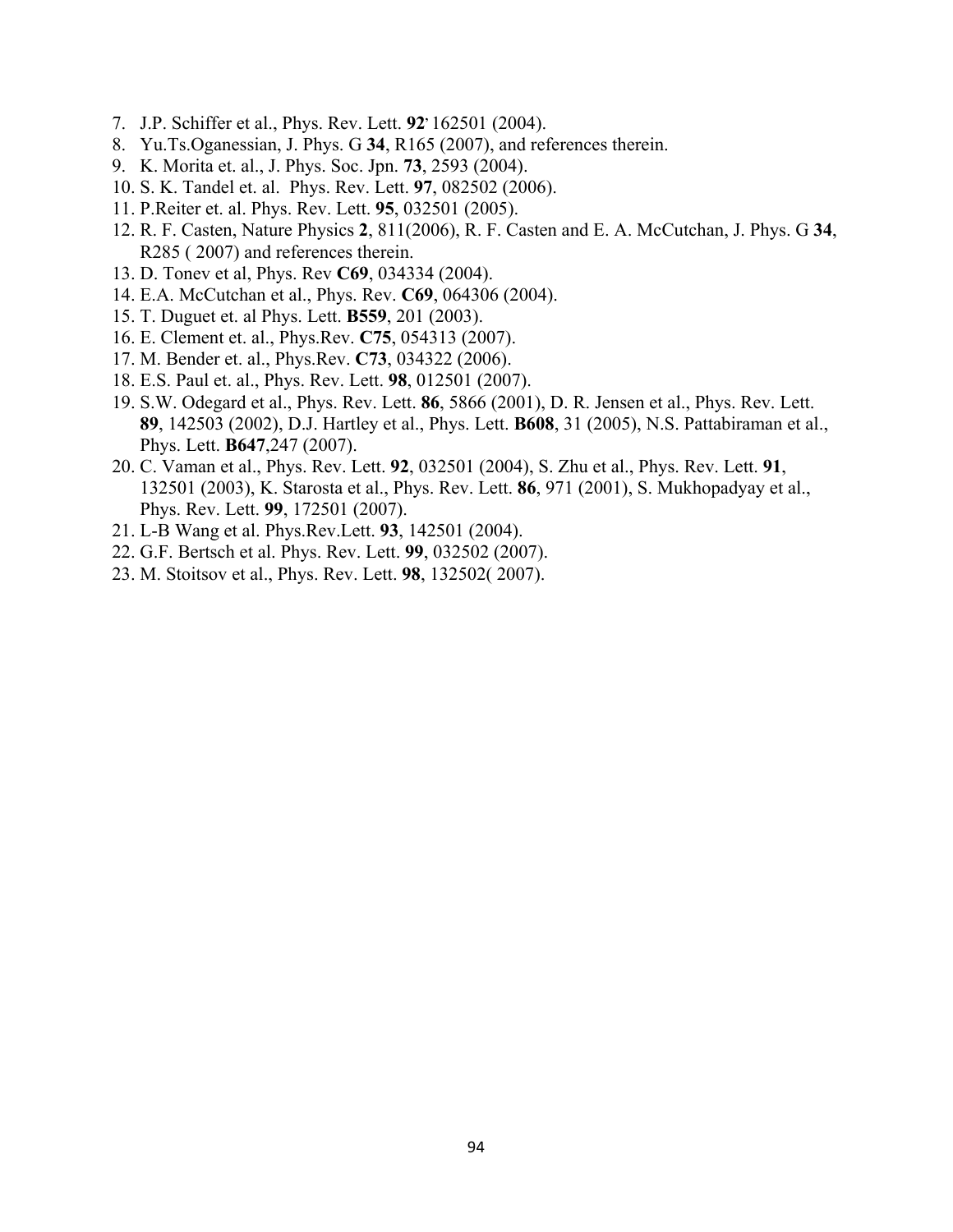# **Milestone NS2 (2007): Measure properties of the heaviest elements above Z~100 to constrain and improve theoretical predictions for superheavy elements.**

## **What has been accomplished toward Milestone NS2 and what has been learned from the information gathered?**

Superheavy nuclei; e.g., nuclei with proton number beyond  $Z = 100$ , represent a frontier of nuclear science. The average attraction between nucleons is offset by the Coulomb repulsion between protons, and this balance is especially sensitive to the properties of nucleon-nucleon interactions; hence, it impacts the ordering and spacing of the quantum states near the Fermi surface. Areas of low-level density cause a quantum shell-stabilization effect, which lowers the ground-state energy, and creates a barrier against fission, where none would otherwise exist. Locating the states near the Fermi surface, and probing the production of nuclei with ever higher Z is central for understanding this heavy frontier and predicting the border of the nuclear landscape at the limit of nuclear mass and charge.

Significant steps have been made in the measurement of the properties of the  $Z \sim 100$  nuclei that severely constrain present theoretical understanding. Among these figure: (a) the discovery of K isomeric states in <sup>254</sup>No [1,2] and other  $Z=100-103$  nuclei [3] which determine the energies of single-particle levels responsible for shell gaps in the heaviest nuclei; (b) the study of high spin states in 253,254No [4,5] which test the energy location and the evolution as a function of frequency and deformation of so-called high-j orbitals; and, most importantly, (c) the alpha decay energies of elements 112, and the recently reported elements 113-116 and 118 [6-8]. Because the cross sections involved are very small, each of these measurements represents a real "tour de force", pushing accelerators and detection systems to the very limits of their capabilities. Nuclear theorists now face significant challenges to insure that modern descriptions of nuclear structure correctly describe the structure of the nuclei near Z~100 before they can be relied upon to describe the structure of superheavy elements. While macroscopic/microscopic model calculations [9] predict a proton shell gap at  $Z = 114$ , self-consistent mean field calculations yield shell gaps at Z=120 [10] and/or Z=126 [11]. The new data provide stringent constraints on those theoretical models. To summarize, basic questions remain about the structure of the heaviest nuclei, in particular about the interplay between the Coulomb and strong forces in these systems [12].

## **What remains to be done to complete the original Milestone as written?**

Several experiments have been done, studying a range of elements from Z~100, to the current limits of production  $(Z~118)$  which arise from the available integrated luminosities and the small production cross sections associated with the synthesizing reactions. This work has pointed to the new pathways noted below. Current efforts include production, nuclear spectroscopy and chemistry of several elements. Other challenges have arisen as a result of the recent data which will require future experimentation to extend the area as noted below.

# **What additional/new data should be taken (or theoretical efforts modified or added) to address the underlying scientific question?**

The synthesis of elements 112 and 114 by hot fusion reactions has been confirmed by physical [13] and chemical measurements [14,15]. Since the syntheses and decay properties of elements 112, 114-116 and 118 form a self-consistent body of work [6], the validation of the syntheses of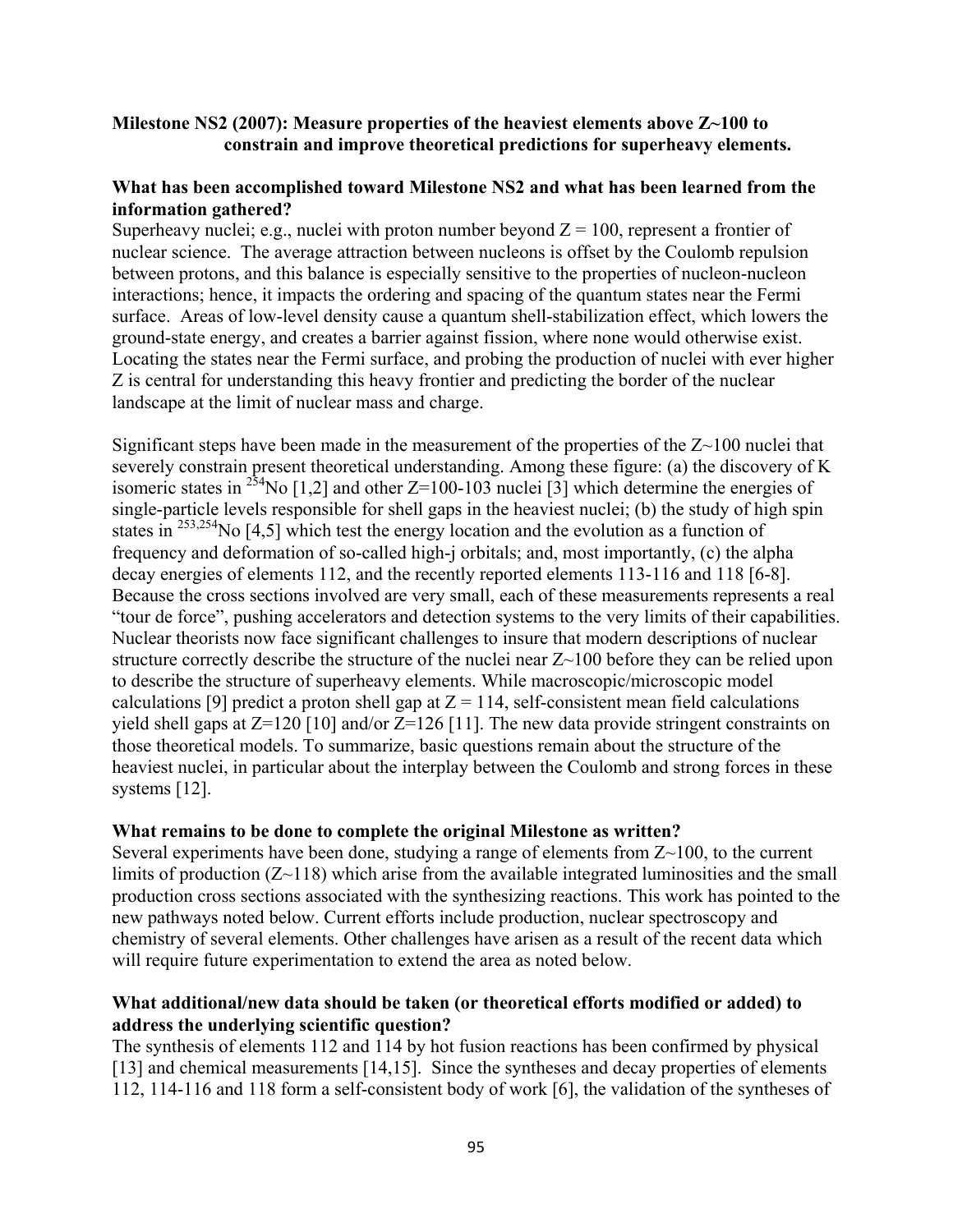elements 116 and 118 will, hopefully, soon follow and the discovery of element 117 will be achieved as well. The data from this large body of work [6] not only constrain nuclear theory, but also present a challenge to reaction theory in that the reported production cross sections with hot fusion reactions are surprisingly large and essentially constant. Furthermore, recent work with neutron-rich radioactive beams [16] appears to indicate another possible route towards the synthesis of superheavy nuclei with larger neutron excess, i.e., closer to the predicted N=184 neutron closed shell where long-lived superheavy elements are predicted by theory. The potential of collisions of massive nuclei for the production of superheavy nuclei remains to be explored as well. Also, the first chemistry of elements 112 and 114 has been reported [14,15]. While element 112 has been shown to be Hg-like but more volatile, in good agreement with Periodic Table trends, element 114 has been shown to be a volatile metal that is most likely gaseous at ambient temperatures. This property is completely unexpected and challenges current quantum chemical calculations.

# **Is the Milestone complete? Yes**

In view of the results above, it is clear that the aim of this Milestone has been met. Despite the challenging nature of the measurements, an exceptional number of new data has been provided and this now represents a complete set of severe new constraints for theory as intended by the Milestone.

# **Bottom line status assessment: Achieved**

To capture future progress in this area, a new Milestone is proposed for 2015. The following activities would be expected in pursuing this Milestone: (1) provide further constraints on the location of the single-particle orbitals thought to play a decisive role in the stability of superheavy elements; (2) improve experimental knowledge about the various reaction mechanisms proposed for the production of superheavy nuclei (such as cold and hot fusion, fusion with neutron-rich beams, and collisions between very heavy nuclei); and (3) improve theoretical predictions for structure and production of superheavy elements.

The new proposed Milestone NS8 with due date 2015 is:

**Measure properties and production mechanisms of the elements above Z~102 to understand the nature and behavior of these nuclei, and to assist theoretical predictions for the stability, structure and production of superheavy elements.**

- 1. S.K. Tandel et al. Phys. Rev. Lett. **97**, 082502 (2006).
- 2. R.-D. Herzberg et al., Nature **442**, 896 (2006).
- 3. A. Chatillon et al., Eur. Phys. J. **A30**, 397 (2006).
- 4. P. Reiter et al, Phys. Rev. Lett. **95**, 032501 (2005).
- 5. P. Reiter et al, Phys. Rev. Lett. **82**, 509 (1999).
- 6. Yu. Ts. Oganessian, et al. Phys. Rev. Lett. 83 3154 (1999), Phys. Rev. **C69** 054607 (2004), Phys. Rev. **C69** 021601 (2004), and Phys. Rev. **C74** 044602 (2006).
- 7. S. Hofmann, et al., Eur. Phys. J. **A32** 251 (2007).
- 8. K. Morita, et al., J. Phys. Soc. Japan **73** 2953(2004).
- 9. R.R. Chasman, et al., Phys. Lett. B **392**, 255 (1997), A. Parkhomenko and A. Sobiczewski, Acta Phys. Pol. **B35**, 2447 (2004).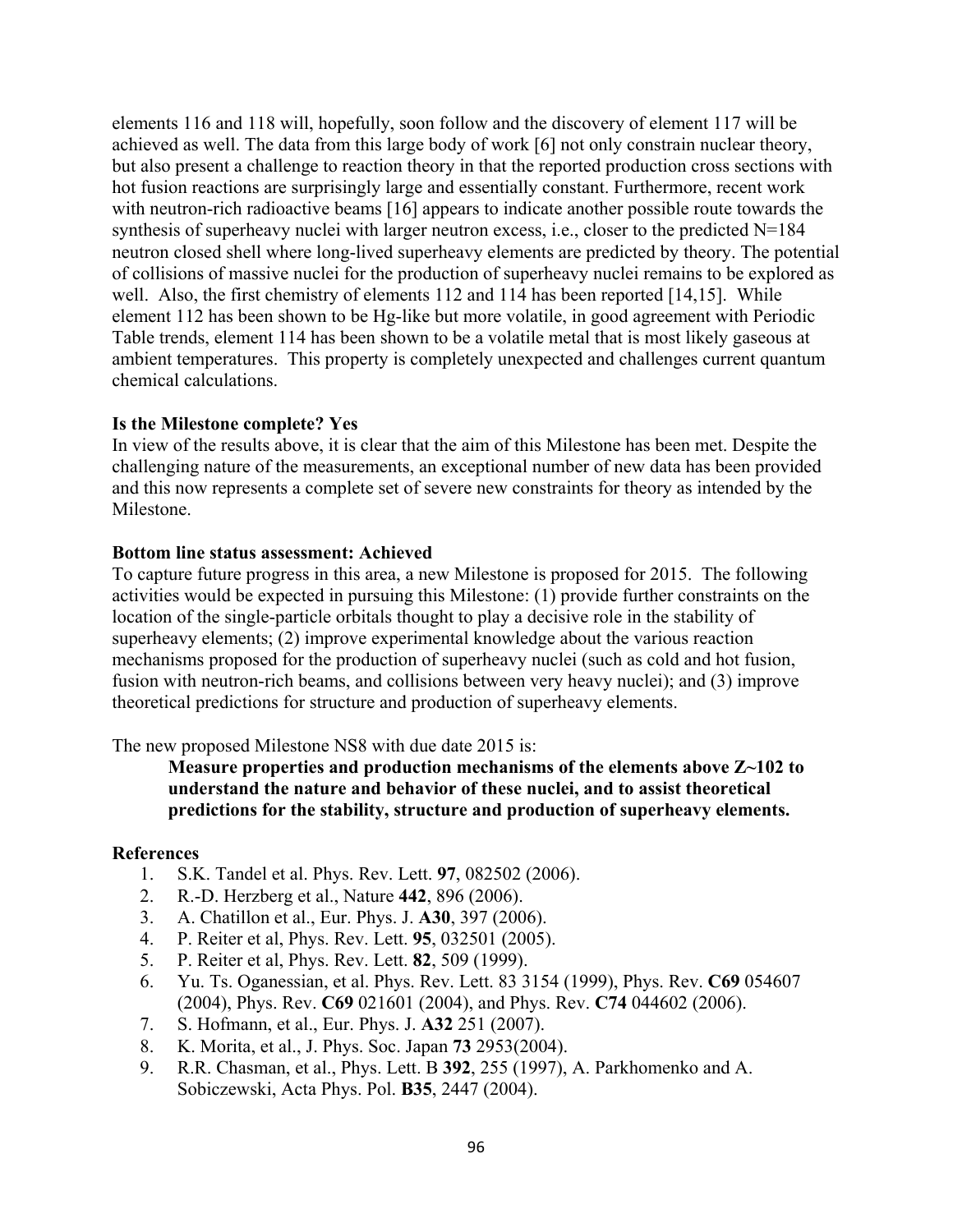- 10. A. Afanasjev, Phys. Scr. **T125**, 62 (2006).
- 11. S. Cwiok et al., Nucl. Phys. **A611**, 211 (1996).
- 12. S. Cwiok et al., Nature **433**, 705 (2005).
- 13. S. Hofmann, et al. Eur. Phys. J A **32**, 251 (2007).
- 14. R. Eichler, et al., Nature **447**, 72 (2007).
- 15. R. Eichler, et al. Nature (submitted for publication).
- 16. J.F. Liang et al., Phys. Rev. **C75,** 054607 (2007), W.Loveland et al., Phys.Rev. **C74**, 044607 (2006), Phys.Rev. **C74**, 064609 (2006).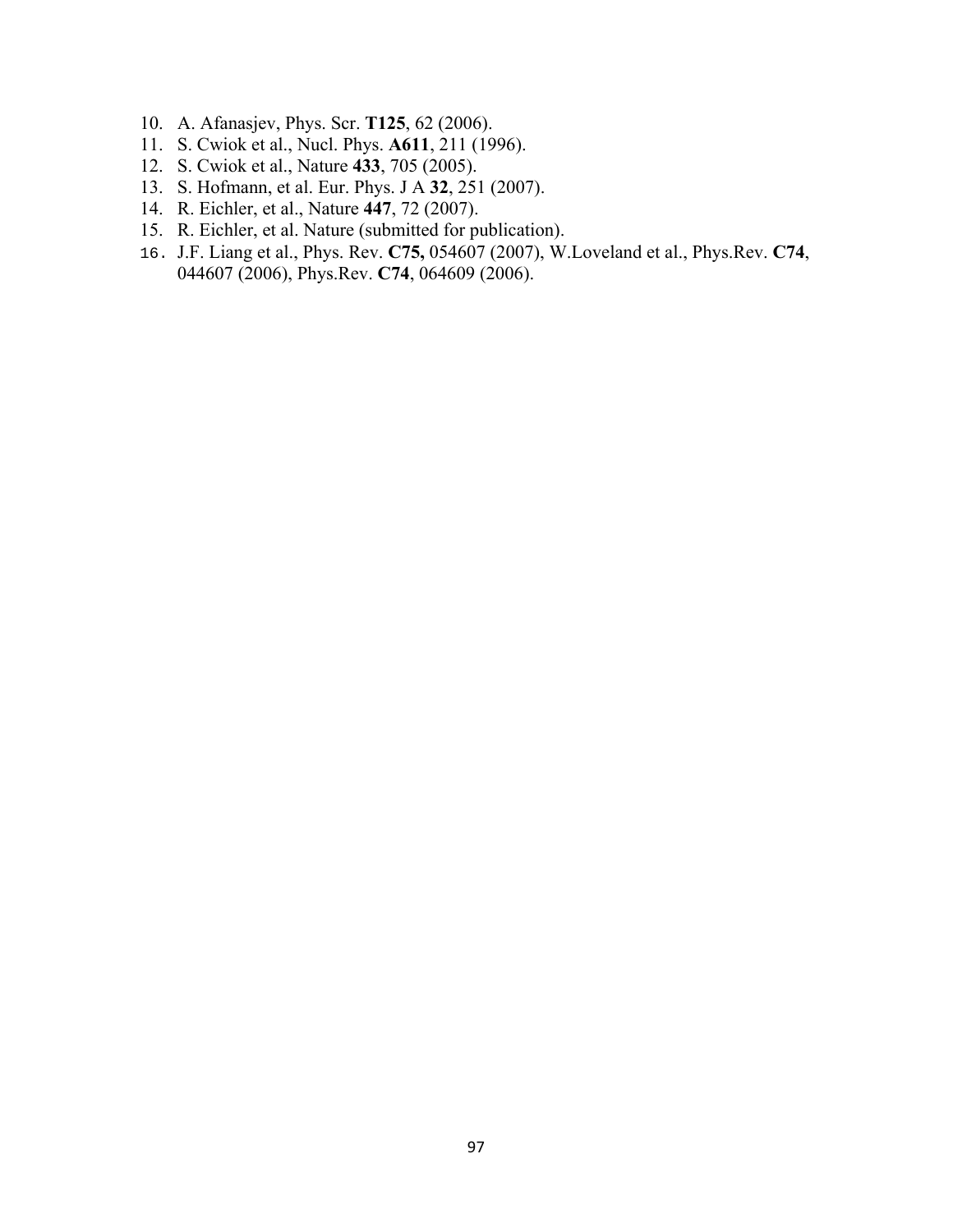# **Milestone NS3 (2009): Extend spectroscopic information to regions of crucial doubly magic nuclei such as Ni-78.**

## **What has been accomplished toward Milestone NS3 and what has been learned from the information gathered?**

As already stated in Milestone NS1, the cornerstone of nuclear structure is the concept of singleparticle motion in a well-defined potential leading to shell structure and magic numbers. Recent experimental evidence indicates that magic numbers are not as immutable as once thought: they appear to depend on the neutron-to-proton asymmetry and the binding energy. Hence, the question arises whether nuclei originally postulated to be doubly magic truly are. Among those figure prominently nuclei playing an important role in the astrophysical rp- and r-processes, i.e., <sup>56</sup>Ni (Z=N=28), <sup>78</sup>Ni (Z=28, N=50), <sup>100</sup>Sn (Z=N=50) and <sup>132</sup>Sn (Z=50, N=82).

Pioneering experiments have now been performed in the vicinity of each of these four key doubly-magic nuclei to determine the fate of the "classic" magic numbers 28, 50, and 82. An exciting picture emerges from this first round of measurements:

- o There is now evidence that the N=50 shell gap remains intact in the vicinity of  $^{78}$ Ni and there are indications for strong  $Z=28$  proton core polarization as neutrons occupy the  $g_{9/2}$  orbit. These conclusions arise from recent data such as (a) the half-life of  $^{78}$ Ni [1], (b) the established low-energy structure of  $^{72,74,76}$ Ni [2], (c) the quadrupole excitation strength in  $70$ Ni [3], (d) low-energy Coulomb excitation and transfer data on Zn and Ge nuclei in the vicinity of  $^{78}$ Ni [4-6];
- $\circ$  First information is now available on the single-particle structure outside  $100$ Sn and, in addition, there is increasing evidence for the important role of excitations across the  $Z=50$ shell gap as  $100$ Sn is approached. The information is based on (a) the discovery of an excited state in <sup>101</sup>Sn [7], (b) the superallowed character of the <sup>105</sup>Te  $\alpha$  decay [8], and (c) transition probabilities to the first excited states of the even  $106-112$ Sn [9];
- $\circ$  The persistence of the N=82 shell gap in the A=130 region has now been established and knowledge of single-particle structure in the vicinity of  $^{132}$ Sn has considerably improved. In this case, the evidence is based on new data on <sup>132</sup>Sn itself; i.e., the dipole strength distribution [10], the transition strength to the first  $2^+$  state in  $^{132}$ Sn [11] and the transfer reaction  $d(^{132}Sn, ^{133}Sn)p$  [12], as well as measurements of magnetic moments [13], of transition strengths [14] , and of beta- and isomer-decays [15] in nuclei in the direct vicinity of  $Z=50$ ,  $N=82$ ;
- $\circ$  The doubly-magic character of <sup>56</sup>Ni remains in doubt. While the first excited state has an high excitation energy, it is also characterized by a surprisingly large B(E2) transition probability [16,17]. Furthermore, recent new information on neighboring nuclei such as, for example, the magnetic moment of the  $57$ Cu ground state [18] or the B(E2) transition rates in the Ni isotopic chain [17] cannot be reproduced with shell-model calculations utilizing the most modern effective interactions.

## **What remains to be done to complete the original Milestone as written?**

From the above it is clear that significant spectroscopic information has been obtained around these key doubly-magic nuclei, even though the experiments are at the very limits of what is achievable today. Further experiments to map out neighboring nuclei and learn more of single particle energies are needed. Doing this depends in part on the capabilities of the experimental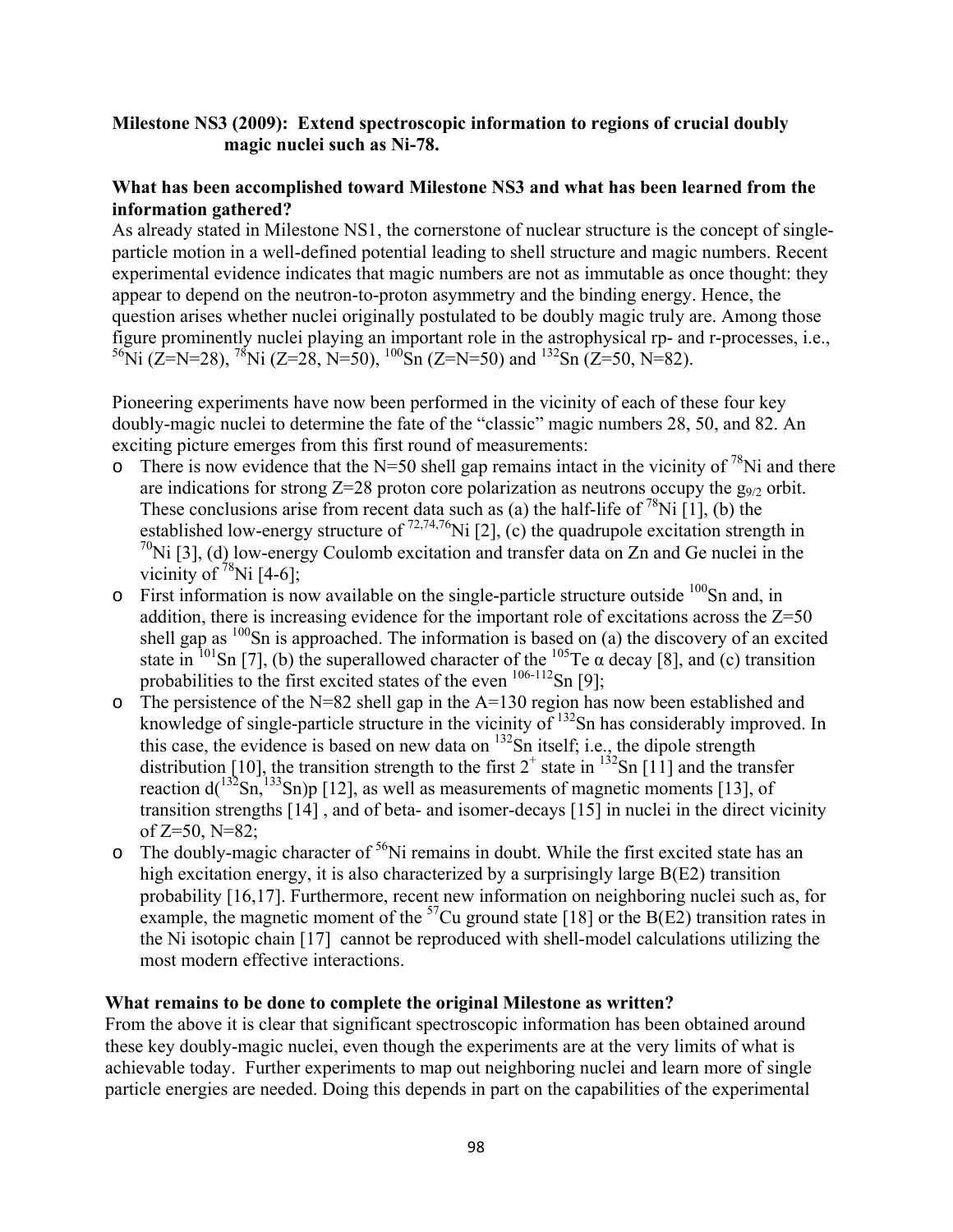apparatus and critically on the availability of the required unstable nuclei themselves, i.e., on the production rates possible at existing facilities.

# **What additional/new data should be taken (or theoretical efforts modified or added) to address the underlying scientific question?**

While the first results show the promise intended by the Milestone, more information is required (i) to confirm the present understanding of the observations, (ii) to track the evolution of structure with excitation energy, proton and neutron number in the direct vicinity of these key systems and (iii) to identify the driving forces behind structural changes. For example, the proton and neutron single-particle/hole spectra have to be mapped out and the location of excitations in <sup>78</sup>Ni and <sup>132</sup>Sn needs to be determined to provide theory with the input necessary to construct an effective shellmodel interaction with predictive power or to test the applicability of other approaches that go beyond mean field.

The key doubly-magic nuclei  $^{56}$ Ni,  $^{78}$ Ni,  $^{100}$ Sn and  $^{132}$ Sn have been reached and valuable spectroscopic information has been obtained on these nuclei and their immediate neighbors. In view of the pace of progress over the last few years, there is reason to believe that additional information will be obtained within the next two years and the objectives of the Milestone will not only be met, but exceeded.

## **Is the Milestone complete? No**

# **Bottom Line Status Assessment: Expect to exceed**

- 1. P.T. Hosmer et al., Phys.Rev.Lett. **94**, 112501 (2005).
- 2. C. Mazzocchi et al., Phys.Lett. **B622**, 45 (2005).
- 3. O. Perru et al., Phys.Rev.Lett. **96**, 232501 (2006).
- 4. J. Van de Walle et al., Phys. Rev. Lett. **99**, 142501 (2007).
- 5. E. Padilla-Rodal et al., Phys.Rev.Lett. **94**, 122501 (2005).
- 6. J.S. Thomas et al., Phys. Rev. **C76**, 044302 (2007).
- 7. D. Seweryniak et al., Phys.Rev.Lett. **99**, 022504 (2007).
- 8. S.N. Liddick et al., Phys.Rev.Lett. **97**, 082501 (2006),D. Seweryniak et al., Phys.Rev. **C73**, 061301 (2006).
- 9. C. Vaman et al., Phys. Rev. Lett. **99,** 162501 (2007), A. Banu et al., Phys.Rev. **C72**, 061305 (2005), J. Cederkall et al, Phys.Rev.Lett. **98**, 172501 (2007).
- 10. P. Adrich et al., Phys. Rev. Lett. **95**, 162503 (2003).
- 11. D.C. Radford et al., Nucl. Phys. **A752**, 264c (2005).
- 12. K. Jones et al., to be published
- 13. N.J. Stone et al., Phys. Rev. Lett. **94**, 192501 (2005), N. Benczer-Koller, to be published.
- 14. D.C. Radford et al., Phys. Rev. Lett. **88**, 222501 (2002), J.R. Beene et al., Nucl. Phys **A746**, 471c (2004).
- 15. A. Junglaus et al., Phys. Rev. Lett. **99**, 132501 (2007), N. Hoteling et al., Phys. Rev. **C76**, in press.
- 16. G. Kraus et al., Phys. Rev. Lett. **73**, 1773 (1994).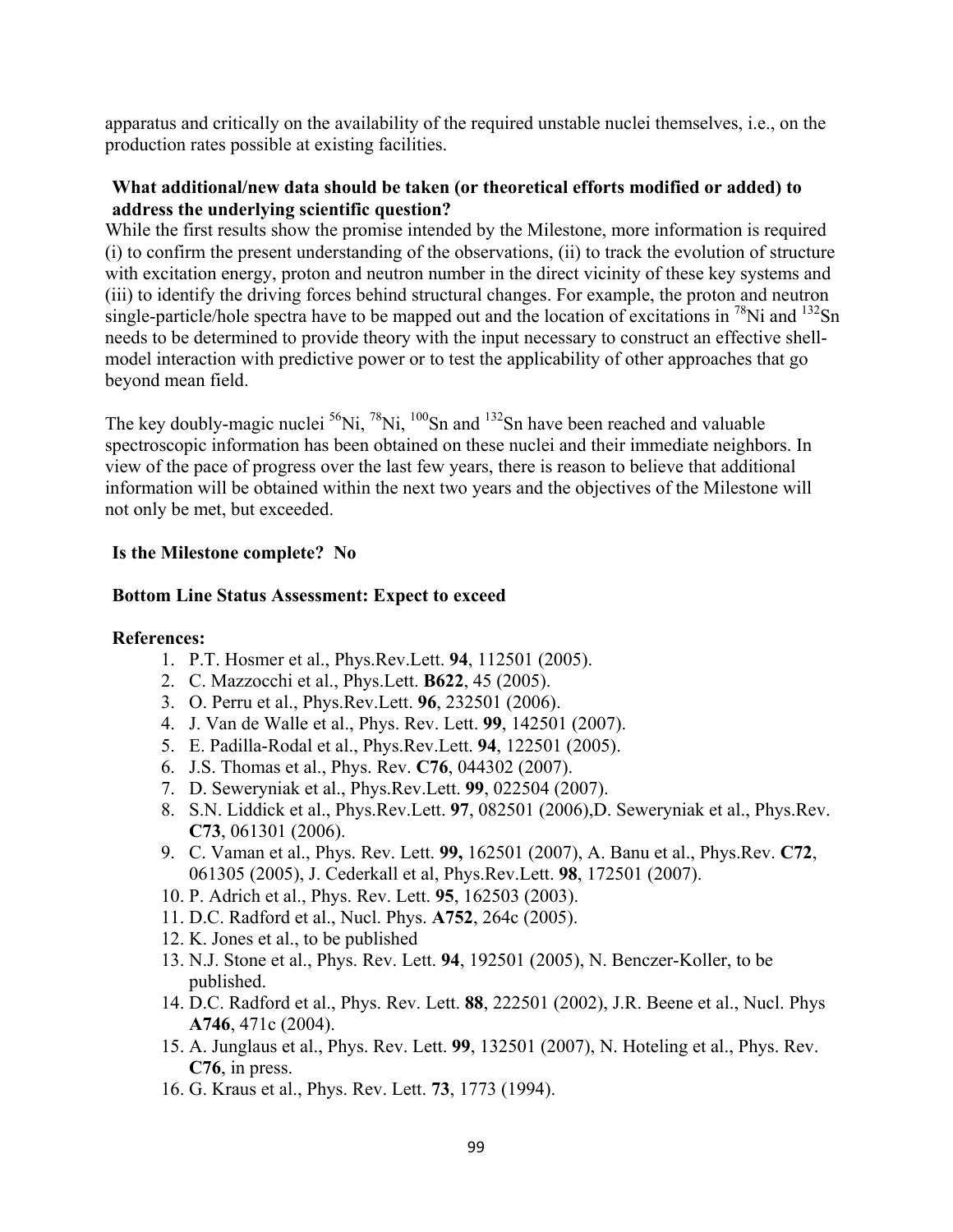- 17. K.L. Yurkewicz et al., Phys. Rev. **C70**, 054319 (2004).
- 18. K. Minamisono et al., Phys. Rev. Lett. **96**, 102501 (2006).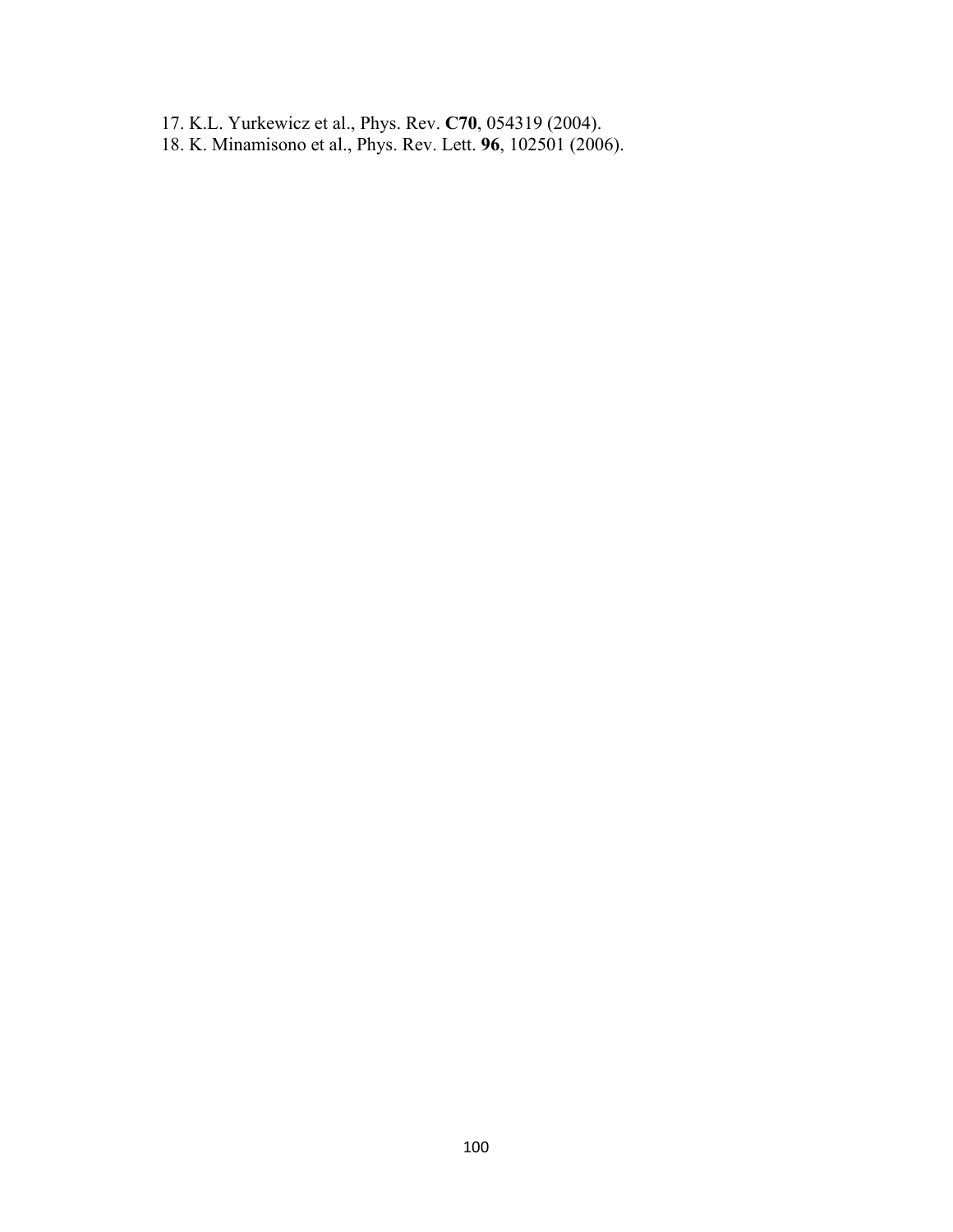## **Milestone NS4 (2009): Extend the determination of the neutron drip line up to Z of 11.**

## **What has been accomplished toward Milestone NS4 and what has been learned from the information gathered?**

The location of the drip line is the point where nuclear binding is not sufficient for a given value of proton (Z) and neutron (N) numbers; i.e., it establishes the very limits of nuclear existence. While the proton drip line is relatively well established experimentally, yet not exactly for most even Z elements and not at all for the heaviest nuclei, the neutron drip line is poorly known due to the fact that the production of neutron-rich nuclei represents an almost insurmountable challenge. Yet, the importance of the most neutron-rich nuclei for nuclear structure cannot be understated as the exotic quantal systems expected to inhabit these boundary regions are predicted to exhibit new phenomena, new types of nucleonic aggregations. They are also likely to be the place where many key aspects of nuclear interactions will be isolated and amplified.

At the beginning of the decade, the location of the neutron drip line was known only up to oxygen with <sup>24</sup>O being the last bound isotope with  $Z=8$ . More recently, considerable progress in identifying systems with higher Z values has been made at the fragmentation facilities, most notably at the NSCL. For example, in 2007 the production of  $^{44}$ Si (Z=14, N=30),  $^{42}$ Al (Z=13,  $N=29$ ) and <sup>40</sup>Mg (Z=12, N=28) were reported in Refs. [1,2]. The existence of other rare isotopes such as <sup>34</sup>Ne (Z=10, N=24) and <sup>37</sup>Na (Z=11, N=26) that had only been identified once previously [3,4] was confirmed as well. As part of this work, a new framework for describing the yields of the most exotic nuclei was established in Ref. [1], which was subsequently found to be in good agreement with the production yield of  $^{40}Mg$  [2].

The observation of the stability of odd-odd  $^{42}$ Al is somewhat of a surprise and indicates that a determination of the drip line for Z=11 maybe be more difficult than anticipated. In fact, the neutron drip line is only established with certainty if it can be demonstrated that an isotope with higher neutron number is unbound. This is a non trivial task as the production of the isotopes of interest by fragmentation reactions decreases drastically with increasing neutron excess, raising the possibility that low production cross sections rather than the lack of binding is the reason for non-observation. To address the issue, new techniques for studies of the properties of resonances in nuclei beyond the drip line, that can be applied to nuclei such as  $^{25}O$ , have been developed [5].

## **What remains to be done to complete the original Milestone as written?**

Specifically for  $Z=9-11$ , the present experimental situation is as follows. <sup>31</sup>F has been shown to be bound [6], as have  $34$ Ne and  $37$ Na [2,3]. However, these results do not necessarily define the location of the drip line. For example,  $\frac{37}{10}$  is the heaviest observed sodium isotope and a limit for the production of the odd-odd nucleus  $^{38}$ Na can be established from the work of Refs [1,2], but the drip line should be considered as firmly established only once the even-odd nucleus <sup>39</sup>Na is shown to be unbound. A search for  $\frac{39}{18}$  Na or  $\frac{35}{18}$  might well be beyond the capabilities of current facilities, and is likely to require access to an exotic beam facility of the next generation, such as the FRIB described in the 2007 Long Range Plan.

# **What additional/new data should be taken (or theoretical efforts modified or added) to address the underlying scientific question?**

Improvements in the theory of nuclear binding energies coupled with the new results in this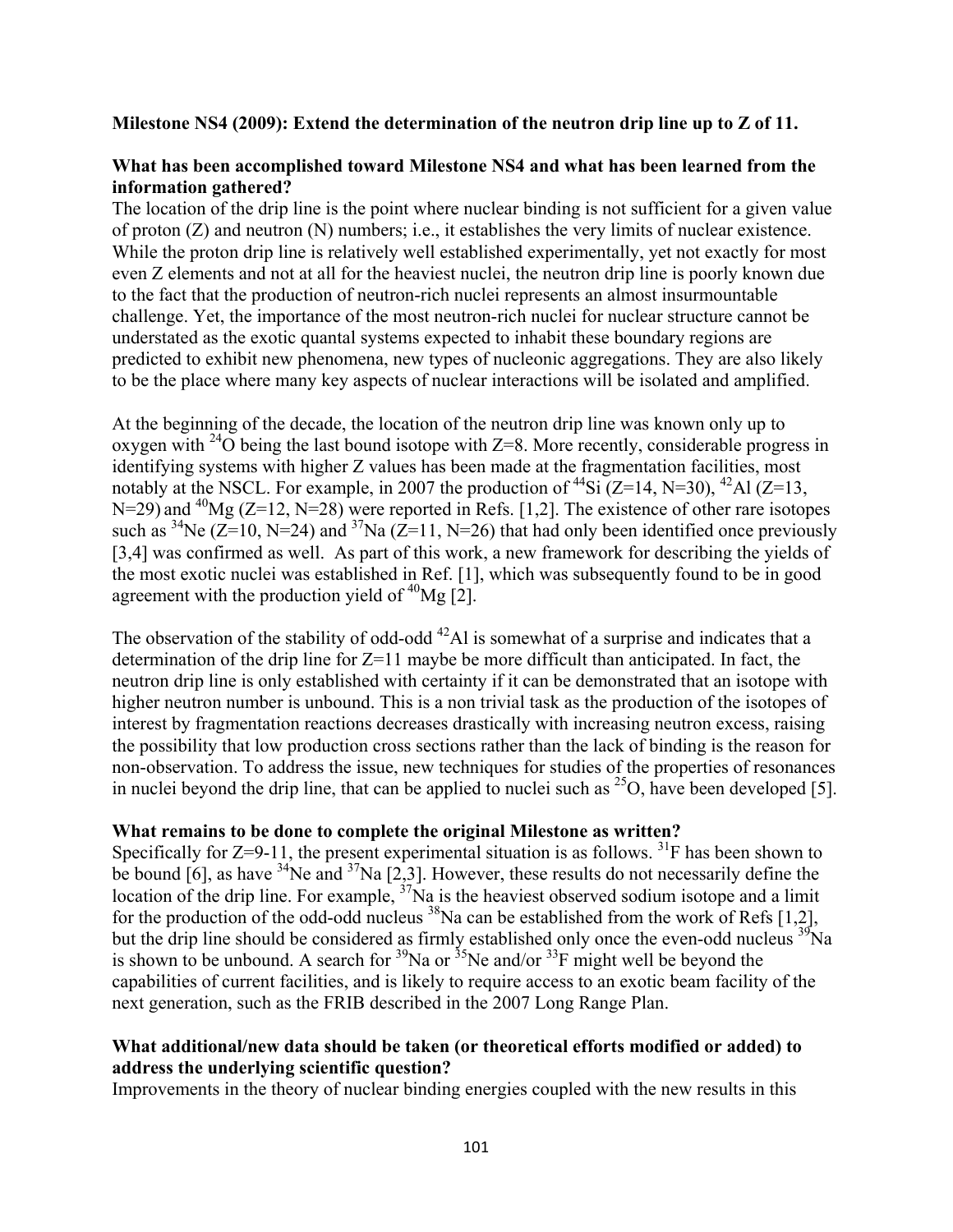region may provide improved predictions about the location of the drip line. Considerable work is still necessary in this regard and the new results obtained thus far represent significant challenges to theory. For example, calculations with a number of models predicted <sup>40</sup>Mg to be unbound [2] although it is not.

# **Is the Milestone complete? No**

With two years to go on this Milestone, one cannot state with certainty that the neutron drip line is established up to Z=11. Indeed, the surprising stability of some of the new isotopes discovered may indicate that the task is harder than expected. There is significant evidence that the drip line is quite close, as  $38$ Na is most likely unbound, but a conclusive search for  $39$ Na has not yet been completed. There is hope, however, that increased primary beam intensities will allow further progress within the next two years. In additions, based on the new data in this region, further insight on the location of the drip line may also come from improved theories. There is a dependence on improved beam intensity and accelerator running time worldwide to meet this Milestone. One must optimistically assume the search for  $39$ Na will be definitive.

# **Bottom Line Status Assessment: Expect to Achieve**

- 1. O. Tarasov et al., Phys.Rev. **C75**, 064613 (2007).
- 2. T. Baumann et al., Nature **449**, 1022 (2007).
- 3. M. Notani et al., Phys.Lett. **B542**, 49 (2002).
- 4. S.M. Lukyanov et al. , J. Phys. **G28**, L41(2002).
- 5. A. Schiller et al., Phys. Rev. Lett. **99**, 112501 (2007).
- 6. H. Sakurai et al., Phys. Lett. **B448 ,** 180 (1999).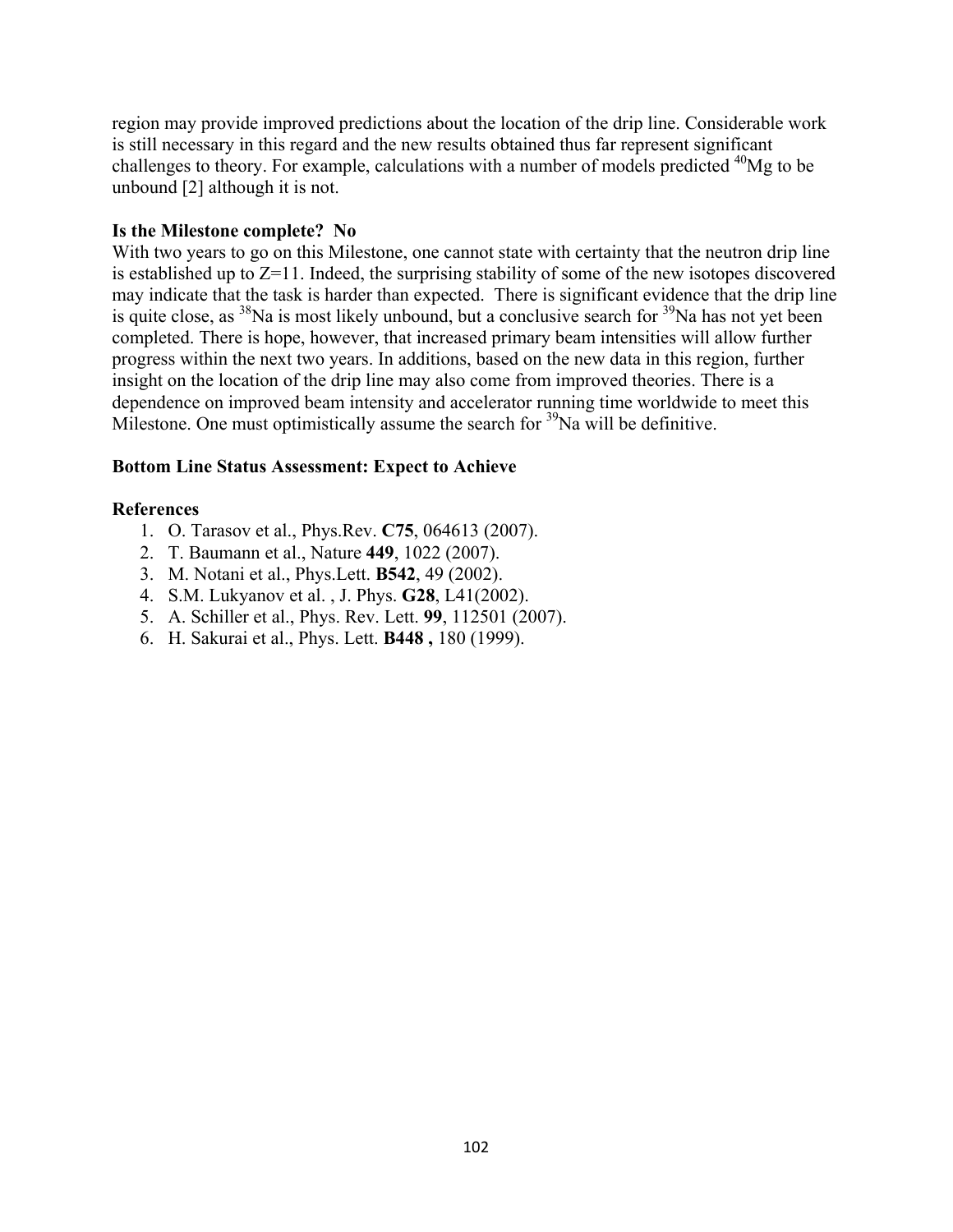# **Milestone NS5 (2010): Complete initial measurements with the high resolving power tracking array, GRETINA, for sensitive studies of structural evolution and collective modes in nuclei.**

# **What has been accomplished toward Milestone NS5 and what has been learned from the information gathered?**

Construction has begun on GRETINA, an array of germanium detectors covering a quarter of a sphere around a target. The germanium detectors are of a novel design and are intended to provide the new capability of tracking the origin of the gamma rays by locating to within 2 mm the various interactions of the photons with the crystals.

The project is funded by the DOE Office of Nuclear Physics and received CD0 approval in October 2003, CD1 approval in February 2004, and CD3 approval in November 2007. To date, one prototype cluster of three germanium crystals and the first of seven production clusters of four crystals have been delivered, tested, and characterized. Each of these crystals is highly segmented, with 36 contacts on the outer surface. The mechanical design, including an optimized detector packing geometry and the support structure, is complete, and a prototype computer system has been purchased.

Gamma-ray tracking relies on knowledge of the positions and energies of gamma-ray interactions, determined from the digital analysis of the signal waveforms in the various detector segments. Fast digitizer boards for the many signals have been designed, and several prototype versions tested. An intelligent trigger system has also been designed; both digitizers and trigger operate properly in conjunction and meet all requirements. "Signal decomposition", the determination of interaction positions from the waveforms using real-time processing, represented a serious challenge; however, a signal decomposition algorithm for GRETINA that meets the stringent speed and accuracy requirements has been successfully developed and thoroughly tested.

In-beam tests using the prototype detectors, and preliminary versions of the signal decomposition and tracking algorithms, clearly indicate that the 2 mm position sensitivity required for gammaray tracking has been achieved. Moreover, a recent test using a collimated gamma-ray beam demonstrated a position resolution of 1.5 to 1.7 mm. These results demonstrate not only that gamma-ray tracking is technically feasible, but also that GRETINA will have the superb efficiency and resolution advertised. The array will be especially suited to the demands of gamma-ray detection at exotic beam facilities. Moreover, work on gamma-ray tracking has also spurred developments in gamma-ray imaging, with applications in homeland security and medical imaging. The impressive technical progress of the GRETINA project and of techniques related to gamma-ray tracking can be found in Refs. [1-10].

## **What remains to be done to complete the original Milestone as written?**

Construction of GRETINA must be completed by February 2011, the time for which CD4 (project completion) is scheduled. Experiments utilizing GRETINA will begin upon completion. Based on the accomplishments of the last few years, it is clear that all challenges have been met and that the timely completion of the project rests solely with the availability of the appropriate funding and the ability of the detector manufacturer to deliver the crystals on time.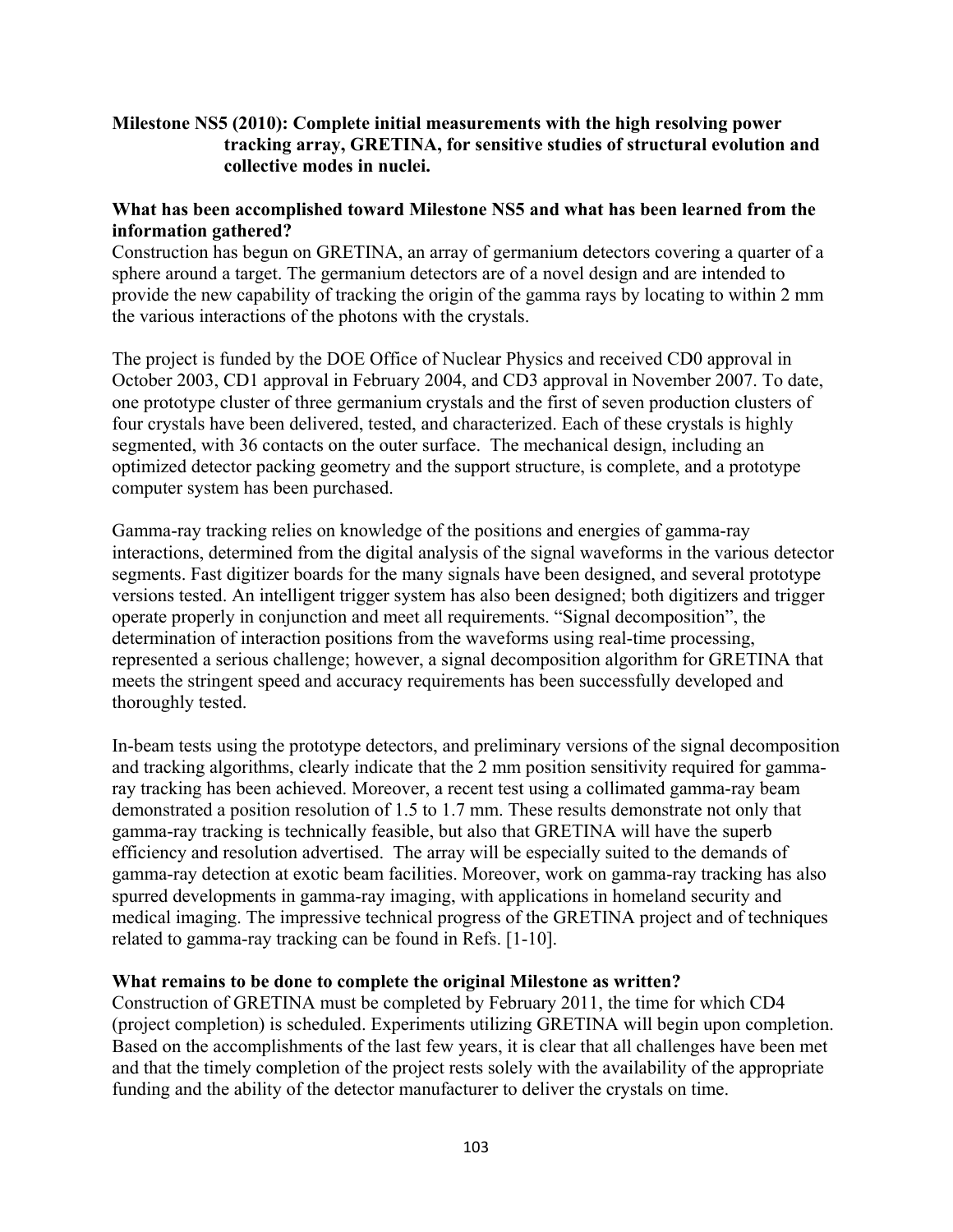An initial deployment plan for GRETINA has been developed and presented to the funding agencies. This plan addresses an initial set of commissioning tests, and initial tests with beam followed by a subsequent program of first measurements. This program includes a timeline for moving among low-energy accelerator facilities in order to exploit the unique capabilities each of these offers in a timely manner. A possible initial suite of experiments at each facility is described as well. This approach will insure rapid production of first physics results, once the GRETINA array reaches CD4.

# **What additional/new data should be taken (or theoretical efforts modified or added) to address the underlying scientific question?**

The Milestone is evidently not yet complete and will not be completed by 2010. Although all technical challenges have been addressed and there are no showstoppers left, the project has experienced delays because of the situation regarding funding in the last decade and the scheduling and funding possibilities for initiating new MIEs. When this Milestone was written following the 2002 NSAC Long Range Plan, it was dated two years after the projected 2008 GRETINA completion date. However, at that time, GRETINA was not yet an official DOE project. GRETINA has since been funded, but with a DOE-approved CD4 date in 2011, and with physics operation expected to begin later that same year. Therefore, at best, this Milestone, which marks the completion of the first set of physics runs, will be likewise delayed by two years following the actual project completion date, to 2013.

# **Is the Milestone complete? No**

## **Bottom Line Status Assessment: Expect to Not Fully Achieve**

We propose to add a revised Milestone NS7 by changing the date of the present Milestone to reflect the planned completion date of GRETINA in 2013.

- 1. I.Y. Lee, Nucl. Instrum. Methods Phys. Res. **A422**, 195 (1999).
- 2. G. J. Schmid et al., Nucl. Instrum. Methods Phys. Res. **A430**, 69 (1999).
- 3. M.A. Deleplanque et al., Nucl. Instrum. Methods Phys. Res. **A430**, 292 (1999).
- 4. K. Vetter et al., Nucl. Instrum. Methods Phys. Res. **A452**, 105 (2000).
- 5. K. Vetter et al., Nucl. Instrum. Methods Phys. Res. **A452**, 223 (2000).
- 6. G.J. Schmid et al., Nucl. Instrum. Methods Phys. Res. **A459**, 565 (2001).
- 7. I.Y. Lee et al., Rep. Prog. Phys. **66**, 1095 (2003).
- 8. M. Descovich et al., Nucl. Instrum. Methods Phys. Res. **B241**, 931 (2005).
- 9. M. Descovich et al., Nucl. Instrum. Methods Phys. Res. **A545**, 199 (2005).
- 10. M. Descovich et al., Nucl. Instrum. Methods Phys. Res. **A553**, 535 (2005).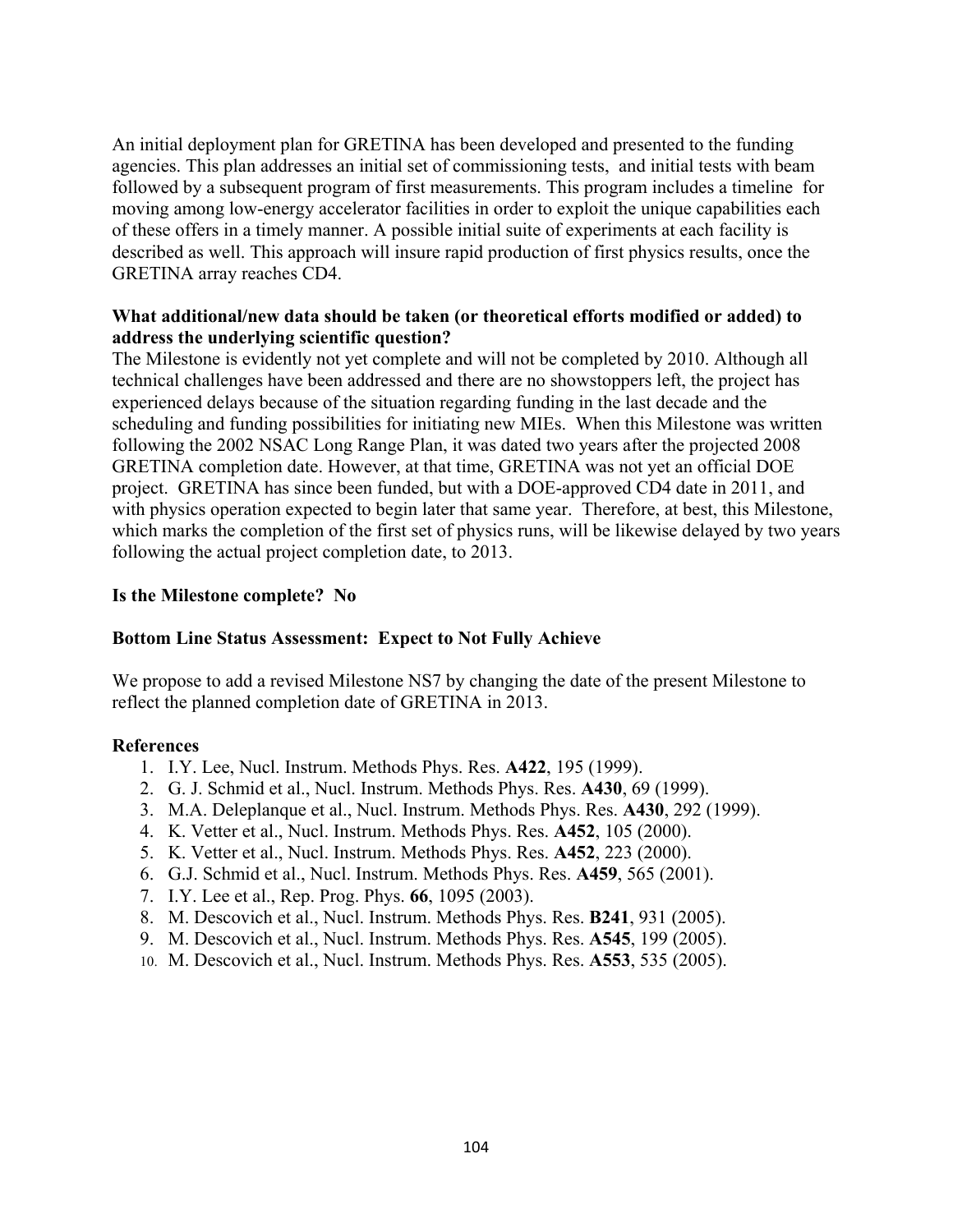# **Milestone NS6 (2013): Carry out microscopic calculations of medium mass nuclei with realistic interactions, develop a realistic nuclear energy density functional for heavy nuclei, and explore the description of many-body symmetries and collective modes, and their relationship to effective forces.**

# **What has been accomplished toward Milestone NS6 and what has been learned from the information gathered?**

The ultimate goal of nuclear structure research is a unified microscopic understanding of the nuclear many-body system in all its manifestations, as well as of the remarkable simplicities and collective behaviors that these nucleonic systems display. This Milestone represents a significant step towards this challenging goal, and the fact that this Milestone was proposed for 2013 is commensurate with the challenge that it represents.

Considerable progress has already made towards meeting the Milestone. An important step in this context is the fact that the low-energy nuclear theory community has effectively organized itself in order to address the issue and has created a roadmap for theoretical progress [1] as well as embarked in collaborations such as SciDAC-2 [2]. Within this framework, new information regarding the fundamental interaction between nucleons is now available from fully dynamic lattice QCD calculations and chiral effective-field theory [3], and a universal low-momentum interaction has been proposed [4]. Benchmark ab-initio calculations for light nuclei and nuclear matter [5] have demonstrated that nuclear theory can be very quantitative in the description of complex many-body systems and their reactions. These calculations provide necessary input and constraints for more phenomenological theories of heavier nuclei. Building on past successes of shell-model methods, realistic calculations for mid-mass nuclei are now viable, and have led to a new, empirically derived, Hamiltonian applicable to nuclei in the mass range  $40 \le A \le 70$  [6]. In addition, substantial work has also gone into providing a consistent description in the shellmodel of both bound and unbound nuclear states [7]. Significant theoretical effort towards development of the universal nuclear density functional include, for example, the study of constraints on the form of the functional from effective field theory [8], global description of proton-neutron valence correlations [9], applications of density functional theory (DFT) to the description of the heaviest nuclei [10], and spectroscopic properties of first excited states [11], etc. Progress has also been made towards the development of a microscopic theory of largeamplitude nuclear collective motion necessary to describe fission and fusion processes [12]. Finally, the algebraic description of shape phase transitions in nuclei continues to progress, and new spectroscopic signatures have been proposed [13].

## **What remains to be done to complete the original Milestone as written?**

Despite these successes, further progress is required to meet the objectives of the Milestone. Just to name a few, among these figure: development of a realistic nuclear energy density functional that is constrained by effective field theory and by the lessons learned from ab-initio approaches and a firm analysis of the associated uncertainties; expanding the bridge between descriptions of nuclear structure and nuclear reactions to provide a description of weakly-bound systems; bridging the gap between macroscopic and microscopic descriptions by providing a microscopic foundation for symmetry-dictated approaches.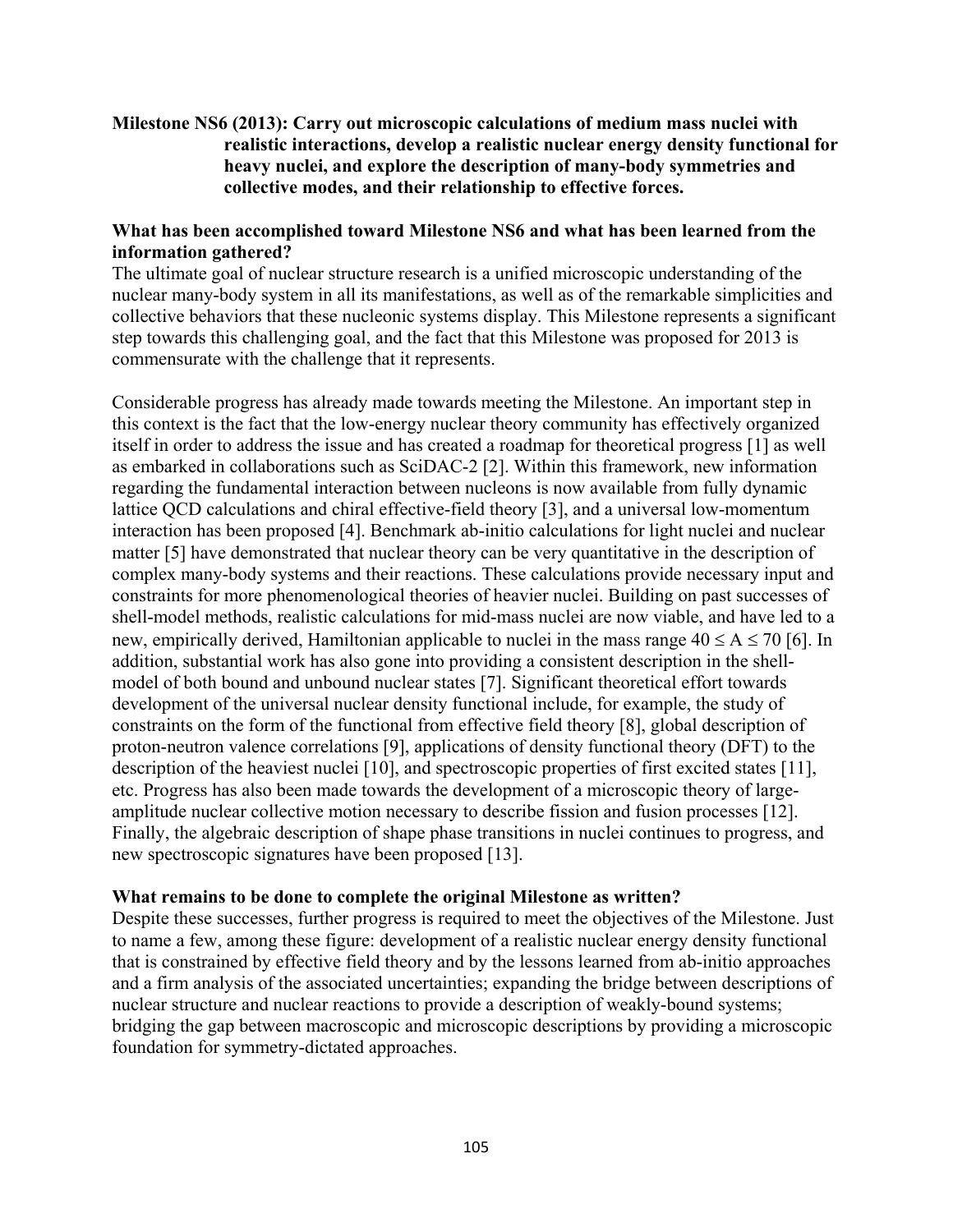# **What additional/new data should be taken (or theoretical efforts modified or added) to address the underlying scientific question?**

The above efforts may also be extended in related directions to improve connections to other aspects of nuclear physics. These would include: fully dynamical lattice QCD calculations with pion masses approaching the physical value to create a bridge between the physics of hadrons and nuclei; and developing a stringent framework for understanding in medium effects and renormalization of inter-nucleon interactions to remove the "model" from the shell model.

# **Is the Milestone complete? No**

Overall, substantial progress towards this Milestone has been made and the significant investments in low-energy nuclear theory from the DOE are beginning to pay off. There is substantial optimism in the nuclear theory community that many of the critical theoretical methods and computational tools will be in place by 2013 to permit fully realistic calculations of medium-mass nuclei. That said, it is likely that fully reliable calculations of nuclei approaching the neutron drip line will, however, require data on nuclei off the line of stability that may not be available until the FRIB facility described in the 2007 Long Range Plan is operating.

# **Bottom Line Status Assessment: Expect to Exceed**

- 1. "RIA Theory Bluebook: a Roadmap", (http://www.orau.org/ria/RIATG/Blue\_Book\_FINAL.pdf),
- 2. SCIDAC-2 Proposal: "Towards the Universal Nuclear Energy Density Functional (UNEDF)".
- 3. S.R. Beane et al., Phys. Rev. Lett. **97**, 012001 (2006)., D.R. Entem and R. Machleidt, Phys. Rev. **C68**, 041001 (2003).
- 4. A. Nogga, S.K. Bogner and A. Schwenk, Phys. Rev. **C70**, 061002(R) (2004).
- 5. S.C. Pieper, Nucl.Phys. **A751**, 516c (2005), S. Fantoni et al., Phys. Rev. Lett. **95**, 192501 (2005), P. Navratil et al.,nucl-th/0701038, G. Hagen et al., Phys. Rev. **C76**, 044305 (2007), K. M. Nollett et al., Phys. Rev. Lett. **99**, 022502 (2007), P. Navratil et al., Phys. Rev **C73**, 065801(2006).
- 6. M. Honma et al., Phys. Rev. **C69**, 034335 (2004).
- 7. N. Michel et al., Phys. Rev. **C70**, 064313 (2004).
- 8. R.J. Furnstahl, nucl-th/0702040.
- 9. M. Stoitsov et al., Phys. Rev. Lett. **98**, 132502 (2007).
- 10. S. Cwiok et al., Nature **433**, 705 (2005), A.V. Afanasjev, Phys. Scripta, **T125**, 1 (2006).
- 11. B. Sabbey et al., Phys. Rev. **C75**, 044305 (2007), G.F. Bertsch et al., Phys. Rev. Lett. **99**, 302502 (2007).
- 12. P. Möller et al., Phys. Rev. Lett. **92**, 072501 (2004), A.S. Umar and V. E. Oberacker, Phys. Rev. **C74**, 024606 (2006).
- 13. F. Iachello, Phys. Rev. Lett. **91**, 132502 (2003).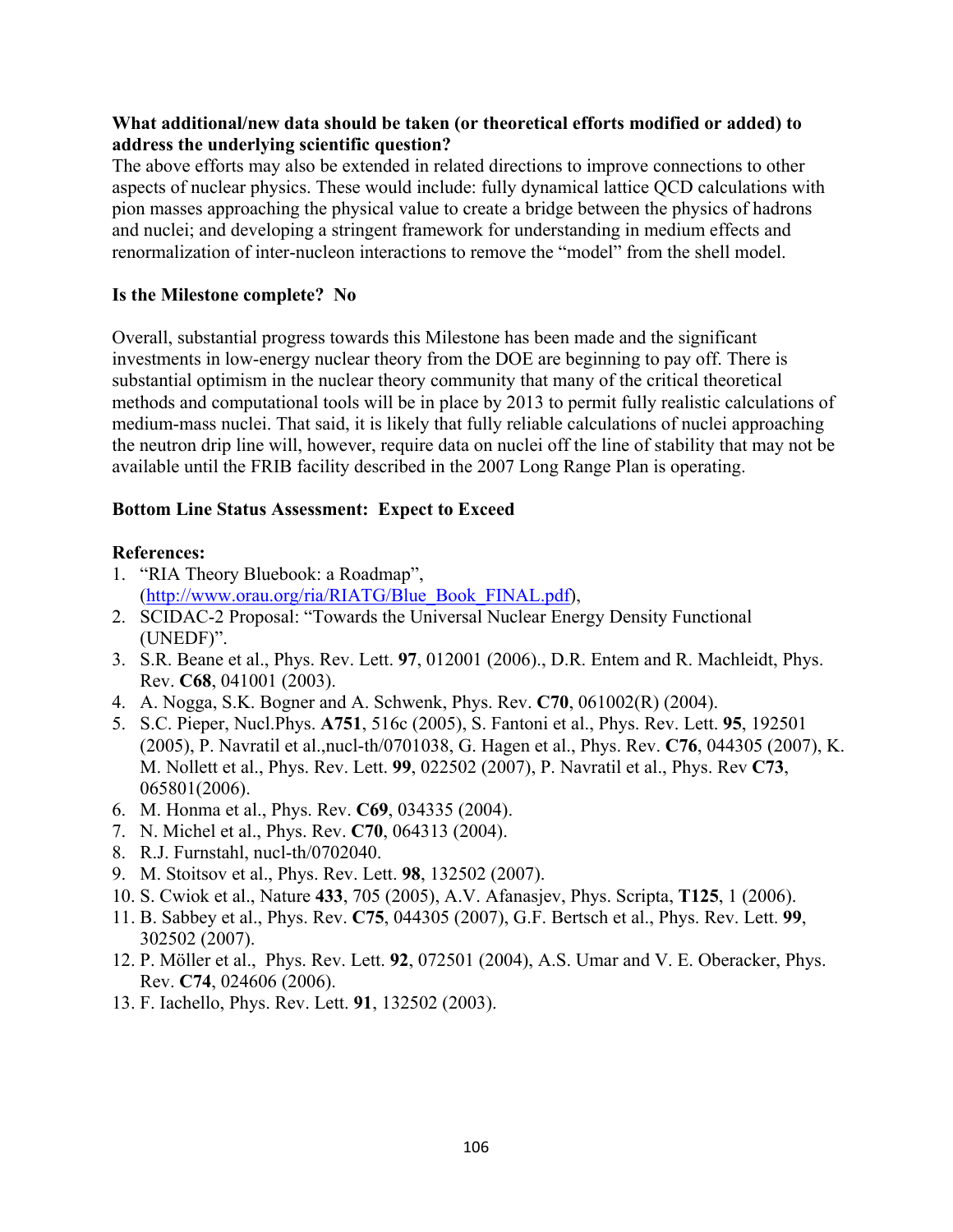# **Appendix 8: Nuclear Astrophysics Milestones**

**Milestone NA1 (2007): Measure transfer reactions on r-process nuclei near the N=50 and N=82 closed shells.** 

# **What has been accomplished toward Milestone NA1 and what has been learned from the information gathered?**

The synthesis of many of the heaviest elements in nature requires an astrophysical site where multiple, fast captures of neutrons is possible. This rapid process, r-process involves nuclei very far from stability, which have in the past been impossible to study. The most important nuclei to study are those near magic numbers where the process slows down. Measurements have been completed on N=50 nuclei  ${}^{82}$ Ge and  ${}^{84}$ Se [1,2]. These studies have allowed the determination of the mass of the r-process nucleus  ${}^{83}$ Ge [1] for the first time, as well as the energy of the first excited state, which is important for understanding the structure of nuclei in this region. Angular distributions for the ground and first excited state were measured from which l-values for these two states were deduced and spectroscopic factors extracted. In the N=82 region, the excitation energies of the four bound low-l neutron single-particle states have been measured [3]. The 1/2 state in <sup>133</sup>Sn has found to be significantly lower than previously published. Analytical work continues to extract the relevant astrophysical information from these data. Important information for calculating neutron capture cross-sections has been extracted from the data and compared to shell model predictions [4].

## **What remains to be done to complete the original Milestone as written?**

Given the work in this area we consider the Milestone has been completed. There will be followup work to determine the implications of the work for astrophysical environments. In particular further analysis of the data on N=82 is needed. Final values for the single-particle  $p_{1/2}$  state in both <sup>133</sup>Sn and <sup>135</sup>Te will be available soon. In addition, the work on this Milestone has raised additional, interesting questions. The energy of the  $1<sup>st</sup>$  excited state in  $<sup>83</sup>$ Ge is not well</sup> reproduced in shell model calculations [4]. This indicates that the  $0f_{7/2}$  orbital needs to be included in shell model calculations of this region. This may be important for modeling what happens for the more neutron-rich N=51 isotones which are presently out of reach for direct reaction studies.

# **What additional/new data should be taken (or theoretical efforts modified or added) to address the underlying scientific question?**

A new Milestone to replace this completed one recognizes the importance of weak interactions in astrophysical environments. The proposed new Milestone NA9, with due date 2014, is:

# **Perform mass measurements and nuclear reaction studies to infer weak interaction rates in nuclei in order to constrain models of supernovae and stellar evolution.**

**Is the Milestone complete? Yes** 

# **Bottom Line Status Assessment: Achieved**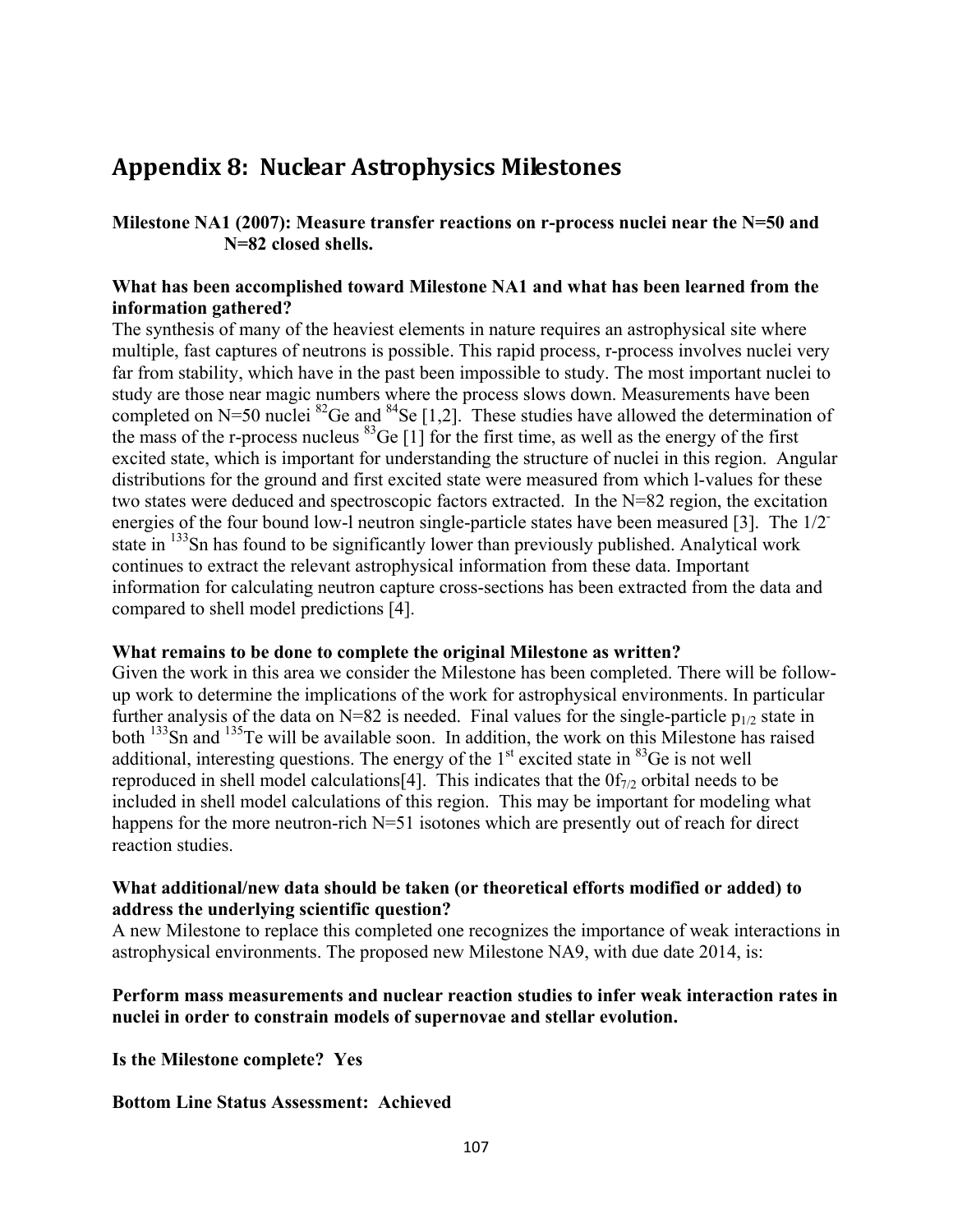The Milestone has been completed on time with the full scope covered; hence, we assign a rating of Achieved.

- 1. J.S.Thomas et al.,Phys.Rev. **C71**, 021302 (2005).
- 2. J.S.Thomas et al., Nucl.Phys. **A758**, 663c (2005).
- 3. K.L.Jones et al., Acta Phys.Pol. **B38**, 1205 (2007).
- 4. J. S. Thomas et al.,Phys. Rev. **C76**, 044302 (2007).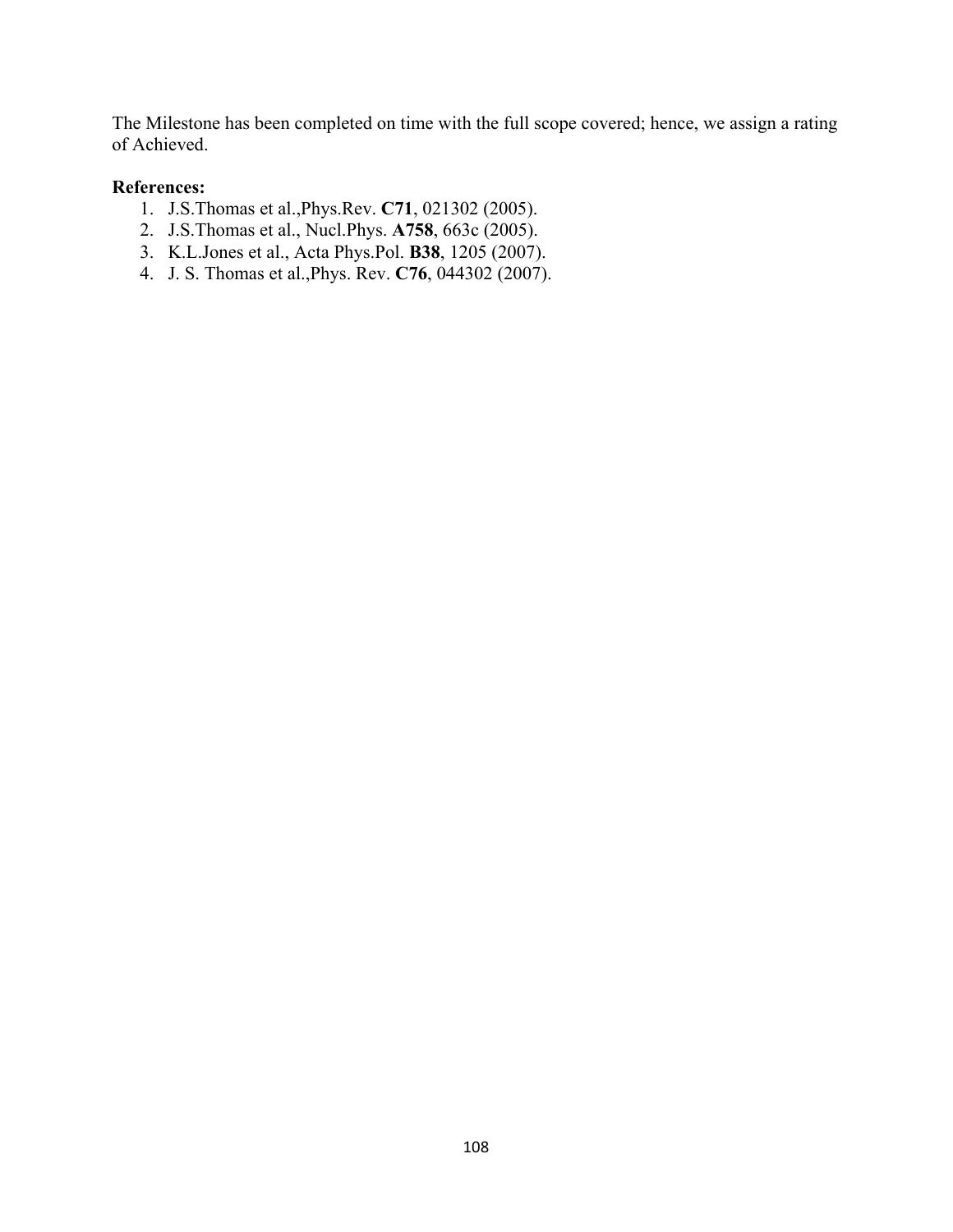# **Milestone NA2 (2009): Measure properties of and reactions on selected proton-rich nuclei in the rp-process to determine radionuclide production in novae and the light output and neutron star crust composition synthesized in X-ray bursts.**

# **What has been accomplished toward Milestone NA2 and what has been learned from the information gathered?**

A wealth of new observational data from space and earth-based observatories is now available on novae and X-ray burst sources. However, accurate modeling is not possible given the large uncertainties in key nuclear reaction rates. The past few years have seen substantial progress by measurement of selected reactions and the demonstration that the necessary nuclear information can be obtained. Measurements using both radioactive and stable ion beams have substantially reduced the uncertainties in key reaction rates that influence the production of γ-rays from the decay of <sup>18</sup>F, <sup>22</sup>Na and <sup>26</sup>Al in novae. Measurements using radioactive <sup>18</sup>F beams at the HRIBF have reduced the uncertainty in the <sup>18</sup> $F(p,\alpha)$ <sup>15</sup>O reaction rate (the largest uncertainty in the production of 511 keV gamma rays from novae at early times) by more than a factor of 10 [1,2,3]. Measurements of the <sup>21</sup>Na(p, $\gamma$ )<sup>22</sup>Mg reaction at TRIUMF-ISAC have reduced the uncertainties in that reaction rate (the most important for the production of gamma rays from the decay of <sup>22</sup>Na in novae) from a level of 5 orders of magnitude to only about 20% [4,5]. The most important resonance in the <sup>26</sup>Al(p, $\gamma$ )<sup>27</sup>Si reaction which influences the production of <sup>26</sup>Al in novae was measured at TRIUMF-ISAC, reducing uncertainties and increasing the expected contribution of novae to Galactic <sup>26</sup>Al by about 20% [6].

Stable beam measurements have continue to play an important role in helping to reduce the uncertainties in key reaction rates. Notable examples results from measurements at Yale [7], at Ohio University [8] and at the HRIBF [9] which greatly improved our understanding of the level structure of <sup>26</sup>Si and the <sup>25</sup>Al(p, $\gamma$ )<sup>26</sup>Si reaction rate, which contributes the largest uncertainty to <sup>26</sup>Al production in novae. Measurements at Orsay [10], at TUNL [11] and at the HRIBF [12] reduced the uncertainty in the <sup>17</sup>O(p, $\alpha$ )<sup>14</sup>N reaction rate (one of the largest uncertainties affecting  $18$ F production in novae) by more than 2 orders of magnitude to a precision of better than 20%.

Significant progress has also been made in determination of parameters for rp-process simulations. Precision mass measurements have led to big improvement in X-ray burst modeling and significantly reduced the uncertainties in the shape of the light curves near the end of the bursts [13,14,15]. In cases where direct measurements are not possible, new techniques have been developed to make indirect determination of the resonance parameters needed to calculate key reaction rates [16]. Near the termination of the rp-process a puzzling issue in the proton decay puzzle of <sup>105</sup>Sb has been solved clarifying branching in the Sn-Sb-Te cycle [17], and the details of the termination of the process are more clear.

# **What remains to be done to complete the original Milestone as written?**

The Milestone as written is complete.

# **What additional/new data should be taken (or theoretical efforts modified or added) to address the underlying scientific question?**

A new Milestone is proposed to reflect expected future work in this area. A new Milestone should reflect the next step in this area, which is use nuclear data and improved models to infer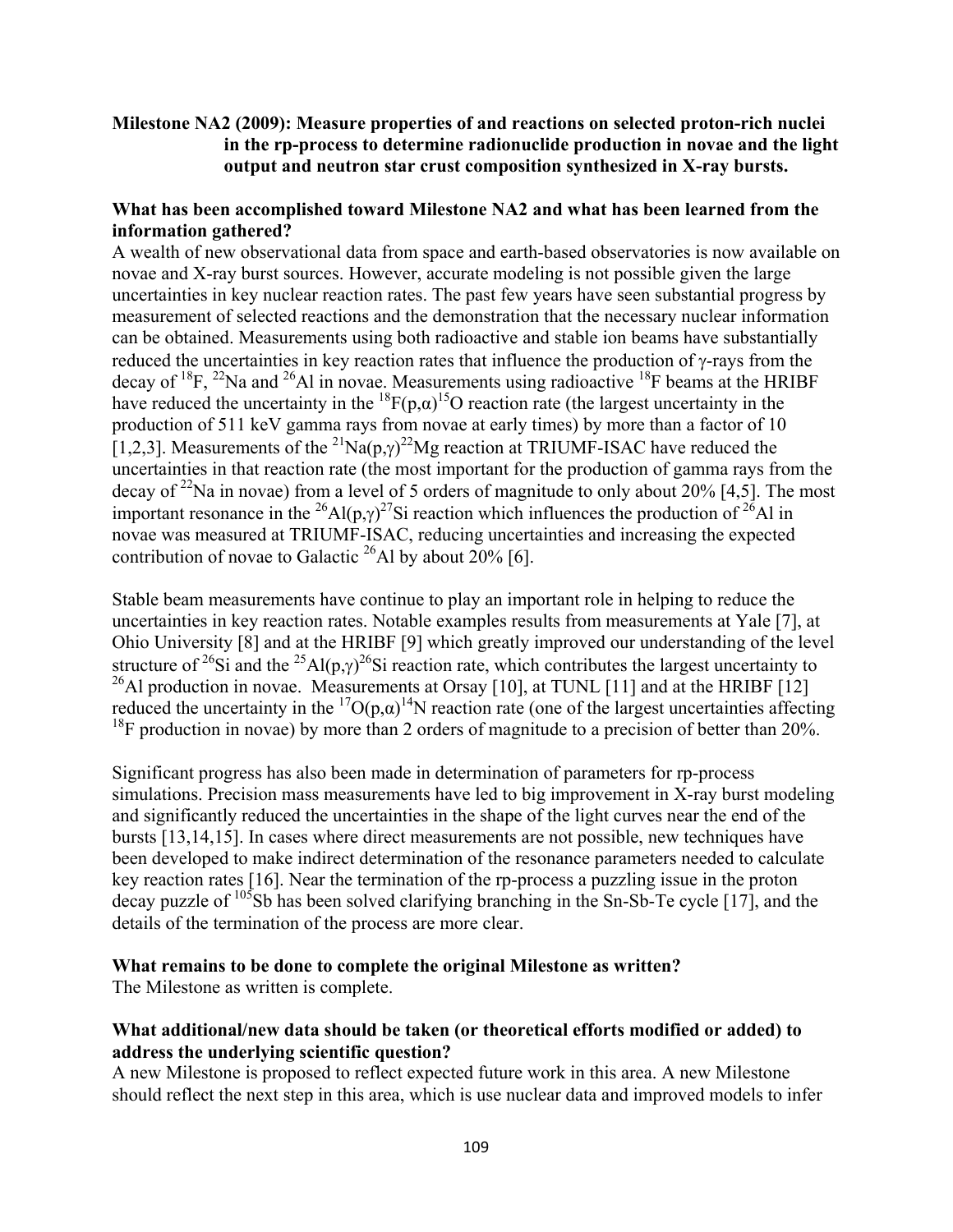information on the astrophysical sites. The proposed new Milestone NA10, with due date 2014, is:

**Measure or constrain key nuclear reaction rates to improve accuracy of astrophysical models of novae and X-ray bursts and allow astronomical data to be used to infer novae and neutron star properties.**

## **Is the Milestone complete? Yes**

## **Bottom Line Status Assessment: Exceeded**

Given the tremendous progress in this field and the large body of relevant measurements this Milestone can be considered complete. Because it is completed two years early we consider the appropriate rating to be Exceeded.

- 1. D. Bardayan et al, Phys. Rev. Lett. **89**, 262501 (2002).
- 2. R. Kozub et al., Phys. Rev. **C71**, 032801 (2005).
- 3. K.Y. Chae et al., Phys. Rev. **C74**, 012801 (2006).
- 4. J. D'Auria et al., Phys. Rev. **C69**, 065803 (2004).
- 5. S. Bishop et al., Phys. Rev. Lett. **90**, 162501 (2003).
- 6. C. Ruiz et al., Phys. Rev. Lett. **96**, 252501 (2006).
- 7. J. Caggiano et al., Phys. Rev. **C65**, 055801 (2002).
- 8. Y. Parpottas et al., Phys. Rev. **C70**, 065805 (2004).
- 9. D. Bardayan et al., Phys. Rev. **C74**, 055801 (2006).
- 10. A. Chafa et al., Phys. Rev. Lett. **95**, 035810 (2005).
- 11. J.R. Newton et al., Phys. Rev. **C75**, 055808 (2007).
- 12. B.H. Moazen et al., Phys. Rev. **C75**, 06801 (2007).
- 13. J.A. Clark, et al., Phys. Rev. Lett. **92** (2004) 192501 and Phys. Rev. **C75** (2007) 032801.
- 14. D. Rodriguez, et al., Phys. Rev. Lett. **93** (2004) 161104.
- 15. P. Schury et al, Phys. Rev. **C75** (2007) 055801.
- 16. R.R.C. Clement, et al., Phys. Rev. Lett. **92** (2004) 172502.
- 17. C. Mazzocchi et al. Phys. Rev. Lett **98** (2007) 212501.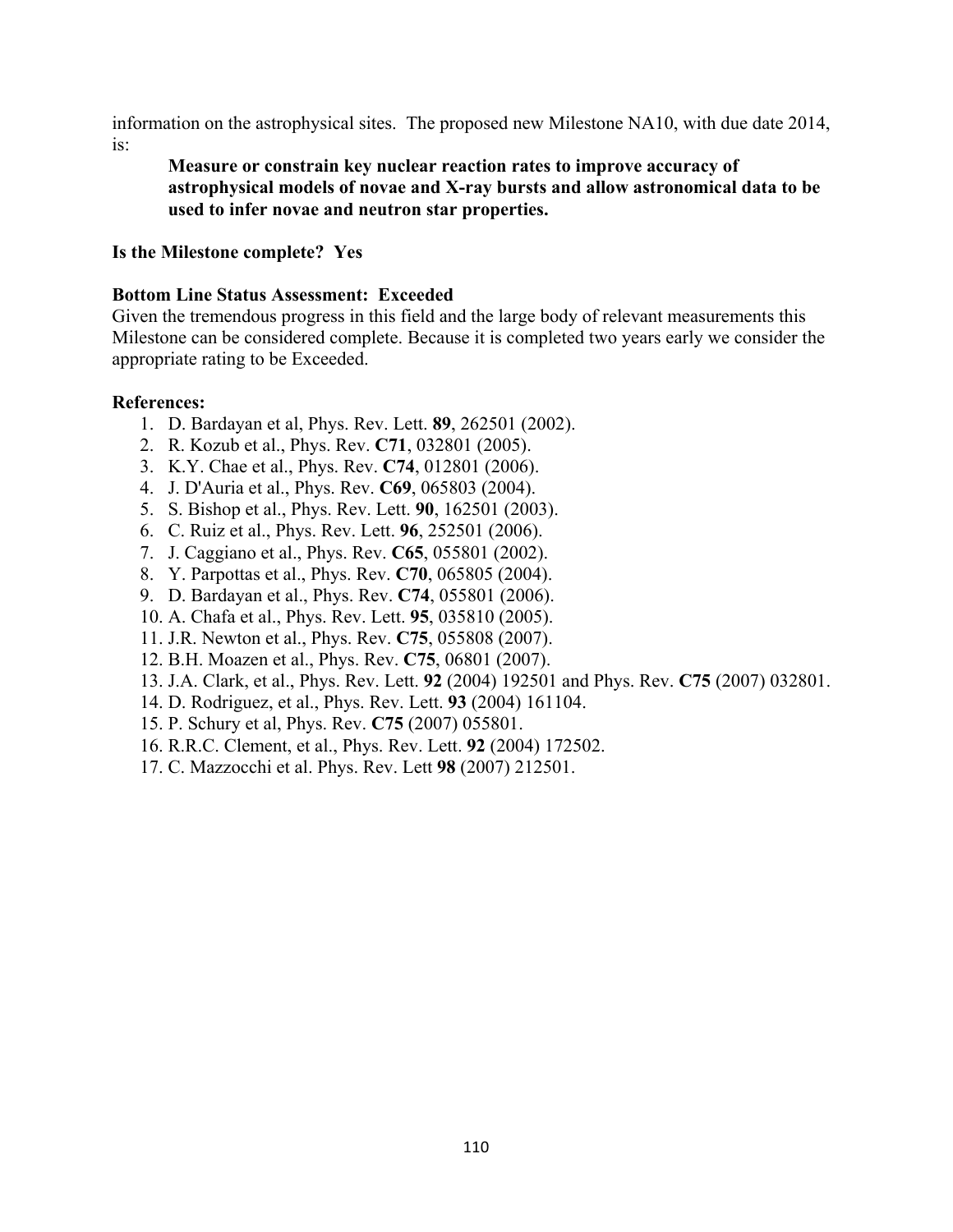# **Milestone NA3 (2009): Perform three-dimensional studies of flame propagation in white dwarfs during type Ia supernovae.**

## **What has been accomplished toward Milestone NA3 and what has been learned from the information gathered?**

While not complete, significant progress has been made on this Milestone based on work at the DOE ASCI Center for Astrophysics and Thermonuclear Flashes. A key component has been the development of realistic components to the burning process. Calder and co-workers have developed and calibrated a realistic model flame for hydrodynamic simulations of deflagrations in white dwarf (Type Ia) supernovae [1]. The flame model builds on the advection-diffusionreaction model of Khokhlov and includes electron screening and Coulomb corrections to the equation of state in a self-consistent way. The model was calibrated - energetics and timescales for energy release and neutronization - with self-heating reaction network calculations that include both these Coulomb effects and up-to-date weak interactions. The burned material evolves postflame due to both weak interactions and hydrodynamic changes in density and temperature. The model includes a scheme to follow the evolution, including neutronization, of the NSE state subsequent to the passage of the flame front. As a result, the model flame is suitable for deflagration simulations over a wide range of initial central densities and can track the temperature and electron fraction of the burned material through the explosion and into the expansion of the ejecta.

The first three-dimensional modeling based on this model is now complete [2]. Related work is also underway by groups in Europe. They have produced the first full-star three-dimensional explosion simulations of thermonuclear supernovae, but based on parameterized deflagration-todetonation transitions [3,4]. The group has also performed detailed three-dimension studies of the dependences to various parameters [5]. They find that the luminosity and production of  $56Ni$ is critically related to the metalillicity and central density of the white dwarf, indicating the importance of determination of nuclear physics input.

# **What remains to be done to complete the original Milestone as written? What additional/new data should be taken (or theoretical efforts modified or added) to address the underlying scientific question?**

Based on the work of these two groups, it might be argued that the general goal of this Milestone for 2009 has been reached. This does not, however, tell the whole story. The characteristics of the resulting Type Ia events differ for the two cases - largely due to the different assumptions incorporated into their respective treatments of the flame energetics and evolution. Future work, to fully complete the Milestone, will address the impact of many three-dimensional flow characteristics such as flame front curvature, acoustic behavior, flame front stability, and the effects of finite resolution. It will also define areas were additional input, such as nuclear physics data, is needed.

#### **Is the Milestone complete? No**

#### **Bottom Line Status Assessment: Expect to Exceed**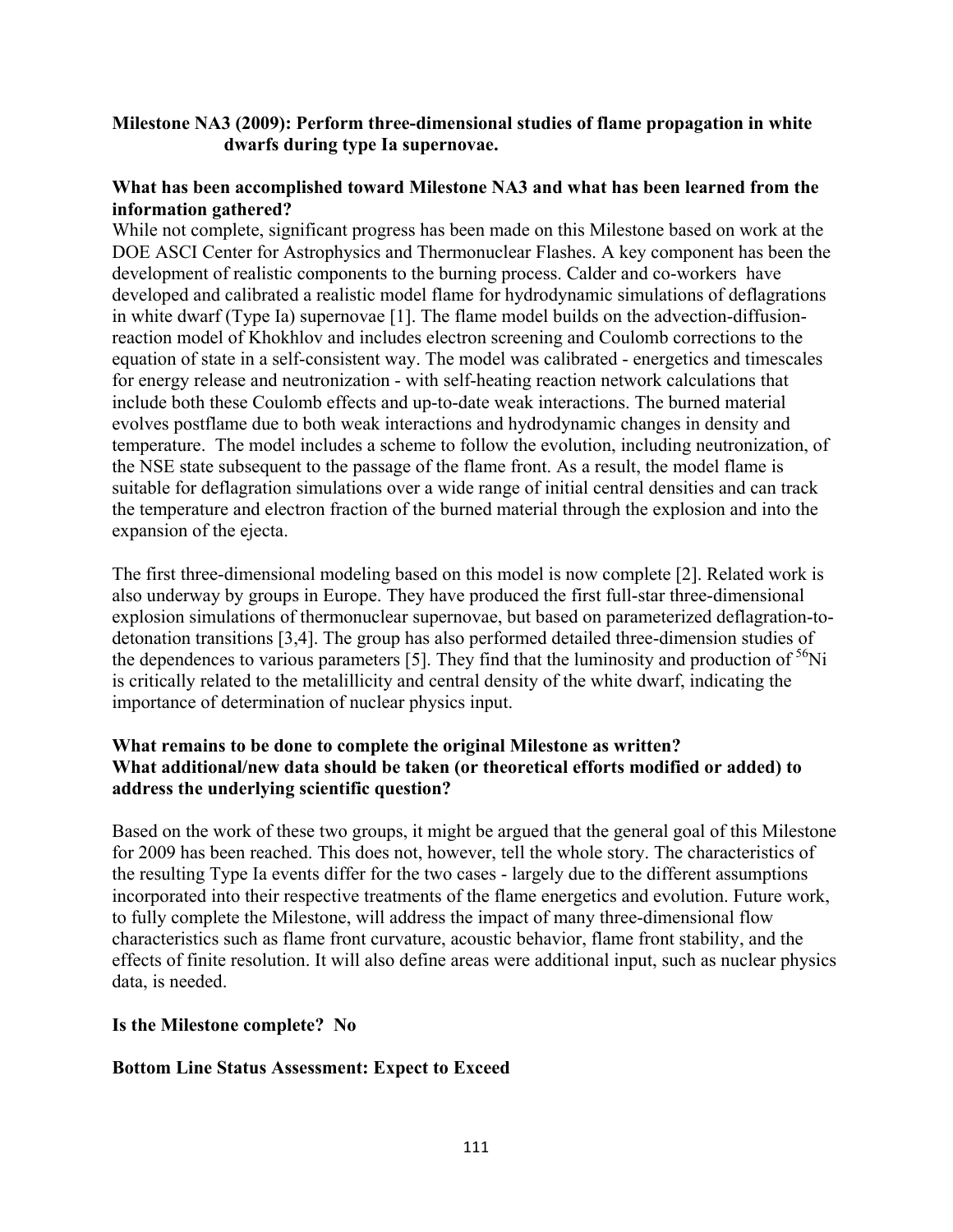- 1. A.C. Calder et al., Astrophysical Journal **656** (1): 313-332 Part 1 (2007).
- **2.** G. C. Jordan, G.C. et al., arXiv:astro-ph/0703573.
- **3.** F. K. Roepke and J. C. Niemeyer Astronomy & Astrophysics **464** (2) 683-686.
- **4.** F. K. Roepke et al.,Astrophysical Journal, Vol. **668**, p. 1132 (2007).
- **5.** F. K. Ropke et al., Astronomy & Astrophysics **453** (1): 203.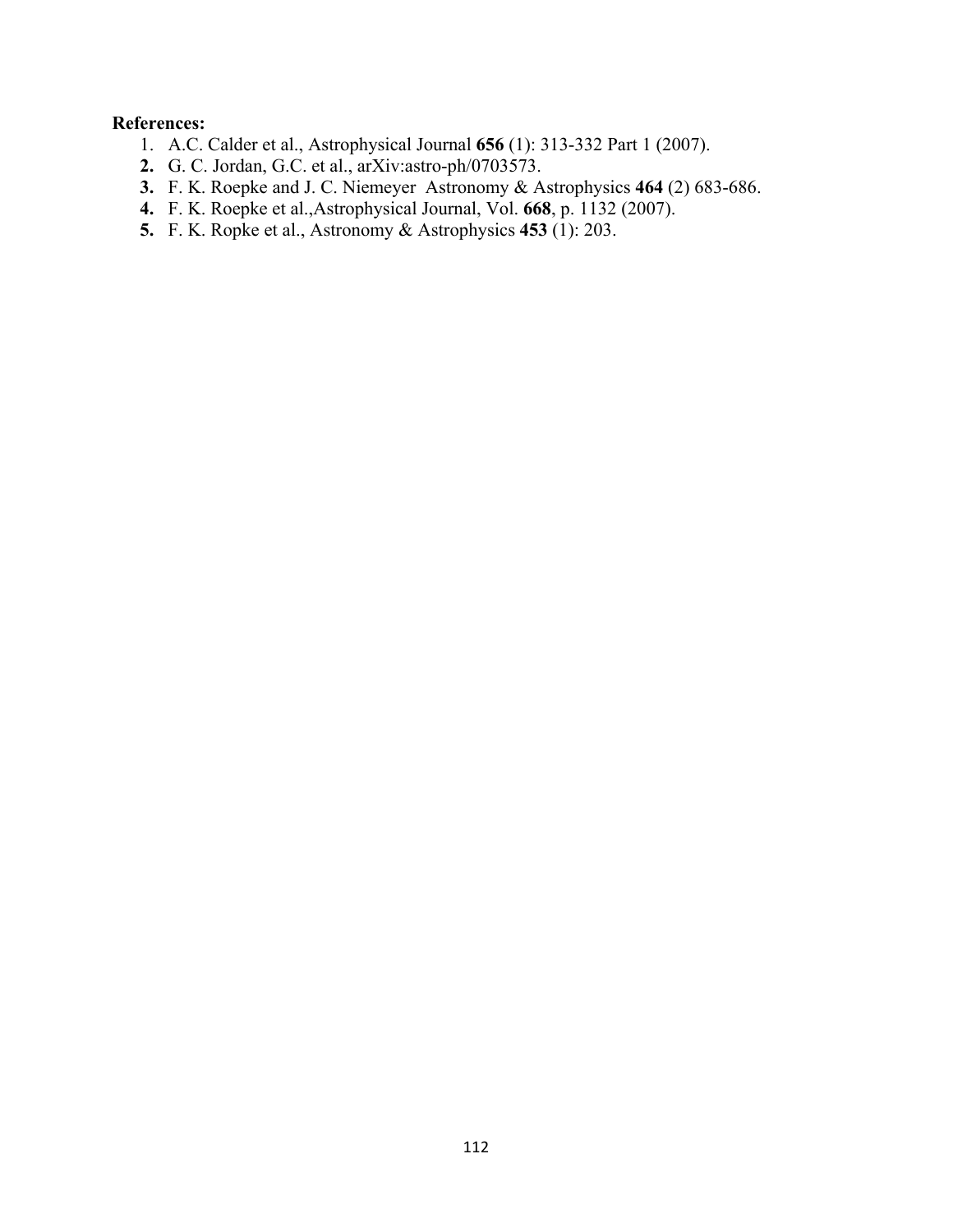# **Milestone NA4 (2010): Reduce uncertainties of the most crucial stellar evolution nuclear reactions (e.g., 12C(α,**γ**) 16O) by a factor of two, and others (e.g., MgAl cycle) to limits imposed by accelerators and detectors.**

# **What has been accomplished toward Milestone NA4 and what has been learned from the information gathered?**

The main uncertainty in the <sup>12</sup>C( $\alpha$ , $\gamma$ )<sup>16</sup>O reaction is the extrapolation of the S-factor to lower energies. Several approaches have been taken by the community to reduce the present uncertainties and provide better structure and reaction data. This includes sub-Coulomb barrier alpha transfer reaction studies [1], measurement of  $^{16}N$  beta-delayed alpha emission [2], and low energy direct capture measurements in forward [3] and inverse kinematics techniques [4,5]. Rmatrix model simulations have been performed to improve the theoretical extrapolation of the reaction data [6]. The results have led to a significant reduction in the uncertainties of the reaction rate, and new simulations have been performed to study the effect on nucleosynthesis in massive stars [7].

Direct measurements of the <sup>12</sup>C( $\alpha$ , $\gamma$ )<sup>16</sup>O reaction have reached the limits of sensitivity that are possible with today's detector arrays. For indirect measurements considerable progress has been made in better understanding the systematic uncertainties (which sometimes are of the same order of magnitude as the statistical errors). New information about phase shifts has been obtained and found to affect the values for S(E1).

The crucial nuclear reactions to the MgAl cycle were identified by Jose et al [8]. Of these, two of the most important <sup>21</sup>Na(p, $\gamma$ )<sup>22</sup>Mg [9] and <sup>26</sup>Alg(p, $\gamma$ )<sup>27</sup>Si [10] have been measured using the ISAC rare isotope beam facility at TRIUMF. The uncertainties in these reaction rates have been reduced by an order of magnitude from previous values.

# **What remains to be done to complete the original Milestone as written?**

The results so far are significant, however, in part due to the availability of better observational data and improved stellar models, further improvements and data are necessary. Considerable progress has been made in many details of the <sup>12</sup>C( $\alpha$ , $\gamma$ )<sup>16</sup>O reaction, and taking all new data together they have reduced the uncertainty of one of the components (S(E1)) by up to a factor of two as required in the Milestone.

Other reactions important to novae and the MgAl cycle remain to be measured. Of particular importance is <sup>25</sup>Al(p,γ). A number of rare isotope beam facilities including ORNL and ANL in addition to ISAC may be able to determine this reaction rate in time for the Milestone.

# **What additional/new data should be taken (or theoretical efforts modified or added) to address the underlying scientific question?**

In order to complete the <sup>12</sup>C( $\alpha$ , $\gamma$ <sup>16</sup>O part of the Milestone, the E2 component of the cross section must be determined with similarly improved accuracies. All these measurements require timeconsuming experiments using high beam currents, low backgrounds and well understood systematic uncertainties. The <sup>12</sup>C +  $\alpha$  phase shift data which are available in the literature need to be carefully compared and analyzed. The breakup of  ${}^{16}O$  induced by gammas planned at the HIGS facility is an interesting new approach for measurements of S(E1) and S(E2), although so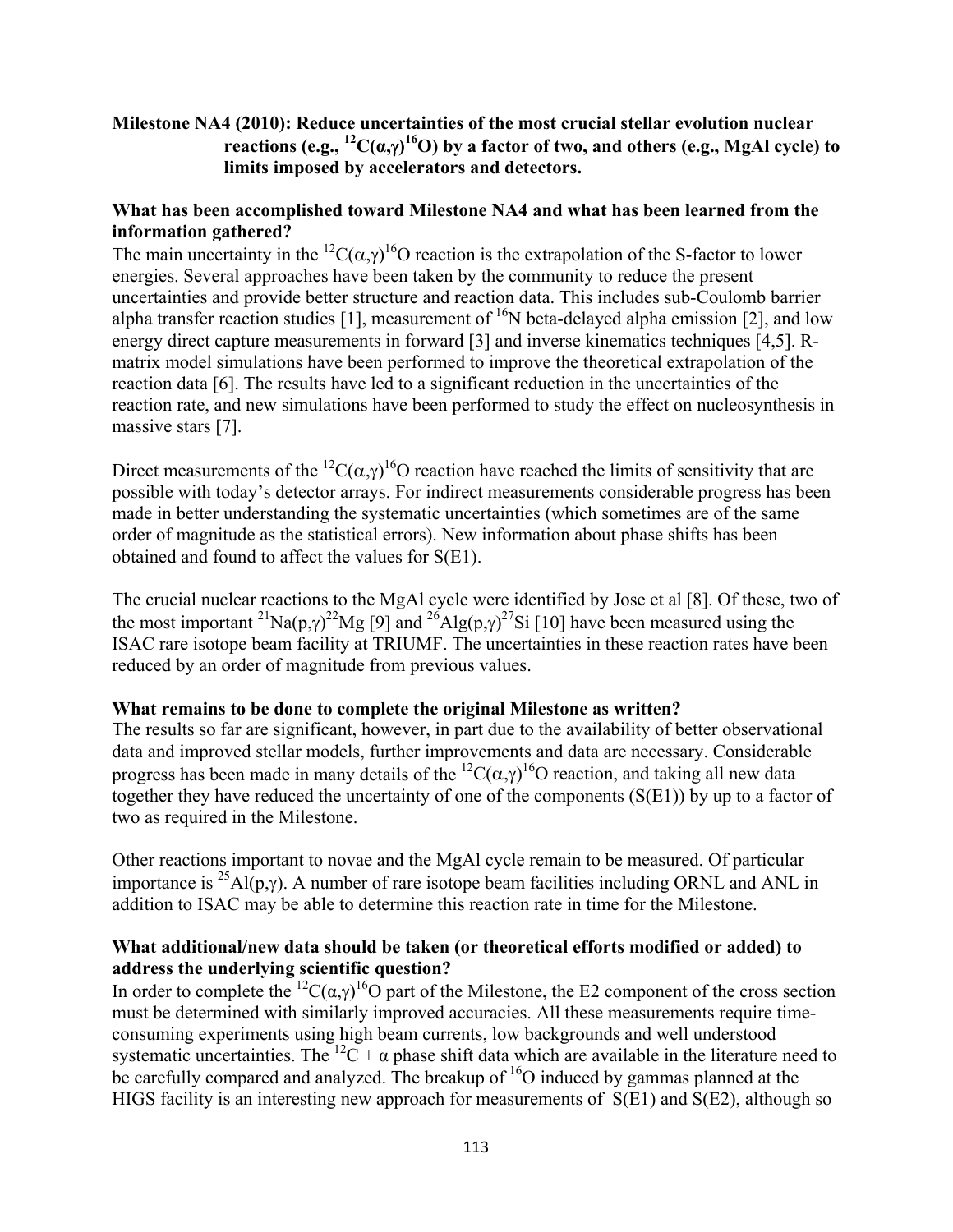far the calculated sensitivities are too low by many orders of magnitude. Other progress will come from inverse kinematics techniques with high acceptance recoil separators being planned at TRIUMF (Canada), U. Naples-Caserta (Italy), and U. Notre Dame. Underground accelerator proposals are being considered at LUNA, Gran Sasso, ALNA, DUSEL that will contribute in the far future beyond the timescale of the Milestone. Photo-dissociation with real and virtual photons are being pursued and planned at HIX-TUNL and GSI, respectively. Improved beta-delayed alpha spectroscopy studies are being planned at ANL and U. Notre Dame.

# **Is the Milestone complete? No**

# **Bottom Line Status Assessment: Expect to Achieve**

At the present time, considerable improvement has been made and an experimental program is in place to make additional progress. It is reasonable to expect that sufficient additional progress will be made that by 2010 the Milestone can be completed.

- 1. A. Belhout et al.,Nucl. Phys. **A793**,178 (2007).
- 2. X. D. Tang et al., Phys. Rev. Lett. **99**, 052502 (2007).
- 3. M. Assunção et al., Phys. Rev. **C73**, 055801 (2006).
- 4. C. Matei et al., Phys. Rev. Lett. **97**, 242503 (2006).
- 5. D. Schürmann et al.,Eur. Phys. J. **A26**, 301 (2005).
- 6. JINA workshop, Pasadena, CA, Dec 2006, http://www.jinaweb.org/events/caltech06/presentation.html.
- 7. C. Tur, A. Heger, and S. M. Austin, Astrophys. J. (2007) in print; arXiv:0705.4404v4.
- 8. J. Jose et al., Astrophys. J. **520** (1999) 347.
- 9. S. Bishop et al. Phy. Rev. Lett., **90** (2003)162501.
- 10. C. Ruiz et al. Phys. Rev. Lett. **96** (2006) 252501.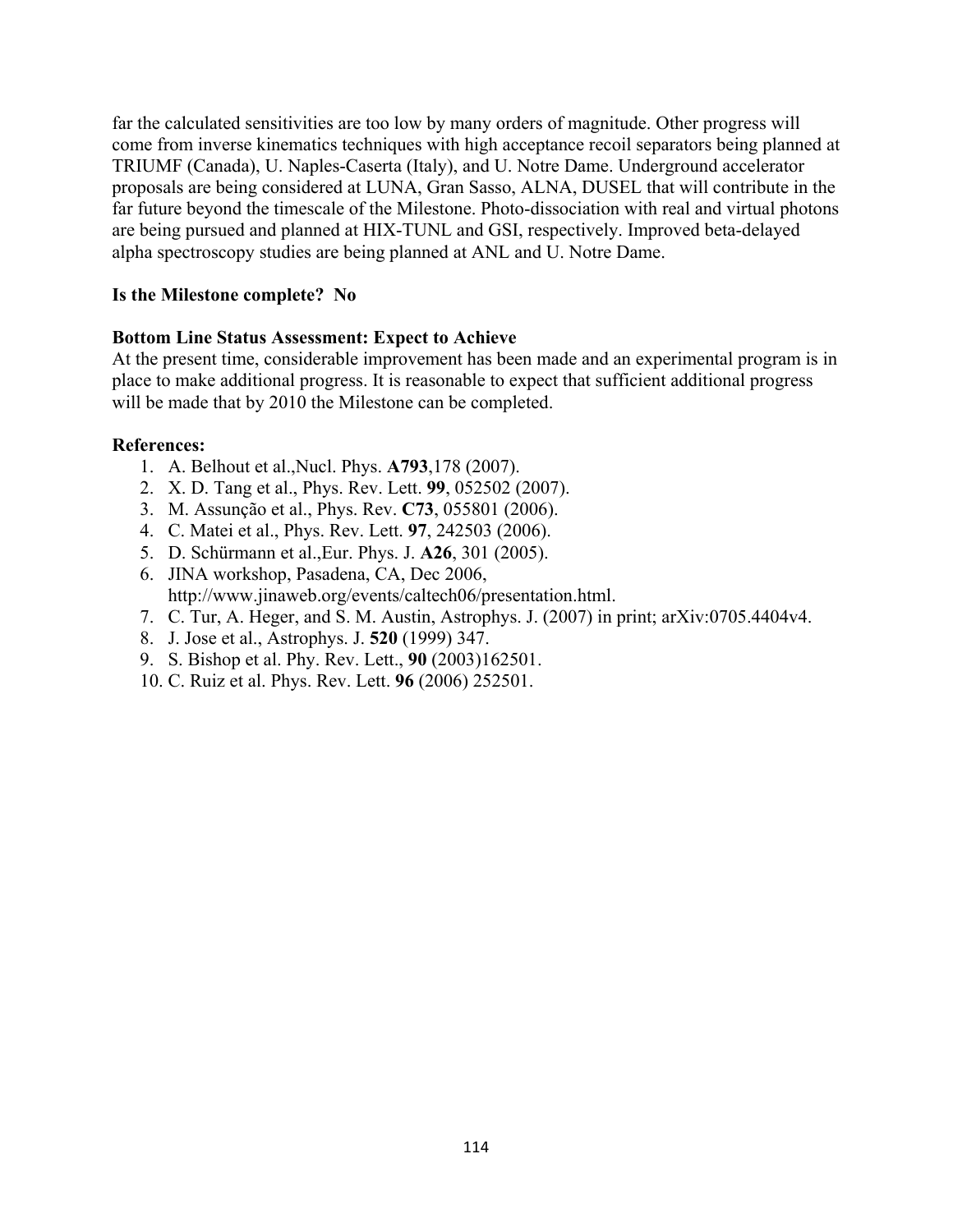## **Milestone NA5 (2011): Measure neutron capture reactions, including radioactive s-process branch-point nuclei, to constrain s-process isotopic abundances.**

## **What has been accomplished toward Milestone NA5 and what has been learned from the information gathered?**

An active program in this area is underway at US facilities to measure key neutron capture rates that will allow precise modeling of the heavy elements produced in older stars during their helium burning phases by a process of neutron captures over millions of years, the s-process. This work complements a broader program of the international community, in which the US participates, centered on measurements in Germany and more recently at the nTOF facility at CERN. Most important are measurements at s-process branch points. Each branch point gives a constraint on the stellar evolution models of different neutron densities, stellar temperatures and time scales. The timeliness of these measurements is driven by observational data from meteoritic inclusions and stellar spectra that are improving greatly in quantity and specificity. Concurrently, theoretical models of stellar evolution are also advancing very quickly.

Experiments on s-process branch-point nuclei have been conducted and are underway at the Oak Ridge Electron Linear Accelerator (ORELA) facility at ORNL and the Los Alamos Neutron Science Center (LANSCE) facility at LANL that will allow this Milestone to be met. Measurements of neutron-capture and total cross sections for isotopes of Pt at ORELA have resulted in the first determination of the neutron-capture reaction rate for 192Pt - the heaviest isotope produced solely by s-process nucleosynthesis, for which the reaction rate had not previously been measured. Classical s-process calculations of the branching at  $192$ Ir, using these data, indicate that the neutron density during the s process is much lower than extracted from analyses of other branching points. This is the first time that the long-predicted freeze-out effect in the classical s process was "observed" [1].

At the Los Alamos Neutron Science Center (LANSCE), the Detector for Advanced Neutron Capture Experiments (DANCE) has been constructed and implemented to measure neutron capture cross sections on very small samples including radioactive s-process branch-point nuclei. Multiplicities of the gamma-ray cascades are determined by this highly segmented array of 160 detectors, and these data can be used to determine spins and parities of resonances [2,3,4]. Understanding the performance of this facility including the output of its 320 waveform digitizers and various sources of backgrounds has taken some time, but now the facility is quite well understood. Measurements have been made of capture cross sections on several nuclei of interest to astrophysics including <sup>62</sup>Ni, <sup>102</sup>Pd, <sup>147</sup>Sm, <sup>151</sup>Sm, <sup>203</sup>Tl and <sup>205</sup>Tl [5,6,7].

Measurements on 147Sm using the new DANCE detector at LANSCE demonstrated a new technique for measuring the spins of neutron resonances in odd-A nuclides [8]. Analyses of these data revealed that the neutron-width distribution for resonances in <sup>147</sup>Sm changes shape, from being consistent with the expected Porter-Thomas (PT) distribution below a neutron energy of 350 eV, to being inconsistent with PT for the next 350 eV. This result reinforces an earlier nonstatistical effect in this nuclide observed in measurements of the  $147Sm(n,\gamma)$  cross section at ORELA. No explanation of these effects is known, but because the nuclear statistical model routinely is used to calculate astrophysical rates for nuclides that are beyond current measurement techniques, their impact may be important [9].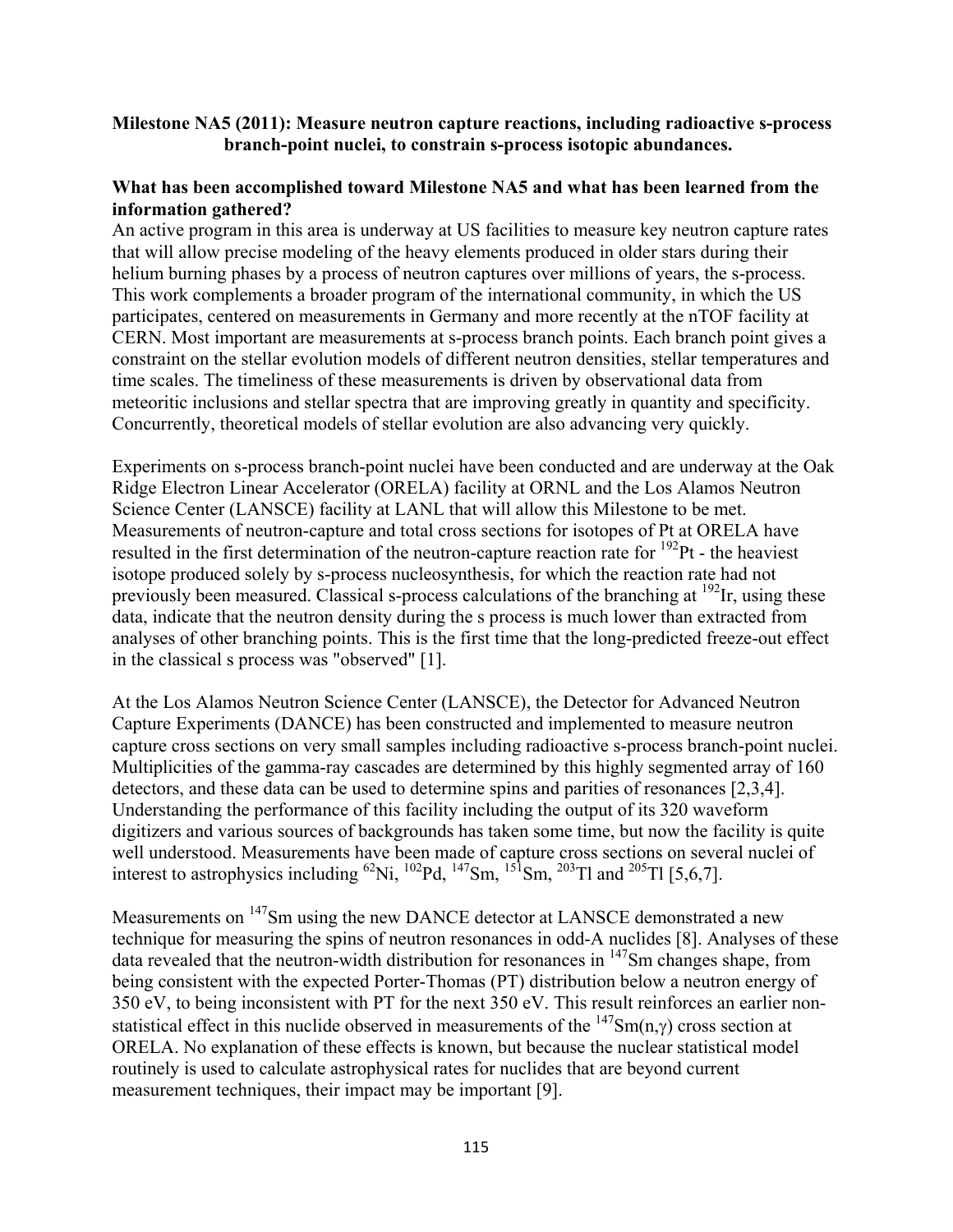Measurements on <sup>95</sup>Mo are underway at ORELA. These data are important to the understanding of isotopically anomalous Mo found in primitive meteorites. Current s-process models cannot reproduce these observations, and it has been predicted that the currently recommend <sup>95</sup>Mo neutron-capture reaction rate is in error.

# **What remains to be done to complete the original Milestone as written? What additional/new data should be taken (or theoretical efforts modified or added) to address the underlying scientific question?**

Progress is steady on achieving this Milestone. Many more neutron-capture reaction rates on both radioactive and stable nuclides still need to be measured. In particular many more measurements on radioactive samples must be completed [10]. Further work, e.g. using DANCE with radioactive targets and to measure spins needs to be done. The improved understanding of DANCE and other detectors' response and reactivation of earlier techniques to establish spins will allow continued progress.

# **Is the Milestone complete? No**

# **Bottom Line Status Assessment: Expect to Achieve**

- 1. P. E. Koehler, J. A. Harvey, K. H. Guber, and T. Rauscher, in preparation.
- 2. R. Reifarth et al., Nucl. Instr. Meth. in Phys. Research **A531**, 530-543 (2004).
- 3. R. Reifarth et al., Nucl. Instr. Meth. Phys. Res. **B241**, 176 (2005).
- 4. M. Jandel et al.,Nucl. Instr. and Meth. in Phys. Res. **B261**, 1117 (2007).
- 5. R. Reifarth et al.,New Astronomy Reviews, **50** (2006) 644.
- 6. A. M. Alpizar-Vicente et al.,(submitted for publication).
- 7. U. Agvaanluvsan et al., Lawrence Livermore National Laboratory Annual Report 2007
- 8. P. E. Koehler et al., Phys. Rev. **C76**, 025804 (2007).
- 9. P. E. Koehler et al.,Physical Review **C76**, 025804 (2007).
- 10. A. Couture and R. Reifarth, Atomic and Nuclear Data Tables **93**, 807 (2007).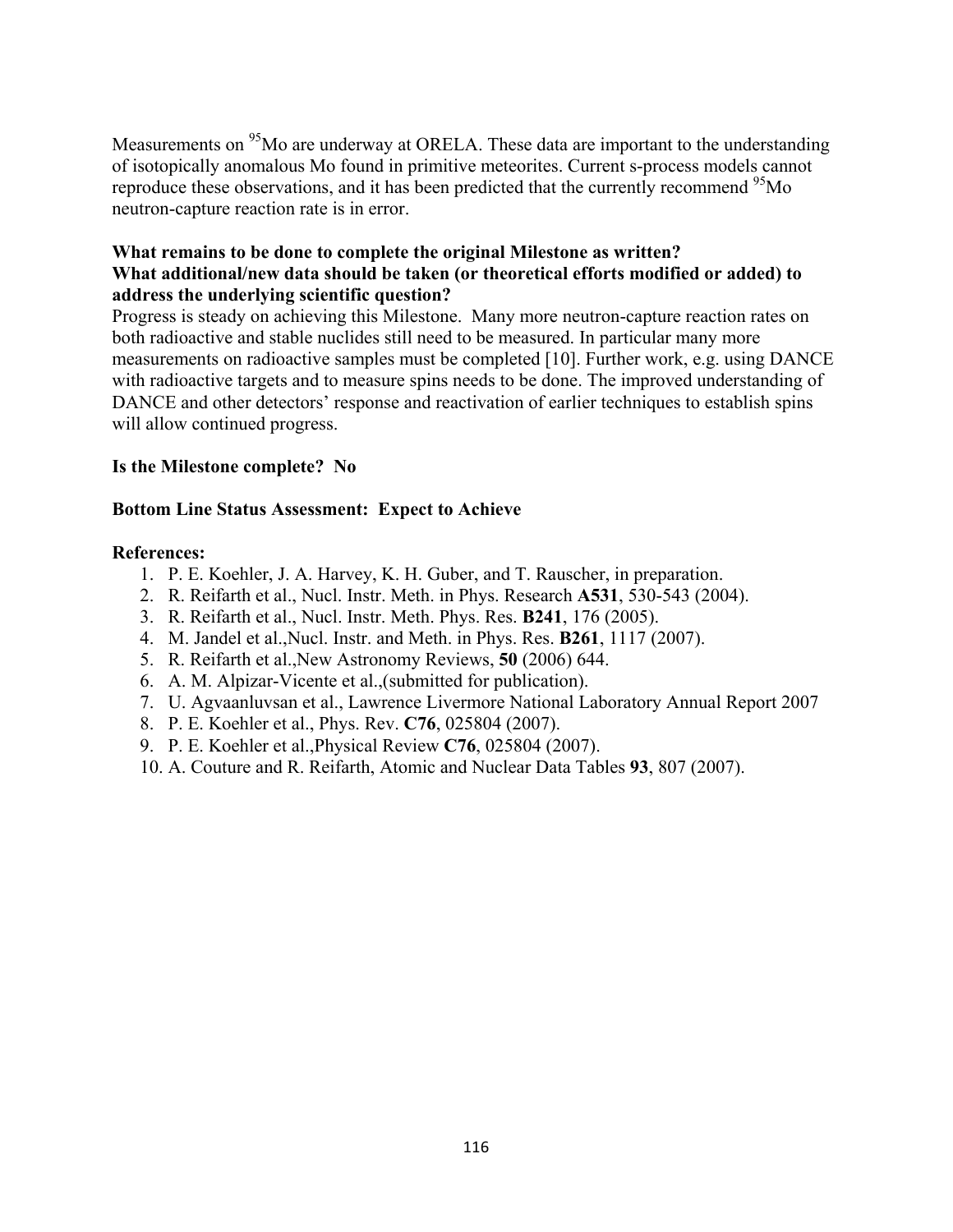# **Milestone NA6 (2012): Measure masses, lifetimes, spectroscopic strengths, and decay properties of selected neutron-rich nuclei in the supernova r-process, and reactions to predict radionuclide production in supernovae.**

# **What has been accomplished toward Milestone NA6 and what has been learned from the information gathered?**

One of the main goals of nuclear astrophysics is to understand the origin and distribution in space and time of elements in the universe. One of the keys is achieving a sufficient understanding of nuclear physics to allow prediction of nucleosynthesis from supernovae models (or wherever it turns out the r-process takes place). By the time this Milestone is due, the goal is to have begun a program of study of nuclei relevant to the r-process and progress in refining nuclear models so that predictions can be made with quantifiable errors. Progress on the related question of the actual site of the r-process is also critical.

Considerable work continues on modeling and quantifying the conditions that may lead to an rprocess. For example, recent studies indicate that conditions may be favorable in the shocked surface layers of O-Ne-Mg core collapse [1]. Other sites including the stranded neutrino driven winds in iron core collapse supernova continue to be studied.

At ISOLDE at CERN, half lives for  $^{137,138,139}$ Sb have been measured as 470-, 313-, and 107 ms, respectively. [2] Half lives for  $^{135,136,137}$ Sn have been measured as 530, 250, 190 ms, respectively as reported by Shergur et al. [3]. Half lives of 97 and 68 ms have been measured for  $^{131,132}$ Cd, respectively, by Hannawald et al. [4]. These nuclei lie directly in the path of the r-process at neutron densities needed to produce elements beyond  $A = 130$ .

The half-life of the doubly-magic nucleus <sup>78</sup>Ni [5] has now been measured. In addition several new β-decay half-lives and branchings have been determined for β-delayed neutron emission for a range of neutron rich isotopes in the Fe-Zn range by taking advantage of event-by-event particle identification using fast rare isotope beams. Since this first experiment, a series of additional measurements have been conducted covering the element range from Co to Ru. In particular for the refractory elements in the Zr-Pd range the border of known β-decay half-lives could be extended considerably taking advantage of the chemistry independent production mechanism for fast rare isotope beams [6,7]. A surprise was the low branching for β-delayed neutron emission of  $120$ Rh, which directly affects the  $120$ Sn<sup> $/119$ </sup>Sn production ratio in the r-process as the decay chains following the r-process freezeout pass through this nuclide.

Significant progress on the application of Penning Trap mass spectroscopy to the measurement of neutron-rich nuclei has been achieved [8]. A series of measurements on nuclei approaching the r-process has been performed, and the results indicate that nuclei are systematically less bound than predicted. If this trend continues in more neutron-rich isotopes in the r-process region, it could have significant consequences for the r-process path.

# **What remains to be done to complete the original Milestone as written?**

Whatever the site, understanding of nuclear structure will play a critical role in determining the final elemental abundances from any r-process. The solar system abundance pattern for the rprocess indicates that the normal shell structure must be modified away from stability, so one of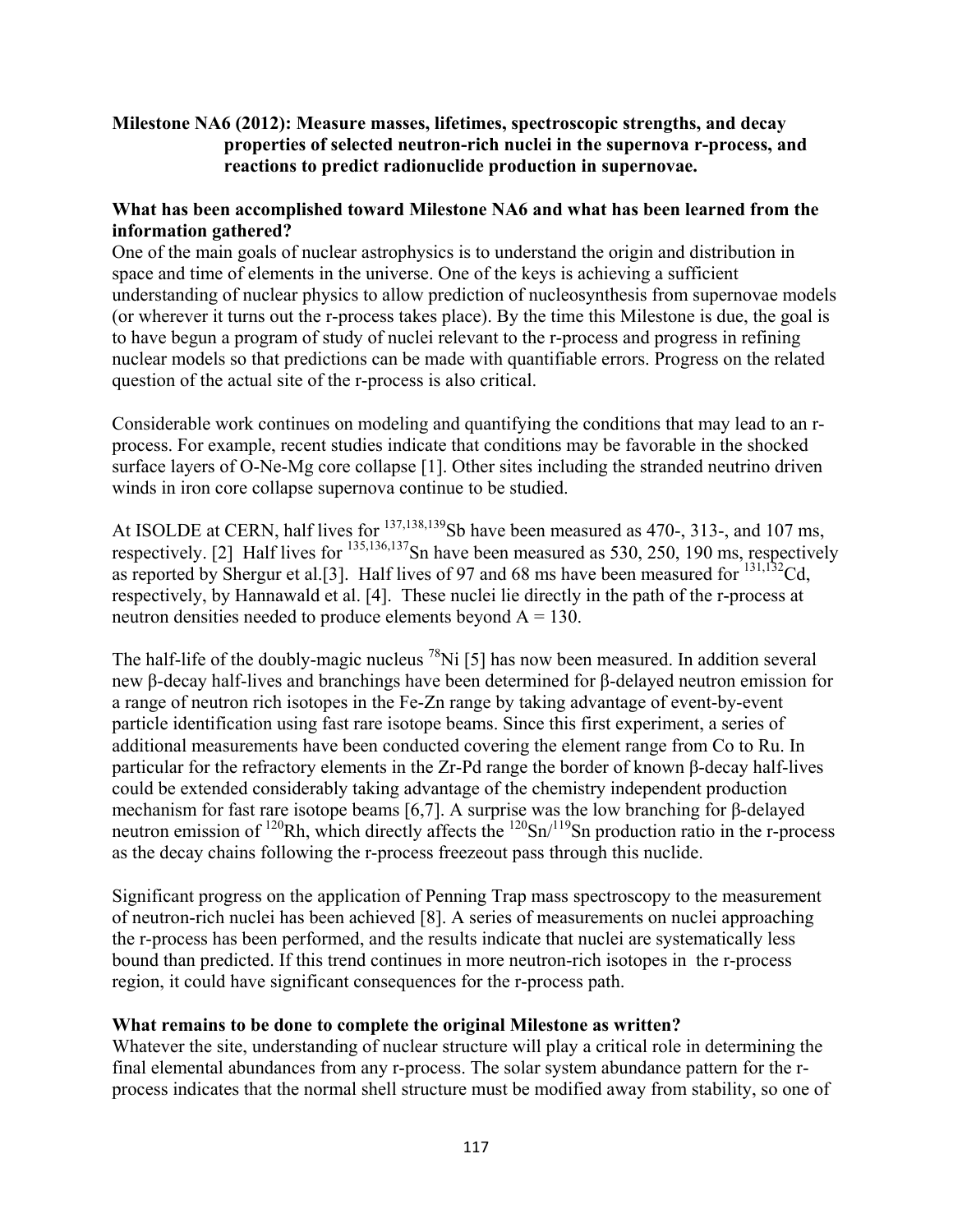the goals of the Milestone is to determine to what extent this is true. Interestingly, some of the first in-beam experiments on  $N = 50$  Ge–Se isotopes [9] and isomer studies following fragmentation [10,11] give evidence for the persistence of the  $N = 50$  shell near one of the key rprocess regions. Further experiments on the measurement of decay properties, masses, spectroscopic strengths, and deformation will be needed to resolve the issues raised so far.

## **What additional/new data should be taken (or theoretical efforts modified or added) to address the underlying scientific question?**

There are many more decay and in-beam experiments necessary to elucidate the structure of rprocess nuclei and improve models for those nuclei that cannot be measured. With current facilities such as the NSCL, HRIBF and CARIBU key r-process nuclei relevant to the N=82 abundance peak will be studied by the time of the Milestone. It may also be possible to begin first experiments on the critical N=126 region.

#### **Is the Milestone complete? No**

# **Bottom Line Status Assessment: Expect to Exceed**

Given the outstanding progress so far and the future measurements possible with existing facilities and equipment on neutron-rich nuclei at N=50, 82 and 132 we rate progress as Expect to Exceed.

- 1. H. Ning, Y. Z. Qian and B.S. Meyer, Astrophysical Journal **667** (2): L159-L162.
- 2. W. B. Walters DOE 2006 progress report COO 40834-13, 2006.
- 3. J. Shergur et al., Phys. Rev. **C65**, 034313 (2002).
- 4. M. Hannawald et al. Phys. Rev. **C62**, 054301 (2000).
- 5. P. T. Hosmer et al. Phys. Rev. Lett. **94**, 112501 (2005).
- 6. W. Walters et al., Phys. Rev. **C70**, 034314 (2004).
- 7. F. Montes et al., Phys. Rev. **C73**, 035801 (2006).
- 8. G. Savard et al., Int. Journal of Mass Spec. **251** (2006) 252.
- 9. Y. H. Zhang et al. 2004 Phys. Rev. **C70** 024301.
- 10. C. Mazzocchi C et al. Phys. Lett. **B622** 45–54.
- 11. R. Grzywacz 2005 Eur. Phys. J. **A25** (s01) 89–92.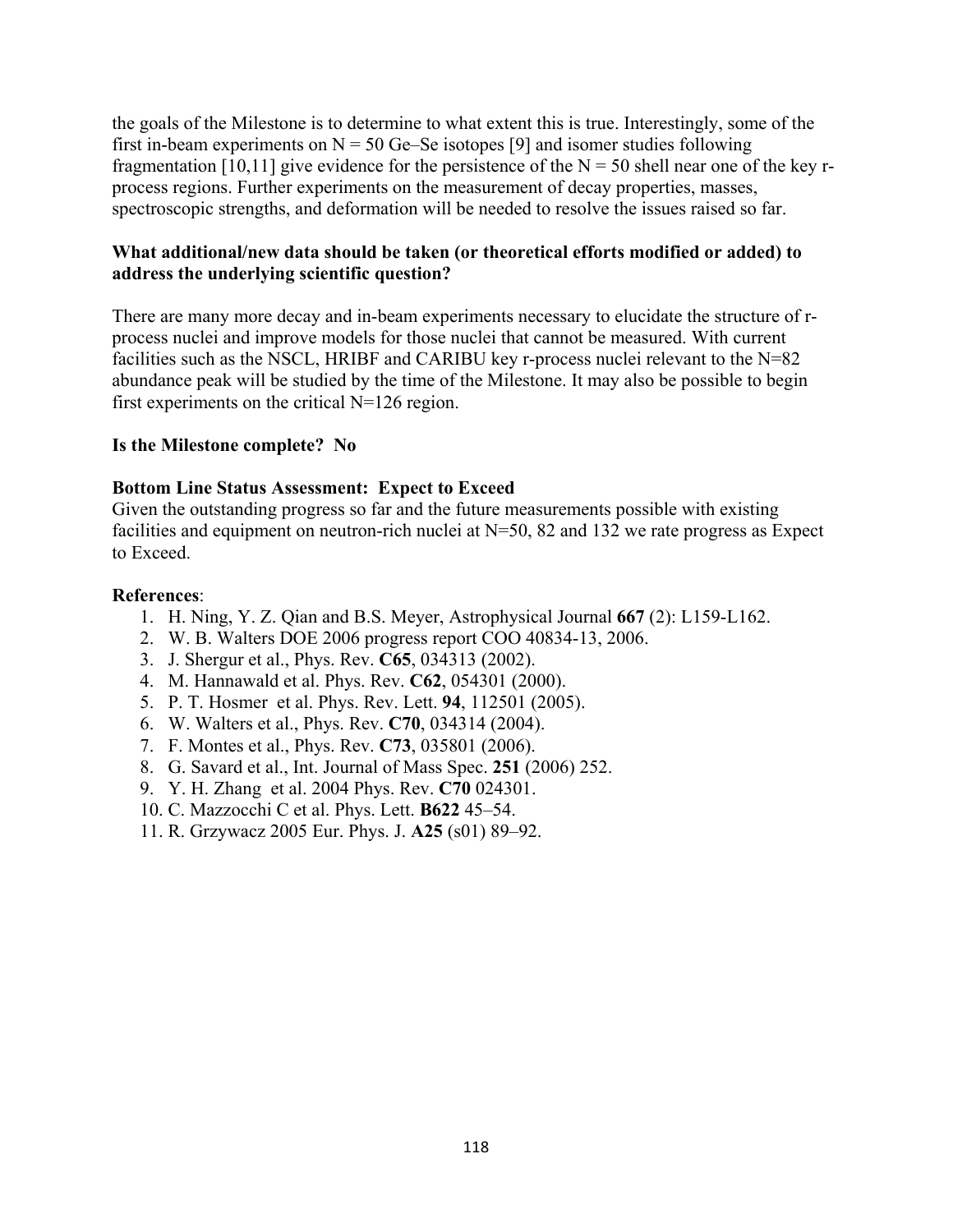# **Milestone NA7 (2013): Perform realistic multidimensional simulations of core collapse supernovae.**

# **What has been accomplished toward Milestone NA7 and what has been learned from the information gathered?**

One of the biggest remaining mysteries in nuclear astrophysics is the mechanism responsible for the explosion of massive stars in a supernova. Achievement of this Milestone may be necessary to finally answer this question and determine if hydrodynamics, neutrinos, nuclear physics, magnetic phenomena, or other physics is responsible.

Multi-group, multi-angle Newtonian and General Relativistic (GR) calculations of core collapse have been performed in 1D. In one dimension, modeling of supernovae is pretty much a solved problem. However, no model with all the known physics (GR, multi-angle, multi-energy-group, etc.) has been completed in two or three dimensions.

Sophisticated 2D multi-physics simulations have been performed - in particular, with multifrequency neutrino transport, though the latter are either "ray-by-ray" and not in 2D or use fluxlimiting. These simulations have already led to possible insights into core collapse supernova theory. Explosions have been obtained for a range of stellar progenitors between 10 and 20 Solar masses. The explosions result from a confluence of neutrino heating, acoustic heating [1,2] convection, the standing accretion-shock instability, and nuclear burning. Some of these models included improvements/additions to the neutrino interactions (e.g., the inclusion of nucleon recoil in neutrino scattering on nucleons and the inclusion of nucleon-nucleon bremsstrahlung for the production of neutrino-antineutrino pairs). [3,4,5].

# **What remains to be done to complete the original Milestone as written?**

Burrows et al. [6,7] have performed 2D multi-group radiation-hydro simulations. In these calculations, both the transport and the hydro are 2D, but though they multi-group, they are fluxlimited, and not multi-angle. In addition, sophisticated 2D simulations that also include magnetic fields, albeit in the case of rapidly rotating progenitors, have begun to illuminate the role of magnetic fields in core collapse supernovae when other important physics is included in the models (e.g., multi-frequency neutrino transport). [8]. Though there are good GR-Magnetohydrodynamic simulations in 2D for supernovae and hypernovae [9] and good GR-Hydrodynamic simulations in 3D, these are not done with realistic microphysics and have not been done with any neutrino transport.

Three-dimensional hydrodynamics studies have been performed that have led to new insights and have demonstrated the need to perform multi-physics core collapse supernova simulations in 3D. Fundamentally new degrees of freedom are allowed in 3D, which in turn may lead to substantially different outcomes. For example, the simulations of Blondin and Mezzacappa suggest the possible existence of significant differential rotation in collapsed stellar cores in 3D, which are capable of reproducing the observed spin periods of young pulsars, even beginning with nonrotating progenitors. [10]. However, Iwakami et al. [11], doing slightly more sophisticated 3D simulations (that still do not include real transport), reach different conclusions about spin.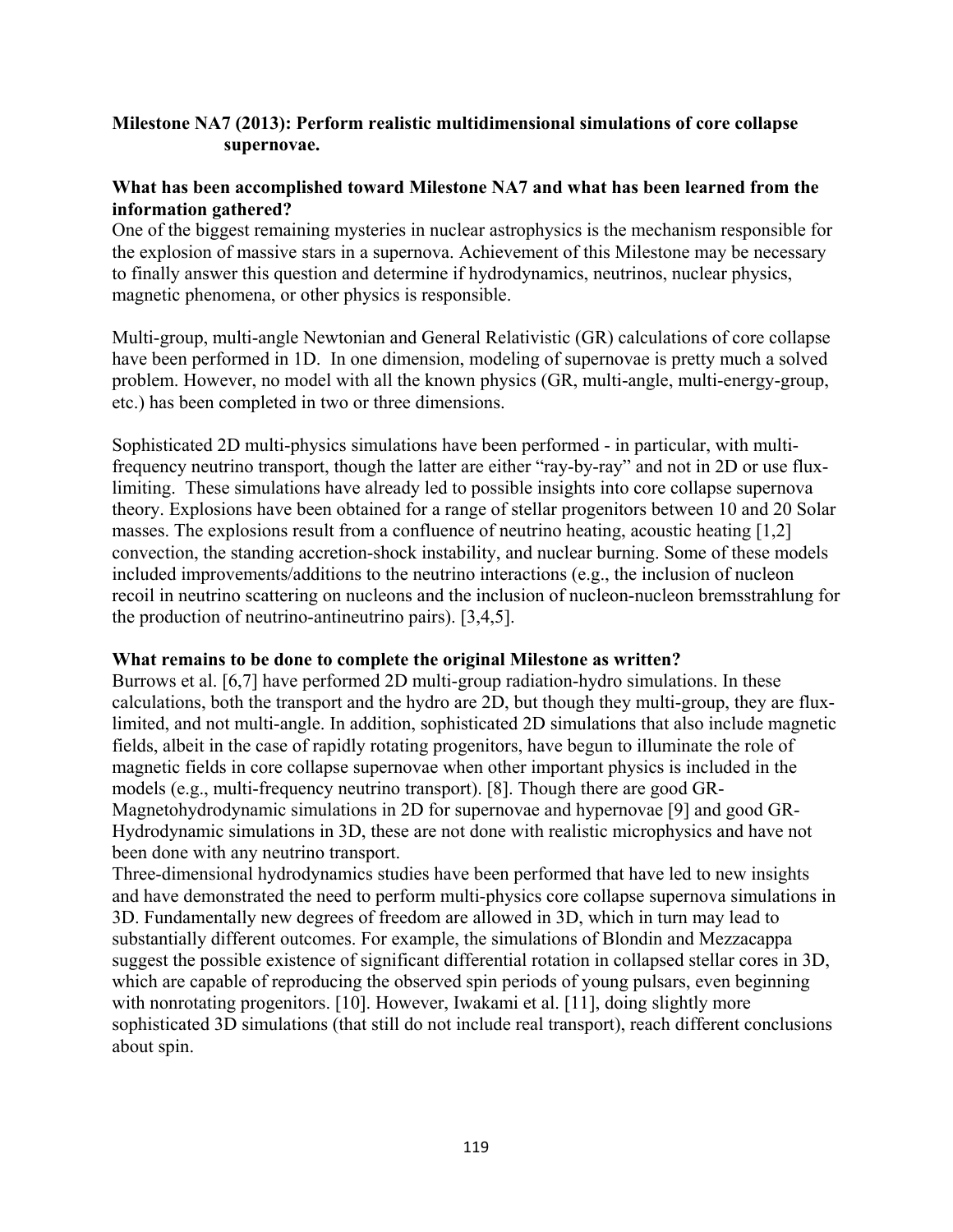# **What additional/new data should be taken (or theoretical efforts modified or added) to address the underlying scientific question?**

Ongoing 2D simulations must be performed again in 3D. Moreover, the approximations made in these 2D studies (e.g., the ray-by-ray-plus approximation to the neutrino transport) must be replaced by more complete treatments of the important physical components. In particular, definitive studies will require 3D neutrino transport using a Boltzmann kinetic description (and perhaps even a quantum kinetic description to account for the impact of the recently discovered neutrino mixing on the mechanism, the element synthesis, and the terrestrial neutrino signatures) and a more realistic treatment of the general relativistic gravitational field [e.g., the conformally flat approximation (CFA)]. Ideally, a full Einstein equation solution would be coupled to the stellar core neutrino magnetohydrodynamics with 3D Boltzmann neutrino transport or quantum kinetics.

We can expect 3D simulations that extend the current 2D simulations within the next 3-5 years. These simulations will be fairly realistic. However, definitive simulations with CFA (or a full Einstein equation solve) coupled to Boltzmann neutrino transport or quantum kinetics will not be performed efficiently prior to the availability of exascale computing platforms, which are expected within the next decade.

# **Is the Milestone complete? No**

# **Bottom Line Status Assessment: Expect to Achieve**

The full realization of this Milestone may require an additional 5 to 10 years. However, at this early stage, progress is rapid and no change in the Milestone delivery date is proposed at this time. We note that progress is good and thus rate the Milestone as Expect to Achieve. This evaluation should be revisited at the next review, particularly in light of the progress by then in creating the needed exascale computing centers. It is not clear without them that this Milestone can be met, absent significant improvement in computational approach or discovery of an allowed essential simplification in the computational treatment.

- 1. A. Burrows et al. ApJ, **645**, 534 (2006).
- 2. A. Burrows et al. 2007, ApJ, **655**, 416 (2007).
- 3. S. W. Bruenn et al., J. Phys. Conf. Ser. **46**, 393 (2006).
- 4. A. Mezzacappa et al., AIP Conf. Proc. **924**, 234 (2007).
- 5. A. Marek and H.-Th. Janka, astro-ph/0708.3372.
- 6. A. Burrows et al. ApJ, **640**, 878 (2006).
- 7. A. Burrows et al. ApJ, **655**, 416 (2007).
- 8. A. Burrows et al. Ap.J. **664**, 416 (2007).
- 9. M. Shibata Phys. Rev. Lett. **96**, 031102 (2006).
- 10. J. M. Blondin and A. Mezzacappa, Nature **445**, 58 (2007).
- 11. W. Iwakami et al., astro-ph/0710.2191.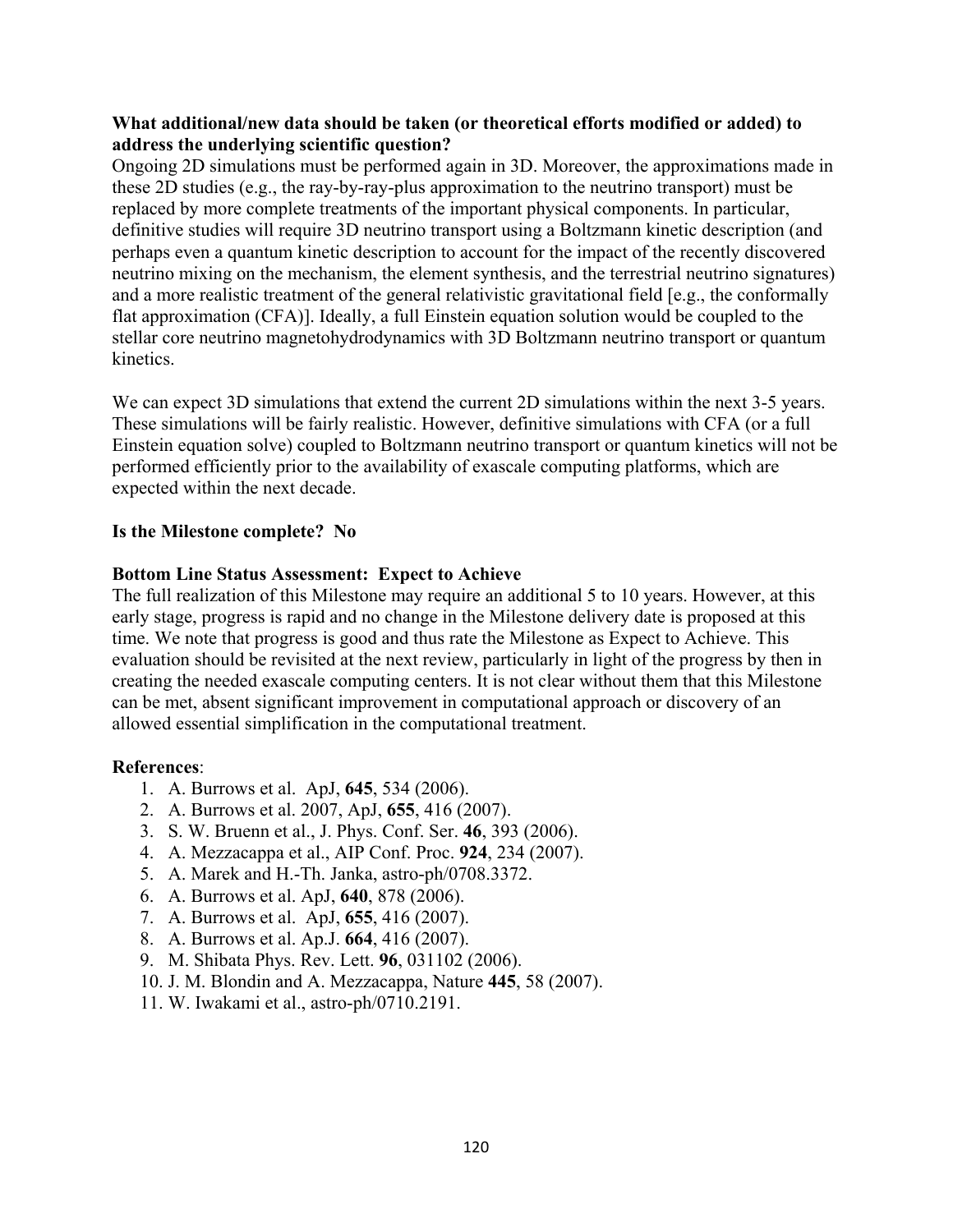# **Milestone NA8 (2013): Perform simulations of neutron star structure and evolution using benchmark microphysical calculations of the composition, equation of state, and bulk properties of dense matter.**

# **What has been accomplished toward Milestone NA8 and what has been learned from the information gathered?**

An excellent start has been made on completion of this Milestone. Theoretical studies performed on the global aspects of neutron star structure and its connection to the dense matter equation of state have established radius-pressure correlations, limits to rotation rate, and moments of inertia and binding energy relations [1,2]. Studies of crustal properties and their connection to global properties have set the stage for the interpretation of new neutron star oscillation data in terms of crustal thickness and the resulting mass-radius constraints [1,2,3]. New models for the crust of accreting neutron stars have provided much improved predictions for the nuclear processes and the associated distribution and strength of heat sources [4]. Simulations of neutron stars evolving from their birth to old age with up-to-date microphysical inputs have taught us how the presence of exotica (hyperons, quarks, condensates, etc.,), can lead to a star's subsidence into a black hole during its infancy and enhanced cooling during old age [5]. Simulations of binary star mergers have revealed how the dense matter equation of state affects gravity wave emission [6].

Fortunately hand in hand with the theoretical developments, for the first time, observations of accreting neutron stars have affirmed the predicted existence of crusts in neutron stars [6]. Many observational hints are emerging to suggest the existence of the predicted enhanced cooling through either the direct Urca process involving nucleons or one or more forms of exotica (hyperons, quarks, Bose condensates etc.,) [5,7]. These studies have collectively stressed the need to have precise data on masses and radii, preferably of the same stars, so that the equation of state of cold dense matter can be firmly pinned down [3]. For a review of recent progress in neutron star observations and theory see Ref.[8].

# **What remains to be done to complete the original Milestone as written?**

Generally, theory is driven by new observations and experiments. However, in some sense, neutron star theory is ahead of the observational data at this point (in contrast to other fields like supernovae and gamma-ray bursters). Further nuclear data constraints related to the nuclear matter equation of state and weak interaction rates are critical for neutron star models. Experiments to address this missing information include precise measurements of neutron-skin thicknesses in neutron-rich nuclei through electroweak probes (at JLAB [10]), of strangeness couplings in hadronic matter (JLAB, GSI, RIKEN, etc.) and heavy-ion collisions (at NSCL, GSI, etc., [3,9]), and future studies of very neutron rich systems at FRIB. Concomitantly, improved theoretical models of nuclear properties are needed to make precise predictions for experimentally accessible quantities[11].

A critical issue for understanding neutron star crusts is study of low density neutron matter and pairing gaps. Ab initio calculations of low-density neutron matter using Quantum Monte Carlo (QMC) methods have been performed [12,13,14] to provide a quantitative description which can be validated using cold atom experiments. These experiments probe the equation of state and pairing gaps in the strongly interacting Fermi system of <sup>6</sup>Li atoms. Diagrammatic many-body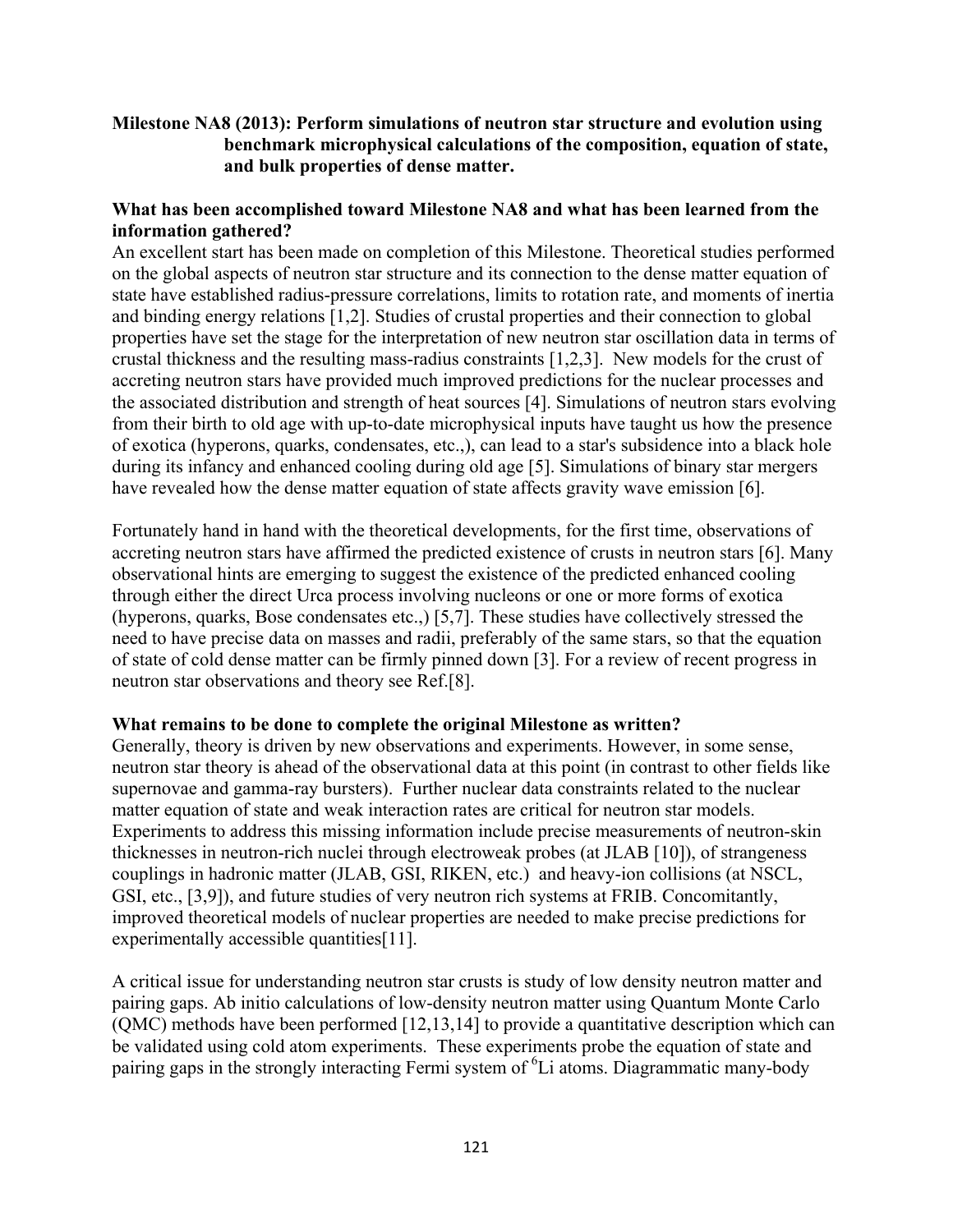methods using soft potentials derived by renormalization group evolution have been shown to provide a useful description of low-density neutron matter [15].

Although the long-term thermal evolution of neutron stars has been extensively developed [1,2], microphysical explorations of superfluidity are not converging [16,17]. This calls for new methods to describe superfluidity and superconductivity in dense strongly interacting systems in addition to explorations of their manifestation (their effects, for example, on Cooper pair emission are still debated) in the neutron star context. The time is ripe to exploit fully the connection between cold atom experiments to validate and constrain theoretical models.

# **What additional/new data should be taken (or theoretical efforts modified or added) to address the underlying scientific question?**

Key nuclear physics inputs for supernova modeling and neutron star evolution from birth to old age have been calculated using improved theoretical methods [16,17]. However, significant additional information is needed on the nuclear equation of state (EoS) and neutrino rates for supernova and neutron star thermal evolution. With these inputs, predictions of neutrino spectra from protoneutron stars have been made [for a summary, see (5)]. The EoS and neutrino response in the hot and dense phases at sub-nuclear density have been calculated using virial expansion directly from the nucleon-nucleon phase shifts and molecular dynamics methods [18]. At higher density, role of nuclear correlations on the EoS and neutrino rates have been studied using QMC methods and finite temperature field-theoretic methods [19,20].

Finally, information on the possible forms of cores of neutron stars will be probed by study of the phases of cold and dense QCD. The role of pairing correlations and superconductivity in dense quark matter have been elucidated in detail [21,22,23].

# **Is the Milestone complete? No**

# **Bottom Line Status Assessment: Expect to Achieve**

- 1. J. M. Lattimer and M. Prakash, Ap.J. **550**, 426 (2001).
- 2. J. M. Lattimer and M. Prakash, Science **304**, 536 (2004).
- 3. J. M. Lattimer and M. Prakash, Phys.Rep. **442**, 109, (2006).
- 4. S. Gupta et al., Ap.J. 662, 1188 (2007) and Ap.J. **672**, 1292 (2008).
- 5. M. Prakash et al.,Ann. Rev. Nucl. & Part. Sci. **51** (2001) 295-344.
- 6. S. Ratkovic, M. Prakash, and J. M. Lattimer, Ap.J. (in press)astro-ph/0512136.
- 7. D. L. Kaplan, et al., Ap. J, Supplement, **153**, 269 (2004).
- 8. D. Page and S. Reddy, Ann. Rev. Nucl. Part. Sci. **56**, 327 (2006).
- 9. A.W. Steiner et al., Phys. Rept. **411**, 325 (2005).
- 10. C. J. Horowitz et al., Phys. Rev. **C63**, 025501 (2001).
- 11. A. W. Steiner and B. A. Li, Phys. Rev. **C72**, 041601 (2005).
- 12. J. Carlson et al.,Phys. Rev. **C68**, 025802 (2003).
- 13. S. Y. Chang et al., Nucl. Phys. **A746**, 215 (2004).
- 14. A. Schwenk and C. J. Pethick, Phys. Rev. Lett. **95**, 160401 (2005).
- 15. S. T. Cowell and V. R. Pandharipande, Phys. Rev. **C73**, 025801 (2006).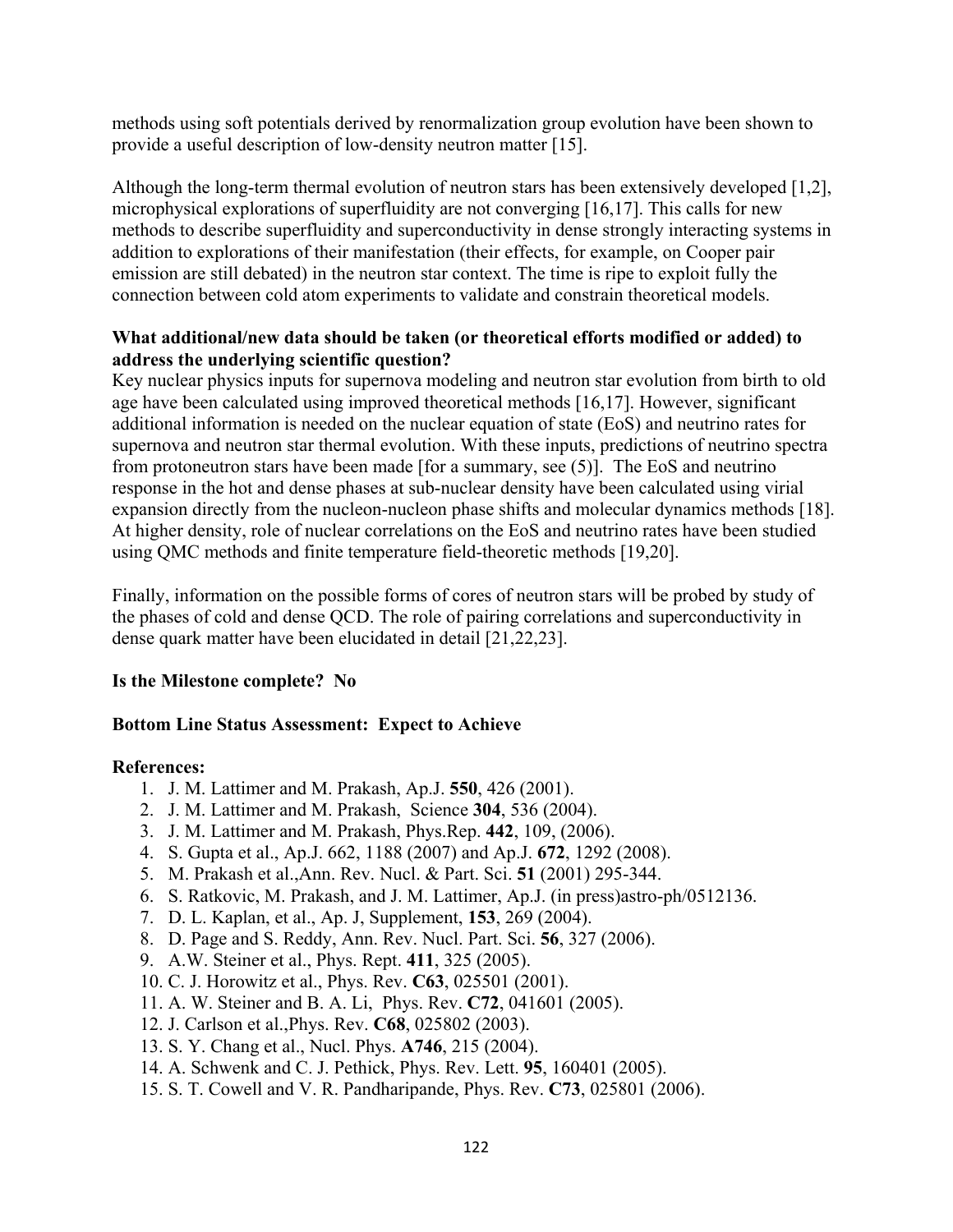- 16. D. G. Yakovlev and C. J. Pethick, Ann. Rev. Astron. & Astrophys. **417**, 169 (2004).
- 17. D. Page et al., Ap.J. Supplement **155**, 623 (2004) 623.
- 18. A. Burrows, S. Reddy and T. A. Thompson, Nucl. Phys. **A777**, 356 (2006).
- 19. C. J. Horowitz and A. Schwenk, Phys. Lett. **B642**, 326 (2006).
- 20. S. Reddy et al.,Phys. Rev. **C59**, 2888 (1999).
- 21. K. Rajagopal and F. Wilczek, arXiv:hep-ph/0011333.
- 22. M. G. Alford et al., hep-ph/0709.4635.
- 23. J. Kundu and S. Reddy, Phys. Rev. **C70**, 055803 (2004).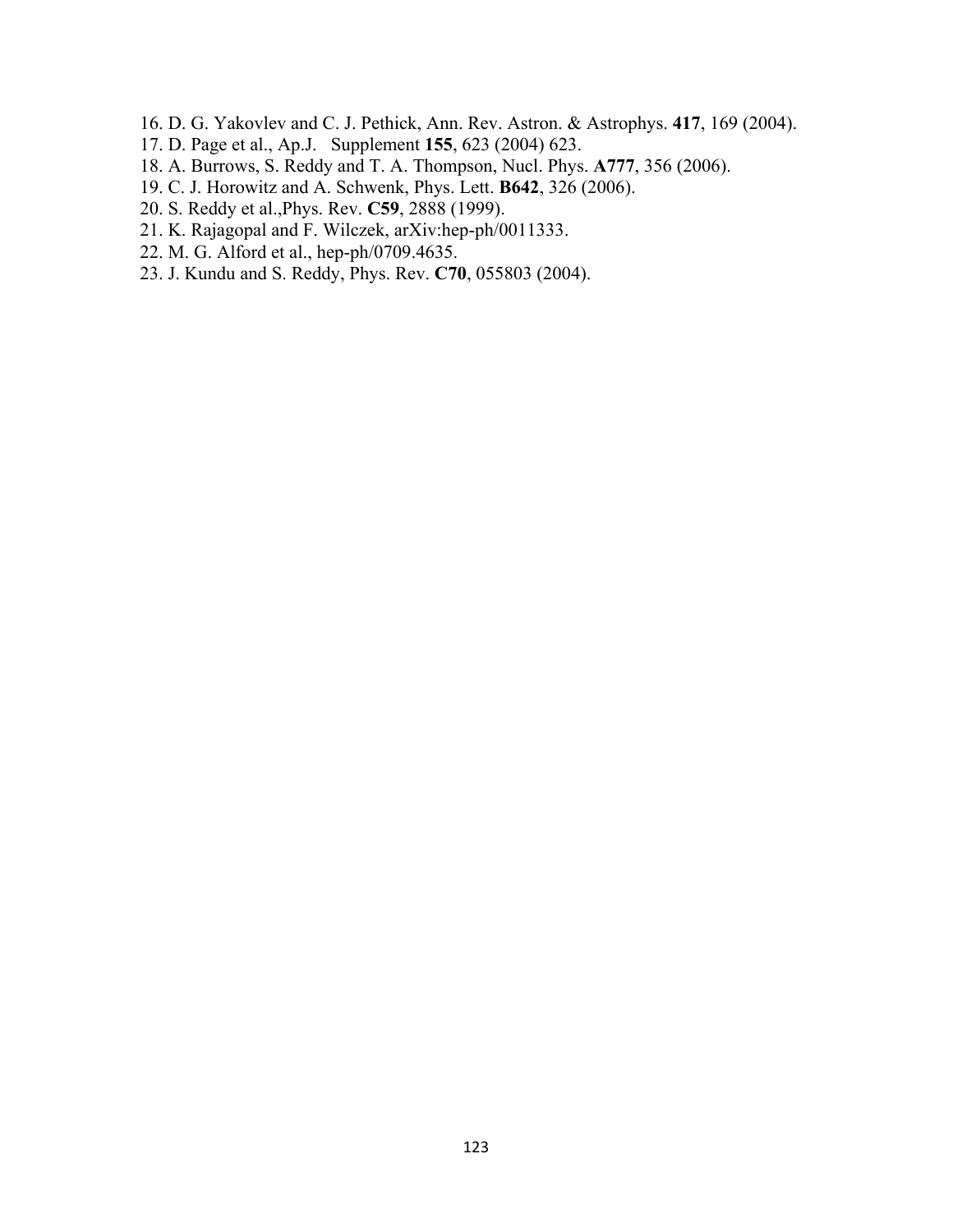# **Appendix 9: Milestones for Neutrinos, Neutrino Astrophysics and Fundamental Interactions**

**Milestone FI1 (2007): Measure solar boron-8 neutrinos with neutral current detectors** 

## **What has been accomplished toward the Milestone FI1, and what has been learned from the information gathered?**

The Sudbury Neutrino Observatory concluded its data-taking on November 28, 2006, and is returning the heavy water to the owners. There were three distinct configurations for SNO, one with pure heavy water, the second with NaCl added to the heavy water to enhance capture of neutrons from the neutral-current disintegration of deuterium by solar neutrinos, and the third with strings of discrete <sup>3</sup>He-filled proportional counters deployed to detect those neutrons. Each phase lasted about 2 calendar years. Because the ratio of the neutral-current to charged-current rates directly determines the amount of flavor mixing between two neutrino mass eigenstates, it was important to devise systematically different techniques to measure these key reaction rates. The last phase, with <sup>3</sup>He counters, produced a neutron signal completely independent of the Cherenkov light signal used to extract the neutral-current rate in the first two phases [for accounts of those measurements. [1][2].

There is a clear neutron signal of approximately the right magnitude in the data from the  ${}^{3}$ He array; a complete analysis is being carried out under blindness protocols. The statistical precision of the result can be anticipated to be about 3%. Systematic uncertainties are still being evaluated, but there is reason for optimism that the new result will have a lower uncertainty than the 9% total uncertainty of the previous phases, and will be, moreover, largely independent.

#### **What remains to be done to complete the original Milestone as written?**

The analysis formalism must be frozen, the "box opened", and the result published.

# **What additional/new data should be taken to address the underlying scientific question?**  All data-taking is complete.

#### **Is the Milestone complete? Yes**

The Milestone is complete except for the publication. Data-taking has been successfully finished and a suite of analysis tools completed, ready for selection and final use once it has been decided to open the box. It is expected that the first results from the final phase of SNO, with the  ${}^{3}$ He detectors installed, will be published within the first few months of 2008.

#### **Bottom Line Status Assessment: Exceeded**

- 1. Q.R. Ahmad et al. (SNO Collaboration) Phys. Rev. Lett. **89**, 011301 (2002).
- 2. S.N. Ahmed et al. (SNO Collaboration), Phys. Rev. Lett. **92**, 181301 (2004).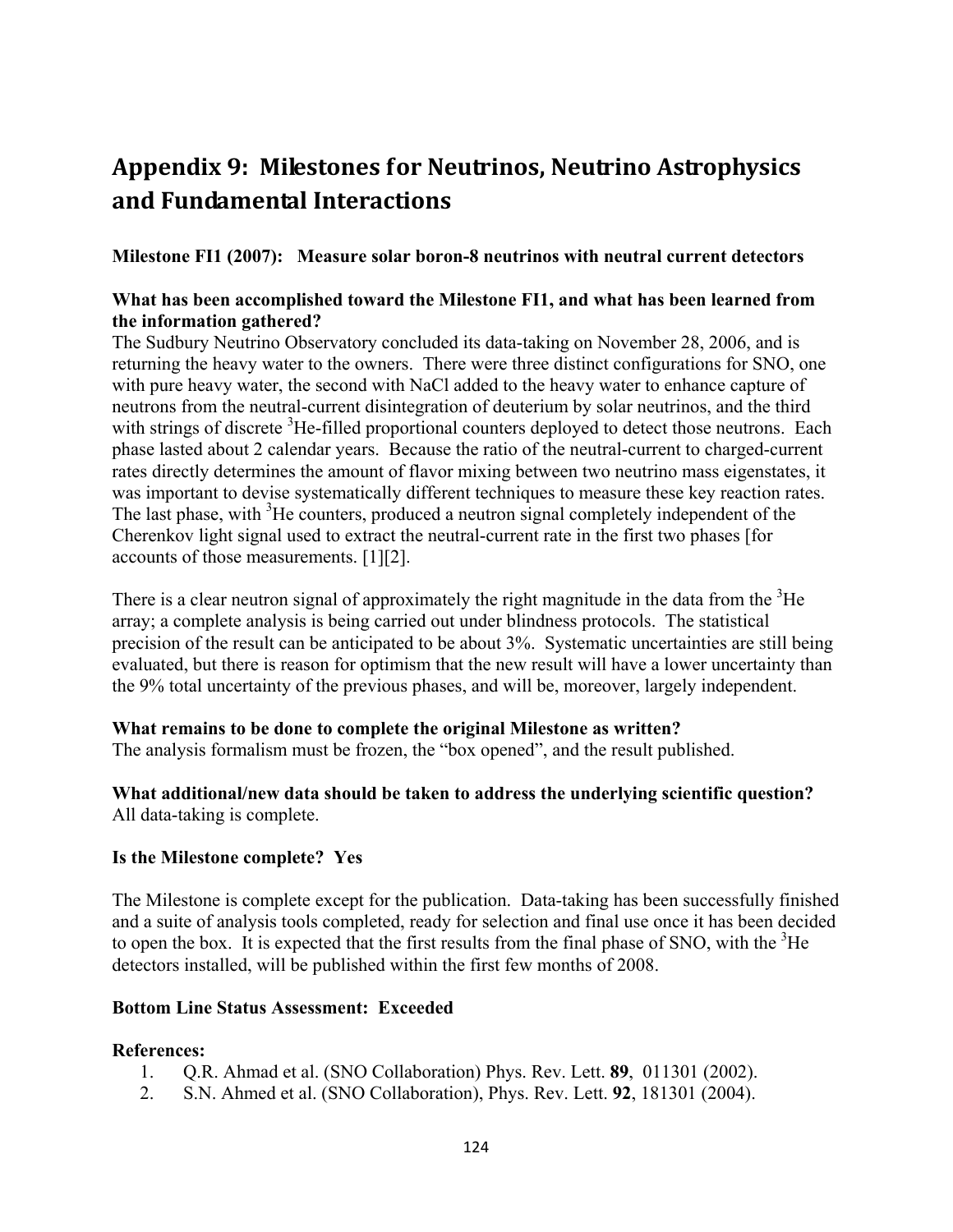# **Milestone FI2 (2008): Collect first data in an experiment that has the potential to observe beryllium-7 solar neutrinos.**

## **What has been accomplished toward Milestone FI2, and what has been learned from the information gathered?**

The Borexino experiment has this past year not only collected the data but reported its first measurement of the <sup>7</sup>Be neutrino flux from the sun [1]. The flux is in agreement with the predictions of the standard solar model and the presently determined neutrino mixing parameters that account for the transformation of electron neutrinos into other active flavors. The first flux measurement, while still far from the ultimate accuracy of which the experiment is capable, is already a substantial improvement over the present experimental value deduced from a combined analysis of the Cl-Ar, SAGE, Gallex, GNO, SNO, and Super-Kamiokande experiments. The result immediately improves (twofold) the precision with which the neutrino luminosity can be compared to the electromagnetic luminosity. Good agreement is seen at this new level. The success of Borexino has been hard-won, with new frontiers reached in the levels of radioactivity achieved, and with a difficult interlude surpassed during which the spillcontainment infrastructure of the Gran Sasso Laboratory had to be improved.

# **What remains to be done to complete the original Milestone as written?**

The Milestone as written is complete.

# **What additional/new data should be taken to address the underlying scientific question?**

Phenomenological analysis of the data will address the role of solar variability, the consistency with new values of metallicity, the existence of sterile states admixed, and the existence of nonstandard interactions.

#### **Is the Milestone complete? Yes**

#### **Bottom Line Status Assessment: Exceeded**

#### **References:**

**1.** G. Arpesella et al., Phys. Lett. **B658**,101 (2008).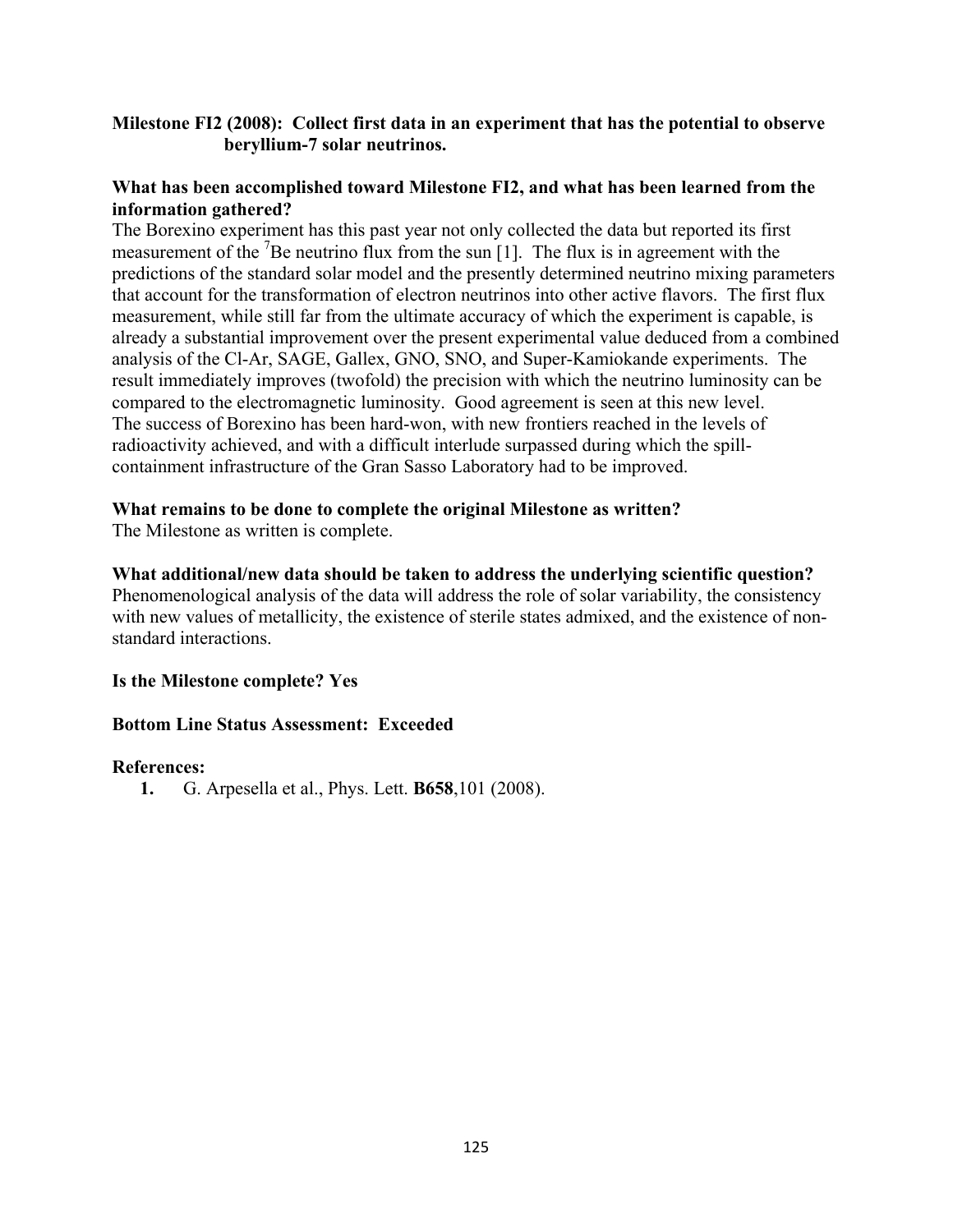# **Milestone FI3 (2008): Initiate an experimental program at the SNS fundamental physics beam line.**

## **What has been accomplished toward Milestone FI3, and what has been learned from the information gathered?**

The Fundamental Neutron Physics Beamline (FPNB) at the SNS consists of a pulsed cold beam and monochromatic 8.9-Å beam for the production of ultracold neutrons. In April 2005 a first call for proposals was issued. An initial suite of 9 proposals was followed by a tenth in December 2007. Three address decay asymmetry following neutron capture in p, d, and <sup>3</sup>He, respectively; three make improved measurements of neutron beta-decay and improved determination of the ratio of the axial vector to vector weak coupling constant; one offers an improved value of the neutron lifetime, which is important to Big Bang nucleosynthesis; one measures the spin rotation for polarized neutrons on <sup>4</sup>He; and one proposes to improve current limits on the electric dipole moment of the neutron by at least a factor of one hundred. Over 100 scientists are participating. Following the recommendation of the FNPB Proposal Review and Advisory Committee (meeting in Sept. 2005 and Jan. 2008), five of these proposals have been approved and one has been allocated beamtime.

The first experiment to be installed on the cold beamline will be the "npdgamma" experiment. This apparatus is currently under modification at ORNL to incorporate changes following trials at LANSCE and necessary safety reviews to adapt to the SNS environment. Commissioning is planned for the end of 2008. If the budget permits, data collection would begin in early 2009. The first experiment to be installed on the UCN beamline will be the nEDM experiment which received CD1 in Dec 2006. Design work as well as substantive R&D has been underway on the EDM and continues.

These experiments as well as the remaining 3 approved experiments have been incorporated into a provisional 5-year plan for the use of the FNPB.

#### **What remains to be done to complete the original Milestone as written?**

The cold beamline is available for use and the first experiment is nearing readiness. The Milestone can be completed this year (2008) and experimental work begun given appropriate funding.

# **What additional/new data should be taken or theoretical effort modified or added to address the underlying scientific question?**

A theory effort to clearly elucidate the connection between all experiments associated with the hadronic weak interaction and Effective Field Theory and/or Lattice QCD is a key program element.

#### **Is the Milestone complete? No**

#### **Bottom Line Status Assessment: Expect to Achieve**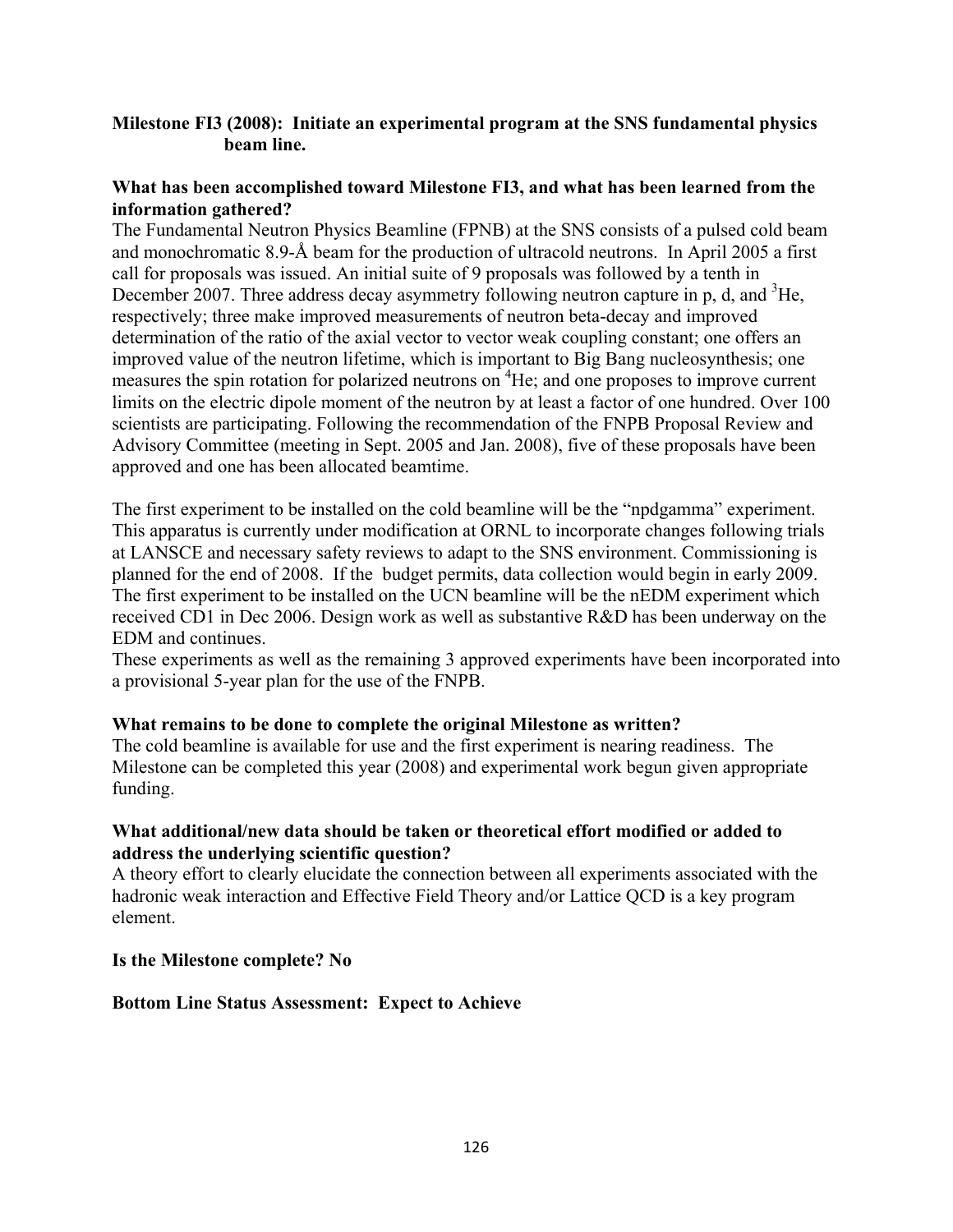# **Milestone FI4 (2010): Make factor of 5 improvements in measurements of neutron and nuclear beta-decay to constrain physics beyond the Standard Model**

## **What has been accomplished toward Milestone FI4, and what has been learned from the information gathered?**

A suite of experiments with cold neutrons at NIST and SNS and with ultracold neutrons (UCNs) at LANL is aimed at the measurement of various observables in beta decay. One of the goals is the extraction of the quark-mass matrix parameter  $V_{ud}$ . A precise determination of this quantity is marred by poor agreement among experiments on the central values for the neutron lifetime and the beta-decay correlation parameter A.

An absolute neutron flux measurement is in progress at NIST, which will improve accuracy of the existing neutron lifetime measurement by a factor of about 2. Similar improvement might result from magnetically trapped UCNs at NIST. A factor-of-3 improvement is expected perhaps by 2010 from a measurement at LANL that begins to take data in 2008. The eventual goal of this experiment, an extra factor of 10, is beyond 2010. Work in progress on achieving factors of 2 or 3 will help resolve existing discrepancies in the lifetime measurements, but an improvement by a factor 5 by 2010 seems unlikely.

The UCN-A experiment at LANL achieved good polarization and took first data in Dec 07 on the parameter A. A factor 3-5 improvement in A might be achieved by 2010 after a run in 2009 if the experiment continues to run at LANL with good DOE support. An improvement of factor 2-3 might be more realistic.

The aCORN experiment to improve the measurement of the correlation parameter "a" by a factor 5 is currently under construction. The initial physics run at NIST is expected to be completed in the winter 2010 with a factor 2-3 improvement in sensitivity. A factor-of-5 improvement is expected at the end of second physics run in 2013. Other experiments (abBA, Nab, PANDA) have been proposed but results are beyond 2010.

Significant improvement has been achieved in the measurement of  $Q_{EC}$  values for nuclear transitions [1][2], which together with theoretical improvements have led not only to an improvement in the precision of the extraction of the CKM matrix element  $V_{ud}$  by a factor of 2, but also to a shift in the central value, which coupled with improvements in  $V_{\text{us}}$  results in the CKM matrix satisfying unitarity (see also discussion under FI5).

#### **What remains to be done to complete the original Milestone as written?**

Further factor-of-2 improvements in existing experiments will be needed to achieve Milestone. Proposed experiments that could achieve additional precision await the SNS neutron beam line. The schedule for this line is being determined, but installation of a beta-decay experiment before late 2010 is unlikely. Results are expected 1-2 years after that.

# **What additional/new data should be taken to address the underlying scientific question?**

New experiments at SNS will address further beta-decay parameters with higher accuracy. Operation of the cold neutron beam line at SNS and continuing DOE support are essential.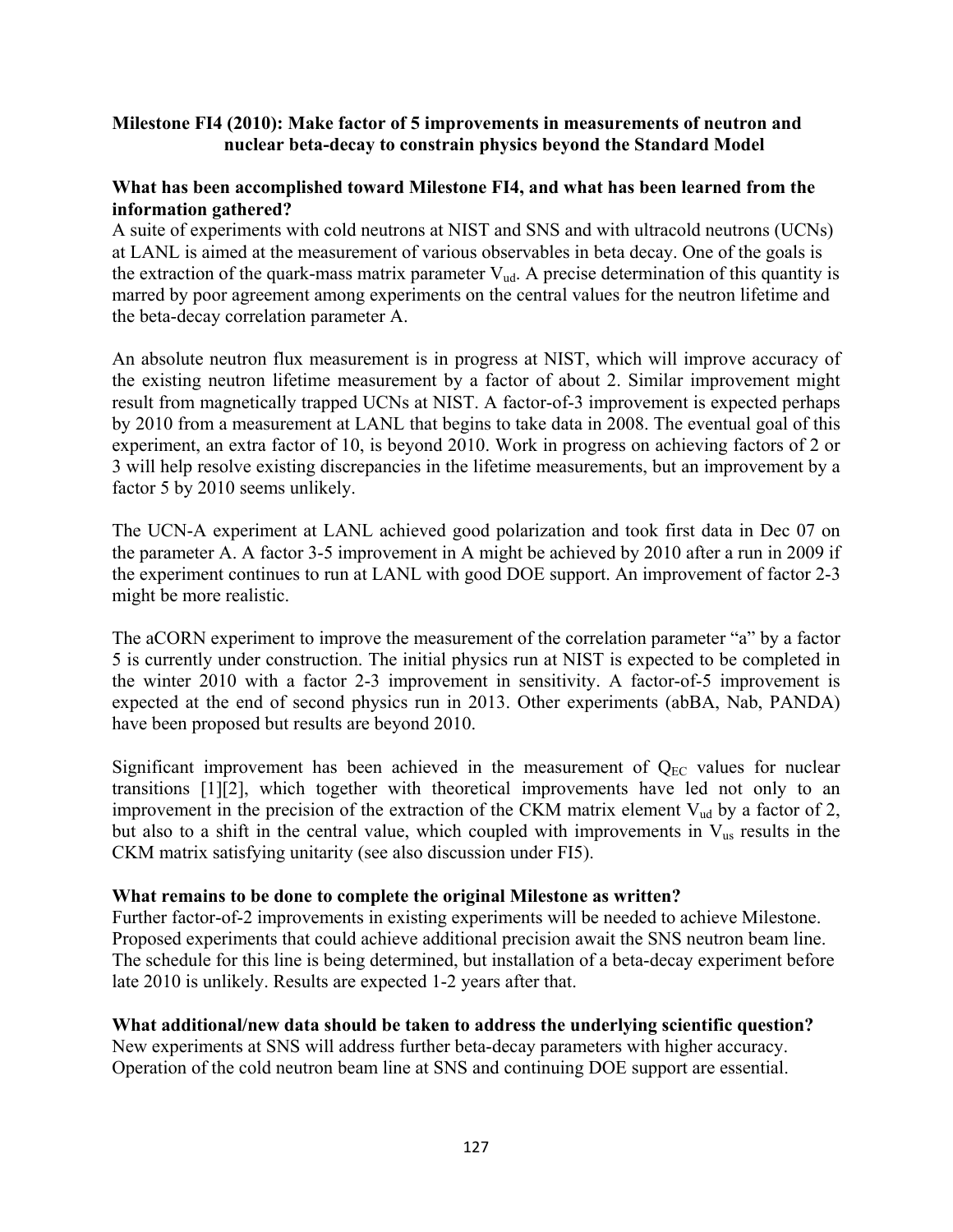#### **Is the Milestone complete? No**

Various experimental efforts are fully underway, but achievement by the deadline is difficult. Next generation experiments are under design and are likely to have first results within 1-2 years of the date set for this Milestone.

# **Bottom Line Status Assessment: Expect to Not Achieve Fully**

- 1. G. Savard et al, Phys. Rev. Lett. **95** (2005) 102501.
- 2. T. Eronen et al., Phys. Rev. Lett. **97** (2006) 232501.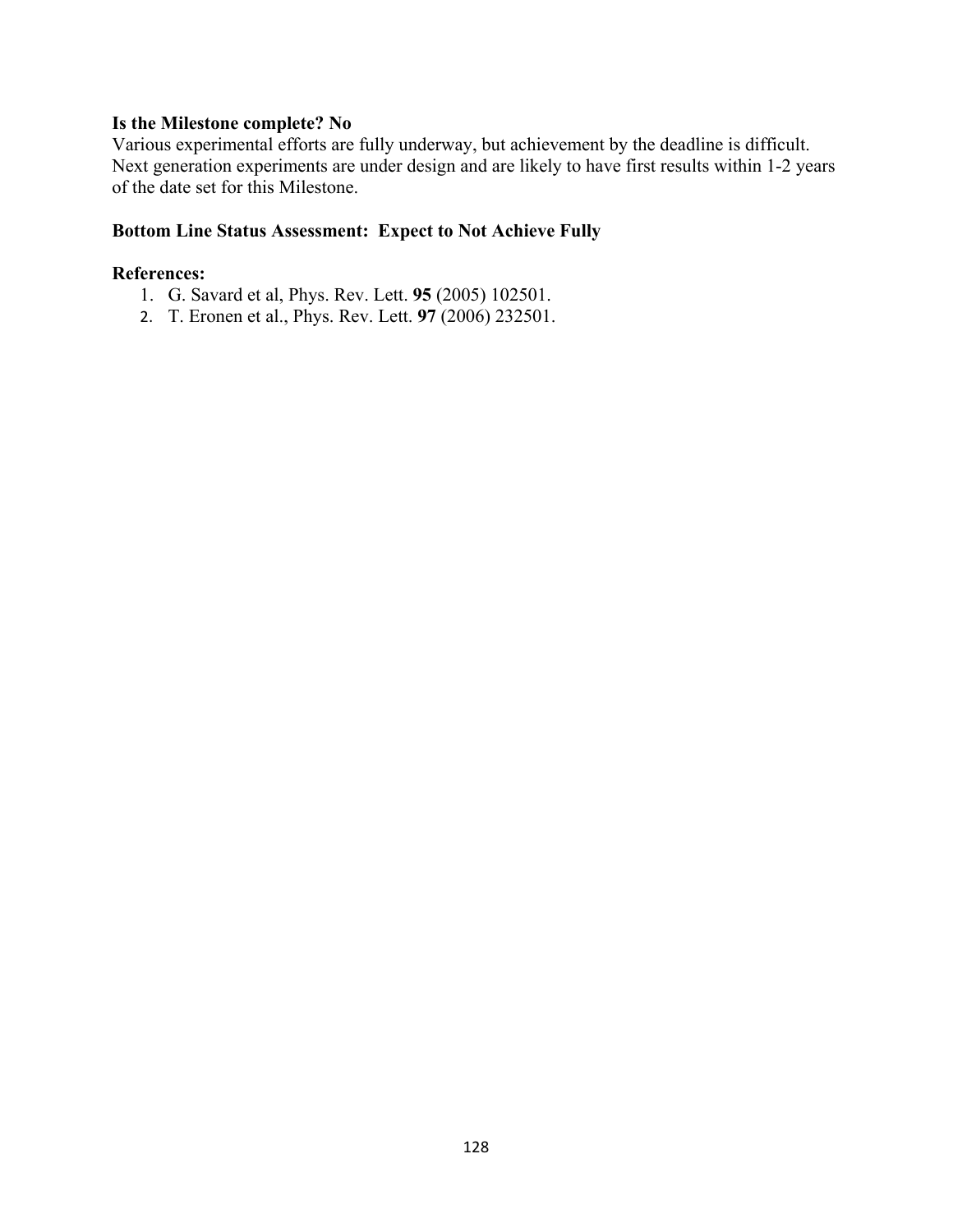# **Milestone FI5 (2010): Make factor of 5 improvements in theoretical uncertainties for testing the Standard Model via low-energy electroweak observables**

## **What has been accomplished toward Milestone FI5, and what has been learned from the information gathered?**

There has been significant progress on several fronts, which improve theoretical uncertainties over the older results of Marciano and Sirlin.

The theoretical, hadronic physics uncertainty in the running of the weak mixing angle has now been reduced by a factor of about 8 [1]. This new theoretical error is small compared to experimental errors in parity-violating electron scattering. The improvement is beyond the Milestone of a factor of 5.

The ratio  $R^{\pi}_{e/\mu}$  of the decay widths of the pion into the e-v<sub>e</sub>bar channel vs the  $\mu$ -v<sub> $\mu$ </sub>bar channel provides constraints on universality-violating new physics.. By use of chiral perturbation theory at two-loop level, the theoretical, hadronic physics uncertainty in radiative corrections has been reduced by a factor of 5 [2], achieving a level comparable to the experimental uncertainties expected from ongoing experimental searches at TRIUMF and PSI.

Theoretical uncertainties in neutron and nuclear beta decay have also been reduced. Using highorder perturbative QCD results and a large-N QCD-motivated interpolation between long and short distances, a reduction by a factor of 2 has been achieved in the hadronic physics uncertainty in radiative terms [3]. A new shell-model calculation of isospin-breaking and nuclear-structure corrections to superallowed nuclear beta decay leads to consistency in corrected Ft values, a lower average of Ft, and a higher value of the CKM matrix element Vud  $=$ 0.97418 +/- 0.00026 [4]. This is a reduction of a factor of 4 in the uncertainty relative to the 2003 Particle Data Book value,  $0.9740 +/- 0.0010$ . Although the reduction stated in the milestone has not yet been achieved in this quantity, coupled with the recent new value of  $V_{\text{us}}$  from semileptonic  $K^+$  decay [5] and neutral K branching ratios [6], unitarity is now satisfied with a precision of 0.1%, a major new result in and of itself. This tightens the limits on new physics by an even larger factor. There is not a very recent analysis of this result in terms of setting limits on specific types of new physics, but one was done in 2005 [7], and certainly an update will be completed within the time frame of the Milestone.

#### **What remains to be done to complete the original Milestone as written?**

Improvements can be made on other theoretical uncertainties that affect the interpretation of experiments where discrepancies with the Standard Model exist. For example, improvements in parton distribution functions allowing for small effects such as NLO QCD corrections, departures from isospin symmetry, and an asymmetric strange sea would improve the analysis of neutrino-nuclei deep inelastic scattering data. And a reduction in the hadronic uncertainty in the light-by-light scattering contribution to the muon anomalous magnetic moment would clarify the importance the existing 3 sigma discrepancy.

# **What theoretical efforts should be modified or added to address the underlying scientific question?**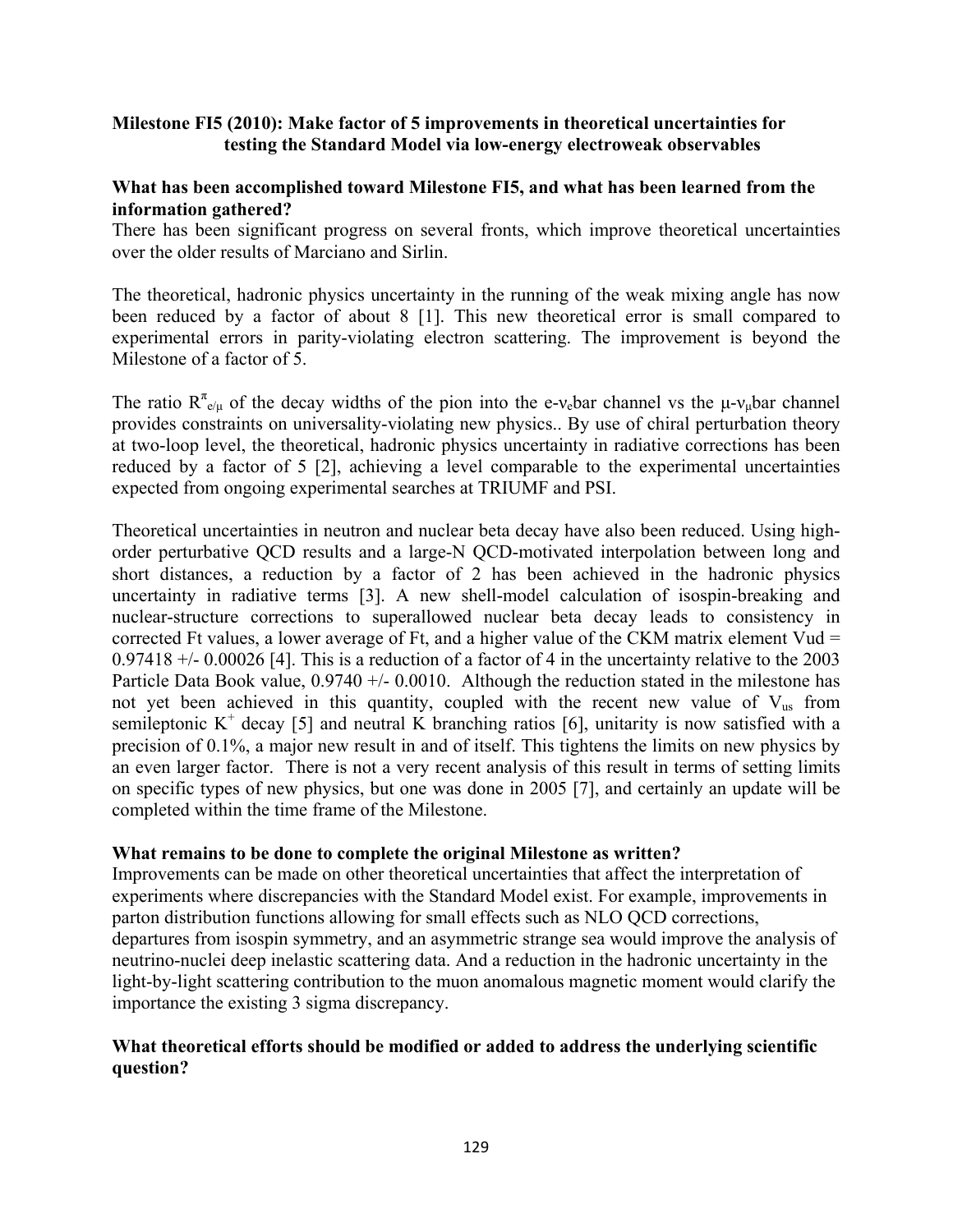In certain cases, precise limits on new physics can only be extracted once theoretical uncertainties are better quantified. For example, one should have a decrease in the spread of calculations of nuclear matrix elements in neutrinoless double beta decay, in particular by better understanding two-nucleon short-range correlations and effects of deformation. One would also like more calculations of hadronic matrix elements using lattice QCD, for example of the relation between the neutron electric dipole moment and the theta term and other possible time-reversal violating sources. Further progress would be desirable in pushing lattice-QCD simulations to smaller quark masses and larger lattices, and in microscopic nuclear structure calculations rooted in few-nucleon input.

# **Is the Milestone complete? No**

This is a good example where the work done addresses the intent of the Milestone and makes possible further work to go beyond the goal by the assigned deadline.

# **Bottom Line Status Assessment: Expect to Exceed**

- 1. J. Erler and M.J. Ramsey-Musolf, Phys. Rev. **D72** (2005) 073003.
- 2. V. Cirigliano and I. Rosell, Phys. Rev. Lett. **99** (2007) 231801.
- 3. W. J. Marciano and A. Sirlin, Phys. Rev. Lett. **96** (2006) 032002.
- 4. I. S. Towner and J.C. Hardy, Phys. Rev. **C77** (2008) 025501.
- 5. A. Sher et al., Phys. Rev. Lett. **91** (2003) 261802.
- 6. T. Alexopoulos et al., Phys. Rev. Lett. **93** (2004) 181802 and Phys. Rev. **D70** (2004) 092006; A. Lai et al., Phys. Lett. **B602** (2004) 41; F. Ambrosino et al., hep-ex/0508027 and Phys. Lett. **B626** (2005) 15.
- 7. J.C. Hardy and I.S. Towner, Phys. Rev. **C71** (2005) 055501; Phys. Rev. Lett. **94** (2005) 092502.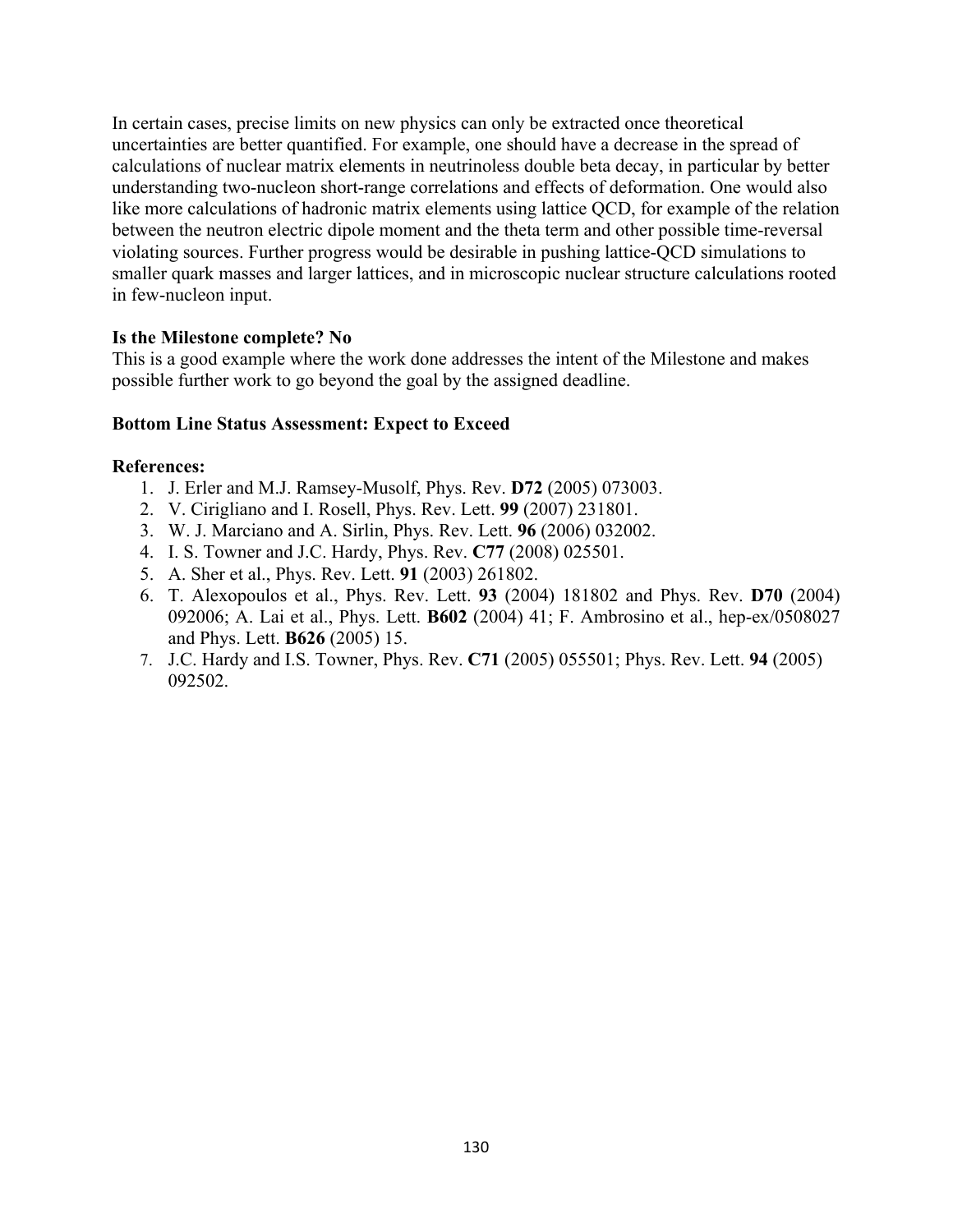# **Milestone FI6 (2011): Improve the sensitivity of the direct neutrino mass measurements to 0.35 eV.**

# **What has been accomplished toward Milestone FI6, and what has been learned from the information gathered?**

"Direct" neutrino mass measurements are taken to include mass determinations from the shapes of beta spectra near the endpoint, but neither double beta-decay nor cosmological methods, which have model dependences. The beta emitter of choice for 60 years has been tritium because of its low 18.6-keV energy, simple molecular structure, and convenient half life. Another nucleus, <sup>187</sup>Re, is now also receiving attention because of its very low decay energy, 2.5 keV. Reaching the 0.35 eV level and below is the goal of the KATRIN tritium experiment being built in Karlsruhe, Germany, with US participation. [1] KATRIN is funded in Germany by two agencies and in the US by DOE.

KATRIN makes use of the tritium facility constructed for the ITER project. Construction of KATRIN is well advanced, with the prespectrometer and main spectrometer on the floor already, and the gaseous tritium source, differential pumping systems, and detector system in progress. Delays of approximately one year have been experienced in completing the gaseous source and the Ar frost pumping section. The current schedule calls for initial data taking in 2010. Reaching the 0.35-eV level can be achieved with a year's good data, and the ultimate sensitivity of 0.2 eV takes 5 years at design performance.

# **What remains to be done to complete the original Milestone as written?**

The apparatus must be completed and data taken and analyzed.

# **What additional/new data should be taken to address the underlying scientific question?**

The average neutrino mass is now known to lie within the range 0.02 to 2.3 eV. KATRIN will explore the upper decade of this range, and will largely address whether neutrino mass plays a major role in the large-scale structure of the universe. If the mass is not found there, new methods will need to be discovered to explore the remaining decade. R&D should be in progress now for this eventuality.

# **Is the Milestone complete? No**

# **Bottom Line Status Assessment: Expect to Achieve**

# **References:**

1. J. Bonn, Acta Phys. Polonica **B37**, 2039 (2007).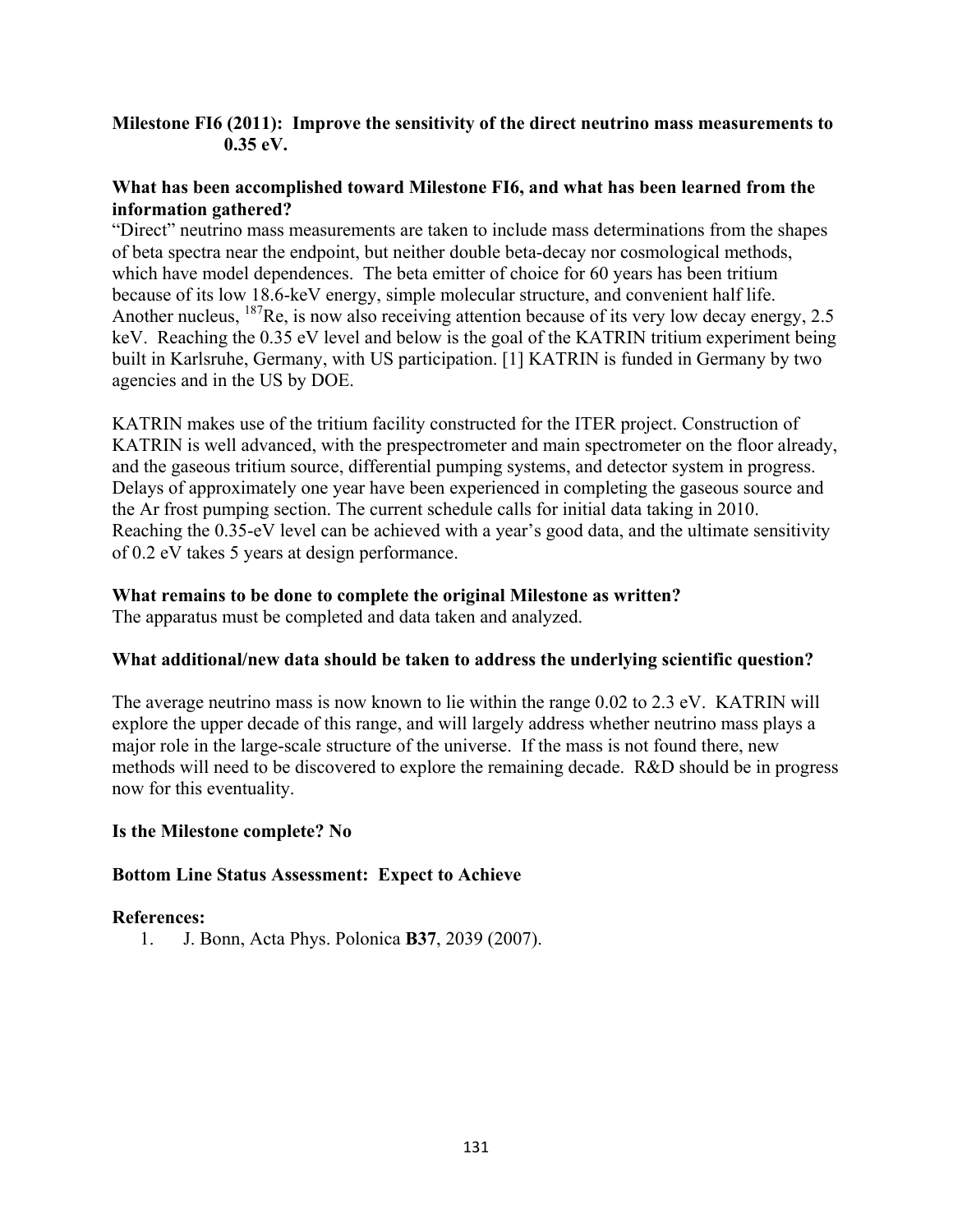# **Milestone FI7 (2012): Extend the sensitivity of searches for neutrinoless double beta decay in selected nuclei by a factor of ten in lifetime.**

## **What has been accomplished toward Milestone FI7, and what has been learned from the information gathered?**

Neutrinoless double beta decay provides the only known means to determine if the neutrino is its own antiparticle, tests the conservation of lepton number, and also can provide information about neutrino mass. Neutrino oscillations have defined the lifetime ranges in which to search. Present limits come from 10-kg scale experiments. In the quasi-degenerate mass regime above 100 meV, 100-kg sources are needed, for the inverted hierarchy around 30 meV, 1000-kg sources are needed, and for the normal hierarchy with light masses, the source mass must be many tons. [1] Three promising candidate isotopes are receiving intensive attention in the US, <sup>76</sup>Ge (MAJORANA project), <sup>130</sup>Te (CUORE), and <sup>136</sup>Xe (EXO). MAJORANA is beginning a Demonstrator phase with a 60-kg array of enriched and natural detectors, to quantify the feasibility of a 1000-kg array. CUORE is presently "CUORICINO", a 41-kg natural Te prototype. EXO is preparing a 200-kg enriched prototype.

#### **What remains to be done to complete the original Milestone as written?**

A factor of 10 in lifetime will require fielding a detector of order 100 kg active mass. The present R&D must be completed satisfactorily, showing that backgrounds will be under control at the necessary level. Following commissioning, several years of counting will be needed. Even with strong and immediate funding (thus far absent), there is little chance of meeting the Milestone as written. The originally-anticipated timescale will be unavoidably lengthened by at least 3-5 years. The sensitivity goal remains within reach. Strict adherence to background levels required to accomplish this necessitates both an extensive R&D effort as well as the current search experiments, at the scale of several tens of kilograms, to demonstrate needed and scalable performance. MAJORANA has received \$250k in the DOE-SC-ONP-Division funding in FY07, CUORE is funded as a MIE (Major Item of Equipment) beginning in FY08, and EXO is supported for R&D through the DOE-SC-OHEP Division.

#### **What additional/new data should be taken to address the underlying scientific question?**

If no signal is seen at the quasi-degenerate or inverted hierarchy scales, very massive detectors will be required to address this fundamental question of whether neutrinos and antineutrinos are the same particle.

#### **Is the Milestone complete? No**

#### **Bottom Line Status Assessment: Expect to Not Achieve Fully**

#### **References:**

1. S.R. Elliott and J. Engel, J. Phys. **G30**,R183 (2004).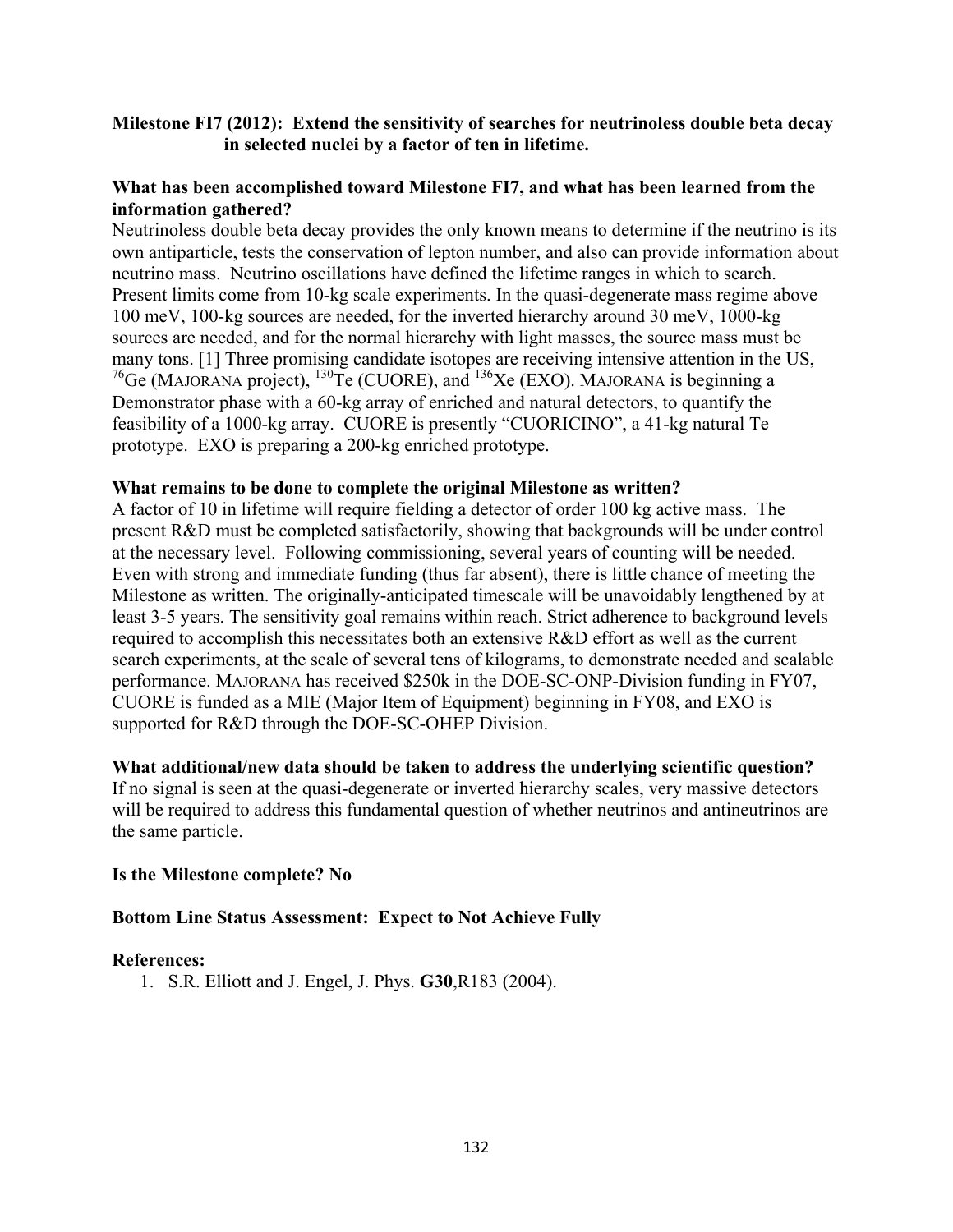## **Milestone FI8 (2012): Perform independent measurements of parity violation in few-body systems to constrain the non-leptonic weak interaction.**

## **What has been accomplished toward Milestone FI8, and what has been learned from the information gathered?**

A vigorous program exists for measurement of parity violation (PV) in few-body systems. At present not all data can be fitted with the simplest models. Recent theoretical progress includes the development both of a model-independent framework for the analysis of PV in few-nucleon systems [1][2] and of accurate few-body calculations [3].

The NPDGamma experiment measuring the PV gamma asymmetry in cold neutron capture on protons has just completed its first phase at LANSCE, providing a precision of  $10^{-7}$ . Under present funding plans, the second phase should take data in 2009 when the SNS cold neutron beam line is ready. A further improvement of 10 in precision is expected and will test predictions for the PV pion-nucleon coupling.

An experiment is in progress at NIST to measure the PV neutron-spin rotation in neutron-alpha scattering. Systematics and background reduction are being studied in order to achieve the goal of  $3x10^{-7}$  rad/m sensitivity, a factor-of-4 improvement over the existing precision. An extra factor of 3 from higher statistics should be achieved within the Milestone timeframe after a move to SNS, reaching then the level of theoretical predictions.

Other PV measurements have been proposed for SNS: the gamma asymmetry in neutron capture on the deuteron aiming at an improvement by a factor 10 in sensitivity, which would constrain models; the longitudinal asymmetry in neutron capture on <sup>3</sup>He, for which no real prediction yet exists; and neutron-spin rotation in neutron-deuteron scattering, whose feasibility is based on measurements that indicate a sufficiently low depolarization of cold neutrons passing through solid ortho-deuterium.

#### **What remains to be done to complete the original Milestone as written?**

Operation of the neutron beam line at SNS will provide higher neutron flux than at existing facilities, use of polarized neutrons, and a pulsed beam for control of systematic uncertainties related to polarization, thus allowing improved precision in the NPDGamma and  $n+4$ He spin rotation experiments, and enable new measurements such as  $n+d$  gamma asymmetry,  $n^{3}$ He longitudinal asymmetry, and n+d spin rotation.

# **What additional/new data should be taken or theoretical efforts modified or added to address the underlying scientific question?**

A theoretical framework exists to carry out the analysis of PV in few-nucleon scattering, but calculations are demanding and exist only in a few cases. More investment in theoretical effort will be necessary to fully extract constraints on the non-leptonic weak interaction from the forthcoming data.

#### **Is the Milestone complete? No**

A goodly number of different theoretical and experimental efforts are being pursued, however.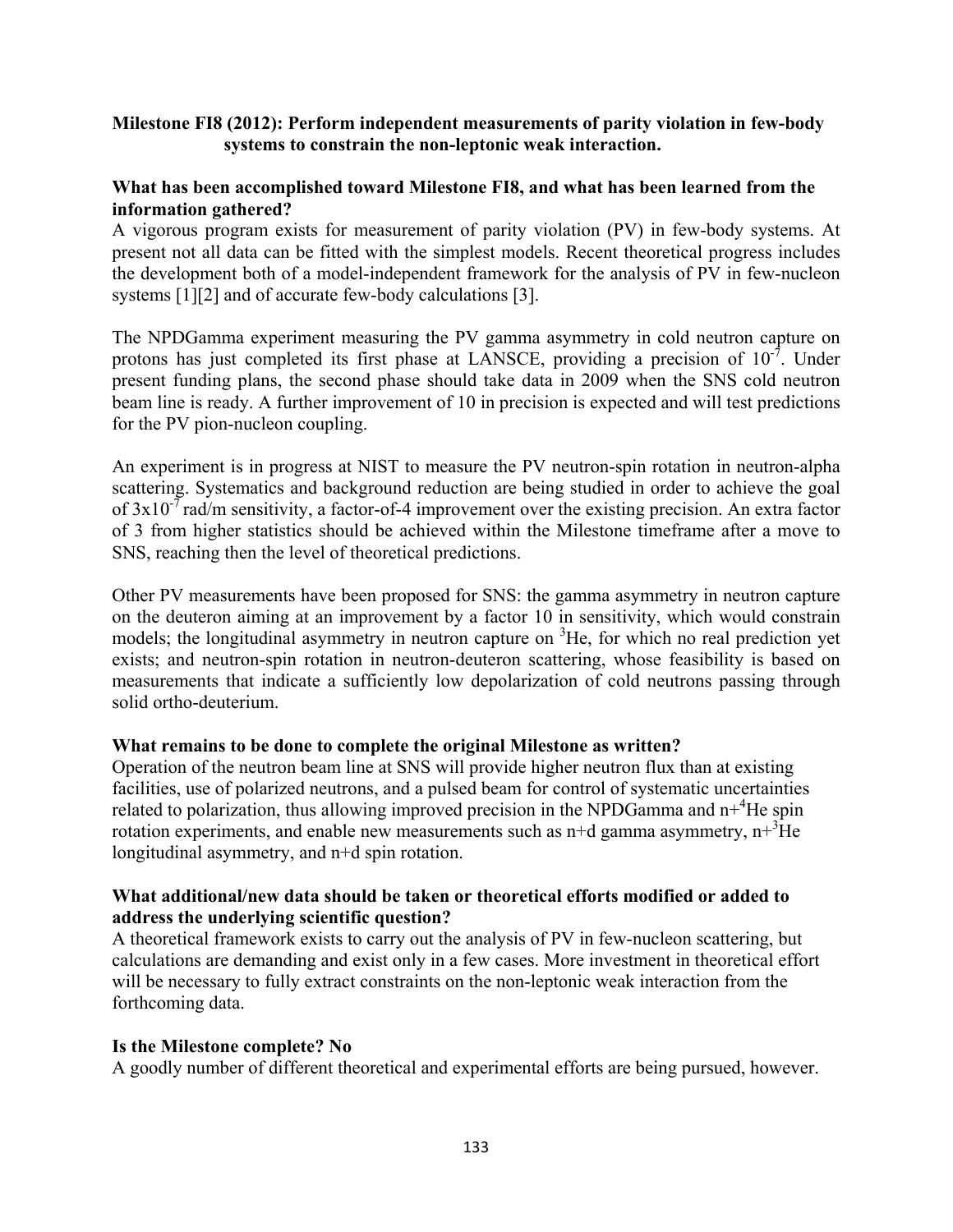# **Bottom Line Status Assessment: Expect to Achieve**

- 1. S.-L. Zhu et al., Nucl. Phys. **A748** (2005) 435
- 2. C.-P. Liu, Phys. Rev. **C75** (2007) 065501.
- 3. R. Schiavilla, J. Carlson, and M.W. Paris, Phys. Rev. **C70** (2004) 044007.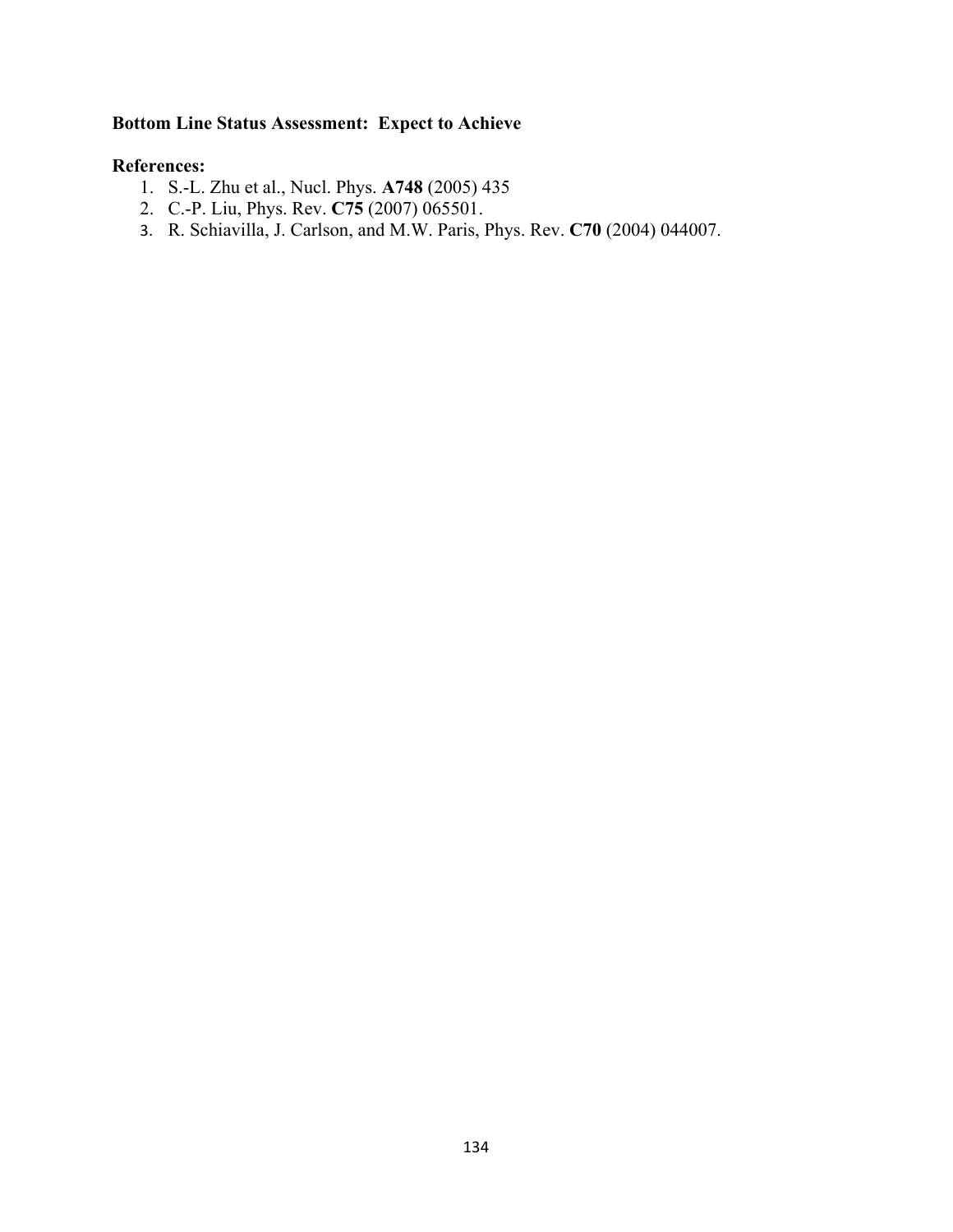# **Milestone FI9 (2012): Obtain results from new high-sensitivity searches for atomic electric dipole moments**

## **What has been accomplished toward Milestone FI9, and what has been learned from the information gathered?**

Electric dipole moments (EDMs) in atoms or molecules are a signature of time(T)- and parity(P) violation and represent an important window onto physics beyond the Standard Model. Numerous experiments have been proposed and are in progress in this area.

Diamagnetic atoms are sensitive to a number of sources of T violation, in particular to hadronic T violation inside the nucleus. The most stringent limits on the nuclear sector were set by a 2001 measurement in <sup>199</sup>Hg by the Seattle group. Since then they have accumulated data with 10-times better statistical uncertainty, but the systematic uncertainty is still under study. A new limit on the  $^{199}$ Hg EDM should appear by the end of 2008. A further improvement by a factor 2 or 3 is expected before 2012. [1]

Liquid  $129$ Xe has a high electric field breakdown strength, large number density, and a long transverse relaxation time, which make noise limits better than any current experimental limit on EDMs. High nuclear polarization is required. This approach is being pursued by a Princeton group.

A next-generation EDM search is being developed around certain atoms that are predicted to be more sensitive to T-violating interactions than <sup>199</sup>Hg by two to three orders of magnitude, due to octupole deformation of the nucleus. An Argonne experiment involves laser-cooled and trapped  $225Ra$  atoms. Laser-cooling and trapping of the radium has been demonstrated, precision spectroscopy performed, and isotope shifts and hyperfine structures of the relevant transitions measured [2]. The EDM measurement is expected in 2010-2012, starting with sensitivity of  $1\times10^{-26}$  e cm (already competitive with the existing best limit set by the <sup>199</sup>Hg experiment) and having as ultimate goal reaching  $1\times10^{-28}$  e cm.

A TRIUMF experiment aims at measuring the atomic EDM of  $^{223}$ Rn with a precision of  $10^{-26}$  to  $10^{-27}$  e cm, thus extending sensitivity to T violation by one or two orders of magnitude over current bounds. Steady progress toward establishing the experiment has been achieved. For example, the polarization and relaxation of <sup>209</sup>Rn by spin exchange with laser-polarized alkali metals was investigated [3]. The experiment is expected to begin in 2011, and first results should appear by 2012.

In addition, there exist other efforts to constrain the electron EDM from the atomic data. A measurement in a metastable state of PbO has been suggested for which a proof-of-principle exists, and data on initial-state preparation was taken already in 2006 [4]. A new method has been proposed for the detection of the electron EDM using a gadolinium-iron garnet [5], and sensitivity has improved since by a factor of 5. An Indiana-Yale collaboration is using a solid gadolinium-gallium garnet at sub-Kelvin temperatures and high electric fields, with state-of-theart SQUID magnetometry, the goal being an improvement of the electron-EDM sensitivity by three orders of magnitude [6].